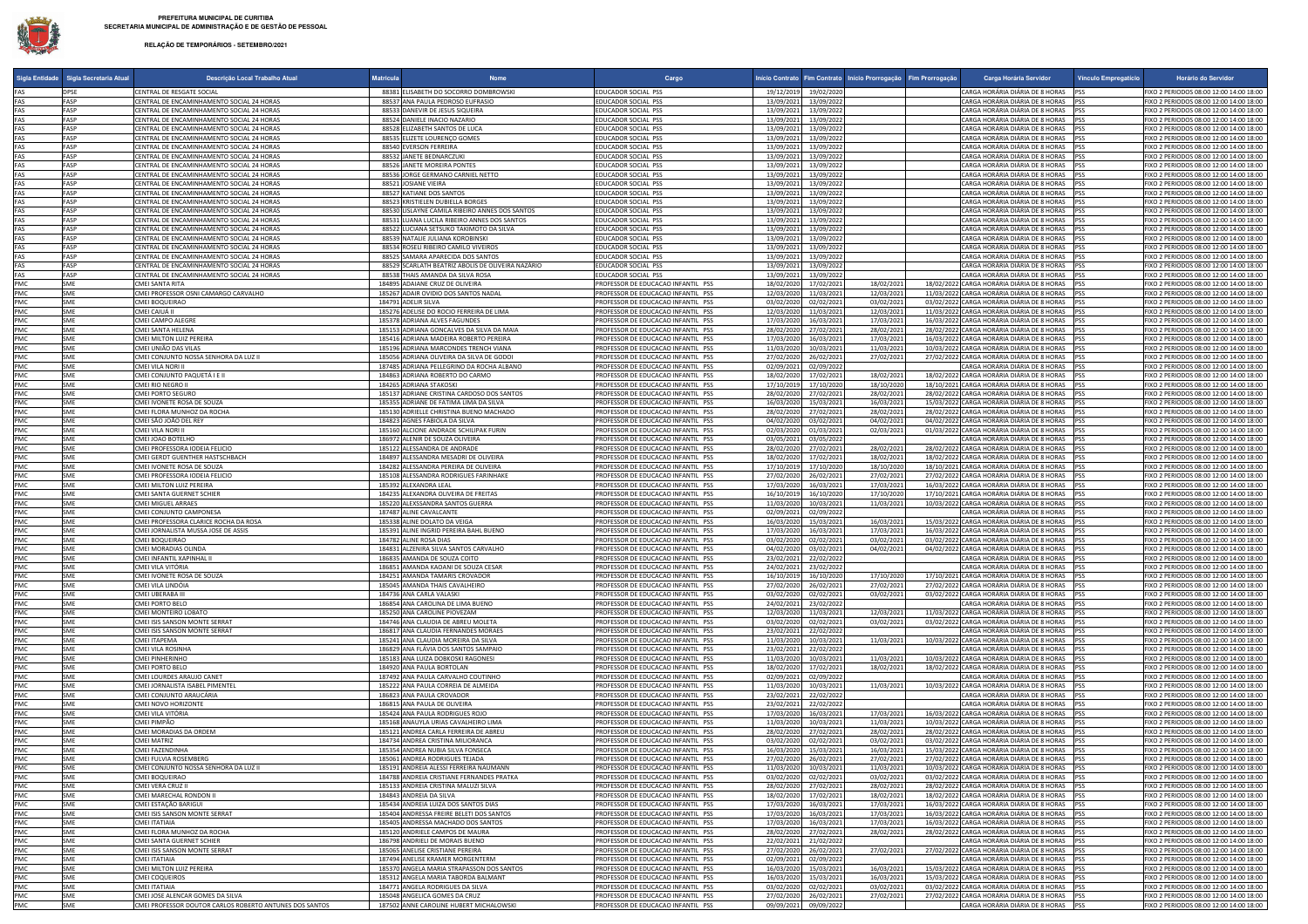| PMC        | SME        | CMEI SÃO CARLOS                                         | 184813 ANNE KALINKA DOS SANTOS SALES                                                      | PROFESSOR DE EDUCACAO INFANTIL PSS                                       | 04/02/2020<br>03/02/2021                             | 04/02/2021               | 04/02/2022 CARGA HORÁRIA DIÁRIA DE 8 HORAS PSS                                                   | FIXO 2 PERIODOS 08:00 12:00 14:00 18:00                                           |
|------------|------------|---------------------------------------------------------|-------------------------------------------------------------------------------------------|--------------------------------------------------------------------------|------------------------------------------------------|--------------------------|--------------------------------------------------------------------------------------------------|-----------------------------------------------------------------------------------|
| PMC        | SME        | CMEI BOQUEIRAO                                          | 187488 APARECIDA ADRIANA DA COSTA MARQUES                                                 | PROFESSOR DE EDUCACAO INFANTIL PSS                                       | 02/09/2021<br>02/09/2022                             |                          | CARGA HORÁRIA DIÁRIA DE 8 HORAS PSS                                                              | IXO 2 PERIODOS 08:00 12:00 14:00 18:00                                            |
| PMC        | SME        | CMEI BOQUEIRAO                                          | 184767 APARECIDA BENEDITA SILVA DE OLIVEIRA                                               | PROFESSOR DE EDUCACAO INFANTIL PSS                                       | 03/02/2020<br>02/02/2021                             | 03/02/2021               | 03/02/2022 CARGA HORÁRIA DIÁRIA DE 8 HORAS PSS                                                   | IXO 2 PERIODOS 08:00 12:00 14:00 18:00                                            |
| PMC        | SME        | CMEI PROFESSOR RIAD SALAMUNI                            | 185290 APARECIDA DE CASSIA KOLTUM BOLETA                                                  | PROFESSOR DE EDUCACAO INFANTIL PSS                                       | 12/03/2020<br>11/03/2021                             | 12/03/2021               | 11/03/2022 CARGA HORÁRIA DIÁRIA DE 8 HORAS PSS                                                   | FIXO 2 PERIODOS 08:00 12:00 14:00 18:00                                           |
| PMC        | SME        | CMEI BOQUEIRAO                                          | 184806 ARIANA APARECIDA ZUCHI MATTOS DE MEIRA                                             | PROFESSOR DE EDUCACAO INFANTIL PSS                                       | 04/02/2020<br>03/02/2021                             | 04/02/2021               | 04/02/2022 CARGA HORÁRIA DIÁRIA DE 8 HORAS PSS                                                   | FIXO 2 PERIODOS 08:00 12:00 14:00 18:00                                           |
| PMC        | SME        | CMEI MARIO COVAS                                        | 186856 ARIANE FERREIRA SANTOS                                                             | PROFESSOR DE EDUCACAO INFANTIL PSS                                       | 24/02/2021<br>23/02/2022                             |                          | CARGA HORÁRIA DIÁRIA DE 8 HORAS PSS                                                              | FIXO 2 PERIODOS 08:00 12:00 14:00 18:00                                           |
| PMC        | SME        | CMEI PORTO BELO                                         | 185269 AUREA ALVES MANOSSO                                                                | PROFESSOR DE EDUCACAO INFANTIL PSS                                       | 12/03/2020<br>11/03/2021                             | 12/03/2021               | 11/03/2022 CARGA HORÁRIA DIÁRIA DE 8 HORAS PSS                                                   | FIXO 2 PERIODOS 08:00 12:00 14:00 18:00                                           |
| PMC        | SME        | CMEI SÃO JOSÉ OPERÁRIO                                  | 184887 AURICIELEM BARBALHO COELHO                                                         | PROFESSOR DE EDUCACAO INFANTIL PSS                                       | 18/02/2020<br>17/02/2021                             | 18/02/2021               | 18/02/2022 CARGA HORÁRIA DIÁRIA DE 8 HORAS PSS                                                   | FIXO 2 PERIODOS 08:00 12:00 14:00 18:00                                           |
| PMC        | SME        | CMEI PROFESSOR OSNI CAMARGO CARVALHO                    | 185106 BEATRIZ DE FRANCA OLSEMANN                                                         | PROFESSOR DE EDUCACAO INFANTIL PSS                                       | 27/02/2020                                           |                          | 27/02/2022 CARGA HORÁRIA DIÁRIA DE 8 HORAS PSS                                                   | FIXO 2 PERIODOS 08:00 12:00 14:00 18:00                                           |
| PMC        | SME        | CMFI MATRIZ                                             | 184722 BEATRIZ MARIA ALVES KRIZIZANOWSKI                                                  | PROFESSOR DE EDUCACAO INFANTIL PSS                                       | 26/02/2021<br>03/02/2020                             | 27/02/2021               | 03/02/2022 CARGA HORÁRIA DIÁRIA DE 8 HORAS PSS                                                   | FIXO 2 PERIODOS 08:00 12:00 14:00 18:00                                           |
| PMC        |            |                                                         |                                                                                           |                                                                          | 02/02/2021                                           | 03/02/2021               |                                                                                                  |                                                                                   |
|            | SME        | CMEI IVONETE ROSA DE SOUZA                              | 186809 BEATRIZ SEVERINO PIZA MOTA                                                         | PROFESSOR DE EDUCACAO INFANTIL PSS                                       | 24/02/2021<br>23/02/2022                             |                          | CARGA HORÁRIA DIÁRIA DE 8 HORAS PSS                                                              | FIXO 2 PERIODOS 08:00 12:00 14:00 18:00                                           |
| PMC        | SME        | CMEI SÃO CARLOS                                         | 185060 BIANCA ELAINA DA COSTA RIBEIRO                                                     | PROFESSOR DE EDUCACAO INFANTIL PSS                                       | 27/02/2020<br>26/02/2021                             | 27/02/2021               | 27/02/2022 CARGA HORÁRIA DIÁRIA DE 8 HORAS PSS                                                   | FIXO 2 PERIODOS 08:00 12:00 14:00 18:00                                           |
| PMC        | SME        | CMEI FULVIA ROSEMBERG                                   | 184864 BIANCA IZIDORO DREHER                                                              | PROFESSOR DE EDUCACAO INFANTIL PSS                                       | 18/02/2020<br>17/02/2021                             | 18/02/2021               | 18/02/2022 CARGA HORÁRIA DIÁRIA DE 8 HORAS PSS                                                   | IXO 2 PERIODOS 08:00 12:00 14:00 18:00                                            |
| PMC        | SME        | CMEI BARIGUI                                            | 185431 BIANCA SOARES OLIVEIRA                                                             | PROFESSOR DE EDUCACAO INFANTIL PSS                                       | 17/03/2020<br>16/03/2021                             | 17/03/2021               | 16/03/2022 CARGA HORÁRIA DIÁRIA DE 8 HORAS PSS                                                   | IXO 2 PERIODOS 08:00 12:00 14:00 18:00                                            |
| PMC        | SME        | CMEI HERMES MACEDO                                      | 185136 BRENDA CAROLINA KONOPKA                                                            | PROFESSOR DE EDUCACAO INFANTIL PSS                                       | 28/02/2020<br>27/02/2021                             | 28/02/2021               | 28/02/2022 CARGA HORÁRIA DIÁRIA DE 8 HORAS PSS                                                   | IXO 2 PERIODOS 08:00 12:00 14:00 18:00                                            |
| PMC        | SME        | CMEI SALGUEIRO                                          | 184906 BRIGIDA CRISTINA DOS SANTOS                                                        | PROFESSOR DE EDUCACAO INFANTIL PSS                                       | 18/02/2020<br>17/02/2021                             | 18/02/2021               | 18/02/2022 CARGA HORÁRIA DIÁRIA DE 8 HORAS PSS                                                   | FIXO 2 PERIODOS 08:00 12:00 14:00 18:00                                           |
| PMC        | SME        | CMEI FLORA MUNHOZ DA ROCHA                              | 185145 BRUNA ALVES DA ROSA                                                                | PROFESSOR DE EDUCACAO INFANTIL PSS                                       | 28/02/2020<br>27/02/2021                             | 28/02/2021               | 28/02/2022 CARGA HORÁRIA DIÁRIA DE 8 HORAS PSS                                                   | IXO 2 PERIODOS 08:00 12:00 14:00 18:00                                            |
| PMC        | SME        | CMEI VILA SANDRA                                        | 185217 BRUNA ANGELICA LAMP PETRY                                                          | PROFESSOR DE EDUCACAO INFANTIL PSS                                       | 11/03/2020<br>10/03/2021                             | 11/03/2021               | 10/03/2022 CARGA HORÁRIA DIÁRIA DE 8 HORAS PSS                                                   | IXO 2 PERIODOS 08:00 12:00 14:00 18:00                                            |
| PMC        | SME        | CMEI MORADIAS DA ORDEM                                  | 185150 BRUNA FERNANDA ELEOTERIO                                                           | PROFESSOR DE EDUCACAO INFANTIL PSS                                       | 28/02/2020 27/02/2021                                | 28/02/2021               | 28/02/2022 CARGA HORÁRIA DIÁRIA DE 8 HORAS PSS                                                   | FIXO 2 PERIODOS 08:00 12:00 14:00 18:00                                           |
| PMC        | SME        | CMEI ISIS SANSON MONTE SERRAT                           | 184894 BRUNA FERNANDA PEREIRA ORSO                                                        | PROFESSOR DE EDUCACAO INFANTIL PSS                                       | 18/02/2020<br>17/02/2021                             | 18/02/2021               | 18/02/2022 CARGA HORÁRIA DIÁRIA DE 8 HORAS PSS                                                   | FIXO 2 PERIODOS 08:00 12:00 14:00 18:00                                           |
| PMC        | SME        | CMEI SITIO CERCADO V                                    | 184809 BRUNA KAMILA DE OLIVEIRA DOS REIS SOARES                                           | PROFESSOR DE EDUCACAO INFANTIL PSS                                       | 04/02/2020<br>03/02/2021                             | 04/02/2021               | 04/02/2022 CARGA HORÁRIA DIÁRIA DE 8 HORAS PSS                                                   | FIXO 2 PERIODOS 08:00 12:00 14:00 18:00                                           |
| PMC        | SME        | CMEI CONJUNTO NOSSA SENHORA DA LUZ II                   | 185209 BRUNA PEREIRA DA SILVA                                                             | PROFESSOR DE EDUCACAO INFANTIL PSS                                       | 10/03/2021<br>11/03/2020                             | 11/03/2021               | 10/03/2022 CARGA HORÁRIA DIÁRIA DE 8 HORAS PSS                                                   | FIXO 2 PERIODOS 08:00 12:00 14:00 18:00                                           |
| PMC        | SME        | CMEI BAIRRO NOVO IV                                     | 184828 CAMILA CRISTINA SOLANO DE CONTO                                                    | PROFESSOR DE EDUCACAO INFANTIL PSS                                       | 04/02/2020<br>03/02/2021                             | 04/02/2021               | 04/02/2022 CARGA HORÁRIA DIÁRIA DE 8 HORAS PSS                                                   | FIXO 2 PERIODOS 08:00 12:00 14:00 18:00                                           |
| <b>PMC</b> | SMF        | CMEI SANTA RITA                                         | 185254 CAMILA MARQUES SUCHARSKI                                                           | PROFESSOR DE EDUCACAO INFANTIL PSS                                       | 12/03/2020<br>11/03/2021                             | 12/03/2021               | 11/03/2022 CARGA HORÁRIA DIÁRIA DE 8 HORAS PSS                                                   | FIXO 2 PERIODOS 08:00 12:00 14:00 18:00                                           |
| PMC        | SME        | CMEI FLORA MUNHOZ DA ROCHA                              | 185227 CAMILA MAYARA CERUT                                                                | PROFESSOR DE EDUCACAO INFANTIL PSS                                       | 11/03/2020<br>10/03/202:                             | 11/03/2021               | 10/03/2022 CARGA HORÁRIA DIÁRIA DE 8 HORAS PSS                                                   | IXO 2 PERIODOS 08:00 12:00 14:00 18:00                                            |
| PMC        | SME        | CMEI FAZENDINHA                                         | 185068 CAMILA PIRES AFONSO                                                                | PROFESSOR DE EDUCACAO INFANTIL PSS                                       | 27/02/2020<br>26/02/2021                             | 27/02/2021               | 27/02/2022 CARGA HORÁRIA DIÁRIA DE 8 HORAS PSS                                                   | IXO 2 PERIODOS 08:00 12:00 14:00 18:00                                            |
|            |            |                                                         |                                                                                           |                                                                          |                                                      |                          |                                                                                                  |                                                                                   |
| PMC        | SME        | CMEI JULIO RAPHAEL GOMEL                                | 184243 CARINE GARCIA DA COSTA                                                             | PROFESSOR DE EDUCACAO INFANTIL PSS                                       | 16/10/2019<br>16/10/2020                             | 17/10/2020               | 17/10/2021 CARGA HORÁRIA DIÁRIA DE 8 HORAS PSS                                                   | IXO 2 PERIODOS 08:00 12:00 14:00 18:00                                            |
| PMC        | SME        | CMEI SANTA GUERNET SCHIER                               | 184218 CARLA DE SOUSA CARVALHO                                                            | PROFESSOR DE EDUCACAO INFANTIL PSS                                       | 16/10/2019<br>16/10/2020                             | 17/10/2020               | 17/10/2021 CARGA HORÁRIA DIÁRIA DE 8 HORAS PSS                                                   | IXO 2 PERIODOS 08:00 12:00 14:00 18:00                                            |
| PMC        | SME        | <b>CMEI MIGUEL ARRAES</b>                               | 185237 CARLA FRANCIELLY CARVALHO SANTOS                                                   | PROFESSOR DE EDUCACAO INFANTIL PSS                                       | 11/03/2020<br>10/03/2021                             | 11/03/2021               | 10/03/2022 CARGA HORÁRIA DIÁRIA DE 8 HORAS PSS                                                   | IXO 2 PERIODOS 08:00 12:00 14:00 18:00                                            |
| PMC        | SME        | CMEI JAYME CANET JUNIOR                                 | 186966 CARLA MIOTTO                                                                       | PROFESSOR DE EDUCACAO INFANTIL PSS                                       | 03/05/2021<br>03/05/2022                             |                          | CARGA HORÁRIA DIÁRIA DE 8 HORAS PSS                                                              | IXO 2 PERIODOS 08:00 12:00 14:00 18:00                                            |
| PMC        | SME        | <b>CMEI MATRIZ</b>                                      | 184731 CARMEM LUCIA DAS NEVES PEREIRA                                                     | PROFESSOR DE EDUCACAO INFANTIL PSS                                       | 03/02/2020<br>02/02/2021                             | 03/02/2021               | 03/02/2022 CARGA HORÁRIA DIÁRIA DE 8 HORAS PSS                                                   | IXO 2 PERIODOS 08:00 12:00 14:00 18:00                                            |
| PMC        | SME        | CMEI ISIS SANSON MONTE SERRAT                           | 185050 CAROLINA ANGELICA PEREIRA GOBER                                                    | PROFESSOR DE EDUCACAO INFANTIL PSS                                       | 27/02/2020<br>26/02/2021                             | 27/02/2021               | 27/02/2022 CARGA HORÁRIA DIÁRIA DE 8 HORAS PSS                                                   | FIXO 2 PERIODOS 08:00 12:00 14:00 18:00                                           |
| PMC        | SME        | CMEI PROFESSOR RIAD SALAMUNI                            | 185224 CAROLINA BENSBERG ALVES DOS SANTOS                                                 | PROFESSOR DE EDUCACAO INFANTIL PSS                                       | 11/03/2020<br>10/03/2021                             | 11/03/2021               | 10/03/2022 CARGA HORÁRIA DIÁRIA DE 8 HORAS PSS                                                   | IXO 2 PERIODOS 08:00 12:00 14:00 18:00                                            |
| PMC        | SME        | <b>CMEI FANI LERNER</b>                                 | 185246 CAROLINA GONCALVES DE OLIVEIRA VIEIRA                                              | PROFESSOR DE EDUCACAO INFANTIL PSS                                       | 12/03/2020<br>11/03/2021                             | 12/03/2021               | 11/03/2022 CARGA HORÁRIA DIÁRIA DE 8 HORAS PSS                                                   | IXO 2 PERIODOS 08:00 12:00 14:00 18:00                                            |
| PMC        | SME        | CMEI CONJUNTO CAMPONESA                                 | 185236 CAROLINA ZIS DOS SANTOS                                                            | PROFESSOR DE EDUCACAO INFANTIL PSS                                       | 11/03/2020<br>10/03/2021                             | 11/03/2021               | 10/03/2022 CARGA HORÁRIA DIÁRIA DE 8 HORAS PSS                                                   | FIXO 2 PERIODOS 08:00 12:00 14:00 18:00                                           |
| PMC        | SME        | CMEI LOURDES ARAUJO CANET                               | 185421 CAROLINE APARECIDA ROCHA BUENO                                                     | PROFESSOR DE EDUCACAO INFANTIL PSS                                       | 17/03/2020<br>16/03/2021                             | 17/03/2021               | 16/03/2022 CARGA HORÁRIA DIÁRIA DE 8 HORAS PSS                                                   | FIXO 2 PERIODOS 08:00 12:00 14:00 18:00                                           |
| PMC        | SME        | CMEI PINHERINHO                                         | 185181 CAROLINE DA CRUZ MAZUR DA ROCHA                                                    | PROFESSOR DE EDUCACAO INFANTIL PSS                                       | 11/03/2020<br>10/03/2021                             | 11/03/2021               | 10/03/2022 CARGA HORÁRIA DIÁRIA DE 8 HORAS                                                       | IXO 2 PERIODOS 08:00 12:00 14:00 18:00<br><b>IPSS</b>                             |
| PMC        | SME        | CMEI UNIAO FERROVIARIA I                                | 186836 CAROLINE FERREIRA GOMES                                                            | PROFESSOR DE EDUCACAO INFANTIL PSS                                       | 23/02/2021<br>22/02/2022                             |                          | CARGA HORÁRIA DIÁRIA DE 8 HORAS PSS                                                              | IXO 2 PERIODOS 08:00 12:00 14:00 18:00                                            |
| PMC        | SME        | CMEI PORTO SEGURO                                       | 185140 CASSIANA SCHIRMANN VAZ RUFINO                                                      | PROFESSOR DE EDUCACAO INFANTIL PSS                                       | 28/02/2020<br>27/02/2021                             | 28/02/2021               | 28/02/2022 CARGA HORÁRIA DIÁRIA DE 8 HORAS PSS                                                   | IXO 2 PERIODOS 08:00 12:00 14:00 18:00                                            |
| PMC        | SME        | CMEI ISIS SANSON MONTE SERRAT                           | 185212 CASSYANI DOS SANTOS WOSNES                                                         | PROFESSOR DE EDUCACAO INFANTIL PSS                                       | 11/03/2020<br>10/03/2021                             | 11/03/2021               | 10/03/2022 CARGA HORÁRIA DIÁRIA DE 8 HORAS                                                       | IXO 2 PERIODOS 08:00 12:00 14:00 18:00<br><b>PSS</b>                              |
| PMC        | SME        | CMEI INFANTIL XAPINHAL II                               | 184914 CATIA REGINA PONTES FRANCA                                                         | PROFESSOR DE EDUCACAO INFANTIL PSS                                       | 18/02/2020<br>17/02/2021                             | 18/02/2021               | 18/02/2022 CARGA HORÁRIA DIÁRIA DE 8 HORAS                                                       | IXO 2 PERIODOS 08:00 12:00 14:00 18:00<br><b>PSS</b>                              |
| PMC        | SME        | MEI VILA IPIRANGA                                       | 185368 CELIA APARECIDA DOMINICO                                                           | PROFESSOR DE EDUCACAO INFANTIL PSS                                       | 16/03/2020<br>15/03/2021                             | 16/03/2021               | 15/03/2022 CARGA HORÁRIA DIÁRIA DE 8 HORAS                                                       | IXO 2 PERIODOS 08:00 12:00 14:00 18:00<br><b>PSS</b>                              |
| PMC        | SME        | CMEI IVONETE ROSA DE SOUZA                              | 185176 CELIA DE ALMEIDA                                                                   | PROFESSOR DE EDUCACAO INFANTIL PSS                                       | 11/03/2020<br>10/03/2021                             | 11/03/2021               | 10/03/2022 CARGA HORÁRIA DIÁRIA DE 8 HORAS                                                       | IXO 2 PERIODOS 08:00 12:00 14:00 18:00<br><b>IPSS</b>                             |
| PMC        | SME        | CMEI JARDIM LUDOVICA                                    | 184341 CELIA LATCHUKI                                                                     | PROFESSOR DE EDUCACAO INFANTIL PSS                                       | 22/10/2019<br>22/10/2020                             | 23/10/2020               | 23/10/2021 CARGA HORÁRIA DIÁRIA DE 8 HORAS PSS                                                   | FIXO 2 PERIODOS 08:00 12:00 14:00 18:00                                           |
| PMC        | SME        | <b>CMEI MATRIZ</b>                                      | 184730 CELIA REGINA DO NASCIMENTO PUGIOLI                                                 | PROFESSOR DE EDUCACAO INFANTIL PSS                                       | 03/02/2020<br>02/02/2021                             | 03/02/2021               | 03/02/2022 CARGA HORÁRIA DIÁRIA DE 8 HORAS                                                       | IXO 2 PERIODOS 08:00 12:00 14:00 18:00                                            |
| PMC        | SME        | CMEI PREFEITO IVO ARZUA PEREIRA                         | 184208 CHEILA MARCIA RONCONI GRACZKOWSKI                                                  | PROFESSOR DE EDUCACAO INFANTIL PSS                                       | 16/10/2019<br>16/10/2020                             | 17/10/2020               | 17/10/2021 CARGA HORÁRIA DIÁRIA DE 8 HORAS PSS                                                   | FIXO 2 PERIODOS 08:00 12:00 14:00 18:00                                           |
| PMC        | SME        | CMEI BOQUEIRAO                                          | 184785 CICERA MARA FURLANI YAMAGUCHI                                                      | PROFESSOR DE EDUCACAO INFANTIL PSS                                       | 03/02/2020                                           |                          | 03/02/2022 CARGA HORÁRIA DIÁRIA DE 8 HORAS PSS                                                   | FIXO 2 PERIODOS 08:00 12:00 14:00 18:00                                           |
| PMC        | SME        | CMEI PROFESSORA CLARICE ROCHA DA ROSA                   | 185322 CILENE FERREIRA DO VALE                                                            |                                                                          | 02/02/202                                            | 03/02/2021               | 15/03/2022 CARGA HORÁRIA DIÁRIA DE 8 HORAS                                                       | FIXO 2 PERIODOS 08:00 12:00 14:00 18:00<br><b>IPSS</b>                            |
| <b>PMC</b> | SMF        |                                                         | 184254 CIRLENE INACIO RAYMUNDO                                                            | PROFESSOR DE EDUCACAO INFANTIL PSS<br>PROFESSOR DE EDUCAÇÃO INFANTIL PSS | 16/03/2020<br>15/03/2021                             | 16/03/2021               |                                                                                                  |                                                                                   |
|            |            | CMFI CORINA FFRRFIRA FFRRAZ                             |                                                                                           |                                                                          | 17/10/2019<br>17/10/2020                             | 18/10/2020               | 18/10/2021 CARGA HORÁRIA DIÁRIA DE 8 HORAS PSS                                                   | FIXO 2 PERIODOS 08:00 12:00 14:00 18:00                                           |
| PMC        | SME        | CMEI MARECHAL RONDON II                                 | 184884 CIRLENE MEIRA WOSNIAK                                                              | PROFESSOR DE EDUCACAO INFANTIL PSS                                       | 18/02/2020<br>17/02/2021                             | 18/02/2021               | 18/02/2022 CARGA HORÁRIA DIÁRIA DE 8 HORAS PSS                                                   | FIXO 2 PERIODOS 08:00 12:00 14:00 18:00                                           |
| PMC        | SME        | <b>CMEI PORTO BELO</b>                                  | 185166 CLARICE DO ROCIO RUPPEL                                                            | PROFESSOR DE EDUCACAO INFANTIL PSS                                       | 02/03/2020<br>01/03/2021                             | 02/03/2021               | 01/03/2022 CARGA HORÁRIA DIÁRIA DE 8 HORAS PSS                                                   | IXO 2 PERIODOS 08:00 12:00 14:00 18:00                                            |
| PMC        | SME        | CMEI SANTA GUERNET SCHIER                               | 184229 CLARICE SOARES DA SILVA SANTANA                                                    | PROFESSOR DE EDUCACAO INFANTIL PSS                                       | 16/10/2019<br>16/10/2020                             | 17/10/2020               | 17/10/2021 CARGA HORÁRIA DIÁRIA DE 8 HORAS PSS                                                   | IXO 2 PERIODOS 08:00 12:00 14:00 18:00                                            |
| PMC        | SME        | CMEI SÃO LEONARDO                                       | 185208 CLAUDEMIR AURELIO                                                                  | PROFESSOR DE EDUCACAO INFANTIL PSS                                       | 11/03/2020<br>10/03/2021                             | 11/03/2021               | 10/03/2022 CARGA HORÁRIA DIÁRIA DE 8 HORAS PSS                                                   | IXO 2 PERIODOS 08:00 12:00 14:00 18:00                                            |
| PMC        | SME        | CMEI FAZENDINHA                                         | 184851 CLAUDENIA MONTEIRO DA SILVA REZENDE                                                | PROFESSOR DE EDUCACAO INFANTIL PSS                                       | 18/02/2020<br>17/02/2021                             | 18/02/2021               | 18/02/2022 CARGA HORÁRIA DIÁRIA DE 8 HORAS PSS                                                   | IXO 2 PERIODOS 08:00 12:00 14:00 18:00                                            |
| PMC        | SME        | CMEI OSWALDO CRUZ                                       | 184744 CLAUDIA APARECIDA DE SOUZA                                                         | PROFESSOR DE EDUCACAO INFANTIL PSS                                       | 03/02/2020<br>02/02/2021                             | 03/02/2021               | 03/02/2022 CARGA HORÁRIA DIÁRIA DE 8 HORAS PSS                                                   | FIXO 2 PERIODOS 08:00 12:00 14:00 18:00                                           |
| PMC        | SME        | CMEI UNIAO FERROVIARIA I                                | 185337 CLAUDIA LISBOA                                                                     | PROFESSOR DE EDUCACAO INFANTIL PSS                                       | 16/03/2020<br>15/03/2021                             | 16/03/2021               | 15/03/2022 CARGA HORÁRIA DIÁRIA DE 8 HORAS PSS                                                   | FIXO 2 PERIODOS 08:00 12:00 14:00 18:00                                           |
| PMC        | SME        | CMEI LUCIA ZANIER DEMETERCO                             | 184225 CLAUDIA MARIA DA LUZ HANC                                                          | PROFESSOR DE EDUCACAO INFANTIL PSS                                       | 16/10/2019<br>16/10/2020                             | 17/10/2020               | 17/10/2021 CARGA HORÁRIA DIÁRIA DE 8 HORAS PSS                                                   | FIXO 2 PERIODOS 08:00 12:00 14:00 18:00                                           |
| PMC        | SME        | CMEI PROFESSOR RIAD SALAMUNI                            | 187461 CLAUDIA MARIA DA SILVA                                                             | PROFESSOR DE EDUCACAO INFANTIL PSS                                       | 25/08/2021<br>25/08/2022                             |                          | CARGA HORÁRIA DIÁRIA DE 8 HORAS PSS                                                              | FIXO 2 PERIODOS 08:00 12:00 14:00 18:00                                           |
| PMC        | SME        | CMEI SÃO CARLOS                                         | 184261 CLAUDIA REGINA COCCO                                                               | PROFESSOR DE EDUCACAO INFANTIL PSS                                       | 17/10/2019<br>17/10/2020                             | 18/10/2020               | 18/10/2021 CARGA HORÁRIA DIÁRIA DE 8 HORAS PSS                                                   | FIXO 2 PERIODOS 08:00 12:00 14:00 18:00                                           |
| PMC        | SME        | CMEI IVONETE ROSA DE SOUZA                              | 184270 CLAUDIANE FELIX NEVES                                                              | PROFESSOR DE EDUCACAO INFANTIL PSS                                       | 17/10/2019<br>17/10/2020                             | 18/10/2020               | 18/10/2021 CARGA HORÁRIA DIÁRIA DE 8 HORAS PSS                                                   | FIXO 2 PERIODOS 08:00 12:00 14:00 18:00                                           |
| PMC        | SME        | CMEI CONJUNTO ARAUCÁRIA                                 | 184886 CLAUDNEIA GOMES DAS NEVES                                                          | PROFESSOR DE EDUCACAO INFANTIL PSS                                       | 18/02/2020<br>17/02/2021                             | 18/02/2021               | 18/02/2022 CARGA HORÁRIA DIÁRIA DE 8 HORAS PSS                                                   | FIXO 2 PERIODOS 08:00 12:00 14:00 18:00                                           |
| PMC        | SME        | CMEI JORNALISTA ISABEL PIMENTEI                         | 185375 CLAYTON CHAVES                                                                     | PROFESSOR DE EDUCACAO INFANTIL PSS                                       | 11/03/2020<br>10/03/2021                             | 11/03/2021               | 10/03/2022 CARGA HORÁRIA DIÁRIA DE 8 HORAS PSS                                                   | FIXO 2 PERIODOS 08:00 12:00 14:00 18:00                                           |
| PMC        | SME        | CMEI BAIRRO NOVO IV                                     | 185319 CLEIA DE LIMA MAIA                                                                 | PROFESSOR DE EDUCACAO INFANTIL PSS                                       | 16/03/2020<br>15/03/2023                             | 16/03/2021               | 15/03/2022 CARGA HORÁRIA DIÁRIA DE 8 HORAS PSS                                                   | IXO 2 PERIODOS 08:00 12:00 14:00 18:00                                            |
| PMC        | SME        | CMEI VILA SANDRA                                        | 185243 CLEIDE DE OLIVEIRA BEHRENS                                                         | PROFESSOR DE EDUCACAO INFANTIL PSS                                       | 12/03/2020<br>11/03/2021                             | 12/03/2021               | 11/03/2022 CARGA HORÁRIA DIÁRIA DE 8 HORAS PSS                                                   | IXO 2 PERIODOS 08:00 12:00 14:00 18:00                                            |
| PMC        | SME        | CMEI SANTA AMELIA                                       | 185201 CLEIDE LAURINDA DOS SANTOS DE ARRUDA                                               | PROFESSOR DE EDUCACAO INFANTIL PSS                                       | 11/03/2020<br>10/03/2021                             | 11/03/2021               | 10/03/2022 CARGA HORÁRIA DIÁRIA DE 8 HORAS PSS                                                   | IXO 2 PERIODOS 08:00 12:00 14:00 18:00                                            |
| PMC        | SME        | CMEI LOURDES ARAUJO CANET                               | 185323 CLEIDELINE LEITE BATISTA                                                           | PROFESSOR DE EDUCACAO INFANTIL PSS                                       | 16/03/2020<br>15/03/2021                             | 16/03/2021               | 15/03/2022 CARGA HORÁRIA DIÁRIA DE 8 HORAS PSS                                                   | FIXO 2 PERIODOS 08:00 12:00 14:00 18:00                                           |
|            |            |                                                         |                                                                                           | PROFESSOR DE EDUCACAO INFANTIL PSS                                       |                                                      |                          |                                                                                                  |                                                                                   |
| PMC<br>PMC | SME        | CMEI PROFESSOR DOUTOR CARLOS ROBERTO ANTUNES DOS SANTOS | 185123 CREMAIR APARECIDA RODRIGUES FARIAS<br>187467 CRISLAINE DA ROCHA DE ALMEIDA DE MELO |                                                                          | 28/02/2020<br>27/02/2021                             | 28/02/2021               | 28/02/2022 CARGA HORÁRIA DIÁRIA DE 8 HORAS PSS<br>CARGA HORÁRIA DIÁRIA DE 8 HORAS PSS            | IXO 2 PERIODOS 08:00 12:00 14:00 18:00<br>FIXO 2 PERIODOS 08:00 12:00 14:00 18:00 |
| PMC        | SME<br>SME | CMEI JARDIM LUDOVICA<br>CMEI CONJUNTO MONTEVERDI        | 185173 CRISTIANE DE ASSIS                                                                 | PROFESSOR DE EDUCACAO INFANTIL PSS<br>PROFESSOR DE EDUCACAO INFANTIL PSS | 25/08/2021<br>25/08/2022<br>11/03/2020<br>10/03/2021 | 11/03/2021               | 10/03/2022 CARGA HORÁRIA DIÁRIA DE 8 HORAS PSS                                                   | FIXO 2 PERIODOS 08:00 12:00 14:00 18:00                                           |
| PMC        |            |                                                         |                                                                                           |                                                                          |                                                      |                          |                                                                                                  | FIXO 2 PERIODOS 08:00 12:00 14:00 18:00                                           |
| PMC        | SME        | CMEI MONTEIRO LOBATO                                    | 185253 CRISTIANE DE FATIMA MATSUDA                                                        | PROFESSOR DE EDUCACAO INFANTIL PSS                                       | 12/03/2020<br>11/03/2021                             | 12/03/2021               | 11/03/2022 CARGA HORÁRIA DIÁRIA DE 8 HORAS PSS                                                   | FIXO 2 PERIODOS 08:00 12:00 14:00 18:00                                           |
| PMC        | SME<br>SME | CMEI LOURDES ARAUJO CANET<br>CMEI FLORA MUNHOZ DA ROCHA | 184217 CRISTIANE DOS SANTOS FRANDJI                                                       | PROFESSOR DE EDUCACAO INFANTIL PSS<br>PROFESSOR DE EDUCACAO INFANTIL PSS | 16/10/2019<br>16/10/2020                             | 17/10/2020               | 17/10/2021 CARGA HORÁRIA DIÁRIA DE 8 HORAS PSS<br>03/02/2022 CARGA HORÁRIA DIÁRIA DE 8 HORAS PSS |                                                                                   |
|            | SMF        |                                                         | 184792 CRISTIANE FERNANDES DE ABREU BERGES                                                |                                                                          | 03/02/2020<br>02/02/2021                             | 03/02/2021               |                                                                                                  | IXO 2 PERIODOS 08:00 12:00 14:00 18:00                                            |
| PMC        |            | CMEI BAIRRO NOVO IV                                     | 184794 CRISTIANE FERNANDES DO VALE DE CARVALHO                                            | PROFESSOR DE EDUCACAO INFANTIL PSS                                       | 03/02/2020<br>02/02/2021                             | 03/02/2021               | 03/02/2022 CARGA HORÁRIA DIÁRIA DE 8 HORAS PSS                                                   | IXO 2 PERIODOS 08:00 12:00 14:00 18:00                                            |
| <b>PMC</b> | SMF        | CMEI VILA NORI I                                        | 184316 CRISTIANE RODRIGUES BOA SORTE                                                      | PROFESSOR DE EDUCACAO INFANTIL PSS                                       | 22/10/2020<br>22/10/2019                             | 23/10/2020               | 23/10/2021 CARGA HORÁRIA DIÁRIA DE 8 HORAS PSS                                                   | FIXO 2 PERIODOS 08:00 12:00 14:00 18:00                                           |
| PMC        | SME        | CMFI MARECHAL RONDON II                                 | 185077 CRISTIANE VIDAL COSTA                                                              | PROFESSOR DE EDUCACAO INFANTIL PSS                                       | 27/02/2020 26/02/2021                                | 27/02/2021               | 27/02/2022 CARGA HORÁRIA DIÁRIA DE 8 HORAS PSS                                                   | FIXO 2 PERIODOS 08:00 12:00 14:00 18:00                                           |
| PMC        | SME        | CEI P ADRIANO GUSTAVO C ROBINE, EM-E FUND               | 187441 CRISTINA APARECIDA DOS SANTOS                                                      | AUXILIAR DE SERVICOS ESCOLARES PSS                                       | 20/08/2021 20/08/2022                                |                          | CARGA HORÁRIA DIÁRIA DE 8 HORAS PSS                                                              | FIXO 2 PERIODOS 08:00 12:00 14:00 18:00                                           |
| PMC        | SME        | CMEI RIO NEGRO II                                       | 184280 CRISTINA DE LOURDES NENNEMANN FERREIRA                                             | PROFESSOR DE EDUCACAO INFANTIL PSS                                       | 17/10/2019 17/10/2020                                | 18/10/2020               | 18/10/2021 CARGA HORÁRIA DIÁRIA DE 8 HORAS PSS                                                   | FIXO 2 PERIODOS 08:00 12:00 14:00 18:00                                           |
| PMC        | SME        | CMEI VILA NORI II                                       | 187465 CRISTINA TAVERNA                                                                   | PROFESSOR DE EDUCACAO INFANTIL PSS                                       | 25/08/2021 25/08/2022                                |                          | CARGA HORÁRIA DIÁRIA DE 8 HORAS PSS                                                              | IXO 2 PERIODOS 08:00 12:00 14:00 18:00                                            |
| PMC        | SME        | CMEI ITAPEMA                                            | 185228 DAIANA DIAS DA CRUZ                                                                | PROFESSOR DE EDUCACAO INFANTIL PSS                                       | 11/03/2020 10/03/2021                                | 11/03/2021               | 10/03/2022 CARGA HORÁRIA DIÁRIA DE 8 HORAS PSS                                                   | IXO 2 PERIODOS 08:00 12:00 14:00 18:00                                            |
| PMC        | SME        | CMEI HUGO PERETTI                                       | 184879 DAIANE MACHADO ROSA DA SILVA                                                       | PROFESSOR DE EDUCACAO INFANTIL PSS                                       | 18/02/2020 17/02/2021                                | 18/02/2021               | 18/02/2022 CARGA HORÁRIA DIÁRIA DE 8 HORAS PSS                                                   | IXO 2 PERIODOS 08:00 12:00 14:00 18:00                                            |
| PMC        | SME        | CMEI ITAPEMA                                            | 187496 DALVA MORGENSTERN                                                                  | PROFESSOR DE EDUCACAO INFANTIL PSS                                       | 02/09/2021 02/09/2022                                |                          | CARGA HORÁRIA DIÁRIA DE 8 HORAS PSS                                                              | IXO 2 PERIODOS 08:00 12:00 14:00 18:00                                            |
| PMC        | SME        | CMEI CONJUNTO CAMPONESA                                 | 185382 DAMARIS ALVES TEIXEIRA                                                             | PROFESSOR DE EDUCACAO INFANTIL PSS                                       | 17/03/2020 16/03/2021                                | 17/03/2021               | 16/03/2022 CARGA HORÁRIA DIÁRIA DE 8 HORAS PSS                                                   | FIXO 2 PERIODOS 08:00 12:00 14:00 18:00                                           |
| PMC        | SME        | EM PROF NANSYR CECATO CAVICHIOLO - EI E EF              | 187448 DANIEL CHALCOSKI                                                                   | AUXILIAR DE SERVICOS ESCOLARES PSS                                       | 20/08/2021 20/08/2022                                |                          | CARGA HORÁRIA DIÁRIA DE 8 HORAS PSS                                                              | FIXO 2 PERIODOS 08:00 12:00 14:00 18:00                                           |
| PMC        | SME        | CMEI JORNALISTA ISABEL PIMENTEL                         | 185230 DANIELA RODRIGUES ALVES CORREA                                                     | PROFESSOR DE EDUCACAO INFANTIL PSS                                       | 11/03/2020<br>10/03/2021                             | 11/03/2021               | 10/03/2022 CARGA HORÁRIA DIÁRIA DE 8 HORAS PSS                                                   | FIXO 2 PERIODOS 08:00 12:00 14:00 18:00                                           |
| PMC        | SME        | CMEI RIO NEGRO II                                       | 187474 DANIELE ALICE JANSEN DOS SANTOS                                                    | PROFESSOR DE EDUCACAO INFANTIL PSS                                       | 25/08/2021 25/08/2022                                |                          | CARGA HORÁRIA DIÁRIA DE 8 HORAS PSS                                                              | FIXO 2 PERIODOS 08:00 12:00 14:00 18:00                                           |
| PMC        | SME        | CMEI HUGO PERETTI                                       | 184942 DANIELE ELIAS DA SILVA SANTOS                                                      | PROFESSOR DE EDUCACAO INFANTIL PSS                                       | 18/02/2020<br>17/02/2021                             | 18/02/2021               | 18/02/2022 CARGA HORÁRIA DIÁRIA DE 8 HORAS PSS                                                   | FIXO 2 PERIODOS 08:00 12:00 14:00 18:00                                           |
| PMC        | SME        | CMEI PROFESSORA IODEIA FELICIO                          | 184916 DANIELE MERI SANTOS                                                                | PROFESSOR DE EDUCACAO INFANTIL PSS                                       | 18/02/2020<br>17/02/2021                             | 18/02/2021               | 18/02/2022 CARGA HORÁRIA DIÁRIA DE 8 HORAS PSS                                                   | FIXO 2 PERIODOS 08:00 12:00 14:00 18:00                                           |
| PMC        | SME        | CMEI OSWALDO CRUZ I                                     | 184862 DANIELLE DOS SANTOS                                                                | PROFESSOR DE EDUCACAO INFANTIL PSS                                       | 18/02/2020<br>17/02/2021                             | 18/02/2021               | 18/02/2022 CARGA HORÁRIA DIÁRIA DE 8 HORAS PSS                                                   | IXO 2 PERIODOS 08:00 12:00 14:00 18:00                                            |
| PMC        | SME        | CMEI CAMPO ALEGRE                                       | 185199 DANIELLE KALUZN DA ROCHA                                                           | PROFESSOR DE EDUCACAO INFANTIL PSS                                       | 11/03/2020<br>10/03/2021                             | 11/03/2021               | 10/03/2022 CARGA HORÁRIA DIÁRIA DE 8 HORAS PSS                                                   | IXO 2 PERIODOS 08:00 12:00 14:00 18:00                                            |
| PMC        | SME        | CMEI ESTAÇÃO BARIGUI                                    | 186837 DANIELLY DA SILVA DE OLIVEIRA INOCÊNCIO                                            | PROFESSOR DE EDUCACAO INFANTIL PSS                                       | 23/02/2021<br>22/02/2022                             |                          | CARGA HORÁRIA DIÁRIA DE 8 HORAS PSS                                                              | IXO 2 PERIODOS 08:00 12:00 14:00 18:00                                            |
| PMC        | SME        | CMEI MARIA DO ROCIO RAMIRA MAESTELLI                    | 185278 DARCILEI NOVAIS DE OLIVEIRA                                                        | PROFESSOR DE EDUCACAO INFANTIL PSS                                       | 12/03/2020<br>11/03/2021                             | 12/03/2021               | 11/03/2022 CARGA HORÁRIA DIÁRIA DE 8 HORAS PSS                                                   | IXO 2 PERIODOS 08:00 12:00 14:00 18:00                                            |
| PMC        | SME        | MEI SANTA HELENA                                        | 185155 DAYANE KETLIN FARIAS DE OLIVEIRA                                                   | PROFESSOR DE EDUCACAO INFANTIL PSS                                       | 28/02/2020<br>27/02/2021                             | 28/02/2021               | 27/02/2022 CARGA HORÁRIA DIÁRIA DE 8 HORAS PSS                                                   | IXO 2 PERIODOS 08:00 12:00 14:00 18:00                                            |
| PMC        | SME        | CMEI CORINA FERREIRA FERRAZ                             | 186794 DEBORA ALVES                                                                       | PROFESSOR DE EDUCACAO INFANTIL PSS                                       | 22/02/2021<br>21/02/2022                             |                          | CARGA HORÁRIA DIÁRIA DE 8 HORAS PSS                                                              | IXO 2 PERIODOS 08:00 12:00 14:00 18:00                                            |
| PMC        | SME        | CMEI MARIA GRACITA GRACIA GONCALVES                     | 187495 DEBORA CRISTINA PEREIRA                                                            | PROFESSOR DE EDUCACAO INFANTIL PSS                                       | 02/09/2021<br>02/09/2022                             |                          | CARGA HORÁRIA DIÁRIA DE 8 HORAS PSS                                                              | FIXO 2 PERIODOS 08:00 12:00 14:00 18:00                                           |
| PMC        |            | CMEI PROFESSOR OSNI CAMARGO CARVALHO                    | 185115 DEBORA ELLEN MASCARENHAS                                                           | PROFESSOR DE EDUCACAO INFANTIL PSS                                       | 27/02/2020                                           | 27/02/2021               | 27/02/2022 CARGA HORÁRIA DIÁRIA DE 8 HORAS PSS                                                   | IXO 2 PERIODOS 08:00 12:00 14:00 18:00                                            |
|            | SME        | CMEI MARIA DO ROCIO RAMIRA MAESTELLI                    |                                                                                           | PROFESSOR DE EDUCACAO INFANTIL PSS                                       | 26/02/2021                                           |                          |                                                                                                  |                                                                                   |
| PMC        | SME<br>SME | CMFI MATRIZ                                             | 184925 DEBORAH PINTO SANTIAGO LICHESKI                                                    |                                                                          | 18/02/2020<br>17/02/2021                             | 18/02/2021               | 18/02/2022 CARGA HORÁRIA DIÁRIA DE 8 HORAS PSS                                                   | IXO 2 PERIODOS 08:00 12:00 14:00 18:00                                            |
|            |            |                                                         | 184847 DELEIA DE JESUS AVITAL                                                             | PROFESSOR DE EDUCACAO INFANTIL PSS                                       | 18/02/2020<br>17/02/2021                             | 18/02/2021<br>11/03/2021 | 18/02/2022 CARGA HORÁRIA DIÁRIA DE 8 HORAS PSS<br>10/03/2022 CARGA HORÁRIA DIÁRIA DE 8 HORAS PSS | IXO 2 PERIODOS 08:00 12:00 14:00 18:00                                            |
| PMC<br>PMC | SME        | CMEI PROFESSORA MARIA VIÉZZER HERMANN                   | 185194 DENISE BROSCH                                                                      | PROFESSOR DE EDUCACAO INFANTIL PSS                                       | 11/03/2020<br>10/03/2021                             |                          |                                                                                                  | FIXO 2 PERIODOS 08:00 12:00 14:00 18:00                                           |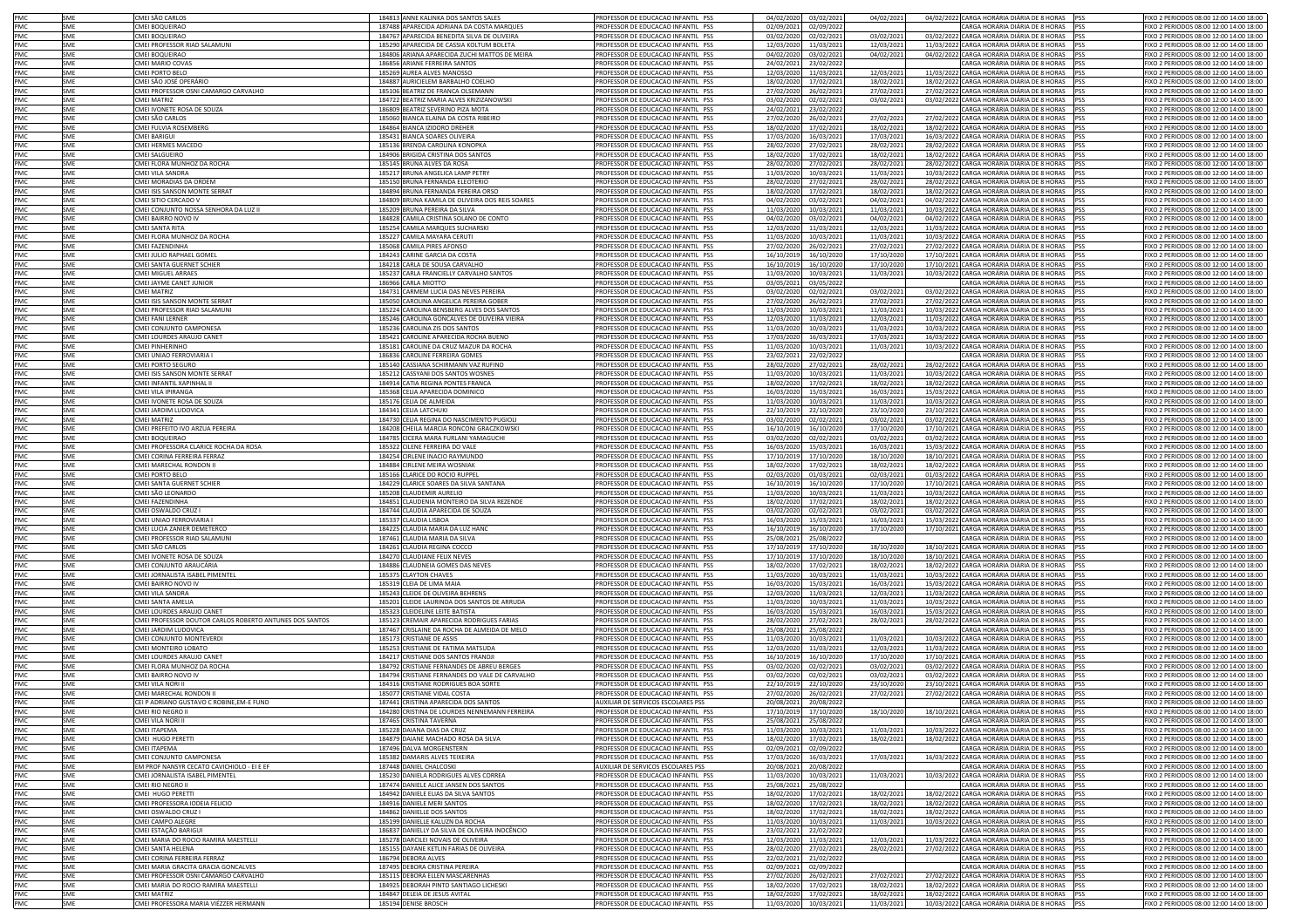| PMC        | SME        | EM PEDRO VIRIATO PARIGOT SOUZA- ENS FUND                | 187446 DENISE CAMARGO DE OLIVEIRA PAIXÃO                         | AUXILIAR DE SERVICOS ESCOLARES PSS                                       | 20/08/2021<br>20/08/202                              |                          | CARGA HORÁRIA DIÁRIA DE 8 HORAS PSS                                                              | FIXO 2 PERIODOS 08:00 12:00 14:00 18:00                                            |
|------------|------------|---------------------------------------------------------|------------------------------------------------------------------|--------------------------------------------------------------------------|------------------------------------------------------|--------------------------|--------------------------------------------------------------------------------------------------|------------------------------------------------------------------------------------|
| PMC        | SME        | CMEI JOAO BOTELHO                                       | 187471 DENISE CRISTINA PACHECO                                   | PROFESSOR DE EDUCACAO INFANTIL PSS                                       | 25/08/2021<br>25/08/202                              |                          | CARGA HORÁRIA DIÁRIA DE 8 HORAS PSS                                                              | FIXO 2 PERIODOS 08:00 12:00 14:00 18:00                                            |
| PMC        | SME        | CMEI IVONETE ROSA DE SOUZA                              | 184279 DENISE GEREZ ROBLES BERGANTINI SIDRE                      | PROFESSOR DE EDUCACAO INFANTIL PSS                                       | 17/10/2019<br>17/10/202                              | 18/10/2020               | 18/10/2021 CARGA HORÁRIA DIÁRIA DE 8 HORAS PSS                                                   | FIXO 2 PERIODOS 08:00 12:00 14:00 18:00                                            |
| PMC        | SME        | CMEI DOUTOR ARNALDO CARNASCIALI                         | 184842 DENISE GOMES FRAGOSC                                      | PROFESSOR DE EDUCACAO INFANTIL PSS                                       | 18/02/2020<br>17/02/202:                             | 18/02/2021               | 18/02/2022 CARGA HORÁRIA DIÁRIA DE 8 HORAS PSS                                                   | FIXO 2 PERIODOS 08:00 12:00 14:00 18:00                                            |
| PMC        | SME        | CMEI SÃO CARLOS                                         | 185184 DENISE RIBEIRO DA CRUZ                                    | PROFESSOR DE EDUCAÇÃO INFANTIL PSS                                       | 11/03/2020<br>10/03/202                              | 11/03/2021               | 10/03/2022 CARGA HORÁRIA DIÁRIA DE 8 HORAS PSS                                                   | FIXO 2 PERIODOS 08:00 12:00 14:00 18:00                                            |
| PMC        | SME        | CMEI DALAGASSA                                          | 185439 DIENI APARECIDA DE LIMA SCHUSTER                          | PROFESSOR DE EDUCACAO INFANTIL PSS                                       | 17/03/2020<br>16/03/202                              | 17/03/2021               | 16/03/2022 CARGA HORÁRIA DIÁRIA DE 8 HORAS PSS                                                   | FIXO 2 PERIODOS 08:00 12:00 14:00 18:00                                            |
| PMC        | SME        | CMEI PROFESSOR DOUTOR CARLOS ROBERTO ANTUNES DOS SANTOS | 185127 DINELIA APARECIDA DA SILVA                                | PROFESSOR DE EDUCACAO INFANTIL PSS                                       | 28/02/2020<br>27/02/202                              | 28/02/2021               | 28/02/2022 CARGA HORÁRIA DIÁRIA DE 8 HORAS PSS                                                   | FIXO 2 PERIODOS 08:00 12:00 14:00 18:00                                            |
| PMC        | SME        | CMEI PROFESSORA IODEIA FELICIO                          | 184917 DIRLEIA BUENO DE SOUZA                                    | PROFESSOR DE EDUCACAO INFANTIL PSS                                       | 18/02/2020<br>17/02/202:                             | 18/02/2021               | 18/02/2022 CARGA HORÁRIA DIÁRIA DE 8 HORAS PSS                                                   | FIXO 2 PERIODOS 08:00 12:00 14:00 18:00                                            |
| PMC        | SME        | CMEI MARIA GRACITA GRACIA GONCALVES                     | 185383 DIRLENE LIDIANE FUMAGALLI FERNANDES                       | PROFESSOR DE EDUCACAO INFANTIL PSS                                       | 17/03/2020<br>16/03/202                              | 17/03/2021               | 16/03/2022 CARGA HORÁRIA DIÁRIA DE 8 HORAS PSS                                                   | FIXO 2 PERIODOS 08:00 12:00 14:00 18:00                                            |
| PMC        | SME        | CMEI FULVIA ROSEMBERG                                   | 185343 DIRLENE PEREIRA DOS SANTOS                                |                                                                          | 16/03/2020<br>15/03/202                              |                          | 15/03/2022 CARGA HORÁRIA DIÁRIA DE 8 HORAS PSS                                                   | FIXO 2 PERIODOS 08:00 12:00 14:00 18:00                                            |
| PMC        |            |                                                         |                                                                  | PROFESSOR DE EDUCACAO INFANTIL PSS                                       |                                                      | 16/03/2021               |                                                                                                  |                                                                                    |
|            | SME        | CMEI IVONETE ROSA DE SOUZA                              | 186805 DIVA FERREIRA DE SENA WARNK                               | PROFESSOR DE EDUCACAO INFANTIL PSS<br>PROFESSOR DE EDUCAÇÃO INFANTIL PSS | 22/02/2021<br>21/02/202                              |                          | CARGA HORÁRIA DIÁRIA DE 8 HORAS PSS                                                              | FIXO 2 PERIODOS 08:00 12:00 14:00 18:00<br>FIXO 2 PERIODOS 08:00 12:00 14:00 18:00 |
| PMC        | SME        | CMEI PROFESSOR RIAD SALAMUN                             | 185287 DORA SELMA SANT ANA VICHINESKI                            |                                                                          | 12/03/2020<br>11/03/202                              | 12/03/2021               | 11/03/2022 CARGA HORÁRIA DIÁRIA DE 8 HORAS PSS                                                   |                                                                                    |
| PMC        | SME        | CMEI VERA CRUZ II                                       | 185125 DORCA DA COSTA                                            | PROFESSOR DE EDUCACAO INFANTIL PSS                                       | 28/02/2020<br>27/02/2021                             | 28/02/2021               | 28/02/2022 CARGA HORÁRIA DIÁRIA DE 8 HORAS PSS                                                   | FIXO 2 PERIODOS 08:00 12:00 14:00 18:00                                            |
| PMC        | SME        | CMEI BAIRRO NOVO IV                                     | 184789 EDILAINE DAIARA DA COSTA                                  | PROFESSOR DE EDUCACAO INFANTIL PSS                                       | 03/02/2020<br>02/02/2021                             | 03/02/2021               | 03/02/2022 CARGA HORÁRIA DIÁRIA DE 8 HORAS PSS                                                   | FIXO 2 PERIODOS 08:00 12:00 14:00 18:00                                            |
| PMC        | SME        | CEI FRANCISCO KLEMTZ, ESC MUN - ENS FUND                | 187393 EDILENE MARIA HOHMANN                                     | AUXILIAR DE SERVICOS ESCOLARES PSS                                       | 02/08/2021<br>02/08/202                              |                          | CARGA HORÁRIA DIÁRIA DE 8 HORAS PSS                                                              | FIXO 2 PERIODOS 08:00 12:00 14:00 18:00                                            |
| PMC        | SME        | CMEI CONJUNTO CANANEIA                                  | 185144 EDIMARA REGINA DA SILVA RUOTOLO                           | PROFESSOR DE EDUCACAO INFANTIL PSS                                       | 28/02/2020<br>27/02/2021                             | 28/02/2021               | 28/02/2022 CARGA HORÁRIA DIÁRIA DE 8 HORAS PSS                                                   | FIXO 2 PERIODOS 08:00 12:00 14:00 18:00                                            |
| PMC        | SME        | CMEI JOSE ALENCAR GOMES DA SILVA                        | 185086 EDINALVA OLIVEIRA DOS SANTOS RIBEIRO                      | PROFESSOR DE EDUCACAO INFANTIL PSS                                       | 27/02/2020<br>26/02/2021                             | 27/02/2021               | 27/02/2022 CARGA HORÁRIA DIÁRIA DE 8 HORAS PSS                                                   | FIXO 2 PERIODOS 08:00 12:00 14:00 18:00                                            |
| PMC        | SME        | CMEI IVONETE ROSA DE SOUZA                              | 185192 EDINEIA AUGUSTO                                           | PROFESSOR DE EDUCACAO INFANTIL PSS                                       | 11/03/2020<br>10/03/202:                             | 11/03/2021               | 10/03/2022 CARGA HORÁRIA DIÁRIA DE 8 HORAS PSS                                                   | FIXO 2 PERIODOS 08:00 12:00 14:00 18:00                                            |
| PMC        | SME        | CMEI JAYME CANET JUNIOR                                 | 186965 EDINEIA DA SILVA SANTOS RIBEIRO                           | PROFESSOR DE EDUCACAO INFANTIL PSS                                       | 03/05/2021<br>03/05/2022                             |                          | CARGA HORÁRIA DIÁRIA DE 8 HORAS PSS                                                              | FIXO 2 PERIODOS 08:00 12:00 14:00 18:00                                            |
| PMC        | SME        | CMEI JOAO BOTELHO                                       | 185259 EDINEIA KELEN MARA BARBOSA                                | PROFESSOR DE EDUCACAO INFANTIL PSS                                       | 12/03/2020<br>11/03/2021                             | 12/03/2021               | 11/03/2022 CARGA HORÁRIA DIÁRIA DE 8 HORAS PSS                                                   | FIXO 2 PERIODOS 08:00 12:00 14:00 18:00                                            |
| PMC        | SME        | CMEI VILA NORI II                                       | 186967 EDMARA RODRIGUES DE BRITO PAGANI                          | PROFESSOR DE EDUCACAO INFANTIL PSS                                       | 03/05/2021<br>03/05/202                              |                          | CARGA HORÁRIA DIÁRIA DE 8 HORAS PSS                                                              | FIXO 2 PERIODOS 08:00 12:00 14:00 18:00                                            |
| PMC        | SME        | CMEI VILA ROSINHA                                       | 185348 EDNA PAULA DE LIMA                                        | PROFESSOR DE EDUCACAO INFANTIL PSS                                       | 16/03/2020<br>15/03/202                              | 16/03/2021               | 15/03/2022 CARGA HORÁRIA DIÁRIA DE 8 HORAS PSS                                                   | FIXO 2 PERIODOS 08:00 12:00 14:00 18:00                                            |
| PMC        | SMF        | CMEI PROFESSOR OSNI CAMARGO CARVALHO                    | 184869 EDNALVA BARBOSA TEREZIO                                   | PROFESSOR DE EDUCACAO INFANTIL PSS                                       | 18/02/2020<br>17/02/202                              | 18/02/2021               | 18/02/2022 CARGA HORÁRIA DIÁRIA DE 8 HORAS PSS                                                   | FIXO 2 PERIODOS 08:00 12:00 14:00 18:00                                            |
| PMC        | SMF        | CMEI PROFESSORA CLARICE ROCHA DA ROSA                   | 184891 ELAINE CRISTINA BARBOSA                                   | PROFESSOR DE EDUCACAO INFANTIL PSS                                       | 18/02/2020<br>17/02/2021                             | 18/02/2021               | 18/02/2022 CARGA HORÁRIA DIÁRIA DE 8 HORAS PSS                                                   | FIXO 2 PERIODOS 08:00 12:00 14:00 18:00                                            |
| PMC        | SME        | CMEI JORNALISTA ISABEL PIMENTEL                         | 185233 ELAINE CRISTINA DE SOUZA ARANTES                          | PROFESSOR DE EDUCACAO INFANTIL PSS                                       | 11/03/2020<br>10/03/202                              | 11/03/2021               | 10/03/2022 CARGA HORÁRIA DIÁRIA DE 8 HORAS PSS                                                   | FIXO 2 PERIODOS 08:00 12:00 14:00 18:00                                            |
|            |            |                                                         |                                                                  |                                                                          |                                                      |                          |                                                                                                  |                                                                                    |
| PMC        | SME        | <b>CMEI COQUEIROS</b>                                   | 185317 ELAINE CRISTINA DO PRADO NOVAIS SILVA                     | PROFESSOR DE EDUCACAO INFANTIL PSS                                       | 16/03/2020<br>15/03/202                              | 16/03/2021               | 15/03/2022 CARGA HORÁRIA DIÁRIA DE 8 HORAS PSS                                                   | FIXO 2 PERIODOS 08:00 12:00 14:00 18:00                                            |
| PMC        | SME        | CMEI LUCIA ZANIER DEMETERCO                             | 184328 ELAINE CRISTINA OLIVEIRA DE MORAIS                        | PROFESSOR DE EDUCACAO INFANTIL PSS                                       | 22/10/2019<br>22/10/202                              | 23/10/2020               | 23/10/2021 CARGA HORÁRIA DIÁRIA DE 8 HORAS PSS                                                   | FIXO 2 PERIODOS 08:00 12:00 14:00 18:00                                            |
| PMC        | SME        | CMEI COQUEIROS                                          | 185380 ELAINE CRISTINE DE PAULA MODESTO                          | PROFESSOR DE EDUCACAO INFANTIL PSS                                       | 17/03/2020<br>16/03/202                              | 17/03/2021               | 16/03/2022 CARGA HORÁRIA DIÁRIA DE 8 HORAS PSS                                                   | FIXO 2 PERIODOS 08:00 12:00 14:00 18:00                                            |
| PMC        | SME        | CMEI IVONETE ROSA DE SOUZA                              | 184239 ELAINE DE FÁTIMA MEIRA RAMOS                              | PROFESSOR DE EDUCACAO INFANTIL PSS                                       | 16/10/2019<br>16/10/202                              | 17/10/2020               | 17/10/2021 CARGA HORÁRIA DIÁRIA DE 8 HORAS PSS                                                   | FIXO 2 PERIODOS 08:00 12:00 14:00 18:00                                            |
| PMC        | SME        | CMEI JULIO RAPHAEL GOMEL                                | 184207 ELENISE DE SOUZA DE OLIVEIRA                              | PROFESSOR DE EDUCACAO INFANTIL PSS                                       | 16/10/2019<br>16/10/202                              | 17/10/2020               | 17/10/2021 CARGA HORÁRIA DIÁRIA DE 8 HORAS PSS                                                   | FIXO 2 PERIODOS 08:00 12:00 14:00 18:00                                            |
| PMC        | SME        | CMEI PIMPÃO                                             | 185363 ELETICIA PEREIRA                                          | PROFESSOR DE EDUCACAO INFANTIL PSS                                       | 16/03/2020<br>15/03/202                              | 16/03/2021               | 15/03/2022 CARGA HORÁRIA DIÁRIA DE 8 HORAS PSS                                                   | FIXO 2 PERIODOS 08:00 12:00 14:00 18:00                                            |
| PMC        | SME        | CMEI BAIRRO NOVO IV                                     | 184738 ELIANA APARECIDA DE SOUZA                                 | PROFESSOR DE EDUCACAO INFANTIL PSS                                       | 03/02/2020<br>02/02/2021                             | 03/02/2021               | 03/02/2022 CARGA HORÁRIA DIÁRIA DE 8 HORAS PSS                                                   | FIXO 2 PERIODOS 08:00 12:00 14:00 18:00                                            |
| PMC        | SME        | CMEI BOQUEIRAO                                          | 184761 ELIANE CRISTINA PINHEIRO GOMES                            | PROFESSOR DE EDUCACAO INFANTIL PSS                                       | 03/02/2020<br>02/02/2021                             | 03/02/2021               | 03/02/2022 CARGA HORÁRIA DIÁRIA DE 8 HORAS PSS                                                   | FIXO 2 PERIODOS 08:00 12:00 14:00 18:00                                            |
| PMC        | SME        | CMEI COQUEIROS                                          | 185428 ELIANE DE FATIMA MOREIRA MARTINS                          | PROFESSOR DE EDUCACAO INFANTIL PSS                                       | 17/03/2020<br>16/03/202                              | 17/03/2021               | 16/03/2022 CARGA HORÁRIA DIÁRIA DE 8 HORAS PSS                                                   | FIXO 2 PERIODOS 08:00 12:00 14:00 18:00                                            |
| PMC        | SME        | CMEI PROFESSORA CLARICE ROCHA DA ROSA                   | 185325 ELIANE REGINA PEREIRA                                     | PROFESSOR DE EDUCACAO INFANTIL PSS                                       | 16/03/2020<br>15/03/202                              | 16/03/2021               | 15/03/2022 CARGA HORÁRIA DIÁRIA DE 8 HORAS PSS                                                   | FIXO 2 PERIODOS 08:00 12:00 14:00 18:00                                            |
| PMC        | SME        | CMFI ITAPFMA                                            | 185271 ELIDETE MACEDO GUERREIRO                                  | PROFESSOR DE EDUCACAO INFANTIL PSS                                       | 12/03/2020<br>11/03/202                              | 12/03/2021               | 11/03/2022 CARGA HORÁRIA DIÁRIA DE 8 HORAS PSS                                                   | FIXO 2 PERIODOS 08:00 12:00 14:00 18:00                                            |
| PMC        | SME        | CMEI SÃO JOSÉ OPERÁRIO                                  | 186833 ELIDIANE DE ANDRADE MASNEI                                | PROFESSOR DE EDUCAÇÃO INFANTIL PSS                                       | 23/02/2021<br>22/02/202                              |                          | CARGA HORÁRIA DIÁRIA DE 8 HORAS<br><b>PSS</b>                                                    | FIXO 2 PERIODOS 08:00 12:00 14:00 18:00                                            |
| PMC        | SME        | CMEI PROFESSOR DOUTOR CARLOS ROBERTO ANTUNES DOS SANTOS | 184912 ELISA CRISTINA DA SILVA                                   | PROFESSOR DE EDUCACAO INFANTIL PSS                                       | 18/02/2020<br>17/02/2021                             | 18/02/2021               | 18/02/2022 CARGA HORÁRIA DIÁRIA DE 8 HORAS<br><b>PSS</b>                                         | FIXO 2 PERIODOS 08:00 12:00 14:00 18:00                                            |
|            |            |                                                         |                                                                  |                                                                          |                                                      |                          |                                                                                                  |                                                                                    |
| PMC        | SME        | CMEI EONIDES TEREZINHA FERREIRA                         | 184877 ELISA ELIANA MARREIRO                                     | PROFESSOR DE EDUCACAO INFANTIL PSS                                       | 18/02/2020<br>17/02/2021                             | 18/02/2021               | 18/02/2022 CARGA HORÁRIA DIÁRIA DE 8 HORAS PSS                                                   | FIXO 2 PERIODOS 08:00 12:00 14:00 18:00                                            |
| PMC        | SME        | CMEI BOQUEIRAO                                          | 184797 ELISA NEVES DE OLIVEIRA DE MEIRA                          | PROFESSOR DE EDUCACAO INFANTIL PSS                                       | 03/02/2020<br>02/02/2021                             | 03/02/2021               | 03/02/2022 CARGA HORÁRIA DIÁRIA DE 8 HORAS<br><b>PSS</b>                                         | FIXO 2 PERIODOS 08:00 12:00 14:00 18:00                                            |
| PMC        | SME        | CMEI CAIUÁ/ILHEUS                                       | 185283 ELISABETE FARIA                                           | PROFESSOR DE EDUCACAO INFANTIL PSS                                       | 12/03/2020<br>11/03/202:                             | 12/03/2021               | 11/03/2022 CARGA HORÁRIA DIÁRIA DE 8 HORAS<br><b>PSS</b>                                         | FIXO 2 PERIODOS 08:00 12:00 14:00 18:00                                            |
| PMC        | SME        | CMEI JARDIM PARANÁ                                      | 185385 ELISABETE RODRIGUES MONSSÃO                               | PROFESSOR DE EDUCACAO INFANTIL PSS                                       | 17/03/2020<br>16/03/2021                             | 17/03/2021               | 16/03/2022 CARGA HORÁRIA DIÁRIA DE 8 HORAS                                                       | FIXO 2 PERIODOS 08:00 12:00 14:00 18:00                                            |
| PMC        | SME        | CMEI CAJUEIRO                                           | 185430 ELISAMAR DIAS MEIRA                                       | PROFESSOR DE EDUCACAO INFANTIL PSS                                       | 17/03/2020<br>16/03/2021                             | 17/03/2021               | 16/03/2022 CARGA HORÁRIA DIÁRIA DE 8 HORAS                                                       | FIXO 2 PERIODOS 08:00 12:00 14:00 18:00                                            |
| PMC        | SME        | CMEI CONJUNTO MONTEVERDI                                | 185188 ELISÂNGELA DA SILVA FERREIRA                              | PROFESSOR DE EDUCACAO INFANTIL PSS                                       | 11/03/2020<br>10/03/202:                             | 11/03/2021               | 10/03/2022 CARGA HORÁRIA DIÁRIA DE 8 HORAS PSS                                                   | FIXO 2 PERIODOS 08:00 12:00 14:00 18:00                                            |
| PMC        | SME        | CMEI JOSE CARLOS PISANI                                 | 184908 ELISANGELA WENIER AZEVEDO                                 | PROFESSOR DE EDUCACAO INFANTIL PSS                                       | 18/02/2020<br>17/02/202:                             | 18/02/2021               | 18/02/2022 CARGA HORÁRIA DIÁRIA DE 8 HORAS                                                       | FIXO 2 PERIODOS 08:00 12:00 14:00 18:00                                            |
| PMC        | SME        | CMEI IVONETE ROSA DE SOUZA                              | 184264 ELISIANE DA SILVA COELHO                                  | PROFESSOR DE EDUCACAO INFANTIL PSS                                       | 17/10/2019<br>17/10/2020                             | 18/10/2020               | 18/10/2021 CARGA HORÁRIA DIÁRIA DE 8 HORAS PSS                                                   | FIXO 2 PERIODOS 08:00 12:00 14:00 18:00                                            |
| PMC        | SME        | CMFI SANTA GUERNET SCHIER                               | 187458 FLIZABETE MORFIRA                                         | PROFESSOR DE EDUCACAO INFANTIL PSS                                       | 25/08/2021<br>25/08/202                              |                          | CARGA HORÁRIA DIÁRIA DE 8 HORAS PSS                                                              | FIXO 2 PERIODOS 08:00 12:00 14:00 18:00                                            |
| PMC        | SMF        | CMELBOOUFIRAC                                           | 184768 ELIZABETH LEILA DE SOUZA FERREIRA                         | PROFESSOR DE EDUCACAO INFANTIL PSS                                       | 03/02/2020<br>02/02/202                              | 03/02/2021               | 03/02/2022 CARGA HORÁRIA DIÁRIA DE 8 HORAS PSS                                                   | FIXO 2 PERIODOS 08:00 12:00 14:00 18:00                                            |
| <b>PMC</b> | SMF        | CMEI VILA VERDE                                         | 184934 ELIZABETH MUHONGO SEBASTIÃO DE SOUSA                      | PROFESSOR DE EDUCACAO INFANTIL PSS                                       | 18/02/2020<br>17/02/2021                             | 18/02/2021               | 18/02/2022 CARGA HORÁRIA DIÁRIA DE 8 HORAS PSS                                                   | FIXO 2 PERIODOS 08:00 12:00 14:00 18:00                                            |
| PMC        | SME        | CMEI CONJUNTO NOSSA SENHORA DA LUZ II                   | 184840 ELIZAMA DE OLIVEIRA ARGENTINO                             | PROFESSOR DE EDUCACAO INFANTIL PSS                                       | 17/02/2021<br>18/02/2020                             | 18/02/2021               | 18/02/2022 CARGA HORÁRIA DIÁRIA DE 8 HORAS PSS                                                   | FIXO 2 PERIODOS 08:00 12:00 14:00 18:00                                            |
| PMC        | SME        | CMEI BAIRRO NOVO IV                                     | 184779 ELIZANGELA CASSOL                                         | PROFESSOR DE EDUCACAO INFANTIL PSS                                       | 03/02/2020<br>02/02/202                              | 03/02/2021               | 03/02/2022 CARGA HORÁRIA DIÁRIA DE 8 HORAS PSS                                                   | FIXO 2 PERIODOS 08:00 12:00 14:00 18:00                                            |
| PMC        | SME        | CMEI JOSE ALENCAR GOMES DA SILVA                        | 185054 ELIZANGELA RODRIGUES                                      | PROFESSOR DE EDUCACAO INFANTIL PSS                                       | 27/02/2020<br>26/02/202                              | 27/02/2021               | 27/02/2022 CARGA HORÁRIA DIÁRIA DE 8 HORAS PSS                                                   | FIXO 2 PERIODOS 08:00 12:00 14:00 18:00                                            |
| PMC        | SME        | <b>CMEI NELSON BUFFARA</b>                              | 185357 ELIZETE CORREIA BRASIL                                    | PROFESSOR DE EDUCACAO INFANTIL PSS                                       | 16/03/2020<br>15/03/202                              | 16/03/2021               | 15/03/2022 CARGA HORÁRIA DIÁRIA DE 8 HORAS PSS                                                   | FIXO 2 PERIODOS 08:00 12:00 14:00 18:00                                            |
|            |            |                                                         |                                                                  |                                                                          |                                                      |                          |                                                                                                  |                                                                                    |
| PMC        | SME        | CMEI PROFESSOR RIAD SALAMUNI                            | 185280 ELIZEU LUCIANO DE ANDRADE                                 | PROFESSOR DE EDUCACAO INFANTIL PSS                                       | 12/03/2020<br>11/03/202:                             | 12/03/2021               | 11/03/2022 CARGA HORÁRIA DIÁRIA DE 8 HORAS PSS                                                   | FIXO 2 PERIODOS 08:00 12:00 14:00 18:00                                            |
| PMC        | SME        | CMEI MARIA DO ROCIO RAMIRA MAESTELLI                    | 185039 ELLEN AMORIM ROTH                                         | PROFESSOR DE EDUCACAO INFANTIL PSS                                       | 27/02/2020<br>26/02/202                              | 27/02/2021               | 27/02/2022 CARGA HORÁRIA DIÁRIA DE 8 HORAS PSS                                                   | FIXO 2 PERIODOS 08:00 12:00 14:00 18:00                                            |
| PMC        | SME        | CMEI JOAO BOTELHO                                       | 185263 ELSA ANTUNES                                              | PROFESSOR DE EDUCACAO INFANTIL PSS                                       | 12/03/2020<br>11/03/202                              | 12/03/2021               | 11/03/2022 CARGA HORÁRIA DIÁRIA DE 8 HORAS PSS                                                   | FIXO 2 PERIODOS 08:00 12:00 14:00 18:00                                            |
| PMC        | SME        | CMEI CONJUNTO CANANEIA                                  | 185076 ELZA GERMANO DA SILVA                                     | PROFESSOR DE EDUCACAO INFANTIL PSS                                       | 27/02/2020<br>26/02/202                              | 27/02/2021               | 27/02/2022 CARGA HORÁRIA DIÁRIA DE 8 HORAS PSS                                                   | FIXO 2 PERIODOS 08:00 12:00 14:00 18:00                                            |
| PMC        | SME        | CMEI PROFESSORA IODEIA FELICIO                          | 186824 EMANUELLE VILANDE DOS SANTOS CABRAL                       | PROFESSOR DE EDUCACAO INFANTIL PSS                                       | 23/02/2021<br>22/02/202                              |                          | CARGA HORÁRIA DIÁRIA DE 8 HORAS PSS                                                              | FIXO 2 PERIODOS 08:00 12:00 14:00 18:00                                            |
| PMC        | SME        | CMEI NELSON BUFFARA                                     | 185361 ENAINE MACIEL DA ROSA                                     | PROFESSOR DE EDUCACAO INFANTIL PSS                                       | 16/03/2020<br>15/03/202                              | 16/03/2021               | 15/03/2022 CARGA HORÁRIA DIÁRIA DE 8 HORAS PSS                                                   | FIXO 2 PERIODOS 08:00 12:00 14:00 18:00                                            |
| PMC        | SME        | CMEI CONJUNTO PIQUIR                                    | 185362 ENI PATRICIA BATISTA DE SOUZA                             | PROFESSOR DE EDUCACAO INFANTIL PSS                                       | 16/03/2020<br>15/03/202                              | 16/03/2021               | 15/03/2022 CARGA HORÁRIA DIÁRIA DE 8 HORAS PSS                                                   | FIXO 2 PERIODOS 08:00 12:00 14:00 18:00                                            |
| PMC        | SME        | CMEI IVONETE ROSA DE SOUZA                              | 186800 ESTEFANY CRISTINE ADAO                                    | PROFESSOR DE EDUCACAO INFANTIL PSS                                       | 22/02/2021<br>21/02/202                              |                          | CARGA HORÁRIA DIÁRIA DE 8 HORAS PSS                                                              | FIXO 2 PERIODOS 08:00 12:00 14:00 18:00                                            |
| PMC        | SME        | CMEI CAIUÁ I                                            | 185094 EUDOCIA DOMINGOS FERREIRA SCHAIA                          | PROFESSOR DE EDUCACAO INFANTIL PSS                                       | 26/02/202<br>27/02/2020                              | 27/02/2021               | 27/02/2022 CARGA HORÁRIA DIÁRIA DE 8 HORAS PSS                                                   | FIXO 2 PERIODOS 08:00 12:00 14:00 18:00                                            |
| PMC        | SME        | CMEI CONJUNTO ATENAS II                                 | 184853 EVA SANDRA RODRIGUES                                      | PROFESSOR DE EDUCACAO INFANTIL PSS                                       | 18/02/2020<br>17/02/202:                             | 18/02/2021               | 18/02/2022 CARGA HORÁRIA DIÁRIA DE 8 HORAS PSS                                                   | FIXO 2 PERIODOS 08:00 12:00 14:00 18:00                                            |
| PMC        | SME        | CMEI UBERABA III                                        | 184723 EVANIZE CARLA KUTZKE                                      | PROFESSOR DE EDUCACAO INFANTIL PSS                                       | 03/02/2020<br>02/02/2021                             | 03/02/2021               | 03/02/2022 CARGA HORÁRIA DIÁRIA DE 8 HORAS PSS                                                   | FIXO 2 PERIODOS 08:00 12:00 14:00 18:00                                            |
| PMC        | SME        | CMEI PROFESSOR OSNI CAMARGO CARVALHO                    | 185231 EVELYN CHARELLO DOS SANTOS                                | PROFESSOR DE EDUCACAO INFANTIL PSS                                       | 11/03/2020<br>10/03/2021                             | 11/03/2021               | 10/03/2022 CARGA HORÁRIA DIÁRIA DE 8 HORAS PSS                                                   | FIXO 2 PERIODOS 08:00 12:00 14:00 18:00                                            |
| PMC        | SME        | CMEI INFANTIL XAPINHAL II                               | 184919 EVELYN CRISTINA MILAS MEDEIROS DO ROSARIO                 | PROFESSOR DE EDUCACAO INFANTIL PSS                                       | 18/02/2020<br>17/02/202:                             | 18/02/2021               | 18/02/2022 CARGA HORÁRIA DIÁRIA DE 8 HORAS PSS                                                   | FIXO 2 PERIODOS 08:00 12:00 14:00 18:00                                            |
| PMC        | SME        | CMEI NELSON BUFFARA                                     | 185399 FABIANA CRISTINA ALVES GERONIMO                           | PROFESSOR DE EDUCACAO INFANTIL PSS                                       | 17/03/2020<br>16/03/2021                             | 17/03/2021               | 16/03/2022 CARGA HORÁRIA DIÁRIA DE 8 HORAS PSS                                                   | FIXO 2 PERIODOS 08:00 12:00 14:00 18:00                                            |
| PMC        | SME        | CMEI DONA BERTHA                                        | 185185 FABIANA HELENO DA SILVA                                   | PROFESSOR DE EDUCACAO INFANTIL PSS                                       | 11/03/2020<br>10/03/202:                             | 11/03/2021               | 10/03/2022 CARGA HORÁRIA DIÁRIA DE 8 HORAS PSS                                                   | FIXO 2 PERIODOS 08:00 12:00 14:00 18:00                                            |
| PMC        | SME        | CMEI VILA NORI                                          | 185443 FABIANA SANTOS LEAL                                       | PROFESSOR DE EDUCACAO INFANTIL PSS                                       | 16/03/2020<br>15/03/2021                             | 16/03/2021               | 15/03/2022 CARGA HORÁRIA DIÁRIA DE 8 HORAS PSS                                                   | FIXO 2 PERIODOS 08:00 12:00 14:00 18:00                                            |
| PMC        | SME        | CMEI GUILHERME CANTO DARIN                              | 185339 FABIANE DO ROCIO CANDIDO GORCZYCA                         | PROFESSOR DE EDUCACAO INFANTIL PSS                                       | 16/03/2020<br>15/03/2021                             | 16/03/2021               | 15/03/2022 CARGA HORÁRIA DIÁRIA DE 8 HORAS PSS                                                   | FIXO 2 PERIODOS 08:00 12:00 14:00 18:00                                            |
| PMC        | SME        | CMEI BAIRRO NOVO IV                                     | 184819 FABIELEN VARGAS MARTINHUK                                 | PROFESSOR DE EDUCACAO INFANTIL PSS                                       | 04/02/2020<br>03/02/2021                             | 04/02/2021               | 04/02/2022 CARGA HORÁRIA DIÁRIA DE 8 HORAS PSS                                                   | FIXO 2 PERIODOS 08:00 12:00 14:00 18:00                                            |
| PMC        | SME        | CMEI CONJUNTO NOSSA SENHORA DA LUZ II                   | 185200 FABIO AURELIO PEPE                                        | PROFESSOR DE EDUCACAO INFANTIL PSS                                       | 11/03/2020<br>10/03/202                              | 11/03/2021               | 10/03/2022 CARGA HORÁRIA DIÁRIA DE 8 HORAS PSS                                                   | FIXO 2 PERIODOS 08:00 12:00 14:00 18:00                                            |
| PMC        | SMF        | <b>CMFI MATRIZ</b>                                      | 184732 FABIOLA GAZIRI                                            | PROFESSOR DE EDUCACAO INFANTIL PSS                                       | 03/02/2020<br>02/02/202                              | 03/02/2021               | 03/02/2022 CARGA HORÁRIA DIÁRIA DE 8 HORAS PSS                                                   | FIXO 2 PERIODOS 08:00 12:00 14:00 18:00                                            |
| <b>PMC</b> | SMF        | CEI PROF ULISSES FALCÃO VIEIRA EM-ENS FUND              | 187391 FABRINA DE CASTRO BATISTA                                 | AUXILIAR DE SERVICOS ESCOLARES PSS                                       | 02/08/2021<br>02/08/202                              |                          | CARGA HORÁRIA DIÁRIA DE 8 HORAS PSS                                                              | FIXO 2 PERIODOS 08:00 12:00 14:00 18:00                                            |
| PMC        | SME        | CMEI JAYME CANET JUNIOR                                 | 185171 FATIMA FRANCO BUENO FERREIRA                              | PROFESSOR DE EDUCACAO INFANTIL PSS                                       | 11/03/2020<br>10/03/202                              | 11/03/202                | 10/03/2022 CARGA HORÁRIA DIÁRIA DE 8 HORAS PSS                                                   | FIXO 2 PERIODOS 08:00 12:00 14:00 18:00                                            |
| PMC        | SME        | CMEI HERMES MACEDO                                      | 185154 FERNANDA BATIM MALACOSKI                                  | PROFESSOR DE EDUCACAO INFANTIL PSS                                       | 28/02/2020<br>27/02/2021                             | 28/02/2021               | 28/02/2022 CARGA HORÁRIA DIÁRIA DE 8 HORAS PSS                                                   | FIXO 2 PERIODOS 08:00 12:00 14:00 18:00                                            |
|            | SME        | CMEI IVONETE ROSA DE SOUZA                              | 184268 FERNANDA BITENCOURT DE OLIVEIRA                           | PROFESSOR DE EDUCACAO INFANTIL PSS                                       | 17/10/2019 17/10/2020                                | 18/10/2020               | 18/10/2021 CARGA HORÁRIA DIÁRIA DE 8 HORAS PSS                                                   | FIXO 2 PERIODOS 08:00 12:00 14:00 18:00                                            |
| PMC        | SME        | CMEI PROFESSOR DOUTOR CARLOS ROBERTO ANTUNES DOS SANTOS | 184833 FERNANDA CRISTINA KRETE                                   | PROFESSOR DE EDUCACAO INFANTIL PSS                                       | 04/02/2020<br>03/02/2021                             | 04/02/2021               | 04/02/2022 CARGA HORÁRIA DIÁRIA DE 8 HORAS PSS                                                   | FIXO 2 PERIODOS 08:00 12:00 14:00 18:00                                            |
| PMC        |            | CMEI BOQUEIRAO                                          |                                                                  |                                                                          |                                                      |                          |                                                                                                  |                                                                                    |
| PMC        | SME        |                                                         | 184799 FERNANDA DE NORONHA                                       |                                                                          | 03/02/2020<br>02/02/2021                             |                          |                                                                                                  |                                                                                    |
| PMC        |            |                                                         |                                                                  | PROFESSOR DE EDUCACAO INFANTIL PSS                                       |                                                      | 03/02/2021               | 03/02/2022 CARGA HORÁRIA DIÁRIA DE 8 HORAS PSS                                                   | FIXO 2 PERIODOS 08:00 12:00 14:00 18:00                                            |
|            | SME        | CMEI FANI LERNER                                        | 184875 FERNANDA DE SOUZA LIMA DIAS                               | PROFESSOR DE EDUCACAO INFANTIL PSS                                       | 18/02/2020<br>17/02/202:                             | 18/02/2021               | 18/02/2022 CARGA HORÁRIA DIÁRIA DE 8 HORAS PSS                                                   | FIXO 2 PERIODOS 08:00 12:00 14:00 18:00                                            |
| PMC        | SME        | CMEI JAYME CANET JUNIOR                                 | 186970 FERNANDA FERRAZ DE SOUZA                                  | PROFESSOR DE EDUCACAO INFANTIL PSS                                       | 03/05/2021<br>03/05/202                              |                          | CARGA HORÁRIA DIÁRIA DE 8 HORAS PSS                                                              | FIXO 2 PERIODOS 08:00 12:00 14:00 18:00                                            |
| PMC        | SME        | CMEI CONJUNTO MONTEVERDI                                | 185395 FERNANDA INACIO ALVES DE LIMA                             | PROFESSOR DE EDUCACAO INFANTIL PSS                                       | 17/03/2020<br>16/03/2021                             | 17/03/2021               | 16/03/2022 CARGA HORÁRIA DIÁRIA DE 8 HORAS PSS                                                   | FIXO 2 PERIODOS 08:00 12:00 14:00 18:00                                            |
| PMC        | SME        | CMEI LUCIA ZANIER DEMETERCO                             | 184337 FERNANDA PACHECO DA SILVEIRA                              | PROFESSOR DE EDUCACAO INFANTIL PSS                                       | 22/10/2019<br>22/10/2020                             | 23/10/2020               | 23/10/2021 CARGA HORÁRIA DIÁRIA DE 8 HORAS PSS                                                   | FIXO 2 PERIODOS 08:00 12:00 14:00 18:00                                            |
| PMC        | SME        | EM OTTO BRACARENSE COSTA ENSINO FUNDAMENTAL             | 187440 FERNANDO GUTTEMBERG DE BRITO                              | AUXILIAR DE SERVICOS ESCOLARES PSS                                       | 20/08/2021<br>20/08/2022                             |                          | CARGA HORÁRIA DIÁRIA DE 8 HORAS PSS                                                              | FIXO 2 PERIODOS 08:00 12:00 14:00 18:00                                            |
| PMC        | SME        | CMEI JARDIM LUDOVICA                                    | 184335 FERNANDO MACEDO RIBAS                                     | PROFESSOR DE EDUCACAO INFANTIL PSS                                       | 22/10/2019<br>22/10/2020                             | 23/10/2020               | 23/10/2021 CARGA HORÁRIA DIÁRIA DE 8 HORAS PSS                                                   | FIXO 2 PERIODOS 08:00 12:00 14:00 18:00                                            |
| PMC        | SME        | CMEI FAZENDINHA                                         | 185067 FLAVIA DE ALMEIDA EVANGELISTA                             | PROFESSOR DE EDUCACAO INFANTIL PSS                                       | 27/02/2020<br>26/02/2021                             | 27/02/2021               | 27/02/2022 CARGA HORÁRIA DIÁRIA DE 8 HORAS PSS                                                   | FIXO 2 PERIODOS 08:00 12:00 14:00 18:00                                            |
| PMC        | SME        | CMEI VILA LINDÓIA                                       | 185085 FLAVIA PALMIERI DE OLIVEIRA                               | PROFESSOR DE EDUCACAO INFANTIL PSS                                       |                                                      |                          | CARGA HORÁRIA DIÁRIA DE 8 HORAS PSS                                                              | FIXO 2 PERIODOS 08:00 12:00 14:00 18:00                                            |
| PMC        | SME        | CMEI SANTA AMELIA                                       | 185198 FLAVIA SEJAS ANDERSON                                     | PROFESSOR DE EDUCACAO INFANTIL PSS                                       | 26/02/2021<br>27/02/2020<br>11/03/2020<br>10/03/2021 | 11/03/2021               | 10/03/2022 CARGA HORÁRIA DIÁRIA DE 8 HORAS PSS                                                   | FIXO 2 PERIODOS 08:00 12:00 14:00 18:00                                            |
|            |            | CMEI PROFESSORA CLARICE ROCHA DA ROSA                   | 185097 FLÁVIA THAIS CAETANO                                      | PROFESSOR DE EDUCACAO INFANTIL PSS                                       | 27/02/2020<br>26/02/2021                             | 27/02/2021               | 27/02/2022 CARGA HORÁRIA DIÁRIA DE 8 HORAS PSS                                                   | FIXO 2 PERIODOS 08:00 12:00 14:00 18:00                                            |
| PMC        | SME        |                                                         |                                                                  | PROFESSOR DE EDUCACAO INFANTIL PSS                                       |                                                      |                          |                                                                                                  |                                                                                    |
| PMC        | SME        | CMEI SANTA GUERNET SCHIER<br>CMEI COLOMBO I E II        | 184232 FRANCIELE DE FATIMA MOTA                                  |                                                                          | 16/10/2019<br>16/10/2020                             | 17/10/2020               | 17/10/2021 CARGA HORÁRIA DIÁRIA DE 8 HORAS PSS                                                   | FIXO 2 PERIODOS 08:00 12:00 14:00 18:00                                            |
| PMC        | SME        |                                                         | 185341 FRANCIELE LORENZO DA SILVA                                | PROFESSOR DE EDUCACAO INFANTIL PSS                                       | 16/03/2020<br>15/03/2021                             | 16/03/2021               | 15/03/2022 CARGA HORÁRIA DIÁRIA DE 8 HORAS PSS                                                   | FIXO 2 PERIODOS 08:00 12:00 14:00 18:00                                            |
| PMC        | SME        | CMEI ISIS SANSON MONTE SERRAT                           | 184739 FRANCIELI DAIANI SCHELL ZANARDI                           | PROFESSOR DE EDUCACAO INFANTIL PSS                                       | 03/02/2020<br>02/02/2021                             | 03/02/2021               | 03/02/2022 CARGA HORÁRIA DIÁRIA DE 8 HORAS PSS                                                   | FIXO 2 PERIODOS 08:00 12:00 14:00 18:00                                            |
| PMC        | SME        | CMELVILA FORMOSA                                        | 184856 FRANCIELLI KRAMER VIANA DA SILVA                          | PROFESSOR DE EDUCACAO INFANTIL PSS                                       | 18/02/2020<br>17/02/2021                             | 18/02/2021               | 18/02/2022 CARGA HORÁRIA DIÁRIA DE 8 HORAS PSS                                                   | FIXO 2 PERIODOS 08:00 12:00 14:00 18:00                                            |
| PMC        | SME        | CMEI DR. ERALDO KUSTER                                  | 185203 FRANCINE ALVES DA SILVA MOLETTA                           | PROFESSOR DE EDUCACAO INFANTIL PSS                                       | 11/03/2020<br>10/03/2021                             | 11/03/2021               | 10/03/2022 CARGA HORÁRIA DIÁRIA DE 8 HORAS PSS                                                   | FIXO 2 PERIODOS 08:00 12:00 14:00 18:00                                            |
| PMC        | SME        | CMEI PROFESSOR OSNI CAMARGO CARVALHO                    | 185417 FRANCISLAINE VITORIA TEIXEIRA DA CRUZ                     | PROFESSOR DE EDUCACAO INFANTIL PSS                                       | 17/03/2020<br>16/03/2021                             | 17/03/2021               | 16/03/2022 CARGA HORÁRIA DIÁRIA DE 8 HORAS PSS                                                   | FIXO 2 PERIODOS 08:00 12:00 14:00 18:00                                            |
| PMC        | SME        | CMEI JORNALISTA ISABEL PIMENTEL                         | 185204 FRANCISLEINE CRICIANE DA LUZ                              | PROFESSOR DE EDUCACAO INFANTIL PSS                                       | 11/03/2020<br>10/03/202:                             | 11/03/2021               | 10/03/2022 CARGA HORÁRIA DIÁRIA DE 8 HORAS PSS                                                   | FIXO 2 PERIODOS 08:00 12:00 14:00 18:00                                            |
| PMC<br>PMC | SME<br>SME | CMEI SÃO CARLOS<br>CMEI GERDT GUENTHER HASTSCHBACH      | 185182 GABRIELA PIZA DA SILVA<br>185169 GABRIELE ALVES RODRIGUES | PROFESSOR DE EDUCACAO INFANTIL PSS<br>PROFESSOR DE EDUCACAO INFANTIL PSS | 11/03/2020<br>10/03/2021<br>11/03/2020<br>10/03/2021 | 11/03/2021<br>11/03/2021 | 10/03/2022 CARGA HORÁRIA DIÁRIA DE 8 HORAS PSS<br>10/03/2022 CARGA HORÁRIA DIÁRIA DE 8 HORAS PSS | FIXO 2 PERIODOS 08:00 12:00 14:00 18:00<br>FIXO 2 PERIODOS 08:00 12:00 14:00 18:00 |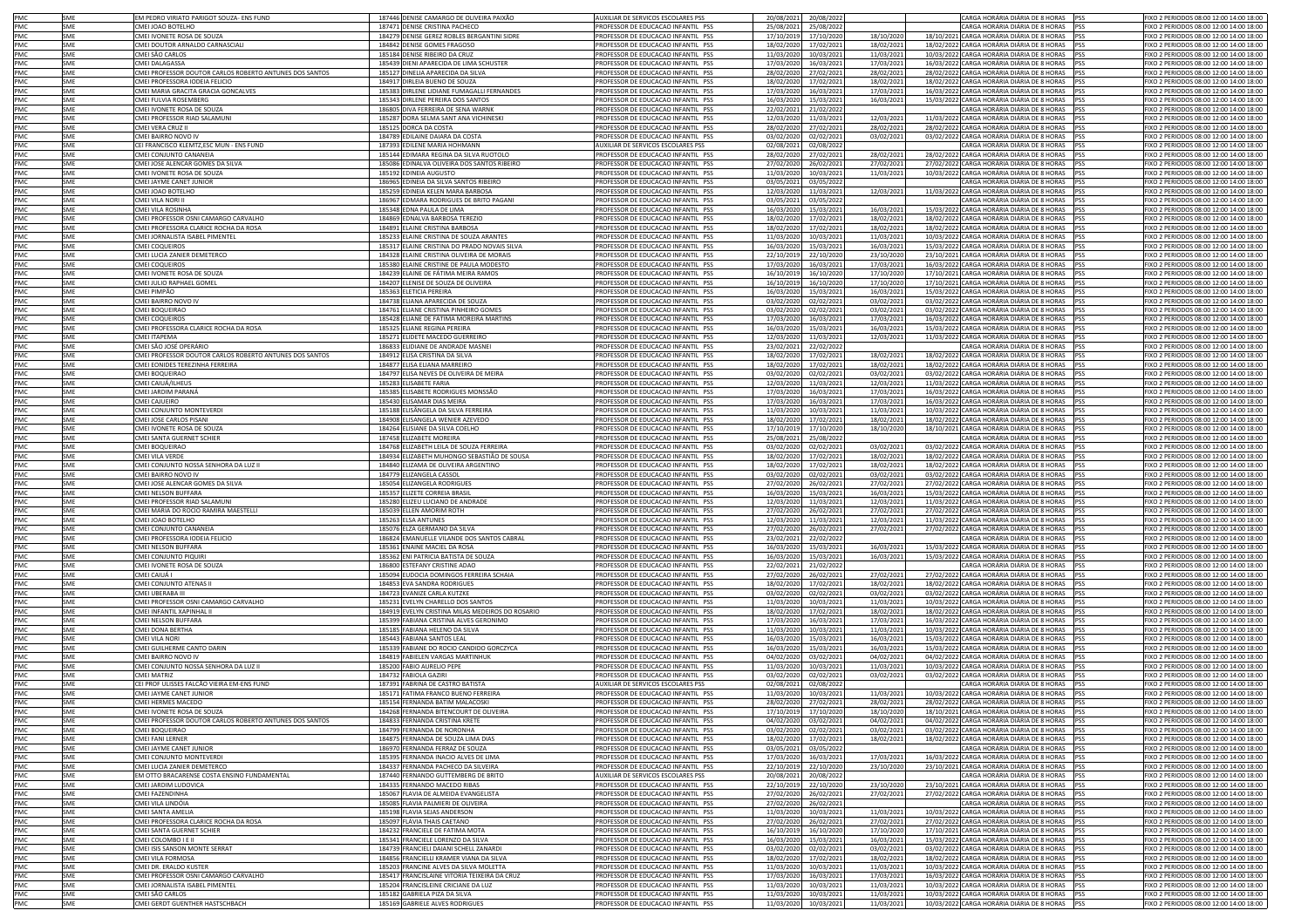| PMC        | SME        | CMEI ESTAÇÃO BARIGU                                              | 186832 GABRYELE LINO DA FONSECA                                           | PROFESSOR DE EDUCAÇÃO INFANTIL PSS                                       | 23/02/2021<br>22/02/2022                          |                          | CARGA HORÁRIA DIÁRIA DE 8 HORAS PSS                                                              | FIXO 2 PERIODOS 08:00 12:00 14:00 18:00                                           |
|------------|------------|------------------------------------------------------------------|---------------------------------------------------------------------------|--------------------------------------------------------------------------|---------------------------------------------------|--------------------------|--------------------------------------------------------------------------------------------------|-----------------------------------------------------------------------------------|
| PMC        | SME        | CMEI PROFESSORA IODEIA FELICIO                                   | 185350 GENY BATISTA HENNING                                               | PROFESSOR DE EDUCACAO INFANTIL PSS                                       | 16/03/2020<br>15/03/2021                          | 16/03/2021               | 15/03/2022 CARGA HORÁRIA DIÁRIA DE 8 HORAS PSS                                                   | IXO 2 PERIODOS 08:00 12:00 14:00 18:00                                            |
| PMC        | SME        | CMEI CONSELHEIRO QUIELSE CRISÓSTOMO DA SILVA                     | 186849 GEOVANNA LETICIA DOS SANTOS                                        | PROFESSOR DE EDUCACAO INFANTIL PSS                                       | 24/02/2021<br>23/02/2022                          |                          | CARGA HORÁRIA DIÁRIA DE 8 HORAS PSS                                                              | FIXO 2 PERIODOS 08:00 12:00 14:00 18:00                                           |
|            |            |                                                                  |                                                                           |                                                                          |                                                   |                          |                                                                                                  |                                                                                   |
| PMC        | SME        | CMEI PREFEITO IVO ARZUA PEREIRA                                  | 184247 GESSICA FERREIRA DE ARAUJO                                         | PROFESSOR DE EDUCACAO INFANTIL PSS                                       | 16/10/2019<br>16/10/2020                          | 17/10/2020               | 17/10/2021 CARGA HORÁRIA DIÁRIA DE 8 HORAS PSS                                                   | FIXO 2 PERIODOS 08:00 12:00 14:00 18:00                                           |
| PMC        | SME        | CMEI DOUTOR ARNALDO CARNASCIAL                                   | 186820 GESSYCA RODRIGUES DA COSTA                                         | PROFESSOR DE EDUCACAO INFANTIL PSS                                       | 23/02/2021 22/02/2022                             |                          | CARGA HORÁRIA DIÁRIA DE 8 HORAS PSS                                                              | FIXO 2 PERIODOS 08:00 12:00 14:00 18:00                                           |
| PMC        | SME        | CMEI JOSE ALENCAR GOMES DA SILVA                                 | 185193 GILBERTO PEREIRA                                                   | PROFESSOR DE EDUCACAO INFANTIL PSS                                       | 10/03/202:<br>11/03/2020                          | 11/03/2021               | 10/03/2022 CARGA HORÁRIA DIÁRIA DE 8 HORAS PSS                                                   | FIXO 2 PERIODOS 08:00 12:00 14:00 18:00                                           |
| PMC        | SME        | CMEI SITIO CERCADO V                                             | 184786 GILMARA MENDES BATISTA                                             | PROFESSOR DE EDUCACAO INFANTIL PSS                                       | 03/02/2020<br>02/02/2021                          | 03/02/2021               | 03/02/2022 CARGA HORÁRIA DIÁRIA DE 8 HORAS PSS                                                   | FIXO 2 PERIODOS 08:00 12:00 14:00 18:00                                           |
| PMC        | SME        | CMEI SANTA GUERNET SCHIER                                        | 186799 GIOVANNA MARQUES                                                   | PROFESSOR DE EDUCACAO INFANTIL PSS                                       | 22/02/2021<br>21/02/2022                          |                          | CARGA HORÁRIA DIÁRIA DE 8 HORAS PSS                                                              | FIXO 2 PERIODOS 08:00 12:00 14:00 18:00                                           |
| PMC        | <b>SME</b> | CMEI HERMES MACEDO                                               | 185152 GISELE DA ROCHA REIS                                               | PROFESSOR DE EDUCACAO INFANTIL PSS                                       | 28/02/2020<br>27/02/2021                          | 28/02/2021               | 28/02/2022 CARGA HORÁRIA DIÁRIA DE 8 HORAS PSS                                                   | FIXO 2 PERIODOS 08:00 12:00 14:00 18:00                                           |
| PMC        | SME        | <b>CMEI COQUEIROS</b>                                            | 185371 GISELE NEVES DE ARAUJO                                             | PROFESSOR DE EDUCACAO INFANTIL PSS                                       | 16/03/2020<br>15/03/2021                          | 16/03/2021               | 15/03/2022 CARGA HORÁRIA DIÁRIA DE 8 HORAS PSS                                                   | FIXO 2 PERIODOS 08:00 12:00 14:00 18:00                                           |
| PMC        | SME        | CMEI BOQUEIRAO                                                   | 184757 GISELE RODRIGUES NASCENTE                                          | PROFESSOR DE EDUCACAO INFANTIL PSS                                       | 03/02/2020<br>02/02/2021                          | 03/02/2021               | 03/02/2022 CARGA HORÁRIA DIÁRIA DE 8 HORAS PSS                                                   | FIXO 2 PERIODOS 08:00 12:00 14:00 18:00                                           |
| PMC        | SME        | CMEI PREFEITO IVO ARZUA PEREIRA                                  | 184233 GISELY RODRIGUES MENDES                                            | PROFESSOR DE EDUCACAO INFANTIL PSS                                       | 16/10/2019<br>16/10/2020                          | 17/10/2020               | 17/10/2021 CARGA HORÁRIA DIÁRIA DE 8 HORAS PSS                                                   | FIXO 2 PERIODOS 08:00 12:00 14:00 18:00                                           |
| PMC        | SME        | CMEI OSWALDO CRUZ I                                              | 184865 GISLAINE DOS SANTOS FRANCOZI                                       | PROFESSOR DE EDUCACAO INFANTIL PSS                                       | 18/02/2020<br>17/02/2021                          | 18/02/2021               | 18/02/2022 CARGA HORÁRIA DIÁRIA DE 8 HORAS PSS                                                   | IXO 2 PERIODOS 08:00 12:00 14:00 18:00                                            |
| PMC        | SME        | CMEI SALGUEIRO                                                   | 185401 GISLAINE DOS SANTOS MONTEIRO                                       | PROFESSOR DE EDUCACAO INFANTIL PSS                                       | 17/03/2020<br>16/03/2021                          | 17/03/2021               | 16/03/2022 CARGA HORÁRIA DIÁRIA DE 8 HORAS PSS                                                   | IXO 2 PERIODOS 08:00 12:00 14:00 18:00                                            |
| PMC        | SME        | CMEI SANTA GUERNET SCHIER                                        | 184245 GISLAINE LEILA FERREIRA CORDEIRO                                   | PROFESSOR DE EDUCACAO INFANTIL PSS                                       | 16/10/2019<br>16/10/2020                          | 17/10/2020               | 17/10/2021 CARGA HORÁRIA DIÁRIA DE 8 HORAS PSS                                                   | IXO 2 PERIODOS 08:00 12:00 14:00 18:00                                            |
| PMC        | SME        | CMEI LOURDES ARAUJO CANET                                        | 184290 GISLENE DE FATIMA NUNES ANHAIA                                     | PROFESSOR DE EDUCACAO INFANTIL PSS                                       | 17/10/2019<br>17/10/2020                          | 18/10/2020               | 18/10/2021 CARGA HORÁRIA DIÁRIA DE 8 HORAS PSS                                                   | FIXO 2 PERIODOS 08:00 12:00 14:00 18:00                                           |
| PMC        | SME        | EM OTTO BRACARENSE COSTA ENSINO FUNDAMENTAL                      | 187400 GLAUCIA DA PIEDADE NORBERTO ZIEMBA                                 | AUXILIAR DE SERVICOS ESCOLARES PSS                                       | 02/08/2021<br>02/08/2022                          |                          | CARGA HORÁRIA DIÁRIA DE 8 HORAS PSS                                                              | IXO 2 PERIODOS 08:00 12:00 14:00 18:00                                            |
| PMC        | SME        | CMEI NELSON BUFFARA                                              | 185393 GLAUCIA NASCIMENTO DE SOUZA                                        | PROFESSOR DE EDUCACAO INFANTIL PSS                                       | 17/03/2020<br>16/03/2021                          | 17/03/2021               | 16/03/2022 CARGA HORÁRIA DIÁRIA DE 8 HORAS PSS                                                   | IXO 2 PERIODOS 08:00 12:00 14:00 18:00                                            |
| PMC        | SME        | CMEI PROFESSOR DOUTOR CARLOS ROBERTO ANTUNES DOS SANTOS          | 185103 GLAUCIANE PEREIRA PIMENTEL                                         | PROFESSOR DE EDUCACAO INFANTIL PSS                                       | 27/02/2020<br>26/02/2021                          | 27/02/2021               | 27/02/2022 CARGA HORÁRIA DIÁRIA DE 8 HORAS PSS                                                   | FIXO 2 PERIODOS 08:00 12:00 14:00 18:00                                           |
| PMC        | SME        | CMEI PROFESSOR RIAD SALAMUNI                                     | 186796 GRACIELE CRISTINA DA SILVA CALDEIRA                                | PROFESSOR DE EDUCACAO INFANTIL PSS                                       | 22/02/2021<br>21/01/2022                          |                          | CARGA HORÁRIA DIÁRIA DE 8 HORAS PSS                                                              | FIXO 2 PERIODOS 08:00 12:00 14:00 18:00                                           |
| PMC        | SME        | CMEI ITAPEMA                                                     | 184943 GRAZIANE DELIZANDRA OLIMPIO DE OLIVEIRA                            | PROFESSOR DE EDUCACAO INFANTIL PSS                                       | 18/02/2020<br>17/02/2021                          | 18/02/2021               | 18/02/2022 CARGA HORÁRIA DIÁRIA DE 8 HORAS PSS                                                   | FIXO 2 PERIODOS 08:00 12:00 14:00 18:00                                           |
| PMC        | SME        | <b>CMEI EUCALIPTOS</b>                                           | 185335 HEIDY ALEXANDRA DE SOUZA PEREIRA                                   | PROFESSOR DE EDUCACAO INFANTIL PSS                                       | 16/03/2020<br>15/03/2021                          | 16/03/2021               | 15/03/2022 CARGA HORÁRIA DIÁRIA DE 8 HORAS PSS                                                   | FIXO 2 PERIODOS 08:00 12:00 14:00 18:00                                           |
| PMC        | SME        | CEI OLIVIO SOARES SABÓIA, ESCOLA MUNICIPAL - ENSINO FUNDAMENTA   | 187450 HEVERLYN PRESTES DE SOUZA                                          | AUXILIAR DE SERVICOS ESCOLARES PSS                                       | 20/08/2021                                        |                          | CARGA HORÁRIA DIÁRIA DE 8 HORAS                                                                  | <b>PSS</b><br>FIXO 2 PERIODOS 08:00 12:00 14:00 18:00                             |
| <b>PMC</b> | SMF        | CMEI COLOMBO I E I                                               | 184896 IASCARA CUBIS CRAVO                                                | PROFESSOR DE EDUCACAO INFANTIL PSS                                       | 20/08/2022                                        |                          |                                                                                                  |                                                                                   |
| PMC        | SME        | CMEI UNIAO FERROVIARIA I                                         |                                                                           | PROFESSOR DE EDUCACAO INFANTIL PSS                                       | 18/02/2020<br>17/02/2021                          | 18/02/2021               | 18/02/2022 CARGA HORÁRIA DIÁRIA DE 8 HORAS PSS<br>CARGA HORÁRIA DIÁRIA DE 8 HORAS PSS            | FIXO 2 PERIODOS 08:00 12:00 14:00 18:00                                           |
|            |            |                                                                  | 186853 IASMIM ALESSANDRA BORGES                                           |                                                                          | 24/02/2021<br>23/02/2022                          |                          |                                                                                                  | IXO 2 PERIODOS 08:00 12:00 14:00 18:00                                            |
| PMC        | SME        | CMEI VILA NORI II                                                | 187482 INGRID DE LARA RIBEIRO                                             | PROFESSOR DE EDUCACAO INFANTIL PSS                                       | 02/09/2021<br>02/09/2022                          |                          | CARGA HORÁRIA DIÁRIA DE 8 HORAS PSS                                                              | IXO 2 PERIODOS 08:00 12:00 14:00 18:00                                            |
| PMC        | SME        | CMEI OLGA BENÁRIO PRESTES                                        | 184883 INGRID SILVA SOUZA                                                 | PROFESSOR DE EDUCACAO INFANTIL PSS                                       | 18/02/2020<br>17/02/2021                          | 18/02/2021               | 18/02/2022 CARGA HORÁRIA DIÁRIA DE 8 HORAS PSS                                                   | IXO 2 PERIODOS 08:00 12:00 14:00 18:00                                            |
| PMC        | SME        | CEI JOSÉ LAMARTINE C O LYRA,EM-ENS FUND                          | 187398 IOLANDA FERREIRA FONSECA DA SILVA                                  | AUXILIAR DE SERVICOS ESCOLARES PSS                                       | 02/08/2021<br>02/08/2022                          |                          | CARGA HORÁRIA DIÁRIA DE 8 HORAS PSS                                                              | IXO 2 PERIODOS 08:00 12:00 14:00 18:00                                            |
| PMC        | SME        | CMEI PROFESSORA IODEIA FELICIO                                   | 184923 IONE VINHA DA SILVA                                                | PROFESSOR DE EDUCACAO INFANTIL PSS                                       | 18/02/2020<br>17/02/2021                          | 18/02/2021               | 18/02/2022 CARGA HORÁRIA DIÁRIA DE 8 HORAS PSS                                                   | IXO 2 PERIODOS 08:00 12:00 14:00 18:00                                            |
| PMC        | SME        | CMEI BAIRRO NOVO IV                                              | 184735 IONICE APARECIDA COUTINHO DOS SANTOS                               | PROFESSOR DE EDUCACAO INFANTIL PSS                                       | 03/02/2020<br>02/02/2021                          | 03/02/2021               | 03/02/2022 CARGA HORÁRIA DIÁRIA DE 8 HORAS PSS                                                   | IXO 2 PERIODOS 08:00 12:00 14:00 18:00                                            |
| PMC        | SME        | CMEI JORNALISTA ISABEL PIMENTEL                                  | 185235 IRAMAIA LOPES BUENO DOS SANTOS                                     | PROFESSOR DE EDUCACAO INFANTIL PSS                                       | 11/03/2020<br>10/03/2021                          | 11/03/2021               | 10/03/2022 CARGA HORÁRIA DIÁRIA DE 8 HORAS PSS                                                   | IXO 2 PERIODOS 08:00 12:00 14:00 18:00                                            |
| PMC        | SME        | CMEI IVONETE ROSA DE SOUZA                                       | 185349 IRIS MELNISKI CAVALCANTE                                           | PROFESSOR DE EDUCACAO INFANTIL PSS                                       | 16/03/2020<br>15/03/2021                          | 16/03/2021               | 15/03/2022 CARGA HORÁRIA DIÁRIA DE 8 HORAS PSS                                                   | FIXO 2 PERIODOS 08:00 12:00 14:00 18:00                                           |
| PMC        | SME        | CMEI SITIO CERCADO V                                             | 184766 ISABELA FERREIRA NARUSKA                                           | PROFESSOR DE EDUCACAO INFANTIL PSS                                       | 03/02/2020<br>02/02/2021                          | 03/02/2021               | 03/02/2022 CARGA HORÁRIA DIÁRIA DE 8 HORAS PSS                                                   | IXO 2 PERIODOS 08:00 12:00 14:00 18:00                                            |
| PMC        | SME        | CMEI PROF. <sup>8</sup> ADA PIRES DE OLIVEIRA                    | 186834 ISABELE NELSEN DE FREITAS                                          | PROFESSOR DE EDUCACAO INFANTIL PSS                                       | 23/02/2021<br>22/02/2022                          |                          | CARGA HORÁRIA DIÁRIA DE 8 HORAS PSS                                                              | IXO 2 PERIODOS 08:00 12:00 14:00 18:00                                            |
| PMC        | SME        | CMEI VILA LINDÓIA                                                | 185352 IUZE CAROLINE KALB SCHREOEDER                                      | PROFESSOR DE EDUCACAO INFANTIL PSS                                       | 16/03/2020<br>15/03/2021                          | 16/03/2021               | 15/03/2022 CARGA HORÁRIA DIÁRIA DE 8 HORAS PSS                                                   | FIXO 2 PERIODOS 08:00 12:00 14:00 18:00                                           |
| PMC        | SME        | CMEI UNIAO FERROVIARIA                                           | 185174 IVETE DE SOUZA DONATTI RAMIRO                                      | PROFESSOR DE EDUCACAO INFANTIL PSS                                       | 11/03/2020<br>10/03/2021                          | 11/03/2021               | 10/03/2022 CARGA HORÁRIA DIÁRIA DE 8 HORAS PSS                                                   | FIXO 2 PERIODOS 08:00 12:00 14:00 18:00                                           |
| PMC        | SME        | CMEI LUCIA ZANIER DEMETERCO                                      | 184331 IVIE RAFAELA SIMOES ROSA                                           | PROFESSOR DE EDUCACAO INFANTIL PSS                                       | 22/10/2019<br>22/10/2020                          | 23/10/2020               | 23/10/2021 CARGA HORÁRIA DIÁRIA DE 8 HORAS PSS                                                   | IXO 2 PERIODOS 08:00 12:00 14:00 18:00                                            |
| PMC        | SME        | CMEI JARDIM LUDOVICA                                             | 184349 IVONETE ALIBOSEK ADRIANO                                           | PROFESSOR DE EDUCACAO INFANTIL PSS                                       | 22/10/2019<br>22/10/2020                          | 23/10/2020               | 23/10/2021 CARGA HORÁRIA DIÁRIA DE 8 HORAS PSS                                                   | IXO 2 PERIODOS 08:00 12:00 14:00 18:00                                            |
| PMC        | SME        | CMEI PROFESSORA MARIA VIÉZZER HERMANN                            | 185178 IZABEL CRISTINA BARROS CARDOSO                                     | PROFESSOR DE EDUCACAO INFANTIL PSS                                       | 11/03/2020<br>10/03/2021                          | 11/03/2021               | 10/03/2022 CARGA HORÁRIA DIÁRIA DE 8 HORAS PSS                                                   | IXO 2 PERIODOS 08:00 12:00 14:00 18:00                                            |
| PMC        | SME        | CMEI UNIAO FERROVIARIA I                                         | 186822 IZABEL FERREIRA DE SIQUEIRA DA SILVA                               | PROFESSOR DE EDUCACAO INFANTIL PSS                                       | 23/02/2021<br>22/02/2022                          |                          | CARGA HORÁRIA DIÁRIA DE 8 HORAS                                                                  | IXO 2 PERIODOS 08:00 12:00 14:00 18:00<br><b>IPSS</b>                             |
| PMC        | SME        | CMEI UBATUBA/TAMBAÚ                                              | 185270 IZABEL LOPES                                                       | PROFESSOR DE EDUCACAO INFANTIL PSS                                       | 12/03/2020<br>11/03/2021                          | 12/03/2021               | 11/03/2022 CARGA HORÁRIA DIÁRIA DE 8 HORAS PSS                                                   | IXO 2 PERIODOS 08:00 12:00 14:00 18:00                                            |
| PMC        | SME        | CMEI PORTO BELO                                                  | 185099 JACIARA IEDA RENI IGNACIO                                          | PROFESSOR DE EDUCACAO INFANTIL PSS                                       | 27/02/2020<br>26/02/2021                          | 27/02/2021               | 27/02/2022 CARGA HORÁRIA DIÁRIA DE 8 HORAS                                                       | IXO 2 PERIODOS 08:00 12:00 14:00 18:00                                            |
| PMC        | SME        | CMEI PREFEITO IVO ARZUA PEREIRA                                  | 184246 JADNA LOURES GONCALVES                                             | PROFESSOR DE EDUCACAO INFANTIL PSS                                       | 16/10/2019<br>16/10/2020                          | 17/10/2020               | 17/10/2021 CARGA HORÁRIA DIÁRIA DE 8 HORAS                                                       | IXO 2 PERIODOS 08:00 12:00 14:00 18:00                                            |
| PMC        | SME        | CMEI COQUEIROS                                                   | 185332 JANAINA CRISTINA RODRIGUES                                         | PROFESSOR DE EDUCACAO INFANTIL PSS                                       | 15/03/2021<br>16/03/2020                          | 16/03/2021               | 15/03/2022 CARGA HORÁRIA DIÁRIA DE 8 HORAS PSS                                                   | FIXO 2 PERIODOS 08:00 12:00 14:00 18:00                                           |
| PMC        | SME        | CMEI SÃO JOÃO DEL REY                                            | 185053 JANAINA GONCALVES MORAIS                                           | PROFESSOR DE EDUCACAO INFANTIL PSS                                       | 27/02/2020<br>26/02/2021                          | 27/02/2021               | 27/02/2022 CARGA HORÁRIA DIÁRIA DE 8 HORAS                                                       | IXO 2 PERIODOS 08:00 12:00 14:00 18:00                                            |
| PMC        | SME        | CMEI LOURDES ARAUJO CANET                                        | 186797 JANAINA TAINARA MUNIZ DE ALMEIDA                                   | PROFESSOR DE EDUCACAO INFANTIL PSS                                       | 22/02/2021<br>21/02/2022                          |                          | CARGA HORÁRIA DIÁRIA DE 8 HORAS                                                                  | FIXO 2 PERIODOS 08:00 12:00 14:00 18:00                                           |
| PMC        | SME        | CMEI VILA ROSINHA                                                | 185327 JANETE SENCZUK ZOREK                                               | PROFESSOR DE EDUCACAO INFANTIL PSS                                       | 15/03/2021<br>16/03/2020                          | 16/03/2021               | 15/03/2022 CARGA HORÁRIA DIÁRIA DE 8 HORAS PSS                                                   | FIXO 2 PERIODOS 08:00 12:00 14:00 18:00                                           |
|            | SMF        | CMEI PREFEITO IVO ARZUA PEREIRA                                  | 187470 JAQUELINE CAMILA ROLA                                              | PROFESSOR DE EDUCACAO INFANTIL PSS                                       |                                                   |                          |                                                                                                  |                                                                                   |
|            |            |                                                                  |                                                                           |                                                                          |                                                   |                          |                                                                                                  |                                                                                   |
| PMC        |            |                                                                  |                                                                           |                                                                          | 25/08/2021<br>25/08/2022                          |                          | CARGA HORÁRIA DIÁRIA DE 8 HORAS                                                                  | FIXO 2 PERIODOS 08:00 12:00 14:00 18:00<br><b>IPSS</b>                            |
| <b>PMC</b> | SMF        | CMFI SANTA RITA                                                  | 185384 JAQUELINE MORAES DE OLIVEIRA                                       | PROFESSOR DE EDUCACAO INFANTIL PSS                                       | 17/03/2020<br>16/03/2021                          | 17/03/2021               | 16/03/2022 CARGA HORÁRIA DIÁRIA DE 8 HORAS PSS                                                   | FIXO 2 PERIODOS 08:00 12:00 14:00 18:00                                           |
| PMC        | SME        | EM PREFEITO OMAR SABBAG - ENS FUND                               | 187443 JEAN CARLOS FAVORETTO TEIXEIRA                                     | AUXILIAR DE SERVICOS ESCOLARES PSS                                       | 20/08/2021<br>20/08/2022                          |                          | CARGA HORÁRIA DIÁRIA DE 8 HORAS PSS                                                              | FIXO 2 PERIODOS 08:00 12:00 14:00 18:00                                           |
| PMC        | SME        | CMEI IVONETE ROSA DE SOUZA                                       | 186807 JENIFER LICIANE WITKOWSKI                                          | PROFESSOR DE EDUCACAO INFANTIL PSS                                       | 24/02/2021<br>23/02/2022                          |                          | CARGA HORÁRIA DIÁRIA DE 8 HORAS PSS                                                              | IXO 2 PERIODOS 08:00 12:00 14:00 18:00                                            |
| PMC        | SME        | CMEI MARIA DO ROCIO RAMIRA MAESTELLI                             | 185148 JENIFFER AMANDA TRZASKOS                                           | PROFESSOR DE EDUCACAO INFANTIL PSS                                       | 28/02/2020<br>27/02/2021                          | 28/02/2021               | 28/02/2022 CARGA HORÁRIA DIÁRIA DE 8 HORAS PSS                                                   | IXO 2 PERIODOS 08:00 12:00 14:00 18:00                                            |
| PMC        | SME        | CMEI RIO NEGRO I                                                 | 187462 JENIFFER PRUSSAK HAAS                                              | PROFESSOR DE EDUCACAO INFANTIL PSS                                       | 25/08/2021<br>25/08/2022                          |                          | CARGA HORÁRIA DIÁRIA DE 8 HORAS PSS                                                              | IXO 2 PERIODOS 08:00 12:00 14:00 18:00                                            |
| PMC        | SME        | CMEI BAIRRO NOVO IV                                              | 184820 JENNIFER APARECIDA PILATO ROCHA                                    | PROFESSOR DE EDUCACAO INFANTIL PSS                                       | 04/02/2020<br>03/02/2021                          | 04/02/2021               | 04/02/2022 CARGA HORÁRIA DIÁRIA DE 8 HORAS PSS                                                   | FIXO 2 PERIODOS 08:00 12:00 14:00 18:00                                           |
| PMC        | SME        | CMEI JORNALISTA ISABEL PIMENTEL                                  | 185214 JENNYFFER DE SOUZA SIMOES DO NASCIMENTO                            | PROFESSOR DE EDUCACAO INFANTIL PSS                                       | 11/03/2020<br>10/03/2021                          | 11/03/2021               | 10/03/2022 CARGA HORÁRIA DIÁRIA DE 8 HORAS PSS                                                   | FIXO 2 PERIODOS 08:00 12:00 14:00 18:00                                           |
| PMC        | SME        | CMEI CAIUÁ II                                                    | 184837 JESSICA BRUNA DOS SANTOS PONTES                                    | PROFESSOR DE EDUCACAO INFANTIL PSS                                       | 04/02/2020<br>03/02/2021                          | 04/02/2021               | 04/02/2022 CARGA HORÁRIA DIÁRIA DE 8 HORAS PSS                                                   | FIXO 2 PERIODOS 08:00 12:00 14:00 18:00                                           |
| PMC        | SME        | CMEI TAPAJÓS II                                                  | 186838 JESSICA MARIANA DE MORAES                                          | PROFESSOR DE EDUCACAO INFANTIL PSS                                       | 23/02/2021<br>22/02/2022                          |                          | CARGA HORÁRIA DIÁRIA DE 8 HORAS PSS                                                              | FIXO 2 PERIODOS 08:00 12:00 14:00 18:00                                           |
| PMC        | SME        | CMEI BOQUEIRAO                                                   | 187490 JESSICA MARTINS                                                    | PROFESSOR DE EDUCACAO INFANTIL PSS                                       | 02/09/2021<br>02/09/2022                          |                          | CARGA HORÁRIA DIÁRIA DE 8 HORAS PSS                                                              | FIXO 2 PERIODOS 08:00 12:00 14:00 18:00                                           |
| PMC        | SME        | CMEI UBATUBA/TAMBAÚ                                              | 185245 JESSICA RAFAELA DOS SANTOS                                         | PROFESSOR DE EDUCACAO INFANTIL PSS                                       | 12/03/2020<br>11/03/2021                          | 12/03/2021               | 11/03/2022 CARGA HORÁRIA DIÁRIA DE 8 HORAS PSS                                                   | FIXO 2 PERIODOS 08:00 12:00 14:00 18:00                                           |
| PMC        | SME        | <b>CMEI SALGUEIRO</b>                                            | 186831 JHENIFER FERNANDA PACERNIK                                         | PROFESSOR DE EDUCACAO INFANTIL PSS                                       | 23/02/2021<br>22/02/2022                          |                          | CARGA HORÁRIA DIÁRIA DE 8 HORAS PSS                                                              | FIXO 2 PERIODOS 08:00 12:00 14:00 18:00                                           |
| PMC        | SME        | CMEI VILA NORI I                                                 | 184306 JHENIFER SCHNEIDER CRUZ RIBEIRO DIAS                               | PROFESSOR DE EDUCACAO INFANTIL PSS                                       | 22/10/2019<br>22/10/2020                          | 23/10/2020               | 23/10/2021 CARGA HORÁRIA DIÁRIA DE 8 HORAS PSS                                                   | FIXO 2 PERIODOS 08:00 12:00 14:00 18:00                                           |
| PMC        | SME        | CMEI IVONETE ROSA DE SOUZA                                       | 184255 JOCELMA SIELSKI                                                    | PROFESSOR DE EDUCACAO INFANTIL PSS                                       | 17/10/2019<br>17/10/2020                          | 18/10/2020               | 18/10/2021 CARGA HORÁRIA DIÁRIA DE 8 HORAS PSS                                                   | FIXO 2 PERIODOS 08:00 12:00 14:00 18:00                                           |
| PMC        | SME        | CMEI MARIA DO ROCIO RAMIRA MAESTELLI                             | 185149 JOCIELI PAES HERRERO BUSTO                                         | PROFESSOR DE EDUCACAO INFANTIL PSS                                       | 28/02/2020<br>27/02/2021                          | 28/02/2021               | 28/02/2022 CARGA HORÁRIA DIÁRIA DE 8 HORAS PSS                                                   | FIXO 2 PERIODOS 08:00 12:00 14:00 18:00                                           |
| PMC        | SME        | CMEI RIO NEGRO II                                                | 184721 JOCILEIDE DOS SANTOS VERRUCK                                       | PROFESSOR DE EDUCACAO INFANTIL PSS                                       | 04/02/2020<br>03/02/2021                          | 04/02/2021               | 04/02/2022 CARGA HORÁRIA DIÁRIA DE 8 HORAS PSS                                                   | FIXO 2 PERIODOS 08:00 12:00 14:00 18:00                                           |
| PMC        | SME        | CMEI INFANTIL XAPINHAL II                                        | 185414 JOCIMARA DE SOUZA SILVA                                            | PROFESSOR DE EDUCACAO INFANTIL PSS                                       | 17/03/2020<br>16/03/2021                          | 17/03/2021               | 16/03/2022 CARGA HORÁRIA DIÁRIA DE 8 HORAS PSS                                                   | IXO 2 PERIODOS 08:00 12:00 14:00 18:00                                            |
| PMC        | SME        | CMEI MATRIZ                                                      | 187483 JOELMA SOUZA DE OLIVEIRA                                           | PROFESSOR DE EDUCACAO INFANTIL PSS                                       | 02/09/2021<br>02/09/2022                          |                          | CARGA HORÁRIA DIÁRIA DE 8 HORAS PSS                                                              | FIXO 2 PERIODOS 08:00 12:00 14:00 18:00                                           |
| PMC        | SME        | CEI HEITOR DE ALENCAR FURTADO, ESCOLA MUNICIPAL - ENSINO FUNDA   | 187449 JONIEL MENDES DE ARAUJO                                            | <b>NUXILIAR DE SERVICOS ESCOLARES PSS</b>                                | 20/08/2021<br>20/08/2022                          |                          | CARGA HORÁRIA DIÁRIA DE 8 HORAS PSS                                                              | IXO 2 PERIODOS 08:00 12:00 14:00 18:00                                            |
| PMC        | SME        | CMEI JAYME CANET JUNIOR                                          | 186961 JOSANI MARIA RODRIGUES RIBEIRO                                     | PROFESSOR DE EDUCACAO INFANTIL PSS                                       | 03/05/2021<br>03/05/2022                          |                          | CARGA HORÁRIA DIÁRIA DE 8 HORAS PSS                                                              | FIXO 2 PERIODOS 08:00 12:00 14:00 18:00                                           |
| PMC        | SME        | CMEI COLOMBO I E II                                              | 186857 JOSEANE APARECIDA SOEZECK                                          | PROFESSOR DE EDUCACAO INFANTIL PSS                                       | 24/02/2021 23/02/2022                             |                          | CARGA HORÁRIA DIÁRIA DE 8 HORAS PSS                                                              | FIXO 2 PERIODOS 08:00 12:00 14:00 18:00                                           |
| PMC        | SME        | CMEI UNIÃO DAS VILAS                                             | 185080 JOSECI NECKEL DE ALMEIDA                                           | PROFESSOR DE EDUCACAO INFANTIL PSS                                       | 27/02/2020<br>26/02/2021                          | 27/02/2021               | 27/02/2022 CARGA HORÁRIA DIÁRIA DE 8 HORAS PSS                                                   | FIXO 2 PERIODOS 08:00 12:00 14:00 18:00                                           |
| PMC        | SME        | CMEI EONIDES TEREZINHA FERREIRA                                  | 184918 JOSELIA EMIDIA CAMARGO ALVES                                       | PROFESSOR DE EDUCACAO INFANTIL PSS                                       | 18/02/2020<br>17/02/2021                          | 18/02/2021               | 18/02/2022 CARGA HORÁRIA DIÁRIA DE 8 HORAS PSS                                                   | FIXO 2 PERIODOS 08:00 12:00 14:00 18:00                                           |
| PMC        | SME        | CMEI DOUTOR ARNALDO CARNASCIALI                                  | 185040 JOSIANE BARAO                                                      | PROFESSOR DE EDUCACAO INFANTIL PSS                                       | 27/02/2020<br>26/02/202                           | 27/02/2021               | 27/02/2022 CARGA HORÁRIA DIÁRIA DE 8 HORAS PSS                                                   | FIXO 2 PERIODOS 08:00 12:00 14:00 18:00                                           |
| PMC        | SMF        | CMEI LUCIA ZANIER DEMETERCO                                      | 184332 JOSIANE BIAZUS                                                     | PROFESSOR DE EDUCACAO INFANTIL PSS                                       | 22/10/2019<br>22/10/2020                          | 23/10/2020               | 23/10/2021 CARGA HORÁRIA DIÁRIA DE 8 HORAS PSS                                                   | FIXO 2 PERIODOS 08:00 12:00 14:00 18:00                                           |
| <b>PMC</b> | SMF        | CMEI SÃO JOÃO                                                    | 185379 JOSIANE LIEBL DA SILVA                                             | PROFESSOR DE EDUCACAO INFANTIL PSS                                       | 17/03/2020<br>16/03/202                           | 17/03/2021               | 16/03/2022 CARGA HORÁRIA DIÁRIA DE 8 HORAS PSS                                                   | FIXO 2 PERIODOS 08:00 12:00 14:00 18:00                                           |
| PMC        | SME        | <b>CMEI COQUEIROS</b>                                            | 184816 JOSIANE PACHECO                                                    | PROFESSOR DE EDUCACAO INFANTIL PSS                                       | 03/02/2021<br>04/02/2020                          | 04/02/2021               | 04/02/2022 CARGA HORÁRIA DIÁRIA DE 8 HORAS PSS                                                   | FIXO 2 PERIODOS 08:00 12:00 14:00 18:00                                           |
| PMC        | SME        | CMEI CAXIMBA                                                     | 185369 JOSIANE PADILHA SCHIAVO                                            | PROFESSOR DE EDUCACAO INFANTIL PSS                                       | 16/03/2020 15/03/2021                             | 16/03/2021               | 15/03/2022 CARGA HORÁRIA DIÁRIA DE 8 HORAS PSS                                                   | FIXO 2 PERIODOS 08:00 12:00 14:00 18:00                                           |
| PMC        | SME        | CMEI UBERABA III                                                 | 187479 JOSIANE PEREIRA OLIVEIRA                                           | PROFESSOR DE EDUCACAO INFANTIL PSS                                       | 02/09/2021 02/09/2022                             |                          | CARGA HORÁRIA DIÁRIA DE 8 HORAS PSS                                                              | FIXO 2 PERIODOS 08:00 12:00 14:00 18:00                                           |
| PMC        | SME        | CMEI PROFESSORA CLARICE ROCHA DA ROSA                            | 184861 JOSIANE VIRGINIA CARDOSO DE MORAES                                 | PROFESSOR DE EDUCACAO INFANTIL PSS                                       | 18/02/2020 17/02/2021                             | 18/02/2021               | 18/02/2022 CARGA HORÁRIA DIÁRIA DE 8 HORAS PSS                                                   | IXO 2 PERIODOS 08:00 12:00 14:00 18:00                                            |
| PMC        | SME        | CMEI CAIUÁ II                                                    | 187484 JOSUEL ALVES DA LUZ                                                | PROFESSOR DE EDUCACAO INFANTIL PSS                                       | 02/09/2021 02/09/2022                             |                          | CARGA HORÁRIA DIÁRIA DE 8 HORAS PSS                                                              | FIXO 2 PERIODOS 08:00 12:00 14:00 18:00                                           |
| PMC        | SME        | CMEI HERMES MACEDO                                               | 185367 JUCELENE GONCALVES DOS SANTOS                                      | PROFESSOR DE EDUCACAO INFANTIL PSS                                       | 16/03/2020 15/03/2021                             | 16/03/2021               | 15/03/2022 CARGA HORÁRIA DIÁRIA DE 8 HORAS PSS                                                   | IXO 2 PERIODOS 08:00 12:00 14:00 18:00                                            |
| PMC        | SME        | CMEI MORADIAS DA ORDEM                                           | 185249 JUCIELY PAMELA DA SILVA                                            | PROFESSOR DE EDUCACAO INFANTIL PSS                                       | 12/03/2020<br>11/03/2021                          | 12/03/2021               | 11/03/2022 CARGA HORÁRIA DIÁRIA DE 8 HORAS PSS                                                   | IXO 2 PERIODOS 08:00 12:00 14:00 18:00                                            |
| PMC        | SME        | CMEI MILTON LUIZ PEREIRA                                         | 185412 JUCILENE GULCHINSKI DE MORAIS                                      | PROFESSOR DE EDUCACAO INFANTIL PSS                                       | 17/03/2020 16/03/2021                             | 17/03/2021               | 16/03/2022 CARGA HORÁRIA DIÁRIA DE 8 HORAS PSS                                                   | FIXO 2 PERIODOS 08:00 12:00 14:00 18:00                                           |
| PMC        | SME        | CMEI ITAPEMA                                                     | 184940 JULIANA ALCÍDIA DE SOUZA SANTANA                                   | PROFESSOR DE EDUCACAO INFANTIL PSS                                       | 18/02/2020<br>17/02/2021                          | 18/02/2021               | 18/02/2022 CARGA HORÁRIA DIÁRIA DE 8 HORAS PSS                                                   | FIXO 2 PERIODOS 08:00 12:00 14:00 18:00                                           |
| PMC        | SME        | CMEI GIOVANNA SERENATO PANICHI                                   | 185386 JULIANA ANDRADE VALLE DA CRUZ                                      | PROFESSOR DE EDUCACAO INFANTIL PSS                                       | 17/03/2020<br>16/03/2021                          | 17/03/2021               | 16/03/2022 CARGA HORÁRIA DIÁRIA DE 8 HORAS PSS                                                   | FIXO 2 PERIODOS 08:00 12:00 14:00 18:00                                           |
| PMC        | SME        | CMEI BOQUEIRAO                                                   | 184804 JULIANA BARBOSA LAPORTA                                            | PROFESSOR DE EDUCACAO INFANTIL PSS                                       | 04/02/2020<br>03/02/2021                          | 04/02/2021               | 04/02/2022 CARGA HORÁRIA DIÁRIA DE 8 HORAS PSS                                                   | FIXO 2 PERIODOS 08:00 12:00 14:00 18:00                                           |
| PMC        | SME        | CMEI FAZENDINHA                                                  | 185229 JULIANA CECY GUSSO                                                 | PROFESSOR DE EDUCACAO INFANTIL PSS                                       | 11/03/2020<br>10/03/2021                          | 11/03/2021               | 10/03/2022 CARGA HORÁRIA DIÁRIA DE 8 HORAS PSS                                                   | FIXO 2 PERIODOS 08:00 12:00 14:00 18:00                                           |
| PMC        | SME        | CMEI SÃO CARLOS                                                  | 184775 JULIANA ELIANE DE CARVALHO                                         | PROFESSOR DE EDUCACAO INFANTIL PSS                                       | 03/02/2020<br>02/02/2021                          | 03/02/2021               | 03/02/2022 CARGA HORÁRIA DIÁRIA DE 8 HORAS PSS                                                   | FIXO 2 PERIODOS 08:00 12:00 14:00 18:00                                           |
| PMC        | SME        | CMEI FAZENDINHA                                                  | 187478 JULIANA MACHADO VIBA                                               | PROFESSOR DE EDUCACAO INFANTIL PSS                                       | 02/09/2021<br>02/09/2022                          |                          | CARGA HORÁRIA DIÁRIA DE 8 HORAS PSS                                                              | IXO 2 PERIODOS 08:00 12:00 14:00 18:00                                            |
| PMC        | SME        | CMEI JULIO RAPHAEL GOMEL                                         | 184317 JULIANA RAMOS                                                      | PROFESSOR DE EDUCACAO INFANTIL PSS                                       | 22/10/2019<br>22/10/2020                          | 23/10/2020               | 23/10/2021 CARGA HORÁRIA DIÁRIA DE 8 HORAS PSS                                                   | IXO 2 PERIODOS 08:00 12:00 14:00 18:00                                            |
| PMC        | SME        | CMEI JAYME CANET JUNIOR                                          | 184308 JULIANA ROSE SERAFIM ANDRADE                                       | PROFESSOR DE EDUCACAO INFANTIL PSS                                       | 22/10/2019<br>22/10/2020                          | 23/10/2020               | 23/10/2021 CARGA HORÁRIA DIÁRIA DE 8 HORAS PSS                                                   | IXO 2 PERIODOS 08:00 12:00 14:00 18:00                                            |
| PMC        | SME        | CMEI PROFESSOR RIAD SALAMUNI                                     | 185225 JULIANE DE FATIMA VALTER DA SILVA                                  | PROFESSOR DE EDUCACAO INFANTIL PSS                                       | 11/03/2020<br>10/03/2021                          | 11/03/2021               | 10/03/2022 CARGA HORÁRIA DIÁRIA DE 8 HORAS PSS                                                   | IXO 2 PERIODOS 08:00 12:00 14:00 18:00                                            |
| PMC        | SME        | MEI DOUTOR ARNALDO CARNASCIALI                                   | 184873 JULIANNE RECH PAGNONCELLI                                          | PROFESSOR DE EDUCACAO INFANTIL PSS                                       | 18/02/2020<br>17/02/2021                          | 18/02/2021               | 18/02/2022 CARGA HORÁRIA DIÁRIA DE 8 HORAS PSS                                                   | IXO 2 PERIODOS 08:00 12:00 14:00 18:00                                            |
| PMC        | SME        | CMEI UNIAO FERROVIARIA I                                         | 185044 JULIEN TATIANE SOARES PAVOSKI                                      | PROFESSOR DE EDUCACAO INFANTIL PSS                                       | 27/02/2020<br>26/02/2021                          | 27/02/2021               | 27/02/2022 CARGA HORÁRIA DIÁRIA DE 8 HORAS PSS                                                   | IXO 2 PERIODOS 08:00 12:00 14:00 18:00                                            |
| PMC        | SME        | CMEI PORTO BELO                                                  | 185116 JULIO CORCINO RODRIGUES MOTA JUNIOR                                | PROFESSOR DE EDUCACAO INFANTIL PSS                                       | 27/02/2020<br>26/02/2021                          | 27/02/2021               | 27/02/2022 CARGA HORÁRIA DIÁRIA DE 8 HORAS PSS                                                   | FIXO 2 PERIODOS 08:00 12:00 14:00 18:00                                           |
| PMC        | SME        | CMEI MORADIAS AUGUSTA                                            | 185438 JULLIANA MEDEIROS CAVALCANTE DA ROCHA                              | PROFESSOR DE EDUCACAO INFANTIL PSS                                       | 17/03/2020<br>16/03/2021                          | 17/03/2021               | 16/03/2022 CARGA HORÁRIA DIÁRIA DE 8 HORAS PSS                                                   | IXO 2 PERIODOS 08:00 12:00 14:00 18:00                                            |
|            |            |                                                                  |                                                                           |                                                                          |                                                   |                          |                                                                                                  |                                                                                   |
| PMC<br>PMC | SME<br>SME | CMEI PROFESSOR OSNI CAMARGO CARVALHO<br>CMEI JULIO RAPHAEL GOMEL | 185141 JURACI ALEIXO DE JESUS<br>184294 KAMILA CORACY FERREIRA SCHOEMBERG | PROFESSOR DE EDUCACAO INFANTIL PSS<br>PROFESSOR DE EDUCACAO INFANTIL PSS | 28/02/2020<br>27/02/2021<br>17/10/2019 17/10/2020 | 28/02/2021<br>18/10/2020 | 28/02/2022 CARGA HORÁRIA DIÁRIA DE 8 HORAS PSS<br>18/10/2021 CARGA HORÁRIA DIÁRIA DE 8 HORAS PSS | FIXO 2 PERIODOS 08:00 12:00 14:00 18:00<br>IXO 2 PERIODOS 08:00 12:00 14:00 18:00 |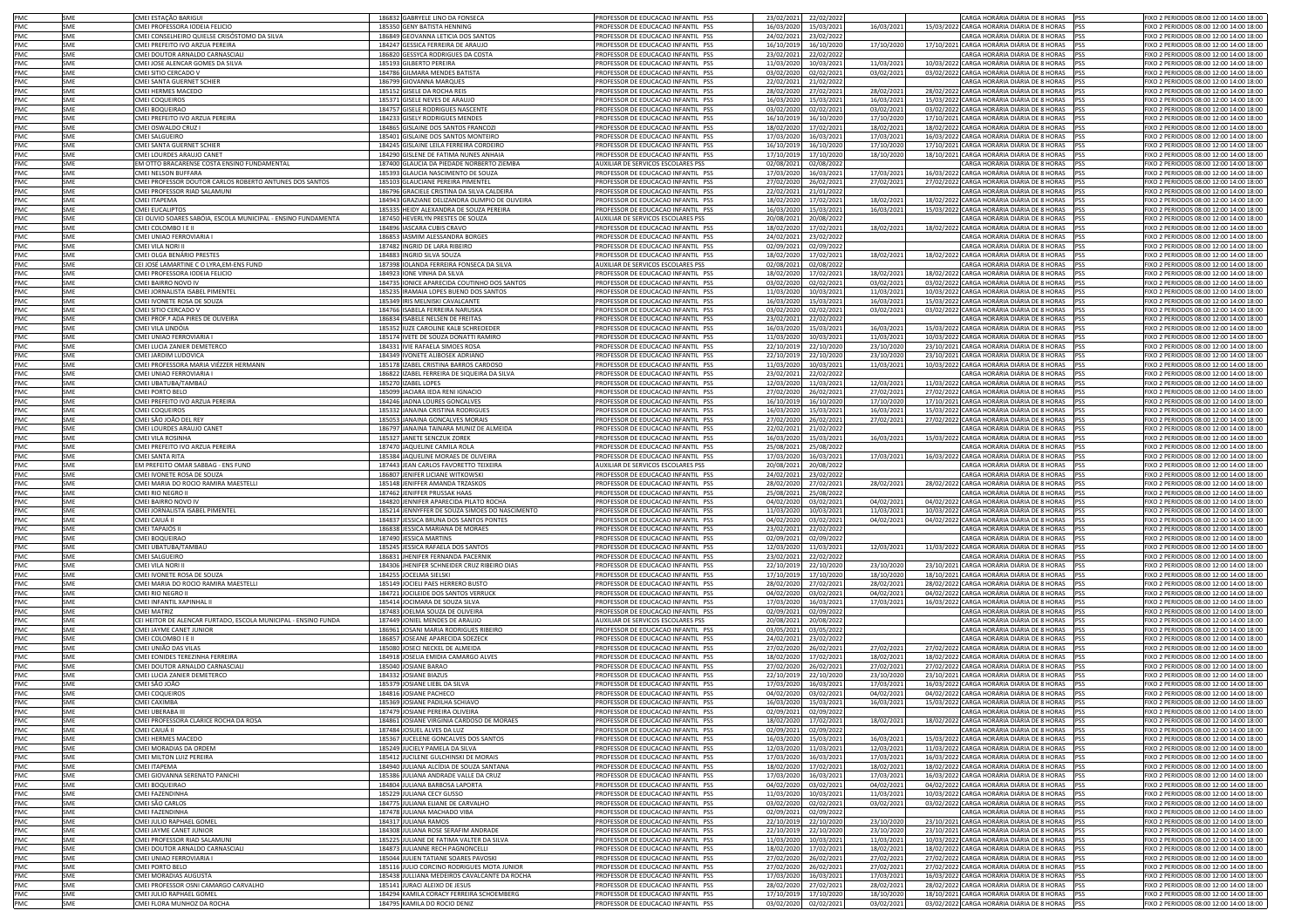| <b>PMC</b> | SMF        | CMEI INFANTIL XAPINHAL II                                               | 185180 KAREN CRISTINA DA SILVA                                                               | PROFESSOR DE EDUCACAO INFANTIL PSS                                       | 11/03/2020 10/03/2021                                | 11/03/2021               | 10/03/2022 CARGA HORÁRIA DIÁRIA DE 8 HORAS PSS                                                   | FIXO 2 PERIODOS 08:00 12:00 14:00 18:00                                            |
|------------|------------|-------------------------------------------------------------------------|----------------------------------------------------------------------------------------------|--------------------------------------------------------------------------|------------------------------------------------------|--------------------------|--------------------------------------------------------------------------------------------------|------------------------------------------------------------------------------------|
| PMC        | SMF        | CMEI CAIUÁ/ILHEUS                                                       | 184944 KARINA INÊS DA SILVA DE OLIVEIRA                                                      | PROFESSOR DE EDUCACAO INFANTIL PSS                                       | 17/02/2021<br>18/02/2020                             | 18/02/2021               | 18/02/2022 CARGA HORÁRIA DIÁRIA DE 8 HORAS PSS                                                   | FIXO 2 PERIODOS 08:00 12:00 14:00 18:00                                            |
| PMC        | SME        | <b>CMEI VILA NORI II</b>                                                | 185161 KARINA SOTOZONO                                                                       | PROFESSOR DE EDUCACAO INFANTIL PSS                                       | 02/03/2020<br>01/03/2021                             | 02/03/2021               | 01/03/2022 CARGA HORÁRIA DIÁRIA DE 8 HORAS PSS                                                   | FIXO 2 PERIODOS 08:00 12:00 14:00 18:00                                            |
| PMC        | SME        | CMEI PREFEITO IVO ARZUA PEREIRA                                         | 184236 KARLA FABIANE OSTERNACK                                                               | PROFESSOR DE EDUCACAO INFANTIL PSS                                       | 16/10/2019<br>16/10/202                              | 17/10/2020               | 17/10/2021 CARGA HORÁRIA DIÁRIA DE 8 HORAS PSS                                                   | IXO 2 PERIODOS 08:00 12:00 14:00 18:00                                             |
| PMC        | SME        | CMEI ESTAÇÃO BARIGUI                                                    | 186845 KAROLAYNE DE BASTOS DA SILVA                                                          | PROFESSOR DE EDUCACAO INFANTIL PSS                                       | 24/02/2021<br>23/02/202                              |                          | CARGA HORÁRIA DIÁRIA DE 8 HORAS PSS                                                              | IXO 2 PERIODOS 08:00 12:00 14:00 18:00                                             |
| PMC        | SME        | CMEI NELSON BUFFARA                                                     | 184899 KAROLINA MONTEIRO COSTA                                                               | PROFESSOR DE EDUCACAO INFANTIL PSS                                       | 18/02/2020<br>17/02/202:                             | 18/02/2021               | 18/02/2022 CARGA HORÁRIA DIÁRIA DE 8 HORAS PSS                                                   | FIXO 2 PERIODOS 08:00 12:00 14:00 18:00                                            |
| PMC        | SME        | CMEI SÃO JOSÉ OPERÁRIO                                                  | 186852 KAROLINE VIEIRA FERREIRA                                                              | PROFESSOR DE EDUCACAO INFANTIL PSS                                       | 24/02/2021<br>23/02/202                              |                          | CARGA HORÁRIA DIÁRIA DE 8 HORAS PSS                                                              | IXO 2 PERIODOS 08:00 12:00 14:00 18:00                                             |
| PMC        | SME        | CMEI CAIUÁ II                                                           | 185272 KATIA ROSANA CURTIS DE MELLO                                                          | PROFESSOR DE EDUCACAO INFANTIL PSS                                       | 12/03/2020<br>11/03/202                              | 12/03/2021               | 11/03/2022 CARGA HORÁRIA DIÁRIA DE 8 HORAS PSS                                                   | FIXO 2 PERIODOS 08:00 12:00 14:00 18:00                                            |
| PMC        | SME        | CMEI INDEPENDÊNCIA                                                      | 185415 KEILA LOURENCO DE SOUZA DE GODOY VALOROSKI                                            | PROFESSOR DE EDUCACAO INFANTIL PSS                                       | 17/03/2020<br>16/03/2021                             | 17/03/2021               | 16/03/2022 CARGA HORÁRIA DIÁRIA DE 8 HORAS PSS                                                   | FIXO 2 PERIODOS 08:00 12:00 14:00 18:00                                            |
| PMC        | SME        | CMEI MORADIAS OLINDA                                                    | 184907 KELMA KEYSSY PEREIRA COSTA                                                            | PROFESSOR DE EDUCACAO INFANTIL PSS                                       | 18/02/2020<br>17/02/202:                             | 18/02/2021               | 18/02/2022 CARGA HORÁRIA DIÁRIA DE 8 HORAS PSS                                                   | FIXO 2 PERIODOS 08:00 12:00 14:00 18:00                                            |
| PMC        | SME        | CMEI LOURDES ARAUJO CANET                                               | 184293 KERLI ALINE DOS SANTOS SILVA                                                          | PROFESSOR DE EDUCACAO INFANTIL PSS                                       | 17/10/2019<br>17/10/2020                             | 18/10/2020               | 18/10/2021 CARGA HORÁRIA DIÁRIA DE 8 HORAS PSS                                                   | FIXO 2 PERIODOS 08:00 12:00 14:00 18:00                                            |
| PMC        | SME        | CMEI HUGO PERETTI                                                       | 185359 KETE ROSE DA SILVA CARDOSO                                                            | PROFESSOR DE EDUCACAO INFANTIL PSS                                       | 16/03/2020<br>15/03/202                              | 16/03/2021               | 15/03/2022 CARGA HORÁRIA DIÁRIA DE 8 HORAS PSS                                                   | FIXO 2 PERIODOS 08:00 12:00 14:00 18:00                                            |
| PMC        | SME        | CMEI FANI LERNER                                                        | 185247 KETLYN BLOCK BUENO                                                                    | PROFESSOR DE EDUCACAO INFANTIL PSS                                       | 12/03/2020<br>11/03/202                              | 12/03/2021               | 11/03/2022 CARGA HORÁRIA DIÁRIA DE 8 HORAS PSS                                                   | FIXO 2 PERIODOS 08:00 12:00 14:00 18:00                                            |
| <b>PMC</b> | SMF        | CMEI MILTON LUIZ PEREIRA                                                | 184298 LAIS CAROLINE NUNES DOS SANTOS                                                        | PROFESSOR DE EDUCACAO INFANTIL PSS                                       | 17/10/2019<br>17/10/202                              | 18/10/2020               | 18/10/2021 CARGA HORÁRIA DIÁRIA DE 8 HORAS PSS                                                   | FIXO 2 PERIODOS 08:00 12:00 14:00 18:00                                            |
| PMC        | SME        | CMEI CORINA FERREIRA FERRAZ                                             | 184336 LARISSA ACOSTA DOS REIS                                                               | PROFESSOR DE EDUCACAO INFANTIL PSS                                       | 22/10/2019<br>22/10/202                              | 23/10/2020               | 23/10/2021 CARGA HORÁRIA DIÁRIA DE 8 HORAS PSS                                                   | FIXO 2 PERIODOS 08:00 12:00 14:00 18:00                                            |
| PMC        | SME        | MEI PROFESSORA IODEIA FELICIO                                           | 185117 LARISSA DE OLIVEIRA BARBOSA                                                           | PROFESSOR DE EDUCACAO INFANTIL PSS                                       | 28/02/2020<br>27/02/2021                             | 28/02/2021               | 28/02/2022 CARGA HORÁRIA DIÁRIA DE 8 HORAS PSS                                                   | IXO 2 PERIODOS 08:00 12:00 14:00 18:00                                             |
| PMC        | SME        | MEI MARIO COVAS                                                         | 184773 LARISSA NUNES LOURENCO                                                                | PROFESSOR DE EDUCACAO INFANTIL PSS                                       | 03/02/2020<br>02/02/2021                             | 03/02/2021               | 03/02/2022 CARGA HORÁRIA DIÁRIA DE 8 HORAS PSS                                                   | IXO 2 PERIODOS 08:00 12:00 14:00 18:00                                             |
| PMC        | SME        | MEI COQUEIROS                                                           | 186840 LARISSA RAMOS DE MELLO                                                                | PROFESSOR DE EDUCACAO INFANTIL PSS                                       | 24/02/2021<br>23/02/2022                             |                          | CARGA HORÁRIA DIÁRIA DE 8 HORAS PSS                                                              | IXO 2 PERIODOS 08:00 12:00 14:00 18:00                                             |
| PMC        | SME        | MEI PROFESSORA CLARICE ROCHA DA ROSA                                    | 184845 LARISSA SOUZA DA ROCHA                                                                | PROFESSOR DE EDUCACAO INFANTIL PSS                                       | 18/02/2020<br>17/02/2021                             | 18/02/2021               | 18/02/2022 CARGA HORÁRIA DIÁRIA DE 8 HORAS PSS                                                   | IXO 2 PERIODOS 08:00 12:00 14:00 18:00                                             |
| PMC<br>PMC | SME<br>SME | MEI UNIAO FERROVIARIA I                                                 | 186841 LAURA RENATA MATOZO DE CARVALHO LASCOWSKI<br>185326 LAZARA ROSILENE DOS SANTOS        | PROFESSOR DE EDUCACAO INFANTIL PSS                                       | 24/02/2021<br>23/02/2022                             |                          | CARGA HORÁRIA DIÁRIA DE 8 HORAS PSS                                                              | IXO 2 PERIODOS 08:00 12:00 14:00 18:00                                             |
| PMC        | <b>SME</b> | MEI VILA LEONICE<br>CMEI LOURDES ARAUJO CANET                           | 186964 LEANDRA MELO CARNEIRO                                                                 | PROFESSOR DE EDUCACAO INFANTIL PSS<br>PROFESSOR DE EDUCACAO INFANTIL PSS | 16/03/2020<br>15/03/2021<br>03/05/2021<br>03/05/2022 | 16/03/2021               | 15/03/2022 CARGA HORÁRIA DIÁRIA DE 8 HORAS PSS<br>CARGA HORÁRIA DIÁRIA DE 8 HORAS PSS            | IXO 2 PERIODOS 08:00 12:00 14:00 18:00<br>FIXO 2 PERIODOS 08:00 12:00 14:00 18:00  |
| PMC        | <b>SME</b> | MEI JOAO BOTELHO                                                        | 185258 LEILA TOMAZ DE ASSIS DUARTE                                                           | PROFESSOR DE EDUCACAO INFANTIL PSS                                       | 12/03/2020<br>11/03/202:                             | 12/03/2021               | 11/03/2022 CARGA HORÁRIA DIÁRIA DE 8 HORAS PSS                                                   | FIXO 2 PERIODOS 08:00 12:00 14:00 18:00                                            |
| PMC        | SME        | CMEI HERMES MACEDO                                                      | 185305 LENI PEREIRA LIMA DE OLIVEIRA                                                         | PROFESSOR DE EDUCACAO INFANTIL PSS                                       | 16/03/2020<br>15/03/202:                             | 16/03/2021               | 15/03/2022 CARGA HORÁRIA DIÁRIA DE 8 HORAS PSS                                                   | FIXO 2 PERIODOS 08:00 12:00 14:00 18:00                                            |
| PMC.       | SMF        | CMEI JOAO BOTELHO                                                       | 185232 LETICIA ARGENTA                                                                       | PROFESSOR DE EDUCACAO INFANTIL PSS                                       | 10/03/2021<br>11/03/2020                             | 11/03/2021               | 10/03/2022 CARGA HORÁRIA DIÁRIA DE 8 HORAS PSS                                                   | FIXO 2 PERIODOS 08:00 12:00 14:00 18:00                                            |
| PMC        | SMF        | CMEI VILA IPIRANGA                                                      | 185390 LETICIA BUENO DIAS                                                                    | PROFESSOR DE EDUCACAO INFANTIL PSS                                       | 17/03/2020<br>16/03/202                              | 17/03/2021               | 16/03/2022 CARGA HORÁRIA DIÁRIA DE 8 HORAS PSS                                                   | FIXO 2 PERIODOS 08:00 12:00 14:00 18:00                                            |
| PMC        | SMF        | CMEI EDMUNDO LEMANSKI                                                   | 184848 LETÍCIA CARVALHO CAVALHEIRO                                                           | PROFESSOR DE EDUCACAO INFANTIL PSS                                       | 18/02/2020<br>17/02/202                              | 18/02/2021               | 18/02/2022 CARGA HORÁRIA DIÁRIA DE 8 HORAS PSS                                                   | FIXO 2 PERIODOS 08:00 12:00 14:00 18:00                                            |
| PMC        | SME        | CMEI PORTO BELO                                                         | 184892 LETICIA DA SILVA FELIPE ALVES                                                         | PROFESSOR DE EDUCACAO INFANTIL PSS                                       | 18/02/2020<br>17/02/2021                             | 18/02/2021               | 18/02/2022 CARGA HORÁRIA DIÁRIA DE 8 HORAS PSS                                                   | FIXO 2 PERIODOS 08:00 12:00 14:00 18:00                                            |
| PMC        | SME        | CMEI CASSIOPÉIA                                                         | 186850 LETICIA GABRIELI PRATKA CARDOSO                                                       | PROFESSOR DE EDUCACAO INFANTIL PSS                                       | 24/02/2021<br>23/02/202                              |                          | CARGA HORÁRIA DIÁRIA DE 8 HORAS PSS                                                              | FIXO 2 PERIODOS 08:00 12:00 14:00 18:00                                            |
| PMC        | SME        | CMEI SÃO CARLOS                                                         | 185100 LIGIA DA SILVA BARBOSA                                                                | PROFESSOR DE EDUCACAO INFANTIL PSS                                       | 27/02/2020<br>26/02/202                              | 27/02/2021               | 27/02/2022 CARGA HORÁRIA DIÁRIA DE 8 HORAS PSS                                                   | IXO 2 PERIODOS 08:00 12:00 14:00 18:00                                             |
| PMC        | SME        | CMEI PROFESSORA CLARICE ROCHA DA ROSA                                   | 187493 LIGIA RENATA VASQUEZ LOPES                                                            | PROFESSOR DE EDUCACAO INFANTIL PSS                                       | 02/09/2021<br>02/09/202                              |                          | CARGA HORÁRIA DIÁRIA DE 8 HORAS PSS                                                              | IXO 2 PERIODOS 08:00 12:00 14:00 18:00                                             |
| PMC        | SME        | CMEI OSWALDO CRUZ I                                                     | 185186 LILIAN MARA DE MATTOS ADELINO                                                         | PROFESSOR DE EDUCACAO INFANTIL PSS                                       | 11/03/2020<br>10/03/202                              | 11/03/2021               | 10/03/2022 CARGA HORÁRIA DIÁRIA DE 8 HORAS PSS                                                   | IXO 2 PERIODOS 08:00 12:00 14:00 18:00                                             |
| PMC        | SME        | CMEI PARIGOT DE SOUZA                                                   | 186821 LILIAN PAULA FONTOURA XAVIER                                                          | PROFESSOR DE EDUCACAO INFANTIL PSS                                       | 23/02/2021<br>22/02/2022                             |                          | CARGA HORÁRIA DIÁRIA DE 8 HORAS PSS                                                              | IXO 2 PERIODOS 08:00 12:00 14:00 18:00                                             |
| PMC        | SME        | CMEI LOURDES ARAUJO CANET                                               | 187489 LILIAN TEIXEIRA DOS SANTOS GANSKE                                                     | PROFESSOR DE EDUCACAO INFANTIL PSS                                       | 02/09/2021<br>02/09/2022                             |                          | CARGA HORÁRIA DIÁRIA DE 8 HORAS PSS                                                              | FIXO 2 PERIODOS 08:00 12:00 14:00 18:00                                            |
| PMC        | SME        | CMEI SANTA AMELIA                                                       | 185074 LILIANE FRAGOSO DRESSLER                                                              | PROFESSOR DE EDUCACAO INFANTIL PSS                                       | 27/02/2020<br>26/02/2021                             | 27/02/2021               | 27/02/2022 CARGA HORÁRIA DIÁRIA DE 8 HORAS PSS                                                   | IXO 2 PERIODOS 08:00 12:00 14:00 18:00                                             |
| PMC        | SME        | EM SÃO MATEUS DO SUL - ENS FUND                                         | 187445 LINDALVA LIMA DE SANTANA                                                              | AUXILIAR DE SERVICOS ESCOLARES PSS                                       | 20/08/2021<br>20/08/2022                             |                          | CARGA HORÁRIA DIÁRIA DE 8 HORAS PSS                                                              | FIXO 2 PERIODOS 08:00 12:00 14:00 18:00                                            |
| PMC<br>PMC | SMF<br>SMF | CMEI JOAO BOTELHO                                                       | 185262 LINDAMIR DO ROCIO ANASTACIO                                                           | PROFESSOR DE EDUCACAO INFANTIL PSS                                       | 12/03/2020<br>11/03/202                              | 12/03/2021               | 11/03/2022 CARGA HORÁRIA DIÁRIA DE 8 HORAS PSS                                                   | IXO 2 PERIODOS 08:00 12:00 14:00 18:00                                             |
| PMC        | SMF        | MEI RIO NEGRO II<br>^MEI URERI ÂNDIA                                    | 184252 LINDICI BARBOSA KIELBA<br>186825 LISLAINE DIAS                                        | PROFESSOR DE EDUCACAO INFANTIL PSS<br>PROFESSOR DE EDUCACAO INFANTIL PSS | 16/10/2019<br>16/10/202<br>23/02/2021<br>22/02/2022  | 17/10/2020               | 17/10/2021 CARGA HORÁRIA DIÁRIA DE 8 HORAS PSS<br>CARGA HORÁRIA DIÁRIA DE 8 HORAS PSS            | IXO 2 PERIODOS 08:00 12:00 14:00 18:00<br>FIXO 2 PERIODOS 08:00 12:00 14:00 18:00  |
| PMC.       | SMF        | MEI JOAO BOTELHO                                                        | 185234 LORENA ALVES MENDES BORGES DE OLIVEIRA                                                | PROFESSOR DE EDUCACAO INFANTIL PSS                                       | 11/03/2020<br>10/03/202                              | 11/03/2021               | 10/03/2022 CARGA HORÁRIA DIÁRIA DE 8 HORAS PSS                                                   | IXO 2 PERIODOS 08:00 12:00 14:00 18:00                                             |
| PMC        | SME        | MEI MILTON LUIZ PEREIRA                                                 | 185346 LORENI DE ALMEIDA RIBEIRO                                                             | PROFESSOR DE EDUCAÇÃO INFANTIL PSS                                       | 16/03/2020<br>15/03/2021                             | 16/03/2021               | 15/03/2022 CARGA HORÁRIA DIÁRIA DE 8 HORAS                                                       | IXO 2 PERIODOS 08:00 12:00 14:00 18:00<br><b>PSS</b>                               |
| PMC        | SME        | MEI JAYME CANET JUNIOR                                                  | 185177 LORIAN NIED VEIGA                                                                     | PROFESSOR DE EDUCACAO INFANTIL PSS                                       | 11/03/2020<br>10/03/2021                             | 11/03/2021               | 10/03/2022 CARGA HORÁRIA DIÁRIA DE 8 HORAS                                                       | IXO 2 PERIODOS 08:00 12:00 14:00 18:00<br><b>IPSS</b>                              |
| PMC        | SME        | MEI UNIAO FERROVIARIA I                                                 | 186847 LOUISE PASTI SOARES                                                                   | PROFESSOR DE EDUCACAO INFANTIL PSS                                       | 24/02/2021<br>23/02/2022                             |                          | CARGA HORÁRIA DIÁRIA DE 8 HORAS PSS                                                              | IXO 2 PERIODOS 08:00 12:00 14:00 18:00                                             |
| PMC        | SME        | MELEULVIA ROSEMBERG                                                     | 186812 LUANA CAROLINA ROSSETI                                                                | PROFESSOR DE EDUCACAO INFANTIL PSS                                       | 23/02/2021<br>22/02/2022                             |                          | CARGA HORÁRIA DIÁRIA DE 8 HORAS PSS                                                              | IXO 2 PERIODOS 08:00 12:00 14:00 18:00                                             |
| PMC        | SME        | MEI JOSE ALENCAR GOMES DA SILVA                                         | 185187 LUANA MARIA DESPLANCHES RIBEIRO                                                       | PROFESSOR DE EDUCAÇÃO INFANTIL PSS                                       | 11/03/2020<br>10/03/2021                             | 11/03/2021               | 10/03/2022 CARGA HORÁRIA DIÁRIA DE 8 HORAS PSS                                                   | IXO 2 PERIODOS 08:00 12:00 14:00 18:00                                             |
| PMC        | SME        | MEI INFANTIL XAPINHAL II                                                | 184889 LUANA SCHINAIDER                                                                      | PROFESSOR DE EDUCACAO INFANTIL PSS                                       | 18/02/2020<br>17/02/2021                             | 18/02/2021               | 18/02/2022 CARGA HORÁRIA DIÁRIA DE 8 HORAS PSS                                                   | IXO 2 PERIODOS 08:00 12:00 14:00 18:00                                             |
| PMC        | SME<br>SME | CMEI NELSON BUFFARA<br>CMEI CAIUÁ II                                    | 185435 LUBINA STROCHINSKI                                                                    | PROFESSOR DE EDUCACAO INFANTIL PSS<br>PROFESSOR DE EDUCACAO INFANTIL PSS | 17/03/2020<br>16/03/2021                             | 17/03/2021               | 16/03/2022 CARGA HORÁRIA DIÁRIA DE 8 HORAS PSS                                                   | IXO 2 PERIODOS 08:00 12:00 14:00 18:00                                             |
| PMC<br>PMC | SME        | CMEI BAIRRO NOVO IV                                                     | 184790 LUCENI SIMONE BAUM<br>184770 LUCIA APARECIDA FERREIRA DA SILVA                        | PROFESSOR DE EDUCACAO INFANTIL PSS                                       | 03/02/2020<br>02/02/202:<br>03/02/2020<br>02/02/202: | 03/02/2021<br>03/02/2021 | 03/02/2022 CARGA HORÁRIA DIÁRIA DE 8 HORAS PSS<br>03/02/2022 CARGA HORÁRIA DIÁRIA DE 8 HORAS     | IXO 2 PERIODOS 08:00 12:00 14:00 18:00<br>IXO 2 PERIODOS 08:00 12:00 14:00 18:00   |
| PMC        | SMF        | CMEI MARIO COVAS                                                        | 184759 LUCIANA AZEVEDO                                                                       | PROFESSOR DE EDUCACAO INFANTIL PSS                                       | 03/02/2020<br>02/02/202                              | 03/02/2021               | 03/02/2022 CARGA HORÁRIA DIÁRIA DE 8 HORAS PSS                                                   | FIXO 2 PERIODOS 08:00 12:00 14:00 18:00                                            |
| PMC        | SME        | CMEI ISIS SANSON MONTE SERRAT                                           | 185079 LUCIANA CORREA BARBOSA BOTELHO                                                        | PROFESSOR DE EDUCACAO INFANTIL PSS                                       | 27/02/2020<br>26/02/2021                             | 27/02/2021               | 27/02/2022 CARGA HORÁRIA DIÁRIA DE 8 HORAS PSS                                                   | FIXO 2 PERIODOS 08:00 12:00 14:00 18:00                                            |
| PMC        | SMF        | CMEI HORTÊNCIAS                                                         | 185333 LUCIANA DO NASCIMENTO RIBAS                                                           | PROFESSOR DE EDUCACAO INFANTIL PSS                                       | 16/03/2020<br>15/03/202                              | 16/03/2021               | 15/03/2022 CARGA HORÁRIA DIÁRIA DE 8 HORAS PSS                                                   | FIXO 2 PERIODOS 08:00 12:00 14:00 18:00                                            |
| PMC        | SME        | CMEI JORNALISTA ISABEL PIMENTEL                                         | 185221 LUCIANA NICLEVICZ RUIVO DA SILVA                                                      | PROFESSOR DE EDUCACAO INFANTIL PSS                                       | 11/03/2020<br>10/03/2021                             | 11/03/2021               | 10/03/2022 CARGA HORÁRIA DIÁRIA DE 8 HORAS PSS                                                   | FIXO 2 PERIODOS 08:00 12:00 14:00 18:00                                            |
| PMC        | SME        | CMEI SÃO JOSÉ                                                           | 185138 LUCIANE SABINO DA SILVA                                                               | PROFESSOR DE EDUCACAO INFANTIL PSS                                       | 28/02/2020<br>27/02/2021                             | 28/02/2021               | 28/02/2022 CARGA HORÁRIA DIÁRIA DE 8 HORAS PSS                                                   | FIXO 2 PERIODOS 08:00 12:00 14:00 18:00                                            |
| PMC        | SME        | CMEI SÃO CARLOS                                                         | 184798 LUCILA MOCOCHINSKI                                                                    | PROFESSOR DE EDUCACAO INFANTIL PSS                                       | 03/02/2020<br>02/02/2021                             | 03/02/2021               | 03/02/2022 CARGA HORÁRIA DIÁRIA DE 8 HORAS PSS                                                   | IXO 2 PERIODOS 08:00 12:00 14:00 18:00                                             |
| PMC        | SME        | CMEI PROFESSOR RIAD SALAMUNI                                            | 185291 LUCILENE COLODIANO                                                                    | PROFESSOR DE EDUCACAO INFANTIL PSS                                       | 12/03/2020<br>11/03/202                              | 12/03/2021               | 11/03/2022 CARGA HORÁRIA DIÁRIA DE 8 HORAS PSS                                                   | FIXO 2 PERIODOS 08:00 12:00 14:00 18:00                                            |
| PMC        | SME<br>SME | CMEI SALGUEIRO                                                          | 184826 LUCILENE MENDES MURICY MATIAS<br>185082 LUCIMAR APARECIDA FIM REGADO                  | PROFESSOR DE EDUCACAO INFANTIL PSS                                       | 04/02/2020<br>03/02/202                              | 04/02/2021               | 04/02/2022 CARGA HORÁRIA DIÁRIA DE 8 HORAS PSS<br>27/02/2022 CARGA HORÁRIA DIÁRIA DE 8 HORAS PSS | IXO 2 PERIODOS 08:00 12:00 14:00 18:00                                             |
| PMC<br>PMC | SME        | CMEI MARIA DO ROCIO RAMIRA MAESTELLI<br>CMEI PREFEITO IVO ARZUA PEREIRA | 184214 LUCIMAR FERREIRA COSTA                                                                | PROFESSOR DE EDUCACAO INFANTIL PSS<br>PROFESSOR DE EDUCACAO INFANTIL PSS | 27/02/2020<br>26/02/2021<br>16/10/2019<br>16/10/2020 | 27/02/2021<br>17/10/2020 | 17/10/2021 CARGA HORÁRIA DIÁRIA DE 8 HORAS PSS                                                   | FIXO 2 PERIODOS 08:00 12:00 14:00 18:00<br>FIXO 2 PERIODOS 08:00 12:00 14:00 18:00 |
| PMC        | SME        | CMEI SANTA AMELIA                                                       | 185308 LUCIMARA APARECIDA CIESLA FELICIO                                                     | PROFESSOR DE EDUCACAO INFANTIL PSS                                       | 16/03/2020<br>15/03/202                              | 16/03/2021               | 15/03/2022 CARGA HORÁRIA DIÁRIA DE 8 HORAS PSS                                                   | FIXO 2 PERIODOS 08:00 12:00 14:00 18:00                                            |
| PMC        | SME        | CMEI MARIA DO ROCIO RAMIRA MAESTELLI                                    | 185146 LUCIMARA APARECIDA DE OLIVEIRA                                                        | PROFESSOR DE EDUCACAO INFANTIL PSS                                       | 28/02/2020<br>27/02/2021                             | 28/02/2021               | 28/02/2022 CARGA HORÁRIA DIÁRIA DE 8 HORAS PSS                                                   | FIXO 2 PERIODOS 08:00 12:00 14:00 18:00                                            |
| PMC        | SME        | CMEI JULIO RAPHAEL GOMEL                                                | 184352 LUCIMARA FRANCISCA DOS PRAZERES                                                       | PROFESSOR DE EDUCACAO INFANTIL PSS                                       | 22/10/2019<br>22/10/2020                             | 23/10/2020               | 23/10/2021 CARGA HORÁRIA DIÁRIA DE 8 HORAS PSS                                                   | FIXO 2 PERIODOS 08:00 12:00 14:00 18:00                                            |
| PMC        | SME        | MEI PROFESSOR DOUTOR CARLOS ROBERTO ANTUNES DOS SANTOS                  | 184941 LUCIMARA TERESINHA DE ARAÚJO                                                          | PROFESSOR DE EDUCACAO INFANTIL PSS                                       | 18/02/2020<br>17/02/202                              | 18/02/2021               | 18/02/2022 CARGA HORÁRIA DIÁRIA DE 8 HORAS PSS                                                   | FIXO 2 PERIODOS 08:00 12:00 14:00 18:00                                            |
| PMC        | SMF        | CEI PROF ULISSES FALCÃO VIEIRA EM-ENS FUND                              | 187390 LUCIMERE NATALIA DO NASCIMENTO                                                        | AUXILIAR DE SERVICOS ESCOLARES PSS                                       | 02/08/2021<br>02/08/2022                             |                          | CARGA HORÁRIA DIÁRIA DE 8 HORAS PSS                                                              | FIXO 2 PERIODOS 08:00 12:00 14:00 18:00                                            |
| PMC        | SMF        | CMEI PROFESSORA CLARICE ROCHA DA ROSA                                   | 184868 LUCINEIDE APARECIDA MAGALHAES FONTANA                                                 | PROFESSOR DE EDUCACAO INFANTIL PSS                                       | 18/02/2020<br>17/02/202:                             | 18/02/2021               | 18/02/2022 CARGA HORÁRIA DIÁRIA DE 8 HORAS PSS                                                   | FIXO 2 PERIODOS 08:00 12:00 14:00 18:00                                            |
| PMC        | SME        | MEI JARDIM LUDOVICA                                                     | 184258 LUZIA CECILIA DA SILVA                                                                | PROFESSOR DE EDUCAÇÃO INFANTIL PSS                                       | 17/10/2019<br>17/10/2020                             | 18/10/2020               | 18/10/2021 CARGA HORÁRIA DIÁRIA DE 8 HORAS PSS                                                   | IXO 2 PERIODOS 08:00 12:00 14:00 18:00                                             |
| PMC        | SME        | MEI JORNALISTA MUSSA JOSE DE ASSIS                                      | 184227 LUZIA GONCALVES MACHADO                                                               | PROFESSOR DE EDUCACAO INFANTIL PSS                                       | 16/10/2019<br>16/10/2020                             | 17/10/2020               | 17/10/2021 CARGA HORÁRIA DIÁRIA DE 8 HORAS PSS                                                   | IXO 2 PERIODOS 08:00 12:00 14:00 18:00                                             |
| PMC<br>PMC | SME<br>SME | MEI FLORA MUNHOZ DA ROCHA<br>MEI JARDIM LUDOVICA                        | 184741 LUZIA RIBEIRO NOVAES<br>184340 LUZIMARA LANDAL                                        | PROFESSOR DE EDUCACAO INFANTIL PSS<br>PROFESSOR DE EDUCACAO INFANTIL PSS | 03/02/2020<br>02/02/2021<br>22/10/2019<br>22/10/2020 | 03/02/2021<br>23/10/2020 | 03/02/2022 CARGA HORÁRIA DIÁRIA DE 8 HORAS PSS<br>23/10/2021 CARGA HORÁRIA DIÁRIA DE 8 HORAS PSS | IXO 2 PERIODOS 08:00 12:00 14:00 18:00<br>IXO 2 PERIODOS 08:00 12:00 14:00 18:00   |
| PMC        | SME        | MEI HUGO PERETTI                                                        | 184937 MÁBILA DUANNE FERNANDES                                                               | PROFESSOR DE EDUCACAO INFANTIL PSS                                       | 18/02/2020<br>17/02/2021                             | 18/02/2021               | 18/02/2022 CARGA HORÁRIA DIÁRIA DE 8 HORAS PSS                                                   | IXO 2 PERIODOS 08:00 12:00 14:00 18:00                                             |
| PMC        | SME        | MEI OSWALDO CRUZ II                                                     | 185358 MAGNA APARECIDA CARNEIRO                                                              | PROFESSOR DE EDUCACAO INFANTIL PSS                                       | 16/03/2020<br>15/03/2021                             | 16/03/2021               | 15/03/2022 CARGA HORÁRIA DIÁRIA DE 8 HORAS PSS                                                   | IXO 2 PERIODOS 08:00 12:00 14:00 18:00                                             |
| PMC        | SME        | CMEI CAXIMBA                                                            | 185248 MAIARA APARECIDA SALES                                                                | PROFESSOR DE EDUCACAO INFANTIL PSS                                       | 12/03/2020<br>11/03/2021                             | 12/03/2021               | 11/03/2022 CARGA HORÁRIA DIÁRIA DE 8 HORAS PSS                                                   | FIXO 2 PERIODOS 08:00 12:00 14:00 18:00                                            |
| PMC        | SME        | CMEI IVONETE ROSA DE SOUZA                                              | 186963 MARA CELI GOMES BICHELS                                                               | PROFESSOR DE EDUCACAO INFANTIL PSS                                       | 03/05/2021<br>03/05/2022                             |                          | CARGA HORÁRIA DIÁRIA DE 8 HORAS PSS                                                              | FIXO 2 PERIODOS 08:00 12:00 14:00 18:00                                            |
| PMC        | SME        | CMEI PREFEITO IVO ARZUA PEREIRA                                         | 184238 MARCELAINE DOS SANTOS NUNES DE OLIVEIRA                                               | PROFESSOR DE EDUCACAO INFANTIL PSS                                       | 16/10/2019<br>16/10/2020                             | 17/10/2020               | 17/10/2021 CARGA HORÁRIA DIÁRIA DE 8 HORAS PSS                                                   | FIXO 2 PERIODOS 08:00 12:00 14:00 18:00                                            |
| PMC        | SME        | CMEI SÃO JOSÉ                                                           | 185143 MARCIA APARECIDA DOS SANTOS DE SOUZA                                                  | PROFESSOR DE EDUCACAO INFANTIL PSS                                       | 27/02/2021<br>28/02/2020                             | 28/02/2021               | 28/02/2022 CARGA HORÁRIA DIÁRIA DE 8 HORAS PSS                                                   | FIXO 2 PERIODOS 08:00 12:00 14:00 18:00                                            |
| PMC        | SMF        | CEI AUGUSTO CESAR SANDINO.EM-ENS FUND                                   | 187392 MÁRCIA CAZULA DE OLIVEIRA                                                             | AUXILIAR DE SERVICOS ESCOLARES PSS                                       | 02/08/2021<br>02/08/2022                             |                          | CARGA HORÁRIA DIÁRIA DE 8 HORAS PSS                                                              | FIXO 2 PERIODOS 08:00 12:00 14:00 18:00                                            |
| PMC<br>PMC | SME<br>SME | CMEI LOURDES ARAUJO CANET<br>CMEI VERA CRUZ II                          | 184277 MARCIA CRISTINA PEDROSO<br>185425 MARCIA DE SOUZA DOS SANTOS                          | PROFESSOR DE EDUCACAO INFANTIL PSS<br>PROFESSOR DE EDUCACAO INFANTIL PSS | 17/10/2020<br>17/10/2019                             | 18/10/2020               | 18/10/2021 CARGA HORÁRIA DIÁRIA DE 8 HORAS PSS<br>16/03/2022 CARGA HORÁRIA DIÁRIA DE 8 HORAS PSS | FIXO 2 PERIODOS 08:00 12:00 14:00 18:00<br>FIXO 2 PERIODOS 08:00 12:00 14:00 18:00 |
| PMC        | SME        | CMEI CAIUÁ/ILHEUS                                                       | 185252 MARCIA ESTELA VERA MENDES                                                             | PROFESSOR DE EDUCACAO INFANTIL PSS                                       | 17/03/2020<br>16/03/202<br>12/03/2020<br>11/03/2021  | 17/03/2021<br>12/03/2021 | 11/03/2022 CARGA HORÁRIA DIÁRIA DE 8 HORAS PSS                                                   | FIXO 2 PERIODOS 08:00 12:00 14:00 18:00                                            |
| PMC        | SME        | <b>CMEI RURBANA</b>                                                     | 185051 MARCIA GONCALVES VIEIRA DA COSTA                                                      | PROFESSOR DE EDUCACAO INFANTIL PSS                                       | 27/02/2020<br>26/02/2021                             | 27/02/2021               | 27/02/2022 CARGA HORÁRIA DIÁRIA DE 8 HORAS PSS                                                   | IXO 2 PERIODOS 08:00 12:00 14:00 18:00                                             |
| PMC        | SME        | <b>CMEI CONJUNTO MONTEVERDI</b>                                         | 185043 MARCIA LOPES GROSE                                                                    | PROFESSOR DE EDUCACAO INFANTIL PSS                                       | 27/02/2020<br>26/02/2021                             | 27/02/2021               | 27/02/2022 CARGA HORÁRIA DIÁRIA DE 8 HORAS PSS                                                   | IXO 2 PERIODOS 08:00 12:00 14:00 18:00                                             |
| PMC        | SME        | CMEI UNIAO FERROVIARIA I                                                | 184740 MARCIA LORENA FERREIRA DIAS                                                           | PROFESSOR DE EDUCACAO INFANTIL PSS                                       | 03/02/2020<br>02/02/202:                             | 03/02/2021               | 03/02/2022 CARGA HORÁRIA DIÁRIA DE 8 HORAS PSS                                                   | IXO 2 PERIODOS 08:00 12:00 14:00 18:00                                             |
| PMC        | SME        | CMEI PROFESSORA CLARICE ROCHA DA ROSA                                   | 185092 MARCIA PEDROZO SOARES                                                                 | PROFESSOR DE EDUCACAO INFANTIL PSS                                       | 27/02/2020<br>26/02/2021                             | 27/02/2021               | 27/02/2022 CARGA HORÁRIA DIÁRIA DE 8 HORAS PSS                                                   | FIXO 2 PERIODOS 08:00 12:00 14:00 18:00                                            |
| PMC        | SME        | CMEI SITIO CERCADO V                                                    | 184754 MARCIA RITA DOS SANTOS                                                                | PROFESSOR DE EDUCACAO INFANTIL PSS                                       | 03/02/2020<br>02/02/2021                             | 03/02/2021               | 03/02/2022 CARGA HORÁRIA DIÁRIA DE 8 HORAS PSS                                                   | FIXO 2 PERIODOS 08:00 12:00 14:00 18:00                                            |
| PMC        | SME        | CMEI JULIO RAPHAEL GOMEL                                                | 184323 MARCIA WACHILISKI                                                                     | PROFESSOR DE EDUCACAO INFANTIL PSS                                       | 22/10/2019<br>22/10/2020                             | 23/10/2020               | 23/10/2021 CARGA HORÁRIA DIÁRIA DE 8 HORAS PSS                                                   | IXO 2 PERIODOS 08:00 12:00 14:00 18:00                                             |
| PMC        | SME        | CMEI JORNALISTA MUSSA JOSE DE ASSIS                                     | 185408 MARCILENE DOS SANTOS NUNES<br>186795 MARI APARECIDA DE BRITTO                         | PROFESSOR DE EDUCACAO INFANTIL PSS<br>PROFESSOR DE EDUCACAO INFANTIL PSS | 17/03/2020<br>16/03/2021                             | 17/03/2021               | 16/03/2022 CARGA HORÁRIA DIÁRIA DE 8 HORAS PSS<br>CARGA HORÁRIA DIÁRIA DE 8 HORAS PSS            | FIXO 2 PERIODOS 08:00 12:00 14:00 18:00<br>IXO 2 PERIODOS 08:00 12:00 14:00 18:00  |
| PMC<br>PMC | SME<br>SME | CMEI IVONETE ROSA DE SOUZA<br>CMEI DOUTOR ARNALDO CARNASCIALI           | 184854 MARIA ANGELA LUNARDAN                                                                 | PROFESSOR DE EDUCACAO INFANTIL PSS                                       | 22/02/2021 21/01/2022<br>18/02/2020<br>17/02/202:    | 18/02/2021               | 18/02/2022 CARGA HORÁRIA DIÁRIA DE 8 HORAS PSS                                                   | IXO 2 PERIODOS 08:00 12:00 14:00 18:00                                             |
| <b>PMC</b> | SME        | <b>CMEI PROFESSORA IODEIA FELICIO</b>                                   | 185119 MARIA ANTÔNIA DIAS DA LUZ CAMPOS                                                      | PROFESSOR DE EDUCACAO INFANTIL PSS                                       | 28/02/2020<br>27/02/2021                             | 28/02/2021               | 28/02/2022 CARGA HORÁRIA DIÁRIA DE 8 HORAS PSS                                                   | FIXO 2 PERIODOS 08:00 12:00 14:00 18:00                                            |
| PMC        | SME        | MEI FULVIA ROSEMBERG                                                    | 185084 MARIA APARECIDA DE OLIVEIRA                                                           | PROFESSOR DE EDUCACAO INFANTIL PSS                                       | 27/02/2020<br>26/02/2021                             | 27/02/2021               | 27/02/2022 CARGA HORÁRIA DIÁRIA DE 8 HORAS PSS                                                   | FIXO 2 PERIODOS 08:00 12:00 14:00 18:00                                            |
| PMC        | SME        | MEI JARDIM LUDOVICA                                                     | 184338 MARIA APARECIDA DE OLIVEIRA                                                           | PROFESSOR DE EDUCACAO INFANTIL PSS                                       | 22/10/2019<br>22/10/2020                             | 23/10/2020               | 23/10/2021 CARGA HORÁRIA DIÁRIA DE 8 HORAS PSS                                                   | FIXO 2 PERIODOS 08:00 12:00 14:00 18:00                                            |
| PMC        | SME        | MEI PROFESSORA CLARICE ROCHA DA ROSA                                    | 185088 MARIA APARECIDA PEREIRA CHOMA                                                         | PROFESSOR DE EDUCACAO INFANTIL PSS                                       | 27/02/2020<br>26/02/2021                             | 27/02/2021               | 27/02/2022 CARGA HORÁRIA DIÁRIA DE 8 HORAS PSS                                                   | IXO 2 PERIODOS 08:00 12:00 14:00 18:00                                             |
| PMC        | SME        | MEI LOURDES ARAUJO CANET                                                | 187459 MARIA APARECIDA RODRIGUES DE MACEDO                                                   | PROFESSOR DE EDUCACAO INFANTIL PSS                                       | 25/08/2021<br>25/08/2022                             |                          | CARGA HORÁRIA DIÁRIA DE 8 HORAS PSS                                                              | IXO 2 PERIODOS 08:00 12:00 14:00 18:00                                             |
| PMC        | SME        | MEI RIO NEGRO II                                                        | 184276 MARIA APARECIDA VOLPE                                                                 | PROFESSOR DE EDUCACAO INFANTIL PSS                                       | 17/10/2019<br>17/10/2020                             | 18/10/2020               | 18/10/2021 CARGA HORÁRIA DIÁRIA DE 8 HORAS PSS                                                   | IXO 2 PERIODOS 08:00 12:00 14:00 18:00                                             |
| PMC        | SME        | MEI HERMES MACEDO                                                       | 185207 MARIA BUENO DE SOUZA LIMA                                                             | PROFESSOR DE EDUCACAO INFANTIL PSS                                       | 11/03/2020<br>10/03/2021                             | 11/03/2021               | 10/03/2022 CARGA HORÁRIA DIÁRIA DE 8 HORAS PSS                                                   | IXO 2 PERIODOS 08:00 12:00 14:00 18:00                                             |
| PMC<br>PMC | SME<br>SME | MEI BOQUEIRAO<br>CMEI SITIO CERCADO V                                   | 184763 MARIA CRISTINA ALVES DA ROCHA<br>184808 MARIA DE FATIMA CARNEIRO DA CUNHA DE OLIVEIRA | PROFESSOR DE EDUCACAO INFANTIL PSS<br>PROFESSOR DE EDUCACAO INFANTIL PSS | 03/02/2020<br>02/02/2021<br>04/02/2020               | 03/02/2021<br>04/02/2021 | 03/02/2022 CARGA HORÁRIA DIÁRIA DE 8 HORAS PSS<br>04/02/2022 CARGA HORÁRIA DIÁRIA DE 8 HORAS PSS | IXO 2 PERIODOS 08:00 12:00 14:00 18:00<br>IXO 2 PERIODOS 08:00 12:00 14:00 18:00   |
| PMC        | SME        | CMEI CONSELHEIRO QUIELSE CRISÓSTOMO DA SILVA                            | 185336 MARIA DE FATIMA DE CASTRO DE CARDOSO                                                  | PROFESSOR DE EDUCAÇÃO INFANTIL PSS                                       | 03/02/2021<br>16/03/2020 15/03/2021                  | 16/03/2021               | 15/03/2022 CARGA HORÁRIA DIÁRIA DE 8 HORAS PSS                                                   | FIXO 2 PERIODOS 08:00 12:00 14:00 18:00                                            |
|            |            |                                                                         |                                                                                              |                                                                          |                                                      |                          |                                                                                                  |                                                                                    |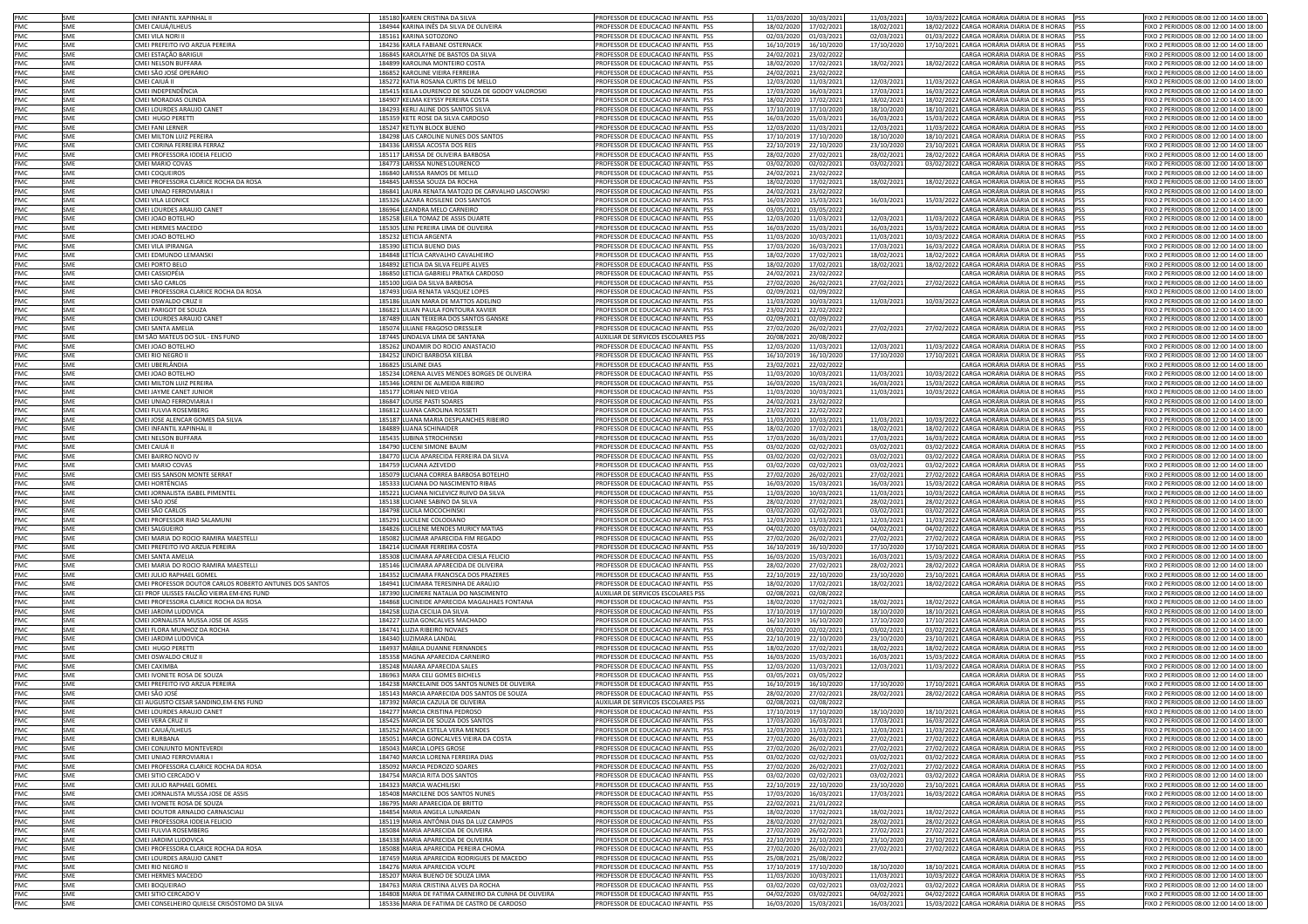| PMC        | SMF        | CMEI SÃO CARLOS                                         | 184727 MARIA DE FATIMA FELIPE                                             | PROFESSOR DE EDUCACAO INFANTIL PSS                                       | 03/02/2020 02/02/2021                          | 03/02/2021 | 03/02/2022 CARGA HORÁRIA DIÁRIA DE 8 HORAS PSS                                        |             | FIXO 2 PERIODOS 08:00 12:00 14:00 18:00                                            |
|------------|------------|---------------------------------------------------------|---------------------------------------------------------------------------|--------------------------------------------------------------------------|------------------------------------------------|------------|---------------------------------------------------------------------------------------|-------------|------------------------------------------------------------------------------------|
| PMC        | SMF        | CMEI CAIUÁ                                              |                                                                           | PROFESSOR DE EDUCACAO INFANTIL PSS                                       |                                                |            | 11/03/2022 CARGA HORÁRIA DIÁRIA DE 8 HORAS                                            |             |                                                                                    |
|            |            |                                                         | 185265 MARIA DE LOURDES RODRIGUES KUBRUSLY                                | PROFESSOR DE EDUCACAO INFANTIL PSS                                       | 12/03/2020<br>11/03/202:                       | 12/03/2021 |                                                                                       |             | FIXO 2 PERIODOS 08:00 12:00 14:00 18:00                                            |
| PMC        | SME        | CMEI CAIUÁ II                                           | 184827 MARIA DE LURDES MARTINS DO NASCIMENTO OSTROWSKI                    |                                                                          | 04/02/2020 03/02/2021                          | 04/02/2021 | 04/02/2022 CARGA HORÁRIA DIÁRIA DE 8 HORAS PSS                                        |             | FIXO 2 PERIODOS 08:00 12:00 14:00 18:00                                            |
| PMC        | SME        | CMEI PROFESSORA IODEIA FELICIO                          | 185073 MARIA DOS SANTOS XAVIER                                            | PROFESSOR DE EDUCACAO INFANTIL PSS                                       | 27/02/2020<br>26/02/2021                       | 27/02/2021 | 27/02/2022 CARGA HORÁRIA DIÁRIA DE 8 HORAS                                            | <b>PSS</b>  | FIXO 2 PERIODOS 08:00 12:00 14:00 18:00                                            |
| PMC        | SME        | CMEI BOQUEIRAO                                          | 184803 MARIA ELISA DOS SANTOS BORDIGNON                                   | PROFESSOR DE EDUCACAO INFANTIL PSS                                       | 04/02/2020<br>03/02/2021                       | 04/02/2021 | 04/02/2022 CARGA HORÁRIA DIÁRIA DE 8 HORAS                                            |             | FIXO 2 PERIODOS 08:00 12:00 14:00 18:00                                            |
| PMC        | SME        | CMEI BOQUEIRAO                                          | 184818 MARIA FATIMA DE SOUZA                                              | PROFESSOR DE EDUCACAO INFANTIL PSS                                       | 04/02/2020<br>03/02/2021                       | 04/02/2021 | 04/02/2022 CARGA HORÁRIA DIÁRIA DE 8 HORAS PSS                                        |             | FIXO 2 PERIODOS 08:00 12:00 14:00 18:00                                            |
| PMC        | SME        | CMEI MATRIZ                                             | 184726 MARIA GORETI SCHERER DE OLIVEIRA                                   | PROFESSOR DE EDUCACAO INFANTIL PSS                                       | 03/02/2020<br>02/02/202:                       | 03/02/2021 | 03/02/2022 CARGA HORÁRIA DIÁRIA DE 8 HORAS PSS                                        |             | FIXO 2 PERIODOS 08:00 12:00 14:00 18:00                                            |
| PMC        | SME        | CEI PROF TEREZA MATSUMOTO,EM - ENS FUND                 | 187397 MARIA IDENIR RODRIGUES BATISTA                                     | AUXILIAR DE SERVICOS ESCOLARES PSS                                       | 02/08/2021<br>02/08/2022                       |            | CARGA HORÁRIA DIÁRIA DE 8 HORAS                                                       | <b>IPSS</b> | FIXO 2 PERIODOS 08:00 12:00 14:00 18:00                                            |
| PMC        | SME        | CMEI SANTA GUERNET SCHIER                               | 184216 MARIA ISAURA CRISTINA SALEZ DE SOUZA                               | PROFESSOR DE EDUCACAO INFANTIL PSS                                       | 16/10/2019<br>16/10/2020                       | 17/10/2020 | 17/10/2021 CARGA HORÁRIA DIÁRIA DE 8 HORAS PSS                                        |             | FIXO 2 PERIODOS 08:00 12:00 14:00 18:00                                            |
| PMC        | SME        | CMEI UNIAO FERROVIARIA I                                | 184719 MARIA JANAINA SOARES                                               | PROFESSOR DE EDUCACAO INFANTIL PSS                                       | 04/02/2020<br>03/02/2021                       | 04/02/2021 | 04/02/2022 CARGA HORÁRIA DIÁRIA DE 8 HORAS PSS                                        |             | FIXO 2 PERIODOS 08:00 12:00 14:00 18:00                                            |
|            |            |                                                         |                                                                           |                                                                          |                                                |            |                                                                                       |             |                                                                                    |
| PMC        | SME        | CMEI FULVIA ROSEMBERG                                   | 185049 MARIA LEDIANA BOCK                                                 | PROFESSOR DE EDUCACAO INFANTIL PSS                                       | 27/02/2020<br>26/02/2021                       | 27/02/2021 | 27/02/2022 CARGA HORÁRIA DIÁRIA DE 8 HORAS PSS                                        |             | FIXO 2 PERIODOS 08:00 12:00 14:00 18:00                                            |
| PMC        | SME        | CMEI PROFESSOR RIAD SALAMUNI                            | 185294 MARIA LÚCIA RIBEIRO KERICH                                         | PROFESSOR DE EDUCACAO INFANTIL PSS                                       | 12/03/2020<br>11/03/2021                       | 12/03/2021 | 11/03/2022 CARGA HORÁRIA DIÁRIA DE 8 HORAS PSS                                        |             | FIXO 2 PERIODOS 08:00 12:00 14:00 18:00                                            |
| PMC        | SME        | CMEI VII A NORI I                                       | 184253 MARIA LUCIA RIGONATTO DE BRITO                                     | PROFESSOR DE EDUCACAO INFANTIL PSS                                       | 17/10/2019<br>17/10/2020                       | 18/10/2020 | 18/10/2021 CARGA HORÁRIA DIÁRIA DE 8 HORAS PSS                                        |             | FIXO 2 PERIODOS 08:00 12:00 14:00 18:00                                            |
| PMC        | SMF        | CMEI UNIAO FERROVIARIA I                                | 184764 MARIA MARLETE MIRANDA DA SILVA                                     | PROFESSOR DE EDUCACAO INFANTIL PSS                                       | 03/02/2020<br>02/02/2021                       | 03/02/2021 | 03/02/2022 CARGA HORÁRIA DIÁRIA DE 8 HORAS PSS                                        |             | FIXO 2 PERIODOS 08:00 12:00 14:00 18:00                                            |
| PMC        | SME        | CMEI UNIAO FERROVIARIA I                                | 185064 MARIA ROSA DA SILVA PORTO                                          | PROFESSOR DE EDUCACAO INFANTIL PSS                                       | 27/02/2020<br>26/02/2021                       | 27/02/2021 | 27/02/2022 CARGA HORÁRIA DIÁRIA DE 8 HORAS PSS                                        |             | FIXO 2 PERIODOS 08:00 12:00 14:00 18:00                                            |
| PMC        | SME        | CMEI LOURDES ARAUJO CANET                               | 184292 MARIA ROSA DOS REIS                                                | PROFESSOR DE EDUCACAO INFANTIL PSS                                       | 17/10/2019<br>17/10/2020                       | 18/10/2020 | 18/10/2021 CARGA HORÁRIA DIÁRIA DE 8 HORAS PSS                                        |             | FIXO 2 PERIODOS 08:00 12:00 14:00 18:00                                            |
| PMC        | SME        | MEI MARIA GRACITA GRACIA GONCALVES                      | 187503 MARIA SIDLEIA DA SILVA SANTOS                                      | PROFESSOR DE EDUCACAO INFANTIL PSS                                       | 09/09/2021<br>09/09/2022                       |            | CARGA HORÁRIA DIÁRIA DE 8 HORAS PSS                                                   |             | FIXO 2 PERIODOS 08:00 12:00 14:00 18:00                                            |
|            |            |                                                         |                                                                           |                                                                          |                                                |            | 04/02/2022 CARGA HORÁRIA DIÁRIA DE 8 HORAS PSS                                        |             | FIXO 2 PERIODOS 08:00 12:00 14:00 18:00                                            |
| PMC        | SME        | CMEI IVONETE ROSA DE SOUZA                              | 184717 MARIA SILVA DE SOUSA RAMOS                                         | PROFESSOR DE EDUCACAO INFANTIL PSS                                       | 04/02/2020<br>03/02/2021                       | 04/02/2021 |                                                                                       |             |                                                                                    |
| PMC        | SME        | CMEI INDEPENDÊNCIA                                      | 185213 MARIANA DA SILVA BRITO                                             | PROFESSOR DE EDUCACAO INFANTIL PSS                                       | 11/03/2020<br>10/03/2021                       | 11/03/2021 | 10/03/2022 CARGA HORÁRIA DIÁRIA DE 8 HORAS PSS                                        |             | FIXO 2 PERIODOS 08:00 12:00 14:00 18:00                                            |
| PMC        | SME        | MEI PINHERINHO                                          | 185387 MARIANE DE LIMA HUSCZCZ                                            | PROFESSOR DE EDUCACAO INFANTIL PSS                                       | 17/03/2020<br>16/03/2021                       | 17/03/2021 | 16/03/2022 CARGA HORÁRIA DIÁRIA DE 8 HORAS PSS                                        |             | FIXO 2 PERIODOS 08:00 12:00 14:00 18:00                                            |
| PMC        | SME        | MEI PROFESSOR DOUTOR CARLOS ROBERTO ANTUNES DOS SANTOS  | 184787 MARIANE DE MOURA DOS ANJOS IVANKIO                                 | PROFESSOR DE EDUCACAO INFANTIL PSS                                       | 03/02/2020<br>02/02/2021                       | 03/02/2021 | 03/02/2022 CARGA HORÁRIA DIÁRIA DE 8 HORAS                                            |             | FIXO 2 PERIODOS 08:00 12:00 14:00 18:00                                            |
| PMC        | <b>SME</b> | CMEI PROFESSOR RIAD SALAMUNI                            | 185275 MARICORDIS DE MEIRA NONOSE                                         | PROFESSOR DE EDUCACAO INFANTIL PSS                                       | 12/03/2020 11/03/2021                          | 12/03/2021 | 11/03/2022 CARGA HORÁRIA DIÁRIA DE 8 HORAS PSS                                        |             | FIXO 2 PERIODOS 08:00 12:00 14:00 18:00                                            |
| PMC        | SME        | CMEI CORINA FERREIRA FERRAZ                             | 187463 MARIE KODO                                                         | PROFESSOR DE EDUCACAO INFANTIL PSS                                       | 25/08/2021<br>25/08/2022                       |            | CARGA HORÁRIA DIÁRIA DE 8 HORAS                                                       |             | FIXO 2 PERIODOS 08:00 12:00 14:00 18:00                                            |
| PMC        | SME        | CMEI VILA LINDÓIA                                       | 185070 MARILDA APARECIDA DOMBROSKI                                        | PROFESSOR DE EDUCACAO INFANTIL PSS                                       | 27/02/2020<br>26/02/2021                       | 27/02/2021 | 27/02/2022 CARGA HORÁRIA DIÁRIA DE 8 HORAS PSS                                        |             | FIXO 2 PERIODOS 08:00 12:00 14:00 18:00                                            |
| PMC        | SME        | CMEI SALGUEIRO                                          | 185072 MARILENE VAZ DA SILVA LEONIDAS                                     | PROFESSOR DE EDUCACAO INFANTIL PSS                                       | 27/02/2020<br>26/02/2021                       | 27/02/2021 | 27/02/2022 CARGA HORÁRIA DIÁRIA DE 8 HORAS PSS                                        |             | FIXO 2 PERIODOS 08:00 12:00 14:00 18:00                                            |
| PMC        | SMF        | CMEI GIOVANNA SERENATO PANICHI                          | 186802 MARINA DA SILVA GROH                                               | PROFESSOR DE EDUCACAO INFANTIL PSS                                       |                                                |            | CARGA HORÁRIA DIÁRIA DE 8 HORAS                                                       |             | FIXO 2 PERIODOS 08:00 12:00 14:00 18:00                                            |
|            |            |                                                         |                                                                           |                                                                          | 22/02/2021<br>21/02/2022                       |            |                                                                                       |             |                                                                                    |
| PMC        | SME        | CMEI PORTO BELO                                         | 186855 MARINA GILICZYNSKI                                                 | PROFESSOR DE EDUCACAO INFANTIL PSS                                       | 24/02/2021<br>23/02/2022                       |            | CARGA HORÁRIA DIÁRIA DE 8 HORAS                                                       | lpss        | FIXO 2 PERIODOS 08:00 12:00 14:00 18:00                                            |
| PMC        | SME        | CMEI MONTEIRO LOBATO                                    | 184901 MARINES CHOJNACKI                                                  | PROFESSOR DE EDUCACAO INFANTIL PSS                                       | 18/02/2020<br>17/02/2021                       | 18/02/2021 | 18/02/2022 CARGA HORÁRIA DIÁRIA DE 8 HORAS PSS                                        |             | FIXO 2 PERIODOS 08:00 12:00 14:00 18:00                                            |
| PMC        | SME        | CMEI CONJUNTO NOSSA SENHORA DA LUZ II                   | 185427 MARINEZ MENDES DA CRUZ PIRES                                       | PROFESSOR DE EDUCACAO INFANTIL PSS                                       | 17/03/2020<br>16/03/2023                       | 17/03/2021 | 16/03/2022 CARGA HORÁRIA DIÁRIA DE 8 HORAS PSS                                        |             | FIXO 2 PERIODOS 08:00 12:00 14:00 18:00                                            |
| PMC        | SME        | CMEI BAIRRO NOVO IV                                     | 184728 MARISE DE SA                                                       | PROFESSOR DE EDUCACAO INFANTIL PSS                                       | 03/02/2020<br>02/02/2021                       | 03/02/2021 | 03/02/2022 CARGA HORÁRIA DIÁRIA DE 8 HORAS PSS                                        |             | FIXO 2 PERIODOS 08:00 12:00 14:00 18:00                                            |
| PMC        | SME        | CMEI SANTA GUERNET SCHIER                               | 184241 MARISSA KOVALSKI BALANDIUK                                         | PROFESSOR DE EDUCACAO INFANTIL PSS                                       | 16/10/2019<br>16/10/2020                       | 17/10/2020 | 17/10/2021 CARGA HORÁRIA DIÁRIA DE 8 HORAS PSS                                        |             | FIXO 2 PERIODOS 08:00 12:00 14:00 18:00                                            |
| PMC        | SME        | CMEI PROFESSOR DOUTOR CARLOS ROBERTO ANTUNES DOS SANTOS | 185314 MARLENE APARECIDA DUCATE SANTA ANA                                 | PROFESSOR DE EDUCACAO INFANTIL PSS                                       | 16/03/2020<br>15/03/202:                       | 16/03/2021 | 15/03/2022 CARGA HORÁRIA DIÁRIA DE 8 HORAS PSS                                        |             | FIXO 2 PERIODOS 08:00 12:00 14:00 18:00                                            |
| PMC        | SME        | CMEI PROFESSOR DOUTOR CARLOS ROBERTO ANTUNES DOS SANTOS | 185118 MARLENE DE OLIVEIRA                                                | PROFESSOR DE EDUCACAO INFANTIL PSS                                       | 28/02/2020<br>27/02/2021                       | 28/02/2021 | 28/02/2022 CARGA HORÁRIA DIÁRIA DE 8 HORAS PSS                                        |             | FIXO 2 PERIODOS 08:00 12:00 14:00 18:00                                            |
|            |            |                                                         |                                                                           | PROFESSOR DE EDUCACAO INFANTIL PSS                                       |                                                |            |                                                                                       |             | FIXO 2 PERIODOS 08:00 12:00 14:00 18:00                                            |
| PMC        | SME        | CMEI ITAPEMA                                            | 185273 MARLENE FIATI DA SILVA                                             |                                                                          | 12/03/2020<br>11/03/2021                       | 12/03/2021 | 11/03/2022 CARGA HORÁRIA DIÁRIA DE 8 HORAS PSS                                        |             |                                                                                    |
| PMC        | <b>SME</b> | CMEI BOQUEIRAO                                          | 184793 MARLENE MARTINS                                                    | PROFESSOR DE EDUCACAO INFANTIL PSS                                       | 03/02/2020<br>02/02/2021                       | 03/02/2021 | 03/02/2022 CARGA HORÁRIA DIÁRIA DE 8 HORAS PSS                                        |             | FIXO 2 PERIODOS 08:00 12:00 14:00 18:00                                            |
| PMC        | SME        | CMEI PROFESSOR OSNI CAMARGO CARVALHO                    | 185279 MARLENE VIEIRA CARVALHO                                            | PROFESSOR DE EDUCACAO INFANTIL PSS                                       | 12/03/2020<br>11/03/2021                       | 12/03/2021 | 11/03/2022 CARGA HORÁRIA DIÁRIA DE 8 HORAS PSS                                        |             | FIXO 2 PERIODOS 08:00 12:00 14:00 18:00                                            |
| PMC        | SME        | CMEI JARDIM LUDOVICA                                    | 184344 MARLI DE SOUZA LOPES                                               | PROFESSOR DE EDUCACAO INFANTIL PSS                                       | 22/10/2019<br>22/10/202                        | 23/10/2020 | 23/10/2021 CARGA HORÁRIA DIÁRIA DE 8 HORAS PSS                                        |             | FIXO 2 PERIODOS 08:00 12:00 14:00 18:00                                            |
| PMC        | SME        | CMEI BAIRRO NOVO IV                                     | 184815 MARLI SOARES DO NASCIMENTO                                         | PROFESSOR DE EDUCACAO INFANTIL PSS                                       | 04/02/2020<br>03/02/2021                       | 04/02/2021 | 04/02/2022 CARGA HORÁRIA DIÁRIA DE 8 HORAS PSS                                        |             | FIXO 2 PERIODOS 08:00 12:00 14:00 18:00                                            |
| PMC        | SME        | CMEI ITAPEMA                                            | 185321 MARTA DE OLIVEIRA SURMA                                            | PROFESSOR DE EDUCACAO INFANTIL PSS                                       | 16/03/2020<br>15/03/2021                       | 16/03/2021 | 15/03/2022 CARGA HORÁRIA DIÁRIA DE 8 HORAS                                            | <b>IPSS</b> | FIXO 2 PERIODOS 08:00 12:00 14:00 18:00                                            |
| PMC        | SME        |                                                         | 186826 MARTHA BOMER                                                       |                                                                          |                                                |            | CARGA HORÁRIA DIÁRIA DE 8 HORAS                                                       |             |                                                                                    |
|            |            | CMEI SALGUEIRO                                          |                                                                           | PROFESSOR DE EDUCACAO INFANTIL PSS                                       | 23/02/2021<br>22/02/2022                       |            |                                                                                       | <b>PSS</b>  | FIXO 2 PERIODOS 08:00 12:00 14:00 18:00                                            |
| PMC        | SME        | CMEI GERDT GUENTHER HASTSCHBACH                         | 185036 MAYARA CRISTINI DA SILVEIRA                                        | PROFESSOR DE EDUCACAO INFANTIL PSS                                       | 18/02/2020<br>17/02/2021                       | 18/02/2021 | 18/02/2022 CARGA HORÁRIA DIÁRIA DE 8 HORAS                                            | <b>IPSS</b> | FIXO 2 PERIODOS 08:00 12:00 14:00 18:00                                            |
| PMC        | SME        | MEI MORADIAS OLINDA                                     | 184857 MAYARA DE SOUZA PEREIRA                                            | PROFESSOR DE EDUCACAO INFANTIL PSS                                       | 18/02/2020<br>17/02/2021                       | 18/02/2021 | 18/02/2022 CARGA HORÁRIA DIÁRIA DE 8 HORAS                                            | <b>IPSS</b> | IXO 2 PERIODOS 08:00 12:00 14:00 18:00                                             |
| PMC        | SME        | MEI VILA LINDÓIA                                        | 185089 MICHELE DO ROCIO VILLAR BASTOS                                     | PROFESSOR DE EDUCACAO INFANTIL PSS                                       | 27/02/2020<br>26/02/2021                       | 27/02/2021 | 27/02/2022 CARGA HORÁRIA DIÁRIA DE 8 HORAS                                            | <b>IPSS</b> | IXO 2 PERIODOS 08:00 12:00 14:00 18:00                                             |
| PMC        | SME        | MEI JAYME CANET JUNIOR                                  | 187475 MICHELI ROSA DE LIMA DANELHUK                                      | PROFESSOR DE EDUCACAO INFANTIL PSS                                       | 25/08/2021<br>25/08/2022                       |            | CARGA HORÁRIA DIÁRIA DE 8 HORAS                                                       | <b>IPSS</b> | FIXO 2 PERIODOS 08:00 12:00 14:00 18:00                                            |
| PMC        | SME        | MEI SÃO JOSÉ                                            | 185419 MICHELLE RODRIGUES CHAVES                                          | PROFESSOR DE EDUCACAO INFANTIL PSS                                       | 17/03/2020<br>16/03/2021                       | 17/03/2021 | 16/03/2022 CARGA HORÁRIA DIÁRIA DE 8 HORAS                                            |             | FIXO 2 PERIODOS 08:00 12:00 14:00 18:00                                            |
| PMC        | SME        | MFI VII A IPIRANGA                                      | 185360 MICHELLY CRISTINA NOVAK                                            | PROFESSOR DE EDUCACAO INFANTIL PSS                                       | 16/03/2020<br>15/03/2021                       | 16/03/2021 | 15/03/2022 CARGA HORÁRIA DIÁRIA DE 8 HORAS                                            |             | FIXO 2 PERIODOS 08:00 12:00 14:00 18:00                                            |
|            |            |                                                         |                                                                           |                                                                          |                                                |            | 27/02/2022 CARGA HORÁRIA DIÁRIA DE 8 HORAS                                            |             |                                                                                    |
| PMC        | SME        | CMEI JOSE ALENCAR GOMES DA SILVA                        | 185052 MILEINE DE LURDES MACIEL DOS REIS                                  | PROFESSOR DE EDUCACAO INFANTIL PSS                                       | 26/02/2021<br>27/02/2020                       | 27/02/2021 |                                                                                       |             | FIXO 2 PERIODOS 08:00 12:00 14:00 18:00                                            |
| PMC        | SME        | CMEI SÃO JOÃO DEL REY                                   | 186842 MILENA LIMA SCHUSTER                                               | PROFESSOR DE EDUCACAO INFANTIL PSS                                       | 24/02/2021<br>23/02/2022                       |            | CARGA HORÁRIA DIÁRIA DE 8 HORAS                                                       |             | FIXO 2 PERIODOS 08:00 12:00 14:00 18:00                                            |
| PMC        | <b>SME</b> | CMEI ITAPEMA                                            | 185242 MILLENE BARROS LOURENÇO                                            | PROFESSOR DE EDUCACAO INFANTIL PSS                                       | 11/03/2020<br>10/03/2021                       | 11/03/2021 | 10/03/2022 CARGA HORÁRIA DIÁRIA DE 8 HORAS                                            |             | FIXO 2 PERIODOS 08:00 12:00 14:00 18:00                                            |
| PMC        | SMF        | CMEI BOQUEIRAO                                          | 187500 MILZA DE ARAUJO DA SILVA DA CRUZ                                   | PROFESSOR DE EDUCACAO INFANTIL PSS                                       | 09/09/2021<br>09/09/202                        |            | CARGA HORÁRIA DIÁRIA DE 8 HORAS                                                       |             | FIXO 2 PERIODOS 08:00 12:00 14:00 18:00                                            |
| PMC        | SMF        | CMEI CONIUNTO ARAUCÁRIA                                 |                                                                           |                                                                          |                                                |            | 04/02/2022 CARGA HORÁRIA DIÁRIA DE 8 HORAS PSS                                        |             |                                                                                    |
|            |            |                                                         |                                                                           |                                                                          | 04/02/2020                                     |            |                                                                                       |             | FIXO 2 PERIODOS 08:00 12:00 14:00 18:00                                            |
|            |            |                                                         | 184802 MIRIAM GONCALVES                                                   | PROFESSOR DE EDUCACAO INFANTIL PSS                                       | 03/02/2021                                     | 04/02/2021 |                                                                                       |             |                                                                                    |
| PMC        | SMF        | CMEI PROFESSOR DOUTOR CARLOS ROBERTO ANTUNES DOS SANTOS | 186811 MIRIAN JOYCE BARBOSA                                               | PROFESSOR DE EDUCACAO INFANTIL PSS                                       | 23/02/2021<br>22/02/2022                       |            | CARGA HORÁRIA DIÁRIA DE 8 HORAS PSS                                                   |             | FIXO 2 PERIODOS 08:00 12:00 14:00 18:00                                            |
| PMC        | SME        | CMEI GERDT GUENTHER HASTSCHBACH                         | 185058 MIRIAN PEREIRA                                                     | PROFESSOR DE EDUCACAO INFANTIL PSS                                       | 27/02/2020<br>26/02/2021                       | 27/02/2021 | 27/02/2022 CARGA HORÁRIA DIÁRIA DE 8 HORAS                                            | pss         | FIXO 2 PERIODOS 08:00 12:00 14:00 18:00                                            |
| PMC        | SME        | CMEI JORNALISTA ISABEL PIMENTEL                         | 185238 NADIA APARICIO ALVES GONZAGA                                       | PROFESSOR DE EDUCACAO INFANTIL PSS                                       | 11/03/2020<br>10/03/2021                       | 11/03/2021 | 10/03/2022 CARGA HORÁRIA DIÁRIA DE 8 HORAS PSS                                        |             | FIXO 2 PERIODOS 08:00 12:00 14:00 18:00                                            |
| PMC        | SME        | CMEI JARDIM LUDOVICA                                    | 184327 NADIR BRANZA MACHADO                                               | PROFESSOR DE EDUCACAO INFANTIL PSS                                       | 22/10/2019<br>22/10/2020                       | 23/10/2020 | 23/10/2021 CARGA HORÁRIA DIÁRIA DE 8 HORAS                                            | lpss        | FIXO 2 PERIODOS 08:00 12:00 14:00 18:00                                            |
| PMC        | SME        | CMEI BOQUEIRAO                                          | 184776 NADIR DE SOUZA                                                     | PROFESSOR DE EDUCACAO INFANTIL PSS                                       | 03/02/2020<br>02/02/202:                       | 03/02/2021 | 03/02/2022 CARGA HORÁRIA DIÁRIA DE 8 HORAS                                            | <b>IPSS</b> | FIXO 2 PERIODOS 08:00 12:00 14:00 18:00                                            |
| PMC        | SME        | CMEI MORADIAS CORBÉLIA                                  | 185289 NADIR MARIANO DE CAMPOS MARTINS                                    | PROFESSOR DE EDUCACAO INFANTIL PSS                                       | 12/03/2020<br>11/03/202:                       | 12/03/2021 | 11/03/2022 CARGA HORÁRIA DIÁRIA DE 8 HORAS PSS                                        |             | FIXO 2 PERIODOS 08:00 12:00 14:00 18:00                                            |
|            | SME        |                                                         |                                                                           |                                                                          |                                                |            |                                                                                       |             |                                                                                    |
| PMC        |            | CMEI EDMUNDO LEMANSKI                                   | 184860 NAIANE FERREIRA DE LARA                                            | PROFESSOR DE EDUCACAO INFANTIL PSS                                       | 18/02/2020<br>17/02/202:                       | 18/02/2021 | 18/02/2022 CARGA HORÁRIA DIÁRIA DE 8 HORAS PSS                                        |             | FIXO 2 PERIODOS 08:00 12:00 14:00 18:00                                            |
| PMC        | SME        | CMEI JARDIM GABINETO                                    | 185306 NARA REGINA KLEINKAUF WOJCIECHOWSKI                                | PROFESSOR DE EDUCACAO INFANTIL PSS                                       | 16/03/2020<br>15/03/2021                       | 16/03/2021 | 15/03/2022 CARGA HORÁRIA DIÁRIA DE 8 HORAS                                            | <b>IPSS</b> | FIXO 2 PERIODOS 08:00 12:00 14:00 18:00                                            |
| PMC        | SME        | CMEI FLORA MUNHOZ DA ROCHA                              | 185109 NATIELI DE FATIMA GALINA                                           | PROFESSOR DE EDUCACAO INFANTIL PSS                                       | 27/02/2020<br>26/02/2021                       | 27/02/2021 | 27/02/2022 CARGA HORÁRIA DIÁRIA DE 8 HORAS PSS                                        |             | FIXO 2 PERIODOS 08:00 12:00 14:00 18:00                                            |
| PMC        | SME        | CMEI PROFESSORA ELIANA DA COSTA MARQUES                 | 187504 NAYANE DE OLIVEIRA                                                 | PROFESSOR DE EDUCACAO INFANTIL PSS                                       | 09/09/2021<br>09/09/2022                       |            | CARGA HORÁRIA DIÁRIA DE 8 HORAS PSS                                                   |             | FIXO 2 PERIODOS 08:00 12:00 14:00 18:00                                            |
| PMC        | SME        | CMEI SANTA CÂNDIDA                                      | 186830 NAYARA DOS SANTOS                                                  | PROFESSOR DE EDUCACAO INFANTIL PSS                                       | 23/02/2021<br>22/02/2022                       |            | CARGA HORÁRIA DIÁRIA DE 8 HORAS PSS                                                   |             | FIXO 2 PERIODOS 08:00 12:00 14:00 18:00                                            |
| PMC        | SME        | CMEI MARIA DO ROCIO RAMIRA MAESTELLI                    | 185284 NEIDE PEDROSO BEGES                                                | PROFESSOR DE EDUCACAO INFANTIL PSS                                       | 12/03/2020<br>11/03/2021                       | 12/03/2021 | 11/03/2022 CARGA HORÁRIA DIÁRIA DE 8 HORAS PSS                                        |             | FIXO 2 PERIODOS 08:00 12:00 14:00 18:00                                            |
| PMC        | SME        | CMEI GERDT GUENTHER HASTSCHBACH                         | 185409 NEIVA SUELEN PEREIRA SOUZA DE OLIVEIRA                             | PROFESSOR DE EDUCACAO INFANTIL PSS                                       | 17/03/2020<br>16/03/2021                       | 17/03/2021 | 16/03/2022 CARGA HORÁRIA DIÁRIA DE 8 HORAS                                            | <b>IPSS</b> | FIXO 2 PERIODOS 08:00 12:00 14:00 18:00                                            |
| PMC        | SMF        | CMEI GIOVANNA SERENATO PANICHI                          | 187466 NELICE FATIMA FONTANA HELLSTROM                                    | PROFESSOR DE EDUCACAO INFANTIL PSS                                       | 25/08/2021<br>25/08/2022                       |            | CARGA HORÁRIA DIÁRIA DE 8 HORAS PSS                                                   |             | FIXO 2 PERIODOS 08:00 12:00 14:00 18:00                                            |
| PMC        | SME        | CEI JOSÉ LAMARTINE C O LYRA.EM-ENS FUND                 |                                                                           | AUXILIAR DE SERVICOS ESCOLARES PSS                                       | 02/08/2021<br>02/08/2022                       |            |                                                                                       |             |                                                                                    |
| PMC        | SME        | MEI PORTO BELO                                          | 187394 NEREIDE APARECIDA PINHEIRO                                         | PROFESSOR DE EDUCACAO INFANTIL PSS                                       | 12/03/2020<br>11/03/2021                       |            | CARGA HORÁRIA DIÁRIA DE 8 HORAS PSS<br>11/03/2022 CARGA HORÁRIA DIÁRIA DE 8 HORAS PSS |             | FIXO 2 PERIODOS 08:00 12:00 14:00 18:00<br>EIXO 2 PERIODOS 08:00 12:00 14:00 18:00 |
|            |            |                                                         | 185266 NEUSA DA SILVA                                                     |                                                                          |                                                | 12/03/2021 |                                                                                       |             |                                                                                    |
| PMC        | SME        | CMEI UNIAO FERROVIARIA I                                | 186819 NIARA KURTEM                                                       | PROFESSOR DE EDUCACAO INFANTIL PSS                                       | 23/02/2021<br>22/02/2022                       |            | CARGA HORÁRIA DIÁRIA DE 8 HORAS PSS                                                   |             | FIXO 2 PERIODOS 08:00 12:00 14:00 18:00                                            |
| PMC        | SME        | MEI PORTO SEGURO                                        | 185110 NICOLLE GAIDA ANTUNES                                              | PROFESSOR DE EDUCACAO INFANTIL PSS                                       | 27/02/2020<br>26/02/2021                       | 27/02/2021 | 27/02/2022 CARGA HORÁRIA DIÁRIA DE 8 HORAS                                            |             | IXO 2 PERIODOS 08:00 12:00 14:00 18:00                                             |
| PMC        | SME        | MEI MORADIAS OLINDA                                     | 184858 NIKOLY MAYARA MACEDO FERREIRA DE OLIVEIRA                          | PROFESSOR DE EDUCACAO INFANTIL PSS                                       | 18/02/2020<br>17/02/2021                       | 18/02/2021 | 18/02/2022 CARGA HORÁRIA DIÁRIA DE 8 HORAS PSS                                        |             | FIXO 2 PERIODOS 08:00 12:00 14:00 18:00                                            |
| PMC        | SME        | MEI VILA NORI                                           | 185373 NILCEIA MISS BAZZOTTI                                              | PROFESSOR DE EDUCACAO INFANTIL PSS                                       | 16/03/2020<br>15/03/2021                       | 16/03/2021 | 15/03/2022 CARGA HORÁRIA DIÁRIA DE 8 HORAS PSS                                        |             | FIXO 2 PERIODOS 08:00 12:00 14:00 18:00                                            |
| PMC        | SME        | CMEI BOQUEIRAO                                          | 184821 OFELIA NARDIN DIB                                                  | PROFESSOR DE EDUCACAO INFANTIL PSS                                       | 04/02/2020<br>03/02/2021                       | 04/02/2021 | 04/02/2022 CARGA HORÁRIA DIÁRIA DE 8 HORAS PSS                                        |             | FIXO 2 PERIODOS 08:00 12:00 14:00 18:00                                            |
| PMC        | <b>SME</b> | CMEI TIA EVA                                            | 186810 PALOMA FABIOLA CHULZ                                               | PROFESSOR DE EDUCACAO INFANTIL PSS                                       | 23/02/2021<br>22/02/2022                       |            | CARGA HORÁRIA DIÁRIA DE 8 HORAS PSS                                                   |             | FIXO 2 PERIODOS 08:00 12:00 14:00 18:00                                            |
| PMC        | SME        | CMEI OLGA BENÁRIO PRESTES                               | 185436 PAMELA RIBEIRO                                                     | PROFESSOR DE EDUCACAO INFANTIL PSS                                       | 17/03/2020<br>16/03/2021                       | 17/03/2021 | 16/03/2022 CARGA HORÁRIA DIÁRIA DE 8 HORAS                                            |             | FIXO 2 PERIODOS 08:00 12:00 14:00 18:00                                            |
| PMC        | SME        | CMFI PORTO BELO                                         | 186828 PAOLA CAROLINE SALDANHA DE CRISTO                                  | PROFESSOR DE EDUCACAO INFANTIL PSS                                       | 23/02/2021 22/02/2022                          |            | CARGA HORÁRIA DIÁRIA DE 8 HORAS PSS                                                   |             | FIXO 2 PERIODOS 08:00 12:00 14:00 18:00                                            |
|            | SME        |                                                         |                                                                           |                                                                          |                                                |            |                                                                                       |             |                                                                                    |
| PMC        |            | CMEI DOUTOR ARNALDO CARNASCIALI                         | 186846 PAOLA UNGARETTI DO CARMO                                           | PROFESSOR DE EDUCACAO INFANTIL PSS                                       | 24/02/2021 23/02/2022                          |            | CARGA HORÁRIA DIÁRIA DE 8 HORAS PSS                                                   |             | FIXO 2 PERIODOS 08:00 12:00 14:00 18:00                                            |
| PMC        | SME        | CMEI UNIÃO DAS VILAS                                    | 184872 PATRICIA CRISTINA BIBIANO ROSAS                                    | PROFESSOR DE EDUCACAO INFANTIL PSS                                       | 18/02/2020<br>17/02/2021                       | 18/02/2021 | 18/02/2022 CARGA HORÁRIA DIÁRIA DE 8 HORAS PSS                                        |             | FIXO 2 PERIODOS 08:00 12:00 14:00 18:00                                            |
| PMC        | SME        | CMEI ESTAÇÃO BARIGUI                                    | 184915 PATRICIA DE CAMPOS MICHUEL                                         | PROFESSOR DE EDUCACAO INFANTIL PSS                                       | 18/02/2020<br>17/02/2021                       | 18/02/2021 | 18/02/2022 CARGA HORÁRIA DIÁRIA DE 8 HORAS PSS                                        |             | FIXO 2 PERIODOS 08:00 12:00 14:00 18:00                                            |
| PMC        | SME        | CMEI VITORIA REGIA                                      | 185400 PATRICIA FAUSTINO DOS SANTOS                                       | PROFESSOR DE EDUCACAO INFANTIL PSS                                       | 17/03/2020<br>16/03/2021                       | 17/03/2021 | 16/03/2022 CARGA HORÁRIA DIÁRIA DE 8 HORAS PSS                                        |             | FIXO 2 PERIODOS 08:00 12:00 14:00 18:00                                            |
| PMC        | SME        | CMEI JAYME CANET JUNIOR                                 | 187476 PATRICIA LEA DE LIMA                                               | PROFESSOR DE EDUCACAO INFANTIL PSS                                       | 02/09/2021<br>02/09/2022                       |            | CARGA HORÁRIA DIÁRIA DE 8 HORAS PSS                                                   |             | FIXO 2 PERIODOS 08:00 12:00 14:00 18:00                                            |
| PMC        | SME        | CMEI HERMES MACEDO                                      | 184888 PATRICIA MARIA PEREIRA                                             | PROFESSOR DE EDUCACAO INFANTIL PSS                                       | 18/02/2020<br>17/02/2021                       | 18/02/2021 | 18/02/2022 CARGA HORÁRIA DIÁRIA DE 8 HORAS PSS                                        |             | FIXO 2 PERIODOS 08:00 12:00 14:00 18:00                                            |
| PMC        | SME        | CMEI COLOMBO I E II                                     | 184844 PATRICIA OLIVEIRA TABORDA DE FARIA                                 | PROFESSOR DE EDUCACAO INFANTIL PSS                                       | 18/02/2020<br>17/02/2021                       | 18/02/2021 | 18/02/2022 CARGA HORÁRIA DIÁRIA DE 8 HORAS PSS                                        |             | FIXO 2 PERIODOS 08:00 12:00 14:00 18:00                                            |
|            |            |                                                         |                                                                           |                                                                          |                                                |            |                                                                                       |             |                                                                                    |
| PMC        | SME        | CMEI VILA IPIRANGA                                      | 185313 PATRÍCIA QUADROS LIMA MIGUEL                                       | PROFESSOR DE EDUCACAO INFANTIL PSS                                       | 16/03/2020<br>15/03/2021                       | 16/03/2021 | 15/03/2022 CARGA HORÁRIA DIÁRIA DE 8 HORAS PSS                                        |             | FIXO 2 PERIODOS 08:00 12:00 14:00 18:00                                            |
| PMC        | SME        | CMEI PROFESSORA CLARICE ROCHA DA ROSA                   | 185095 PATRICIA REGINA DE OLIVEIRA POLLYCENO                              | PROFESSOR DE EDUCACAO INFANTIL PSS                                       | 27/02/2020 26/02/2021                          | 27/02/2021 | 27/02/2022 CARGA HORÁRIA DIÁRIA DE 8 HORAS PSS                                        |             | FIXO 2 PERIODOS 08:00 12:00 14:00 18:00                                            |
| PMC        | SME        | CMEI PROFESSORA MARIA VIÉZZER HERMANN                   | 185331 PATRÍCIA RIBEIRO RIBAS LUDGERO                                     | PROFESSOR DE EDUCACAO INFANTIL PSS                                       | 16/03/2020<br>15/03/2021                       | 16/03/2021 | 15/03/2022 CARGA HORÁRIA DIÁRIA DE 8 HORAS PSS                                        |             | FIXO 2 PERIODOS 08:00 12:00 14:00 18:00                                            |
| PMC        | SME        | CMEI PINHERINHO                                         | 185093 PATRICIA RODRIGUES CAVALIN DE LIMA                                 | PROFESSOR DE EDUCACAO INFANTIL PSS                                       | 27/02/2020 26/02/2021                          | 27/02/2021 | 27/02/2022 CARGA HORÁRIA DIÁRIA DE 8 HORAS PSS                                        |             | FIXO 2 PERIODOS 08:00 12:00 14:00 18:00                                            |
| PMC        | SME        | CMEI VILA ROSINHA                                       | 187499 PATRÍCIA TEIXEIRA DORNELLES                                        | PROFESSOR DE EDUCACAO INFANTIL PSS                                       | 09/09/2021 09/09/2022                          |            | CARGA HORÁRIA DIÁRIA DE 8 HORAS PSS                                                   |             | FIXO 2 PERIODOS 08:00 12:00 14:00 18:00                                            |
| PMC        | SME        | CMEI VILA NORI II                                       | 184256 PAULA APARECIDA BRAGA RAIMUNDO                                     | PROFESSOR DE EDUCACAO INFANTIL PSS                                       | 17/10/2020<br>17/10/2019                       | 18/10/2020 | 18/10/2021 CARGA HORÁRIA DIÁRIA DE 8 HORAS PSS                                        |             | FIXO 2 PERIODOS 08:00 12:00 14:00 18:00                                            |
|            |            |                                                         |                                                                           |                                                                          |                                                |            |                                                                                       |             |                                                                                    |
| PMC        | SME        | CMEI JARDIM LUDOVICA                                    | 184355 PAULA CRISTINA MARQUES                                             | PROFESSOR DE EDUCACAO INFANTIL PSS                                       | 22/10/2019 22/10/2020                          | 23/10/2020 | 23/10/2021 CARGA HORÁRIA DIÁRIA DE 8 HORAS PSS                                        |             | FIXO 2 PERIODOS 08:00 12:00 14:00 18:00                                            |
| PMC        | SME        | CMEI MILTON LUIZ PEREIRA                                | 185432 PAULA DE RAMOS DA CRUZ                                             | PROFESSOR DE EDUCACAO INFANTIL PSS                                       | 17/03/2020<br>16/03/2021                       | 17/03/2021 | 16/03/2022 CARGA HORÁRIA DIÁRIA DE 8 HORAS PSS                                        |             | FIXO 2 PERIODOS 08:00 12:00 14:00 18:00                                            |
| PMC        | SME        | CMEI JAYME CANET JUNIOR                                 | 187505 PAULA HELOIZA SANTOS COELHO                                        | PROFESSOR DE EDUCACAO INFANTIL PSS                                       | 09/09/2021<br>09/09/2022                       |            | CARGA HORÁRIA DIÁRIA DE 8 HORAS PSS                                                   |             | FIXO 2 PERIODOS 08:00 12:00 14:00 18:00                                            |
| PMC        | SME        | CMEI SALGUEIRO                                          | 185046 PAULA MELANI CHENEIDER DE FARIAS                                   | PROFESSOR DE EDUCACAO INFANTIL PSS                                       | 27/02/2020<br>26/02/2021                       | 27/02/2021 | 27/02/2022 CARGA HORÁRIA DIÁRIA DE 8 HORAS PSS                                        |             | FIXO 2 PERIODOS 08:00 12:00 14:00 18:00                                            |
| PMC        | SME        | MEI SITIO CERCADO V                                     | 184751 PAULA ROMERO DE SOUZA SILVEIRA REINHARDT                           | PROFESSOR DE EDUCACAO INFANTIL PSS                                       | 03/02/2020<br>02/02/2021                       | 03/02/2021 | 03/02/2022 CARGA HORÁRIA DIÁRIA DE 8 HORAS PSS                                        |             | FIXO 2 PERIODOS 08:00 12:00 14:00 18:00                                            |
| PMC        | SME        | MEI GERDT GUENTHER HASTSCHBACH                          | 185134 POLIENE GATTI CARVALHO CAMARGO                                     | PROFESSOR DE EDUCACAO INFANTIL PSS                                       | 28/02/2020<br>27/02/2021                       | 28/02/2021 | 28/02/2022 CARGA HORÁRIA DIÁRIA DE 8 HORAS PSS                                        |             | FIXO 2 PERIODOS 08:00 12:00 14:00 18:00                                            |
| PMC        | SME        | MEI HERMES MACEDO                                       | 184859 PRICILA KATRUCHA DOS SANTOS                                        | PROFESSOR DE EDUCACAO INFANTIL PSS                                       | 18/02/2020<br>17/02/2021                       | 18/02/2021 | 18/02/2022 CARGA HORÁRIA DIÁRIA DE 8 HORAS PSS                                        |             | FIXO 2 PERIODOS 08:00 12:00 14:00 18:00                                            |
|            |            |                                                         |                                                                           |                                                                          |                                                |            |                                                                                       |             | FIXO 2 PERIODOS 08:00 12:00 14:00 18:00                                            |
| PMC        | SME        | MEI LOURDES ARAUJO CANET                                | 184286 PRISCILA DE ANDRADE ALVES                                          | PROFESSOR DE EDUCACAO INFANTIL PSS                                       | 17/10/2019<br>17/10/2020                       | 18/10/2020 | 18/10/2021 CARGA HORÁRIA DIÁRIA DE 8 HORAS PSS                                        |             |                                                                                    |
| PMC<br>PMC | SME<br>SME | CMEI UNIAO FERROVIARIA I<br>CMEI SÃO CARLOS             | 186816 PRISCILA NOGUEIRA<br>185411 RAFAELA BATISTA DE FIGUEIREDO FERREIRA | PROFESSOR DE EDUCACAO INFANTIL PSS<br>PROFESSOR DE EDUCACAO INFANTIL PSS | 23/02/2021 22/02/2022<br>17/03/2020 16/03/2021 | 17/03/2021 | CARGA HORÁRIA DIÁRIA DE 8 HORAS PSS<br>16/03/2022 CARGA HORÁRIA DIÁRIA DE 8 HORAS PSS |             | FIXO 2 PERIODOS 08:00 12:00 14:00 18:00<br>FIXO 2 PERIODOS 08:00 12:00 14:00 18:00 |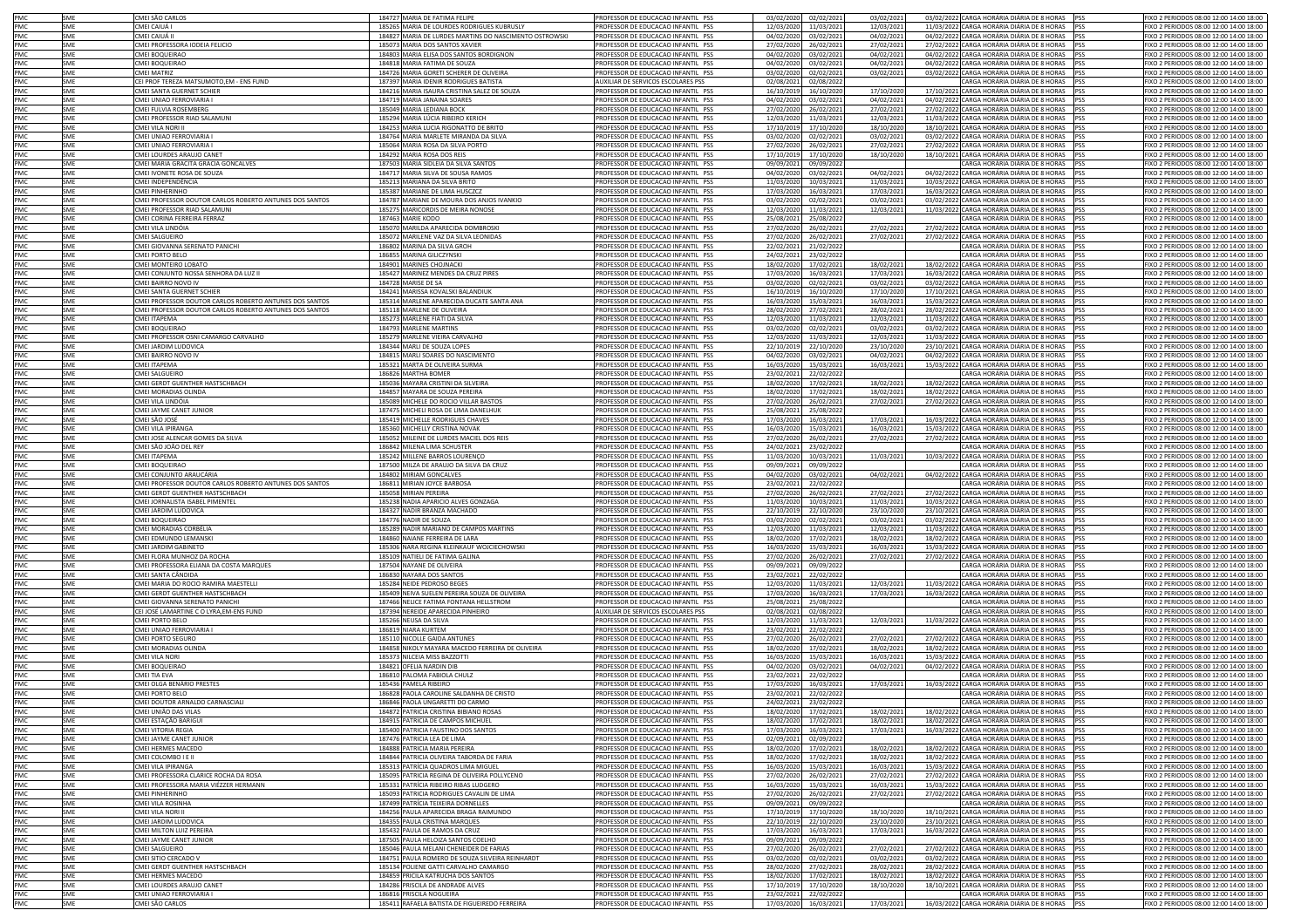| PMC        | SME        | CMEI CAIUÁ II                           | 184830 RAFAELLA LUIZ PAES                       | PROFESSOR DE EDUCACAO INFANTIL PSS | 04/02/2020<br>03/02/2021 | 04/02/2021 | 04/02/2022 CARGA HORÁRIA DIÁRIA DE 8 HORAS<br><b>PSS</b>  | FIXO 2 PERIODOS 08:00 12:00 14:00 18:00 |
|------------|------------|-----------------------------------------|-------------------------------------------------|------------------------------------|--------------------------|------------|-----------------------------------------------------------|-----------------------------------------|
| PMC        | SME        | CMEI JORNALISTA MUSSA JOSE DE ASSIS     | 187491 RAQUEL GOIS                              | PROFESSOR DE EDUCACAO INFANTIL PSS | 02/09/2021<br>02/09/2022 |            | CARGA HORÁRIA DIÁRIA DE 8 HORAS<br><b>PSS</b>             | FIXO 2 PERIODOS 08:00 12:00 14:00 18:00 |
| PMC        | SME        |                                         |                                                 | PROFESSOR DE EDUCACAO INFANTIL PSS |                          |            | 27/02/2022 CARGA HORÁRIA DIÁRIA DE 8 HORAS PSS            |                                         |
|            |            | CMEI DOUTOR ARNALDO CARNASCIAL          | 185037 REBECA CAROLINE DOS SANTOS JOSE DA COSTA |                                    | 27/02/2020<br>26/02/2021 | 27/02/2021 |                                                           | FIXO 2 PERIODOS 08:00 12:00 14:00 18:00 |
| PMC        | SME        | CMEI FLORA MUNHOZ DA ROCHA              | 185257 REGIANE CRISTINA DOMINGUES BARBOSA       | PROFESSOR DE EDUCACAO INFANTIL PSS | 12/03/2020<br>11/03/2021 | 12/03/2021 | 11/03/2022 CARGA HORÁRIA DIÁRIA DE 8 HORAS PSS            | FIXO 2 PERIODOS 08:00 12:00 14:00 18:00 |
| PMC        | SME        | CMEI SANTOS ANDRADE                     | 186844 REGIANE DE SOUZA CHELIGA DE MORAIS       | PROFESSOR DE EDUCACAO INFANTIL PSS | 24/02/2021<br>23/02/2022 |            | CARGA HORÁRIA DIÁRIA DE 8 HORAS PSS                       | FIXO 2 PERIODOS 08:00 12:00 14:00 18:00 |
| PMC        | SME        | MEI ATUBA                               | 185310 REINALDO MELO                            | PROFESSOR DE EDUCACAO INFANTIL PSS | 15/03/2021<br>16/03/2020 | 16/03/2021 | 15/03/2022 CARGA HORÁRIA DIÁRIA DE 8 HORAS PSS            | FIXO 2 PERIODOS 08:00 12:00 14:00 18:00 |
| PMC        | SME        | CMEI LOURDES ARAUJO CANET               | 185407 RENATA APARECIDA DOS SANTOS LOPES        | PROFESSOR DE EDUCACAO INFANTIL PSS | 17/03/2020<br>16/03/2021 | 17/03/2021 | 16/03/2022 CARGA HORÁRIA DIÁRIA DE 8 HORAS PSS            | FIXO 2 PERIODOS 08:00 12:00 14:00 18:00 |
| PMC        | SME        | CMEI VILA LEÃO                          | 185324 RENATA CÉLIA PEIXOTO                     | PROFESSOR DE EDUCACAO INFANTIL PSS | 16/03/2020<br>15/03/2021 | 16/03/2021 | 15/03/2022 CARGA HORÁRIA DIÁRIA DE 8 HORAS PSS            | FIXO 2 PERIODOS 08:00 12:00 14:00 18:00 |
| PMC        | SME        | CMEI SITIO CERCADO \                    | 184807 RENATA DE LIMA MACHADO DE OLIVEIRA       | PROFESSOR DE EDUCACAO INFANTIL PSS | 04/02/2020<br>03/02/2021 | 04/02/2021 | 04/02/2022 CARGA HORÁRIA DIÁRIA DE 8 HORAS<br><b>IPSS</b> | FIXO 2 PERIODOS 08:00 12:00 14:00 18:00 |
| <b>PMC</b> | SMF        | CMEI MARIA GRACITA GRACIA GONCALVES     | 185112 RENATA DE OLIVEIRA RODRIGUES             | PROFESSOR DE EDUCACAO INFANTIL PSS | 27/02/2020<br>26/02/2021 | 27/02/2021 | 27/02/2022 CARGA HORÁRIA DIÁRIA DE 8 HORAS PSS            | FIXO 2 PERIODOS 08:00 12:00 14:00 18:00 |
| PMC        | SMF        |                                         | 185320 RITA DE CASSIA CLAUDIANO                 |                                    | 16/03/2020               | 16/03/2021 | 15/03/2022 CARGA HORÁRIA DIÁRIA DE 8 HORAS<br><b>PSS</b>  |                                         |
|            |            | CMEI JOSE ALENCAR GOMES DA SILVA        |                                                 | PROFESSOR DE EDUCACAO INFANTIL PSS | 15/03/2021               |            |                                                           | FIXO 2 PERIODOS 08:00 12:00 14:00 18:00 |
| PMC        | SME        | <b>CMEI VILA NORI I</b>                 | 184320 RITA EDELOINI VENTURIN                   | PROFESSOR DE EDUCACAO INFANTIL PSS | 22/10/2019<br>22/10/2020 | 23/10/2020 | 23/10/2021 CARGA HORÁRIA DIÁRIA DE 8 HORAS                | FIXO 2 PERIODOS 08:00 12:00 14:00 18:00 |
| PMC        | SME        | <b>CMEI CONJUNTO PIQUIRI</b>            | 185372 ROSA CRISTIANE GONCALVES IEGER           | PROFESSOR DE EDUCACAO INFANTIL PSS | 16/03/2020<br>15/03/2021 | 16/03/2021 | 15/03/2022 CARGA HORÁRIA DIÁRIA DE 8 HORAS                | IXO 2 PERIODOS 08:00 12:00 14:00 18:00  |
| PMC        | SME        | <b>CMEI VILA NORI II</b>                | 186960 ROSANA WALZL                             | PROFESSOR DE EDUCACAO INFANTIL PSS | 03/05/2021<br>03/05/2022 |            | CARGA HORÁRIA DIÁRIA DE 8 HORAS<br><b>IPSS</b>            | IXO 2 PERIODOS 08:00 12:00 14:00 18:00  |
| PMC        | SME        | MEI PROFESSOR RIAD SALAMUNI             | 185286 ROSANE ISIDORO SELIS                     | PROFESSOR DE EDUCACAO INFANTIL PSS | 12/03/2020<br>11/03/2021 | 12/03/2021 | 11/03/2022 CARGA HORÁRIA DIÁRIA DE 8 HORAS<br>PSS         | IXO 2 PERIODOS 08:00 12:00 14:00 18:00  |
| PMC        | SME        | MEI VILA NORI II                        | 187460 ROSANGELA APARECIDA RAUSIS CORDEIRO      | PROFESSOR DE EDUCACAO INFANTIL PSS | 25/08/2021<br>25/08/2022 |            | CARGA HORÁRIA DIÁRIA DE 8 HORAS                           | FIXO 2 PERIODOS 08:00 12:00 14:00 18:00 |
| PMC        | SME        | MEI JORNALISTA ISABEL PIMENTEL          | 185226 ROSANGELA DOS SANTOS SILVA SANTANA       | PROFESSOR DE EDUCACAO INFANTIL PSS | 11/03/2020<br>10/03/2021 | 11/03/2021 | 10/03/2022 CARGA HORÁRIA DIÁRIA DE 8 HORAS                | FIXO 2 PERIODOS 08:00 12:00 14:00 18:00 |
| PMC        | SME        | MEI MARIO COVAS                         | 185131 ROSANGELA MARIA PATRICIO MATOS           |                                    |                          | 28/02/2021 | 28/02/2022 CARGA HORÁRIA DIÁRIA DE 8 HORAS                | FIXO 2 PERIODOS 08:00 12:00 14:00 18:00 |
|            |            |                                         |                                                 | PROFESSOR DE EDUCACAO INFANTIL PSS | 28/02/2020<br>27/02/2021 |            |                                                           |                                         |
| PMC        | <b>SME</b> | CMEI KRASINSKI                          | 185334 ROSANGELA SOUZA DA CRUZ ARRUDA           | PROFESSOR DE EDUCACAO INFANTIL PSS | 16/03/2020<br>15/03/2021 | 16/03/2021 | 15/03/2022 CARGA HORÁRIA DIÁRIA DE 8 HORAS PSS            | FIXO 2 PERIODOS 08:00 12:00 14:00 18:00 |
| PMC        | SME        | CMEI PROFESSORA IODEIA FELICIO          | 185107 ROSARIA FURQUIM                          | PROFESSOR DE EDUCACAO INFANTIL PSS | 27/02/2020<br>26/02/2021 | 27/02/2021 | 27/02/2022 CARGA HORÁRIA DIÁRIA DE 8 HORAS                | FIXO 2 PERIODOS 08:00 12:00 14:00 18:00 |
| PMC        | SME        | CMEI INDEPENDÊNCIA                      | 184928 ROSAURA GOMEZ RODBARD                    | PROFESSOR DE EDUCACAO INFANTIL PSS | 18/02/2020<br>17/02/2021 | 18/02/2021 | 18/02/2022 CARGA HORÁRIA DIÁRIA DE 8 HORAS                | FIXO 2 PERIODOS 08:00 12:00 14:00 18:00 |
| PMC        | SME        | CMEI RIO NEGRO II                       | 187473 ROSELAINE PADILHA                        | PROFESSOR DE EDUCACAO INFANTIL PSS | 25/08/2021<br>25/08/2022 |            | CARGA HORÁRIA DIÁRIA DE 8 HORAS PSS                       | FIXO 2 PERIODOS 08:00 12:00 14:00 18:00 |
| PMC        | SMF        | CMEI IVONETE ROSA DE SOUZA              | 184278 ROSELI ALVES DE SOUZA                    | PROFESSOR DE EDUCACAO INFANTIL PSS | 17/10/2019<br>17/10/2020 | 18/10/2020 | 18/10/2021 CARGA HORÁRIA DIÁRIA DE 8 HORAS                | FIXO 2 PERIODOS 08:00 12:00 14:00 18:00 |
| PMC        | SMF        | CMEI UNIAO FERROVIARIA I                | 187486 ROSELI BARBOSA CORREIA GOUVEIA           | PROFESSOR DE EDUCACAO INFANTIL PSS | 02/09/2021<br>02/09/2022 |            | CARGA HORÁRIA DIÁRIA DE 8 HORAS<br><b>PSS</b>             | FIXO 2 PERIODOS 08:00 12:00 14:00 18:00 |
| PMC        | SME        | CMEI ISIS SANSON MONTE SERRAT           | 184783 ROSELI BENTO DE OLIVEIRA                 | PROFESSOR DE EDUCACAO INFANTIL PSS | 03/02/2020<br>02/02/2021 | 03/02/2021 | 03/02/2022 CARGA HORÁRIA DIÁRIA DE 8 HORAS<br><b>IPSS</b> | FIXO 2 PERIODOS 08:00 12:00 14:00 18:00 |
|            |            |                                         |                                                 |                                    |                          |            |                                                           |                                         |
| PMC        | SME        | CMEI JORNALISTA MUSSA JOSE DE ASSIS     | 186969 ROSELI DA SILVA DOS SANTOS               | PROFESSOR DE EDUCACAO INFANTIL PSS | 03/05/2021<br>03/05/2022 |            | CARGA HORÁRIA DIÁRIA DE 8 HORAS<br><b>IPSS</b>            | IXO 2 PERIODOS 08:00 12:00 14:00 18:00  |
| PMC        | SME        | CMEI MORADIAS BELÉM                     | 184885 ROSELY ANTONIO BABOLIN                   | PROFESSOR DE EDUCACAO INFANTIL PSS | 18/02/2020<br>17/02/2021 | 18/02/2021 | 18/02/2022 CARGA HORÁRIA DIÁRIA DE 8 HORAS<br><b>PSS</b>  | IXO 2 PERIODOS 08:00 12:00 14:00 18:00  |
| PMC        | SME        | CMEI DR. ERALDO KUSTER                  | 185202 ROSENI TEXEIRA DOS REIS STELLA           | PROFESSOR DE EDUCACAO INFANTIL PSS | 11/03/2020<br>10/03/2021 | 11/03/2021 | 10/03/2022 CARGA HORÁRIA DIÁRIA DE 8 HORAS<br><b>IPSS</b> | IXO 2 PERIODOS 08:00 12:00 14:00 18:00  |
| PMC        | SME        | CMEI SALGUEIRO                          | 185353 ROSIANA CRISTINA RIBA BASTOS             | PROFESSOR DE EDUCACAO INFANTIL PSS | 16/03/2020<br>15/03/2021 | 16/03/2021 | 15/03/2022 CARGA HORÁRIA DIÁRIA DE 8 HORAS PSS            | IXO 2 PERIODOS 08:00 12:00 14:00 18:00  |
| PMC        | SME        | <b>EM PIRATINI - ENS FUND</b>           | 187447 ROSILDA DA SILVA ALVES DE SOUZA          | AUXILIAR DE SERVICOS ESCOLARES PSS | 20/08/2021<br>20/08/2022 |            | CARGA HORÁRIA DIÁRIA DE 8 HORAS PSS                       | FIXO 2 PERIODOS 08:00 12:00 14:00 18:00 |
| PMC        | SME        | CMEI MILTON LUIZ PEREIRA                | 185423 ROSILENE DO ROCIO COLTRO DE ALMEIDA      | PROFESSOR DE EDUCACAO INFANTIL PSS | 17/03/2020<br>16/03/2021 | 17/03/2021 | 16/03/2022 CARGA HORÁRIA DIÁRIA DE 8 HORAS PSS            | FIXO 2 PERIODOS 08:00 12:00 14:00 18:00 |
| PMC        | SME        | CMEI JOSE ALENCAR GOMES DA SILVA        | 185071 ROSITA MARIA BEDIN BURGO                 | PROFESSOR DE EDUCACAO INFANTIL PSS | 27/02/2020<br>26/02/2021 | 27/02/2021 | 27/02/2022 CARGA HORÁRIA DIÁRIA DE 8 HORAS PSS            | FIXO 2 PERIODOS 08:00 12:00 14:00 18:00 |
|            |            |                                         |                                                 |                                    |                          |            |                                                           |                                         |
| PMC        | SME        | CMEI PROFESSOR RIAD SALAMUNI            | 185292 ROZIMARY STUBER                          | PROFESSOR DE EDUCACAO INFANTIL PSS | 12/03/2020<br>11/03/2021 | 12/03/2021 | 11/03/2022 CARGA HORÁRIA DIÁRIA DE 8 HORAS PSS            | FIXO 2 PERIODOS 08:00 12:00 14:00 18:00 |
| PMC        | SME        | CMEI JULIO RAPHAEL GOMEL                | 184351 RUBIA DOS SANTOS DE OLIVEIRA             | PROFESSOR DE EDUCACAO INFANTIL PSS | 22/10/2019<br>22/10/202  | 23/10/2020 | 23/10/2021 CARGA HORÁRIA DIÁRIA DE 8 HORAS<br><b>PSS</b>  | FIXO 2 PERIODOS 08:00 12:00 14:00 18:00 |
| <b>PMC</b> | SMF        | CMEI PROFESSORA ELIANA DA COSTA MARQUES | 187472 RUTIENNE LIRA E SILVA                    | PROFESSOR DE EDUCACAO INFANTIL PSS | 25/08/2021<br>25/08/2022 |            | CARGA HORÁRIA DIÁRIA DE 8 HORAS PSS                       | FIXO 2 PERIODOS 08:00 12:00 14:00 18:00 |
| PMC        | SMF        | CMEI FULVIA ROSEMBERG                   | 185066 SABRINA ALVES DA SILVA                   | PROFESSOR DE EDUCACAO INFANTIL PSS | 27/02/2020<br>26/02/2021 | 27/02/2021 | 27/02/2022 CARGA HORÁRIA DIÁRIA DE 8 HORAS<br><b>IPSS</b> | FIXO 2 PERIODOS 08:00 12:00 14:00 18:00 |
| PMC        | SME        | <b>CMEI VILA NORI II</b>                | 186971 SABRINA DOS SANTOS COELHO                | PROFESSOR DE EDUCACAO INFANTIL PSS | 03/05/2021<br>03/05/2022 |            | CARGA HORÁRIA DIÁRIA DE 8 HORAS                           | IXO 2 PERIODOS 08:00 12:00 14:00 18:00  |
| PMC        | SME        | MEI MORADIAS AUGUSTA                    | 185239 SALETE ADRIANI PICININ DE LIMA           | PROFESSOR DE EDUCACAO INFANTIL PSS | 11/03/2020<br>10/03/2021 | 11/03/2021 | 10/03/2022 CARGA HORÁRIA DIÁRIA DE 8 HORAS                | IXO 2 PERIODOS 08:00 12:00 14:00 18:00  |
| PMC        | SME        | MEI VILA IPIRANGA                       | 185374 SALETE APARECIDA MARTINS DE OLIVEIRA     | ROFESSOR DE EDUCACAO INFANTIL PSS  | 16/03/2020<br>15/03/2021 | 16/03/2021 | 15/03/2022 CARGA HORÁRIA DIÁRIA DE 8 HORAS                | IXO 2 PERIODOS 08:00 12:00 14:00 18:00  |
|            |            |                                         |                                                 |                                    |                          |            |                                                           |                                         |
| PMC        | SME        | EI CURITIBA ANO 300, ESC MUN - ENS FUND | 187395 SALETE APARECIDA PRUDENCIO RODRIGUES     | AUXILIAR DE SERVICOS ESCOLARES PSS | 02/08/2021<br>02/08/2022 |            | CARGA HORÁRIA DIÁRIA DE 8 HORAS<br><b>PSS</b>             | IXO 2 PERIODOS 08:00 12:00 14:00 18:00  |
| PMC        | SME        | M ELEVIR DIONÍSIO-ENSINO FUNDAMENTAL    | 187444 SANDRA APARECIDA LOPES OLIVEIRA          | AUXILIAR DE SERVICOS ESCOLARES PSS | 20/08/2021<br>20/08/2022 |            | CARGA HORÁRIA DIÁRIA DE 8 HORAS                           | IXO 2 PERIODOS 08:00 12:00 14:00 18:00  |
| PMC        | SME        | MEI OLGA BENÁRIO PRESTES                | 185329 SANDRA APARECIDA PIRES                   | PROFESSOR DE EDUCACAO INFANTIL PSS | 16/03/2020<br>15/03/2021 | 16/03/2021 | 15/03/2022 CARGA HORÁRIA DIÁRIA DE 8 HORAS                | IXO 2 PERIODOS 08:00 12:00 14:00 18:00  |
| PMC        | SME        | MEI PROFESSOR OSNI CAMARGO CARVALHO     | 185132 SANDRA REGINA TRESOLDI REZEVEL           | PROFESSOR DE EDUCAÇÃO INFANTIL PSS | 28/02/2020<br>27/02/2021 | 28/02/2021 | 28/02/2022 CARGA HORÁRIA DIÁRIA DE 8 HORAS                | IXO 2 PERIODOS 08:00 12:00 14:00 18:00  |
| PMC        | SME        | CMEI NELSON BUFFARA                     | 185410 SARA SANTANA DA SILVA                    | PROFESSOR DE EDUCACAO INFANTIL PSS | 17/03/2020<br>16/03/2021 | 17/03/2021 | 16/03/2022 CARGA HORÁRIA DIÁRIA DE 8 HORAS                | FIXO 2 PERIODOS 08:00 12:00 14:00 18:00 |
| PMC        | SME        | CMEI IVONETE ROSA DE SOUZA              | 186801 SARAH ALESSANDRA MARTINS                 | PROFESSOR DE EDUCACAO INFANTIL PSS | 22/02/2021<br>21/02/2022 |            | CARGA HORÁRIA DIÁRIA DE 8 HORAS                           | FIXO 2 PERIODOS 08:00 12:00 14:00 18:00 |
|            |            |                                         |                                                 |                                    |                          |            |                                                           |                                         |
| PMC        | SME        | MELUNIAO FERROVIARIA I                  | 185063 SCHEILA TESSARI                          | PROFESSOR DE EDUCACAO INFANTIL PSS | 27/02/2020<br>26/02/2021 | 27/02/2021 | 27/02/2022 CARGA HORÁRIA DIÁRIA DE 8 HORAS                | FIXO 2 PERIODOS 08:00 12:00 14:00 18:00 |
| PMC        | SMF        | CMEI JARDIM LUDOVICA                    | 184356 SHERON SUCZECK MOREIRA                   | PROFESSOR DE EDUCACAO INFANTIL PSS | 22/10/2019<br>22/10/2020 | 23/10/2020 | 23/10/2021 CARGA HORÁRIA DIÁRIA DE 8 HORAS                | FIXO 2 PERIODOS 08:00 12:00 14:00 18:00 |
| PMC        | SMF        | CMEI PROFESSORA IODEIA FELICIO          | 184849 SIDINEIA APARECIDA DA SILVA MARTINS      | PROFESSOR DE EDUCAÇÃO INFANTIL PSS | 18/02/2020<br>17/02/2021 | 18/02/2021 | 18/02/2022 CARGA HORÁRIA DIÁRIA DE 8 HORAS                | FIXO 2 PERIODOS 08:00 12:00 14:00 18:00 |
| PMC        | SMF        | CMEI MARIA DO ROCIO RAMIRA MAESTELLI    | 185293 SIDNEIA APARECIDA NOVAIS MOREIRA         | PROFESSOR DE EDUCACAO INFANTIL PSS | 12/03/2020<br>11/03/2021 | 12/03/2021 | 11/03/2022 CARGA HORÁRIA DIÁRIA DE 8 HORAS                | FIXO 2 PERIODOS 08:00 12:00 14:00 18:00 |
| PMC        | SME        | CMEI OLGA BENÁRIO PRESTES               | 184852 SILENE APARECIDA MACHADO                 | PROFESSOR DE EDUCACAO INFANTIL PSS | 17/02/2021<br>18/02/2020 | 18/02/2021 | 18/02/2022 CARGA HORÁRIA DIÁRIA DE 8 HORAS<br><b>IPSS</b> | FIXO 2 PERIODOS 08:00 12:00 14:00 18:00 |
| PMC        | SME        | CMEI CORINA FERREIRA FERRAZ             | 187480 SILMA DE LOURDES MARQUES                 | PROFESSOR DE EDUCACAO INFANTIL PSS | 02/09/2021<br>02/09/2022 |            | CARGA HORÁRIA DIÁRIA DE 8 HORAS<br><b>PSS</b>             | FIXO 2 PERIODOS 08:00 12:00 14:00 18:00 |
| PMC        | SME        | CMEI ITAPEMA                            | 184760 SILMARA APARECIDA CARDOSO                | PROFESSOR DE EDUCACAO INFANTIL PSS | 03/02/2020<br>02/02/2021 | 03/02/2021 | 03/02/2022 CARGA HORÁRIA DIÁRIA DE 8 HORAS<br><b>IPSS</b> | IXO 2 PERIODOS 08:00 12:00 14:00 18:00  |
|            | SME        |                                         |                                                 | PROFESSOR DE EDUCACAO INFANTIL PSS |                          |            | <b>PSS</b>                                                | IXO 2 PERIODOS 08:00 12:00 14:00 18:00  |
| PMC        |            | CMEI CASSIOPÉIA                         | 185311 SILMARA FERNANDES DO NASCIMENTO          |                                    | 16/03/2020<br>15/03/2021 | 16/03/2021 | 15/03/2022 CARGA HORÁRIA DIÁRIA DE 8 HORAS                |                                         |
| PMC        | SME        | CMEI INFANTIL BAIRRO NOVO               | 185345 SILVANETE MOREIRA DOS SANTOS             | PROFESSOR DE EDUCACAO INFANTIL PSS | 16/03/2020<br>15/03/2021 | 16/03/2021 | 15/03/2022 CARGA HORÁRIA DIÁRIA DE 8 HORAS PSS            | FIXO 2 PERIODOS 08:00 12:00 14:00 18:00 |
| PMC        | SME        | CMEI HERMES MACEDO                      | 185096 SILVIA ROMANOVSKI                        | PROFESSOR DE EDUCACAO INFANTIL PSS | 27/02/2020<br>26/02/2021 | 27/02/2021 | 27/02/2022 CARGA HORÁRIA DIÁRIA DE 8 HORAS PSS            | FIXO 2 PERIODOS 08:00 12:00 14:00 18:00 |
| PMC        | SME        | CMEI HERMES MACEDO                      | 185104 SIMONE BATISTA VIEIRA                    | PROFESSOR DE EDUCACAO INFANTIL PSS | 27/02/2020<br>26/02/2021 | 27/02/2021 | 27/02/2022 CARGA HORÁRIA DIÁRIA DE 8 HORAS PSS            | FIXO 2 PERIODOS 08:00 12:00 14:00 18:00 |
| PMC        | SME        | CMEI GUILHERME CANTO DARIN              | 185330 SIMONE CIESIELSKI MORO                   | PROFESSOR DE EDUCACAO INFANTIL PSS | 16/03/2020<br>15/03/2021 | 16/03/2021 | 15/03/2022 CARGA HORÁRIA DIÁRIA DE 8 HORAS PSS            | FIXO 2 PERIODOS 08:00 12:00 14:00 18:00 |
| PMC        | SME        | CMEI SÃO JOSÉ                           | 185215 SIMONE DE OLIVEIRA                       | PROFESSOR DE EDUCACAO INFANTIL PSS | 11/03/2020<br>10/03/2021 | 11/03/2021 | 10/03/2022 CARGA HORÁRIA DIÁRIA DE 8 HORAS PSS            | FIXO 2 PERIODOS 08:00 12:00 14:00 18:00 |
| PMC        | SME        | CMEI MARIA GRACITA GRACIA GONCALVES     | 185059 SIMONE FERREIRA MARQUES DE CARVALHO      | PROFESSOR DE EDUCACAO INFANTIL PSS | 27/02/2020<br>26/02/2021 | 27/02/2021 | 27/02/2022 CARGA HORÁRIA DIÁRIA DE 8 HORAS<br><b>IPSS</b> | FIXO 2 PERIODOS 08:00 12:00 14:00 18:00 |
| PMC        | SME        | CMEI SÃO JOÃO DEL REY                   |                                                 | PROFESSOR DE EDUCACAO INFANTIL PSS | 18/02/2020               |            | 18/02/2022 CARGA HORÁRIA DIÁRIA DE 8 HORAS PSS            | FIXO 2 PERIODOS 08:00 12:00 14:00 18:00 |
|            |            |                                         | 184922 SIMONE FERREIRA MORAES DE OLIVEIRA       |                                    | 17/02/2021               | 18/02/2021 |                                                           |                                         |
| PMC        | SMF        | CMEI MARIA DO ROCIO RAMIRA MAESTELLI    | 185057 SIMONE MARIA ERNESTI                     | PROFESSOR DE EDUCACAO INFANTIL PSS | 27/02/2020<br>26/02/2021 | 27/02/2021 | 27/02/2022 CARGA HORÁRIA DIÁRIA DE 8 HORAS<br><b>IPSS</b> | FIXO 2 PERIODOS 08:00 12:00 14:00 18:00 |
| PMC        | SME        | CMEI BOQUEIRAO                          | 184796 SIMONE VOSNIACK DE SORD                  | PROFESSOR DE EDUCACAO INFANTIL PSS | 03/02/2020<br>02/02/2021 | 03/02/2021 | 03/02/2022 CARGA HORÁRIA DIÁRIA DE 8 HORAS                | FIXO 2 PERIODOS 08:00 12:00 14:00 18:00 |
| PMC        | SME        | CMEI ISIS SANSON MONTE SERRAT           | 184921 SIRLENE CASTRO FERNANDES BODACZNY        | PROFESSOR DE EDUCACAO INFANTIL PSS | 18/02/2020<br>17/02/2021 | 18/02/2021 | 18/02/2022 CARGA HORÁRIA DIÁRIA DE 8 HORAS                | FIXO 2 PERIODOS 08:00 12:00 14:00 18:00 |
| PMC        | SME        | <b>CMEI PORTO BELO</b>                  | 185264 SIRLENE WILSINSKI                        | PROFESSOR DE EDUCACAO INFANTIL PSS | 12/03/2020<br>11/03/2021 | 12/03/2021 | 11/03/2022 CARGA HORÁRIA DIÁRIA DE 8 HORAS<br><b>PSS</b>  | FIXO 2 PERIODOS 08:00 12:00 14:00 18:00 |
| PMC        | SME        | <b>CMEI VILA FORMOSA</b>                | 184866 SOLANGE APARECIDA DE MACEDO              | PROFESSOR DE EDUCACAO INFANTIL PSS | 18/02/2020<br>17/02/2021 | 18/02/2021 | 18/02/2022 CARGA HORÁRIA DIÁRIA DE 8 HORAS                | FIXO 2 PERIODOS 08:00 12:00 14:00 18:00 |
| PMC        | SME        | MEI FAZENDINHA                          | 185172 SOLANGE DE FATIMA DA SILVA               | PROFESSOR DE EDUCACAO INFANTIL PSS | 11/03/2020<br>10/03/2021 | 11/03/2021 | 10/03/2022 CARGA HORÁRIA DIÁRIA DE 8 HORAS<br>PSS         | FIXO 2 PERIODOS 08:00 12:00 14:00 18:00 |
| PMC        | SME        | MEI PREFEITO IVO ARZUA PEREIRA          | 184211 SOLANGE DE FATIMA DA SILVA               | PROFESSOR DE EDUCACAO INFANTIL PSS | 16/10/2019<br>16/10/2020 | 17/10/2020 | 17/10/2021 CARGA HORÁRIA DIÁRIA DE 8 HORAS                | FIXO 2 PERIODOS 08:00 12:00 14:00 18:00 |
| PMC        | SME        | MEI MATRIZ                              | 187477 SOLANGE DE FATIMA DE SIQUEIRA            | PROFESSOR DE EDUCACAO INFANTIL PSS | 02/09/2021<br>02/09/2022 |            | CARGA HORÁRIA DIÁRIA DE 8 HORAS                           | FIXO 2 PERIODOS 08:00 12:00 14:00 18:00 |
| PMC        | SME        | CMEI JORNALISTA ISABEL PIMENTEL         | 185223 SONIA APARECIDA DE ALMEIDA GONÇALVES     | PROFESSOR DE EDUCACAO INFANTIL PSS | 11/03/2020<br>10/03/2021 | 11/03/2021 | 10/03/2022 CARGA HORÁRIA DIÁRIA DE 8 HORAS                | FIXO 2 PERIODOS 08:00 12:00 14:00 18:00 |
|            | SME        |                                         |                                                 |                                    |                          |            |                                                           | FIXO 2 PERIODOS 08:00 12:00 14:00 18:00 |
| PMC        |            | CMEI INDEPENDÊNCIA                      | 184772 SONIA NADALIN TREVISAN                   | PROFESSOR DE EDUCACAO INFANTIL PSS | 03/02/2020<br>02/02/2021 | 03/02/2021 | 03/02/2022 CARGA HORÁRIA DIÁRIA DE 8 HORAS                |                                         |
| PMC        | SME        | CMEI JARDIM LUDOVICA                    | 184346 SONIA REGINA PEREIRA PERPETUO            | PROFESSOR DE EDUCACAO INFANTIL PSS | 22/10/2019<br>22/10/2020 | 23/10/2020 | 23/10/2021 CARGA HORÁRIA DIÁRIA DE 8 HORAS PSS            | FIXO 2 PERIODOS 08:00 12:00 14:00 18:00 |
| PMC        | SMF        | CMEI VERA CRUZ II                       | 184936 SORAYA DE SOUZA COSTA                    | PROFESSOR DE EDUCACAO INFANTIL PSS | 18/02/2020<br>17/02/2021 | 18/02/2021 | 18/02/2022 CARGA HORÁRIA DIÁRIA DE 8 HORAS                | FIXO 2 PERIODOS 08:00 12:00 14:00 18:00 |
| PMC        | SMF        | CMEI PROFESSORA IODEIA FELICIO          | 184913 STEFANI DE SOUZA APARECIDO               | PROFESSOR DE EDUCACAO INFANTIL PSS | 18/02/2020<br>17/02/2021 | 18/02/2021 | 18/02/2022 CARGA HORÁRIA DIÁRIA DE 8 HORAS PSS            | FIXO 2 PERIODOS 08:00 12:00 14:00 18:00 |
| PMC        | SMF        | CMFI TIA FVA                            | 185210 STEFANI KALINE ROQUE                     | PROFESSOR DE EDUCACAO INFANTIL PSS | 10/03/2021<br>11/03/2020 | 11/03/2021 | 10/03/2022 CARGA HORÁRIA DIÁRIA DE 8 HORAS PSS            | FIXO 2 PERIODOS 08:00 12:00 14:00 18:00 |
| PMC        | SME        | CMEI CONJUNTO ILHA BELA                 | 186860 STEFFANE LOHANE LIMA DA SILVA            | PROFESSOR DE EDUCACAO INFANTIL PSS | 24/02/2021<br>23/02/2022 |            | CARGA HORÁRIA DIÁRIA DE 8 HORAS PSS                       | FIXO 2 PERIODOS 08:00 12:00 14:00 18:00 |
| PMC        | SME        | CMEI SANTA GUERNET SCHIER               | 184248 STEFHANE DA CRUZ SOBCZAK                 | PROFESSOR DE EDUCACAO INFANTIL PSS | 16/10/2019<br>16/10/2020 | 17/10/2020 | 17/10/2021 CARGA HORÁRIA DIÁRIA DE 8 HORAS PSS            | FIXO 2 PERIODOS 08:00 12:00 14:00 18:00 |
| PMC        | SME        | CMEI GUILHERME CANTO DARIN              | 184874 STEPHANY CAROLINE FARIAS ROSA            | PROFESSOR DE EDUCACAO INFANTIL PSS | 18/02/2020 17/02/2021    | 18/02/2021 | 18/02/2022 CARGA HORÁRIA DIÁRIA DE 8 HORAS PSS            | FIXO 2 PERIODOS 08:00 12:00 14:00 18:00 |
|            |            |                                         | 185426 SUELEN CRISTINA FABRIS DE CARVALHO       |                                    |                          |            | 16/03/2022 CARGA HORÁRIA DIÁRIA DE 8 HORAS PSS            |                                         |
| PMC        | SME        | CMEI COQUEIROS                          |                                                 | PROFESSOR DE EDUCACAO INFANTIL PSS | 17/03/2020 16/03/2021    | 17/03/2021 |                                                           | FIXO 2 PERIODOS 08:00 12:00 14:00 18:00 |
| PMC        | SME        | CMEI VERA CRUZ II                       | 185105 SUELEN HELENO ROMANO                     | PROFESSOR DE EDUCACAO INFANTIL PSS | 27/02/2020 26/02/2021    | 27/02/2021 | 27/02/2022 CARGA HORÁRIA DIÁRIA DE 8 HORAS PSS            | FIXO 2 PERIODOS 08:00 12:00 14:00 18:00 |
| PMC        | SME        | CMEI SITIO CERCADO V                    | 184778 SUELI DE LIMA                            | PROFESSOR DE EDUCACAO INFANTIL PSS | 03/02/2020 02/02/2021    | 03/02/2021 | 03/02/2022 CARGA HORÁRIA DIÁRIA DE 8 HORAS PSS            | FIXO 2 PERIODOS 08:00 12:00 14:00 18:00 |
| PMC        | SME        | CMEI GERDT GUENTHER HASTSCHBACH         | 185069 SUELI DE OLIVEIRA                        | PROFESSOR DE EDUCACAO INFANTIL PSS | 27/02/2020<br>26/02/2021 | 27/02/2021 | 27/02/2022 CARGA HORÁRIA DIÁRIA DE 8 HORAS PSS            | FIXO 2 PERIODOS 08:00 12:00 14:00 18:00 |
| PMC        | SME        | CMEI FLORA MUNHOZ DA ROCHA              | 184811 SUELI TEIXEIRA DA SILVA                  | PROFESSOR DE EDUCACAO INFANTIL PSS | 04/02/2020 03/02/2021    | 04/02/2021 | 04/02/2022 CARGA HORÁRIA DIÁRIA DE 8 HORAS PSS            | FIXO 2 PERIODOS 08:00 12:00 14:00 18:00 |
| PMC        | SME        | CMEI SÃO CARLOS                         | 184812 SUSANA MARIA CARDOSO                     | PROFESSOR DE EDUCACAO INFANTIL PSS | 04/02/2020<br>03/02/2021 | 04/02/2021 | 04/02/2022 CARGA HORÁRIA DIÁRIA DE 8 HORAS PSS            | FIXO 2 PERIODOS 08:00 12:00 14:00 18:00 |
| PMC        | SME        | CMEI MATRIZ                             | 184748 SUSANE APARECIDA BERTOLINO               | PROFESSOR DE EDUCACAO INFANTIL PSS | 03/02/2020<br>02/02/2021 | 03/02/2021 | 03/02/2022 CARGA HORÁRIA DIÁRIA DE 8 HORAS PSS            | FIXO 2 PERIODOS 08:00 12:00 14:00 18:00 |
| PMC.       |            | CMEI IVONETE ROSA DE SOUZA              | 184281 SUZANA DA APARECIDA DE MIRANDA           |                                    |                          |            |                                                           |                                         |
|            | SME        |                                         |                                                 | PROFESSOR DE EDUCACAO INFANTIL PSS | 17/10/2019<br>17/10/2020 | 18/10/2020 | 18/10/2021 CARGA HORÁRIA DIÁRIA DE 8 HORAS PSS            | FIXO 2 PERIODOS 08:00 12:00 14:00 18:00 |
| PMC        | SME        | CMEI IVONETE ROSA DE SOUZA              | 184275 SUZELE NOVOSSATE                         | PROFESSOR DE EDUCACAO INFANTIL PSS | 17/10/2020<br>17/10/2019 | 18/10/2020 | 18/10/2021 CARGA HORÁRIA DIÁRIA DE 8 HORAS<br><b>PSS</b>  | FIXO 2 PERIODOS 08:00 12:00 14:00 18:00 |
| PMC        | SME        | MEI NELSON BUFFARA                      | 185406 SUZY BARBOSA DOS SANTOS                  | PROFESSOR DE EDUCACAO INFANTIL PSS | 17/03/2020<br>16/03/2021 | 17/03/2021 | 16/03/2022 CARGA HORÁRIA DIÁRIA DE 8 HORAS<br><b>PSS</b>  | FIXO 2 PERIODOS 08:00 12:00 14:00 18:00 |
| PMC        | SME        | CMEI CAIUÁ I                            | 184909 TALITHA JAMUR DOS ANJOS                  | PROFESSOR DE EDUCACAO INFANTIL PSS | 18/02/2020<br>17/02/2021 | 18/02/2021 | 18/02/2022 CARGA HORÁRIA DIÁRIA DE 8 HORAS<br><b>IPSS</b> | FIXO 2 PERIODOS 08:00 12:00 14:00 18:00 |
| PMC        | SME        | MEI GIOVANNA SERENATO PANICHI           | 187464 TAMARA DANTAS ALFARO                     | PROFESSOR DE EDUCACAO INFANTIL PSS | 25/08/2021<br>25/08/2022 |            | CARGA HORÁRIA DIÁRIA DE 8 HORAS PSS                       | FIXO 2 PERIODOS 08:00 12:00 14:00 18:00 |
| PMC        | SME        | CMEI PROFESSOR RIAD SALAMUNI            | 185277 TANIA REGINA FIDELIS MARINHO             | PROFESSOR DE EDUCACAO INFANTIL PSS | 12/03/2020<br>11/03/2021 | 12/03/2021 | 11/03/2022 CARGA HORÁRIA DIÁRIA DE 8 HORAS<br><b>PSS</b>  | FIXO 2 PERIODOS 08:00 12:00 14:00 18:00 |
| PMC        | SME        | MEI LOURDES ARAUJO CANET                | 184283 TATIANA DE MIRANDA                       | PROFESSOR DE EDUCACAO INFANTIL PSS | 17/10/2019<br>17/10/2020 | 18/10/2020 | 18/10/2021 CARGA HORÁRIA DIÁRIA DE 8 HORAS<br><b>PSS</b>  | IXO 2 PERIODOS 08:00 12:00 14:00 18:00  |
|            |            |                                         |                                                 |                                    |                          |            |                                                           |                                         |
| PMC        | SME        | MEI ISIS SANSON MONTE SERRAT            | 185433 TATIANE APARECIDA WAPENIK                | PROFESSOR DE EDUCACAO INFANTIL PSS | 17/03/2020<br>16/03/2021 | 17/03/2021 | 16/03/2022 CARGA HORÁRIA DIÁRIA DE 8 HORAS<br><b>PSS</b>  | IXO 2 PERIODOS 08:00 12:00 14:00 18:00  |
| PMC        | SME        | MEI PROFESSOR RIAD SALAMUNI             | 187501 TATIANE HUBER LENDECKER                  | PROFESSOR DE EDUCACAO INFANTIL PSS | 09/09/2021<br>09/09/2022 |            | CARGA HORÁRIA DIÁRIA DE 8 HORAS PSS                       | FIXO 2 PERIODOS 08:00 12:00 14:00 18:00 |
| PMC        | SME        | CMEI OSWALDO CRUZ II                    | 184871 TATIANE ORLIKOWSKI                       | PROFESSOR DE EDUCACAO INFANTIL PSS | 18/02/2020<br>17/02/2021 | 18/02/2021 | 18/02/2022 CARGA HORÁRIA DIÁRIA DE 8 HORAS PSS            | FIXO 2 PERIODOS 08:00 12:00 14:00 18:00 |
| PMC        | SME        | CMEI CORINA FERREIRA FERRAZ             | 184305 TAUANE LETICIA DOS SANTOS SILVA          | PROFESSOR DE EDUCACAO INFANTIL PSS | 22/10/2019<br>22/10/2020 | 23/10/2020 | 23/10/2021 CARGA HORÁRIA DIÁRIA DE 8 HORAS PSS            | FIXO 2 PERIODOS 08:00 12:00 14:00 18:00 |
| PMC        | SME        | CMEI ARNALDO AGENOR BERTONE             | 184836 TAYANA DE ALMEIDA                        | PROFESSOR DE EDUCACAO INFANTIL PSS | 04/02/2020<br>03/02/2021 | 04/02/2021 | 04/02/2022 CARGA HORÁRIA DIÁRIA DE 8 HORAS PSS            | FIXO 2 PERIODOS 08:00 12:00 14:00 18:00 |
| PMC        | SME        | CMEI SÃO JOÃO DEL REY                   | 184924 TEREZA CRISTINA PEREIRA DA SILVA AGELOS  | PROFESSOR DE EDUCACAO INFANTIL PSS | 17/02/2021<br>18/02/2020 | 18/02/2021 | 18/02/2022 CARGA HORÁRIA DIÁRIA DE 8 HORAS PSS            | FIXO 2 PERIODOS 08:00 12:00 14:00 18:00 |
| PMC        | SME        | CMEI LOURDES ARAUJO CANET               | 184287 TEREZA LUIZA ALBERTO                     | PROFESSOR DE EDUCACAO INFANTIL PSS | 17/10/2019 17/10/2020    | 18/10/2020 | 18/10/2021 CARGA HORÁRIA DIÁRIA DE 8 HORAS PSS            | FIXO 2 PERIODOS 08:00 12:00 14:00 18:00 |
|            |            |                                         |                                                 |                                    |                          |            |                                                           |                                         |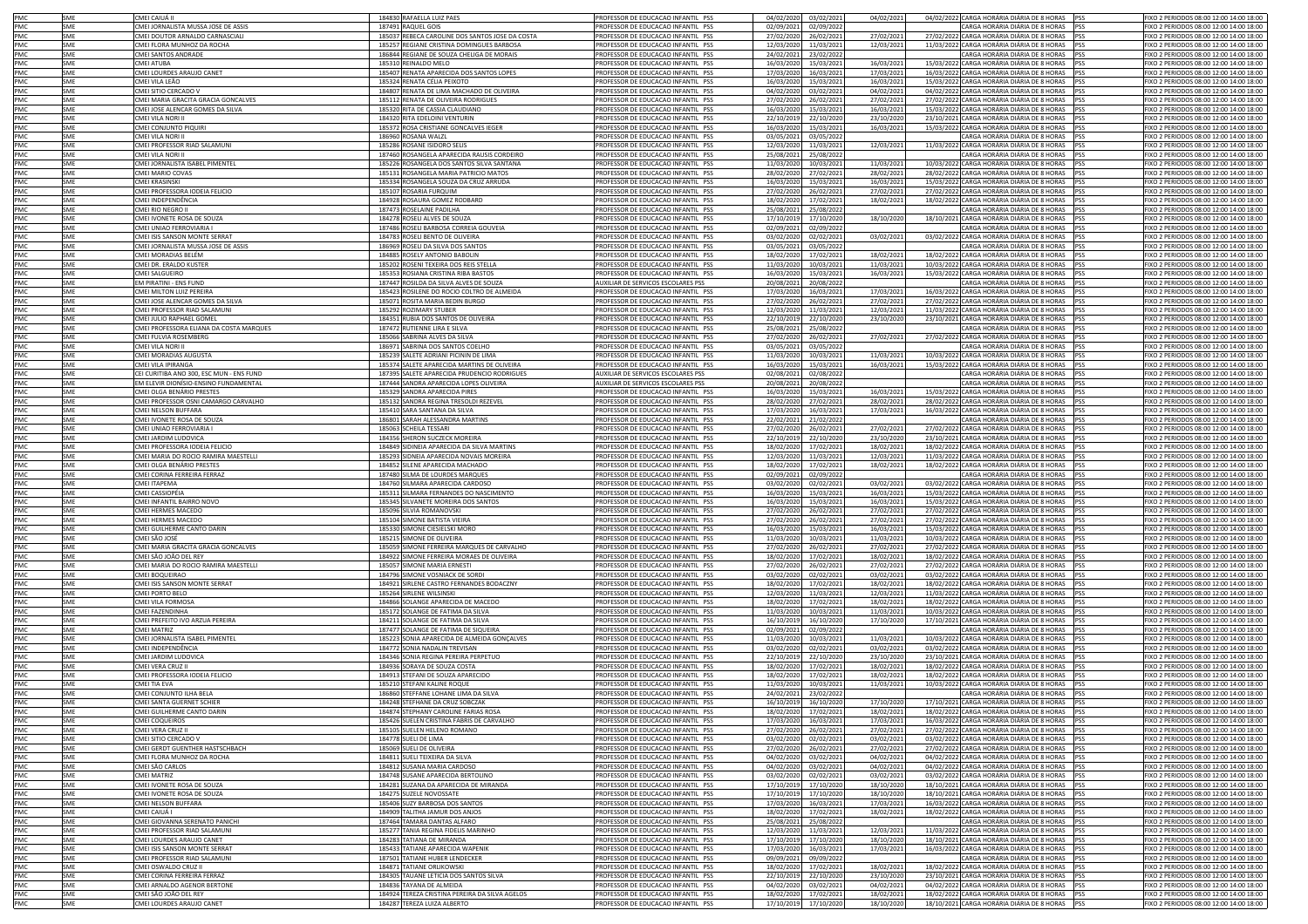| PMC               | SME        | CEI PROF NAIR DE MACEDO,EM - ENS FUND                   | 187442 TEREZINHA ECKELBER                                   | AUXILIAR DE SERVICOS ESCOLARES PSS                                                       | 20/08/2021<br>20/08/2022 |            | CARGA HORÁRIA DIÁRIA DE 8 HORAS                | PSS<br>FIXO 2 PERIODOS 08:00 12:00 14:00 18:00                 |
|-------------------|------------|---------------------------------------------------------|-------------------------------------------------------------|------------------------------------------------------------------------------------------|--------------------------|------------|------------------------------------------------|----------------------------------------------------------------|
| PMC<br>PMC        | SME        | CMEI PROFESSOR DOUTOR CARLOS ROBERTO ANTUNES DOS SANTOS | 186813 THABATA SIBEN RIBEIRO                                | PROFESSOR DE EDUCACAO INFANTIL PSS                                                       | 23/02/2021<br>22/02/2022 |            | CARGA HORÁRIA DIÁRIA DE 8 HORAS                | FIXO 2 PERIODOS 08:00 12:00 14:00 18:00<br>PSS                 |
|                   | SME        | CMEI SÃO JOÃO DEL REY                                   | 186818 THAIS CRISTINA NEPOMOCENO DA SILVEIRA SANTANA        | PROFESSOR DE EDUCACAO INFANTIL PSS                                                       | 23/02/2021<br>22/02/2022 |            | CARGA HORÁRIA DIÁRIA DE 8 HORAS                | FIXO 2 PERIODOS 08:00 12:00 14:00 18:00<br><b>PSS</b>          |
| PMC               | SME        | CMEI BAIRRO NOVO IV                                     | 184829 THAIS MENDES FARIA                                   | PROFESSOR DE EDUCACAO INFANTIL PSS                                                       | 04/02/2020<br>03/02/2021 | 04/02/2021 | 04/02/2022 CARGA HORÁRIA DIÁRIA DE 8 HORAS     | FIXO 2 PERIODOS 08:00 12:00 14:00 18:00<br>PSS                 |
| PMC               | SME        | CMEI SANTA CÂNDIDA                                      | 186839 THALINI VIEIRA                                       | PROFESSOR DE EDUCACAO INFANTIL PSS                                                       | 24/02/2021<br>23/02/2022 |            | CARGA HORÁRIA DIÁRIA DE 8 HORAS                | FIXO 2 PERIODOS 08:00 12:00 14:00 18:00<br>PSS                 |
| PMC               | SME        | CMEI ISIS SANSON MONTE SERRAT                           | 185206 THAYMARA MARTINS ENEAS DA CRUZ                       | PROFESSOR DE EDUCACAO INFANTIL PSS                                                       | 11/03/2020<br>10/03/2021 | 11/03/2021 | 10/03/2022 CARGA HORÁRIA DIÁRIA DE 8 HORAS     | <b>PSS</b><br>FIXO 2 PERIODOS 08:00 12:00 14:00 18:00          |
| PMC               | SME        | CMEI GEN. ÍTALO CONT                                    | 186843 THAYNA LILLIANE DE ALEXANDRE DA PAZ                  | PROFESSOR DE EDUCACAO INFANTIL PSS                                                       | 24/02/2021<br>23/02/2022 |            | ARGA HORÁRIA DIÁRIA DE 8 HORAS                 | FIXO 2 PERIODOS 08:00 12:00 14:00 18:00                        |
| PMC               | SME        | CMEI CORINA FERREIRA FERRAZ                             | 184250 THAYNA PEREIRA DO NASCIMENTO GOMES DA SILVA BENEVIDE | PROFESSOR DE EDUCACAO INFANTIL PSS                                                       | 16/10/2019<br>16/10/2020 | 17/10/2020 | 17/10/2021 CARGA HORÁRIA DIÁRIA DE 8 HORAS     | FIXO 2 PERIODOS 08:00 12:00 14:00 18:00                        |
| PMC               | SME        | CMEI TIA CHIQUITA                                       | 186827 THAYNARA STROZIENSKI DE MORAIS                       | PROFESSOR DE EDUCACAO INFANTIL PSS                                                       | 23/02/2021<br>22/02/2022 |            | CARGA HORÁRIA DIÁRIA DE 8 HORAS                | FIXO 2 PERIODOS 08:00 12:00 14:00 18:00<br>PSS                 |
| PMC               |            | CMEI GERDT GUENTHER HASTSCHBACH                         |                                                             |                                                                                          |                          |            | 10/03/2022 CARGA HORÁRIA DIÁRIA DE 8 HORAS     |                                                                |
|                   | SME        |                                                         | 185179 URSULA CRISTIANE PALTE MACHADO                       | PROFESSOR DE EDUCACAO INFANTIL PSS                                                       | 11/03/2020<br>10/03/2021 | 11/03/2021 | 15/03/2022 CARGA HORÁRIA DIÁRIA DE 8 HORAS     | FIXO 2 PERIODOS 08:00 12:00 14:00 18:00                        |
| PMC               | SME        | CMEI MARIA GRACITA GRACIA GONCALVES                     | 185315 VALDIRENE DO ROCIO SANTOS CORDEIRO                   | PROFESSOR DE EDUCACAO INFANTIL PSS                                                       | 16/03/2020<br>15/03/2021 | 16/03/2021 |                                                | PSS<br>FIXO 2 PERIODOS 08:00 12:00 14:00 18:00                 |
| PMC               | SMF        | CMEI LOURDES ARAUJO CANET                               | 184350 VALDIRENE MOTA DOS SANTOS                            | PROFESSOR DE EDUCACAO INFANTIL PSS                                                       | 22/10/2019<br>22/10/2020 | 23/10/2020 | 23/10/2021 CARGA HORÁRIA DIÁRIA DE 8 HORAS     | FIXO 2 PERIODOS 08:00 12:00 14:00 18:00<br><b>PSS</b>          |
| PMC               | SMF        | CMELSALGUEIRO                                           | 185388 VALERIA CAMARGO MAXIMIANO                            | PROFESSOR DE EDUCACAO INFANTIL PSS                                                       | 17/03/2020<br>16/03/202  | 17/03/2021 | 16/03/2022 CARGA HORÁRIA DIÁRIA DE 8 HORAS     | FIXO 2 PERIODOS 08:00 12:00 14:00 18:00<br>PSS                 |
| PMC.              | SMF        | CMEI UNIAO FERROVIARIA I                                | 186806 VALERIA CLAUDINO DE MORAES                           | PROFESSOR DE EDUCACAO INFANTIL PSS                                                       | 24/02/2021<br>23/02/2022 |            | CARGA HORÁRIA DIÁRIA DE 8 HORAS                | FIXO 2 PERIODOS 08:00 12:00 14:00 18:00<br><b>PSS</b>          |
| PMC               | SME        | CMEI SANTA RITA                                         | 185218 VALQUIRIA MATOS MALINOSKI                            | PROFESSOR DE EDUCACAO INFANTIL PSS                                                       | 11/03/2020<br>10/03/2023 | 11/03/2021 | 10/03/2022 CARGA HORÁRIA DIÁRIA DE 8 HORAS     | FIXO 2 PERIODOS 08:00 12:00 14:00 18:00<br><b>PSS</b>          |
| PMC               | SME        | CMEI ESTAÇÃO BARIGUI                                    | 184898 VANDA RIBEIRO DE CASTRO                              | PROFESSOR DE EDUCACAO INFANTIL PSS                                                       | 18/02/2020<br>17/02/2021 | 18/02/2021 | 18/02/2022 CARGA HORÁRIA DIÁRIA DE 8 HORAS     | FIXO 2 PERIODOS 08:00 12:00 14:00 18:00<br><b>PSS</b>          |
| PMC               | SME        | CMEI SÃO JOSÉ OPERÁRIO                                  | 184900 VANESSA ABREU DE OLIVEIRA                            | PROFESSOR DE EDUCACAO INFANTIL PSS                                                       | 18/02/2020<br>17/02/2021 | 18/02/2021 | 18/02/2022 CARGA HORÁRIA DIÁRIA DE 8 HORAS     | FIXO 2 PERIODOS 08:00 12:00 14:00 18:00<br>PSS                 |
| PMC               | SME        | CMEI CONJUNTO ARAUCÁRIA                                 | 184902 VANESSA APARECIDA GOGOLA                             | PROFESSOR DE EDUCACAO INFANTIL PSS                                                       | 18/02/2020<br>17/02/2021 | 18/02/2021 | 18/02/2022 CARGA HORÁRIA DIÁRIA DE 8 HORAS     | FIXO 2 PERIODOS 08:00 12:00 14:00 18:00<br>pss                 |
| PMC               | SME        | CMELMORADIAS OLINDA                                     | 184832 VANESSA CRISTINA DOS SANTOS SILVA DO NASCIMENTO      | PROFESSOR DE EDUCACAO INFANTIL PSS                                                       | 04/02/2020<br>03/02/2021 | 04/02/2021 | 04/02/2022 CARGA HORÁRIA DIÁRIA DE 8 HORAS PSS | FIXO 2 PERIODOS 08:00 12:00 14:00 18:00                        |
| PMC               | SME        | CMEI PROFESSORA MARIA VIÉZZER HERMANN                   | 185062 VANESSA DECKER DE JESUS                              | PROFESSOR DE EDUCACAO INFANTIL PSS                                                       | 27/02/2020<br>26/02/2021 | 27/02/2021 | 27/02/2022 CARGA HORÁRIA DIÁRIA DE 8 HORAS PSS | FIXO 2 PERIODOS 08:00 12:00 14:00 18:00                        |
| PMC               | SME        | CMEI JEQUITIBÁ                                          | 185366 VANESSA GRAZIELA PEREIRA MACHADO                     | PROFESSOR DE EDUCACAO INFANTIL PSS                                                       | 16/03/2020<br>15/03/2021 | 16/03/2021 | 15/03/2022 CARGA HORÁRIA DIÁRIA DE 8 HORAS     | PSS<br>FIXO 2 PERIODOS 08:00 12:00 14:00 18:00                 |
| PMC               | <b>SME</b> | CMEI VILA NORI II                                       | 184234 VANESSA MANSKE FARIAS                                | PROFESSOR DE EDUCACAO INFANTIL PSS                                                       | 16/10/2019<br>16/10/2020 | 17/10/2020 | 17/10/2021 CARGA HORÁRIA DIÁRIA DE 8 HORAS PSS | FIXO 2 PERIODOS 08:00 12:00 14:00 18:00                        |
| PMC               | <b>SME</b> | CMEI VERA CRUZ II                                       | 185124 VANIA KUSS PESSOA                                    | PROFESSOR DE EDUCACAO INFANTIL PSS                                                       | 28/02/2020<br>27/02/2021 | 28/02/2021 | 27/02/2022 CARGA HORÁRIA DIÁRIA DE 8 HORAS     | FIXO 2 PERIODOS 08:00 12:00 14:00 18:00<br><b>PSS</b>          |
| PMC               | SME        | CMEI MILTON LUIZ PEREIRA                                | 185396 VERA LUCIA KRUL MAIA                                 | PROFESSOR DE EDUCACAO INFANTIL PSS                                                       | 17/03/2020<br>16/03/2021 | 17/03/2021 | 16/03/2022 CARGA HORÁRIA DIÁRIA DE 8 HORAS     | FIXO 2 PERIODOS 08:00 12:00 14:00 18:00<br>PSS                 |
| PMC               | SME        | CMEI JORNALISTA ISABEL PIMENTEL                         | 185240 VERA LUCIA MARCIEL DOS SANTOS                        | PROFESSOR DE EDUCACAO INFANTIL PSS                                                       | 11/03/2020<br>10/03/2021 | 11/03/2021 | 10/03/2022 CARGA HORÁRIA DIÁRIA DE 8 HORAS     | FIXO 2 PERIODOS 08:00 12:00 14:00 18:00<br><b>PSS</b>          |
| PMC               | SME        | CMEI SÃO JOÃO DEL REY                                   | 185307 VERA REGINA TIMOTEO DOS SANTOS                       | PROFESSOR DE EDUCACAO INFANTIL PSS                                                       | 16/03/2020<br>15/03/2021 | 16/03/2021 | 15/03/2022 CARGA HORÁRIA DIÁRIA DE 8 HORAS     | FIXO 2 PERIODOS 08:00 12:00 14:00 18:00<br><b>PSS</b>          |
| PMC               | SME        | CMEI INDEPENDÊNCIA                                      | 184774 VERA TEREZINHA DE ANDRADE SANTOS                     | PROFESSOR DE EDUCACAO INFANTIL PSS                                                       | 03/02/2020<br>02/02/2021 | 03/02/2021 | 03/02/2022 CARGA HORÁRIA DIÁRIA DE 8 HORAS     | FIXO 2 PERIODOS 08:00 12:00 14:00 18:00<br><b>PSS</b>          |
| PMC               | SME        | CMEI PREFEITO IVO ARZUA PEREIRA                         | 185418 VERIDIANA APARECIDA DOS SANTOS SOUZA                 | PROFESSOR DE EDUCACAO INFANTIL PSS                                                       | 17/03/2020<br>16/03/2023 | 17/03/2021 | 16/03/2022 CARGA HORÁRIA DIÁRIA DE 8 HORAS     | FIXO 2 PERIODOS 08:00 12:00 14:00 18:00<br><b>PSS</b>          |
| PMC               | SME        | CMEI FANI LERNER                                        | 185356 VERÔNICA DE JESUS DA SILVA                           | PROFESSOR DE EDUCACAO INFANTIL PSS                                                       | 16/03/2020<br>15/03/2021 | 16/03/2021 | 15/03/2022 CARGA HORÁRIA DIÁRIA DE 8 HORAS     | FIXO 2 PERIODOS 08:00 12:00 14:00 18:00<br>PSS                 |
| PMC               | SME        | MEI CONJUNTO ILHA BELA                                  | 186859 VITORIA GABRIELLY GIACOMINI                          | PROFESSOR DE EDUCACAO INFANTIL PSS                                                       | 24/02/2021<br>23/02/2022 |            | CARGA HORÁRIA DIÁRIA DE 8 HORAS                | FIXO 2 PERIODOS 08:00 12:00 14:00 18:00                        |
|                   | SME        | CMEI SANTA HELENA                                       |                                                             |                                                                                          | 12/03/2020               |            | 11/03/2022 CARGA HORÁRIA DIÁRIA DE 8 HORAS     | PSS<br>IXO 2 PERIODOS 08:00 12:00 14:00 18:00                  |
| PMC               |            |                                                         | 185256 VIVIANE BOLGENHAGEN                                  | PROFESSOR DE EDUCACAO INFANTIL PSS                                                       | 11/03/2021               | 12/03/2021 |                                                | PSS                                                            |
| PMC               | SME        | MEI MORADIAS DA ORDEM                                   | 185135 VIVIANE CRISTINA ALVES DE CAMPOS                     | PROFESSOR DE EDUCACAO INFANTIL PSS                                                       | 28/02/2020<br>27/02/2021 | 28/02/2021 | 28/02/2022<br>CARGA HORÁRIA DIÁRIA DE 8 HORAS  | IXO 2 PERIODOS 08:00 12:00 14:00 18:00                         |
| PMC               | SME        | MEI RIO NEGRO I                                         | 184219 VIVIANE FARINHA BRASIL                               | PROFESSOR DE EDUCACAO INFANTIL PSS                                                       | 16/10/2019<br>16/10/2020 | 17/10/2020 | 17/10/2021 CARGA HORÁRIA DIÁRIA DE 8 HORAS     | FIXO 2 PERIODOS 08:00 12:00 14:00 18:00                        |
| PMC               | SME        | CMEI JOSE ALENCAR GOMES DA SILVA                        | 184905 VIVIANE FERRAZ NABARRO                               | PROFESSOR DE EDUCACAO INFANTIL PSS                                                       | 17/02/2021<br>18/02/2020 | 18/02/2021 | 18/02/2022 CARGA HORÁRIA DIÁRIA DE 8 HORAS     | FIXO 2 PERIODOS 08:00 12:00 14:00 18:00                        |
| PMC               | SME        | CMEI SITIO CERCADO V                                    | 184725 VIVIANE LIZ DOLATO                                   | PROFESSOR DE EDUCACAO INFANTIL PSS                                                       | 03/02/2020<br>02/02/202  | 03/02/2021 | 03/02/2022 CARGA HORÁRIA DIÁRIA DE 8 HORAS     | FIXO 2 PERIODOS 08:00 12:00 14:00 18:00                        |
| PMC               | <b>SME</b> | CMEI PORTO BELO                                         | 185365 VIVIANE PEREIRA DE LIMA KUAKOSKI                     | PROFESSOR DE EDUCACAO INFANTIL PSS                                                       | 16/03/2020<br>15/03/2021 | 16/03/202: | 15/03/2022 CARGA HORÁRIA DIÁRIA DE 8 HORAS     | FIXO 2 PERIODOS 08:00 12:00 14:00 18:00                        |
| PMC               | SME        | EM PROF NANSYR CECATO CAVICHIOLO - EI E EF              | 187396 WALDEREZ WAGNER                                      | AUXILIAR DE SERVICOS ESCOLARES PSS                                                       | 02/08/2021<br>02/08/2022 |            | CARGA HORÁRIA DIÁRIA DE 8 HORAS                | FIXO 2 PERIODOS 08:00 12:00 14:00 18:00                        |
| PMC.              | SMF        | CMEI JULIO RAPHAEL GOMEI                                | 184310 WESLAINY FERNANDA DE CAMPOS RODRIGUES                | PROFESSOR DE EDUCACAO INFANTIL PSS                                                       | 22/10/2019<br>22/10/2020 | 23/10/2020 | 23/10/2021 CARGA HORÁRIA DIÁRIA DE 8 HORAS     | FIXO 2 PERIODOS 08:00 12:00 14:00 18:00<br><b>PSS</b>          |
| PMC               | SMF        | CMEI EUCALIPTOS                                         | 186858 WESLEY MARTINS BORCATH DA SILVA                      | PROFESSOR DE EDUCACAO INFANTIL PSS                                                       | 24/02/2021<br>23/02/2022 |            | CARGA HORÁRIA DIÁRIA DE 8 HORAS                | FIXO 2 PERIODOS 08:00 12:00 14:00 18:00<br>PSS                 |
| PMC               | SMF        | CMEI VILA LEONICE                                       | 186848 YAGO FERNANDES DE OLIVEIRA                           | PROFESSOR DE EDUCACAO INFANTIL PSS                                                       | 24/02/2021<br>23/02/2022 |            | CARGA HORÁRIA DIÁRIA DE 8 HORAS                | FIXO 2 PERIODOS 08:00 12:00 14:00 18:00<br><b>PSS</b>          |
| PMC               | SME        | CMEI PORTO BELO                                         | 185167 ZELIA CRISTINA LADEWIG                               | PROFESSOR DE EDUCACAO INFANTIL PSS                                                       | 02/03/2020<br>01/03/2021 | 02/03/2021 | 01/03/2022 CARGA HORÁRIA DIÁRIA DE 8 HORAS     | FIXO 2 PERIODOS 08:00 12:00 14:00 18:00<br><b>PSS</b>          |
| PMC               | SME        | CMEI UNIÃO DAS VILAS                                    | 185205 ZÉLIA MONTEIRO MACHADO                               | PROFESSOR DE EDUCACAO INFANTIL PSS                                                       | 11/03/2020<br>10/03/2021 | 11/03/2021 | 10/03/2022 CARGA HORÁRIA DIÁRIA DE 8 HORAS     | FIXO 2 PERIODOS 08:00 12:00 14:00 18:00<br>PSS                 |
| PMC               | SME        | CMEI MARECHAL RONDON II                                 | 185197 ZENI CORDEIRO DE LIMA GONCALVES                      | PROFESSOR DE EDUCACAO INFANTIL PSS                                                       | 11/03/2020<br>10/03/2021 | 11/03/2021 | 10/03/2022 CARGA HORÁRIA DIÁRIA DE 8 HORAS     | FIXO 2 PERIODOS 08:00 12:00 14:00 18:00<br>PSS                 |
| PMC               | SME        | CMEI JOSE ALENCAR GOMES DA SILVA                        | 185083 ZULEICA REGIANE CATAPAN                              | PROFESSOR DE EDUCAÇÃO INFANTIL PSS                                                       | 27/02/2020<br>26/02/2021 | 27/02/2021 | 27/02/2022 CARGA HORÁRIA DIÁRIA DE 8 HORAS PSS | FIXO 2 PERIODOS 08:00 12:00 14:00 18:00                        |
| PMC               | SMS        | CMUM CAMPO COMPRIDO                                     | 186073 ADAIR CINTIA SANT ANA                                | <b>ENFERMEIRO PSS</b>                                                                    | 02/10/2020<br>02/01/2021 | 03/01/2021 | 03/04/2021 HORISTA                             | <b>PSS - HORISTA</b><br>FIXO 1 PERIODO 07:00 13:00 00:00 00:00 |
| PMC               | SMS        | CMUM CAMPO COMPRIDC                                     | 186073 ADAIR CINTIA SANT ANA                                | <b>ENFERMEIRO PS:</b>                                                                    | 02/10/2020<br>02/01/2021 | 04/04/202: | 04/07/2021 HORISTA                             | PSS - HORISTA<br>FIXO 1 PERIODO 07:00 13:00 00:00 00:00        |
| PMC               | SMS        | CMUM CAMPO COMPRIDO                                     | 186073 ADAIR CINTIA SANT ANA                                | <b>ENFERMEIRO PSS</b>                                                                    | 02/10/2020<br>02/01/2021 | 05/07/2021 | 05/10/2021 HORISTA                             | PSS - HORISTA<br>FIXO 1 PERIODO 07:00 13:00 00:00 00:00        |
| PMC               |            |                                                         |                                                             | TECNICO DE ENFERMAGEM EM SAUDE PUBLICA PSS                                               |                          |            |                                                |                                                                |
|                   | SMS        | <b>UMS XAPINHAL</b>                                     | 186504 ADERSON FERNANDES FARIAS                             |                                                                                          | 02/02/2021<br>02/05/2021 | 03/05/2021 | 03/08/2021 HORISTA                             | PSS - HORISTA<br>FIXO 1 PERIODO 07:00 13:00 00:00 00:00        |
| PMC<br><b>PMC</b> | SMS        | <b>UMS XAPINHAI</b>                                     | 186504 ADERSON FERNANDES FARIAS                             | TECNICO DE ENFERMAGEM EM SAUDE PUBLICA PSS                                               | 02/02/2021<br>02/05/2021 | 04/08/2021 | 04/11/2021 HORISTA                             | PSS - HORISTA<br>FIXO 1 PERIODO 07:00 13:00 00:00 00:00        |
|                   | SMS        | UMS COQUEIROS                                           | 186361 ADIEL MARTINS DE OLIVEIRA                            | <b>ENFERMEIRO PSS</b>                                                                    | 28/10/2020<br>28/01/2021 | 29/01/2021 | 29/04/2021 HORISTA                             | <b>PSS - HORISTA</b><br>FIXO 1 PERIODO 07:00 13:00 00:00 00:00 |
| PMC               | SMS        | <b>UMS COQUEIROS</b>                                    | 186361 ADIEL MARTINS DE OLIVEIRA                            | <b>ENFERMEIRO PSS</b>                                                                    | 28/10/2020<br>28/01/202  | 30/04/2021 | 30/07/2021 HORISTA                             | PSS - HORISTA<br>FIXO 1 PERIODO 07:00 13:00 00:00 00:00        |
| PMC               | SMS        | UMS COQUEIROS                                           | 186361 ADIEL MARTINS DE OLIVEIRA                            | <b>ENFERMEIRO PSS</b>                                                                    | 28/10/2020<br>28/01/202  | 31/07/2021 | 31/10/2021 HORISTA                             | FIXO 1 PERIODO 07:00 13:00 00:00 00:00<br><b>PSS - HORISTA</b> |
| PMC               | SMS        | DISTRITO SANITÁRIO-TATUQUARA                            | 186920 ADRIANA BEATRIZ RIBEIRO DE LIMA                      | <b>ENFERMEIRO PSS</b>                                                                    | 31/03/2021<br>30/06/2021 | 01/07/2021 | 01/10/2021 HORISTA                             | <b>PSS - HORISTA</b><br>FIXO 1 PERIODO 07:00 13:00 00:00 00:00 |
| PMC               | SMS        | UMS CAXIMBA                                             | 185607 ADRIANA DE OLIVEIRA MARINHO                          | TECNICO DE ENFERMAGEM EM SAUDE PUBLICA PSS                                               | 05/08/2021<br>05/02/2022 |            | <b>HORISTA</b>                                 | <b>PSS - HORISTA</b><br>FIXO 1 PERIODO 07:00 13:00 00:00 00:00 |
| PMC               | SMS        | DISTRITO SANITÁRIO SANTA FELICIDADE                     | 187090 ADRIANA MARIA RODRIGUES DE RAMOS                     | TECNICO DE ENFERMAGEM EM SAUDE PUBLICA PSS                                               | 14/06/2021<br>14/12/2021 |            | <b>HORISTA</b>                                 | FIXO 1 PERIODO 07:00 13:00 00:00 00:00<br>SS - HORISTA         |
| PMC               | SMS        | DISTRITO SANITÁRIO SANTA FELICIDADE                     | 187305 ADRIANA MIRELA SILVEIRA DE AZEVEDO                   | <b>ENFERMEIRO PSS</b>                                                                    | 02/07/2021<br>02/01/2022 |            | <b>HORISTA</b>                                 | SS - HORISTA<br>FIXO 1 PERIODO 07:00 13:00 00:00 00:00         |
| PMC               | SMS        | CMUM SÍTIO CERCADO                                      | 186656 ADRIANA OLIVEIRA LIMA DE SOUZA                       | TECNICO DE ENFERMAGEM EM SAUDE PUBLICA PSS                                               | 03/02/2021<br>03/05/2021 | 04/05/2021 | 04/08/2021 HORISTA                             | SS - HORISTA<br>IXO 1 PERIODO 07:00 13:00 00:00 00:00          |
| PMC               | SMS        | CMUM SÍTIO CERCADO                                      | 186656 ADRIANA OLIVEIRA LIMA DE SOUZA                       | TECNICO DE ENFERMAGEM EM SAUDE PUBLICA PSS                                               | 03/02/2021<br>03/05/2021 | 05/08/2021 | 05/11/2021 HORISTA                             | <b>PSS - HORISTA</b><br>FIXO 1 PERIODO 07:00 13:00 00:00 00:00 |
| PMC               | SMS        | DISTRITO SANITÁRIO BOA VISTA                            | 186919 ADRIANA SYPCZUK IANHEZ                               | <b>ENFERMEIRO PSS</b>                                                                    | 31/03/2021<br>30/06/2021 | 01/07/2021 | 01/10/2021 HORISTA                             | <b>PSS - HORISTA</b><br>FIXO 1 PERIODO 07:00 13:00 00:00 00:00 |
| PMC               | SMS        | DISTRITO SANITÁRIO PINHEIRINHO                          | 186640 ADRIANA TAVARES                                      | TECNICO DE ENFERMAGEM EM SAUDE PUBLICA PSS                                               | 03/02/2021<br>03/05/2021 | 04/05/2021 | 04/08/2021 HORISTA                             | PSS - HORISTA<br>FIXO 1 PERIODO 07:00 13:00 00:00 00:00        |
| PMC               | SMS        | DISTRITO SANITÁRIO PINHEIRINHO                          | 186640 ADRIANA TAVARES                                      | TECNICO DE ENFERMAGEM EM SAUDE PUBLICA PSS                                               | 03/02/2021<br>03/05/2021 | 05/08/2021 | 05/11/2021 HORISTA                             | PSS - HORISTA<br>FIXO 1 PERIODO 07:00 13:00 00:00 00:00        |
| PMC               | SMS        | UMS OUVIDOR PARDINHO                                    | 184522 ADRIANE CRISTINA ALVES WACHTER                       | AUXILIAR DE SAUDE BUCAL EM SAUDE PUBLICA PSS                                             | 17/12/2019<br>17/12/2020 | 18/12/2020 | 18/12/2021 CARGA HORÁRIA DIÁRIA DE 6 HORAS     | FIXO 1 PERIODO 13:00 19:00                                     |
| PMC               | SMS        | CMUM BOA VISTA                                          | 186453 ADRIANE GUIMARAES DA SILVA                           | TECNICO DE ENFERMAGEM EM SAUDE PUBLICA PSS                                               | 20/01/2021<br>20/04/2021 | 21/04/2021 | 21/07/2021 HORISTA                             | <b>PSS - HORISTA</b><br>FIXO 1 PERIODO 07:00 13:00 00:00 00:00 |
| PMC               | SMS        | CMUM BOA VISTA                                          | 186453 ADRIANE GUIMARAES DA SILVA                           | TECNICO DE ENFERMAGEM EM SAUDE PUBLICA PSS                                               | 20/01/2021<br>20/04/202  | 22/07/2021 | 22/10/2021 HORISTA                             | <b>PSS - HORISTA</b><br>FIXO 1 PERIODO 07:00 13:00 00:00 00:00 |
| PMC               | SMS        | UMS VILA CLARICE                                        | 184611 ADRIANE SZPATOWSKI SCHMIDLIN                         | CIRURGIAO DENTISTA PSS                                                                   | 17/02/2020<br>16/02/202  | 17/02/202: | 17/02/2022 CARGA HORÁRIA DIÁRIA DE 4 HORAS     | FIXO 1 PERIODO 14:00 18:00 00:00 00:00                         |
| PMC               | SMS        | UMS JD. PARANAENSE                                      | 187338 ADRIANO VIEIRA                                       | TECNICO DE ENFERMAGEM EM SAUDE PUBLICA PSS                                               | 08/07/2021<br>08/01/2022 |            | <b>HORISTA</b>                                 | PSS - HORISTA<br>FIXO 1 PERIODO 07:00 13:00 00:00 00:00        |
| PMC               | SMS        | UMS VILA ESPERANCA                                      | 186119 ADRIEL DE SOUZA HASKEL                               | TECNICO DE ENFERMAGEM EM SAUDE PUBLICA PSS                                               | 07/10/2020<br>07/01/2021 | 08/01/2021 | 08/04/2021 HORISTA                             | FIXO 1 PERIODO 07:00 13:00 00:00 00:00<br><b>PSS - HORISTA</b> |
| PMC               | SMS        | UMS VILA ESPERANÇA                                      | 186119 ADRIEL DE SOUZA HASKEI                               | TECNICO DE ENFERMAGEM EM SAUDE PUBLICA PSS                                               | 07/10/2020<br>07/01/2021 | 09/04/2021 | 09/07/2021 HORISTA                             | PSS - HORISTA<br>IXO 1 PERIODO 07:00 13:00 00:00 00:00         |
| PMC               | SMS        | UMS VILA ESPERANÇA                                      | 186119 ADRIEL DE SOUZA HASKEL                               | TECNICO DE ENFERMAGEM EM SAUDE PUBLICA PSS                                               | 07/10/2020<br>07/01/2021 | 10/07/2021 | 10/10/2021 HORISTA                             | <b>PSS - HORISTA</b><br>FIXO 1 PERIODO 07:00 13:00 00:00 00:00 |
| PMC               | SMS        | <b>CMUM PINHEIRINHO</b>                                 | 186370 ALAIDE LEOCADIA PROROK DOS SANTOS                    | TECNICO DE ENFERMAGEM EM SAUDE PUBLICA PSS                                               | 28/10/2020<br>28/01/2021 | 29/01/2021 | 28/04/2021 HORISTA                             | PSS - HORISTA<br>FIXO 1 PERIODO 07:00 13:00 00:00 00:00        |
| PMC               | SMS        | <b>CMUM PINHEIRINHO</b>                                 | 186370 ALAIDE LEOCADIA PROROK DOS SANTOS                    |                                                                                          |                          |            |                                                | <b>PSS - HORISTA</b>                                           |
| PMC               |            |                                                         | 186370 ALAIDE LEOCADIA PROROK DOS SANTOS                    | TECNICO DE ENFERMAGEM EM SAUDE PUBLICA PSS                                               | 28/10/2020<br>28/01/2021 | 29/04/2021 | 29/07/2021 HORISTA                             | FIXO 1 PERIODO 07:00 13:00 00:00 00:00                         |
| PMC               | SMS        | CMUM PINHEIRINHO                                        |                                                             | TECNICO DE ENFERMAGEM EM SAUDE PUBLICA PSS                                               | 28/10/2020<br>28/01/2021 | 30/07/2021 | 30/10/2021 HORISTA                             | PSS - HORISTA<br>FIXO 1 PERIODO 07:00 13:00 00:00 00:00        |
|                   | SMS        | UMS ABAETÉ                                              | 187133 ALESSANDRA CRISTINA DE CAMARGO                       | TECNICO DE ENFERMAGEM EM SAUDE PUBLICA PSS                                               | 22/06/2021<br>22/12/2021 |            | <b>HORISTA</b>                                 | PSS - HORISTA<br>FIXO 1 PERIODO 07:00 13:00 00:00 00:00        |
| PMC<br>PMC        | SMS        | UMS CAMPO ALEGRE                                        | 187435 ALEXANDRA MIKOS                                      | TECNICO DE ENFERMAGEM EM SAUDE PUBLICA PSS<br>TECNICO DE ENFERMAGEM EM SAUDE PUBLICA PSS | 13/08/2021<br>13/02/2022 |            | <b>HORISTA</b><br>21/07/2021 HORISTA           | PSS - HORISTA<br>FIXO 1 PERIODO 07:00 13:00 00:00 00:00        |
|                   | SMS        | CMUM BOA VISTA                                          | 186459 ALEXIA MILENA LIMA DOS ANJOS                         |                                                                                          | 20/01/2021<br>20/04/2021 | 21/04/2021 |                                                | <b>PSS - HORISTA</b><br>FIXO 1 PERIODO 07:00 13:00 00:00 00:00 |
| PMC               | SMS        | CMUM BOA VISTA                                          | 186459 ALEXIA MILENA LIMA DOS ANJOS                         | TECNICO DE ENFERMAGEM EM SAUDE PUBLICA PSS                                               | 20/01/2021<br>20/04/202  | 22/07/2021 | 22/10/2021 HORISTA                             | <b>PSS - HORISTA</b><br>FIXO 1 PERIODO 07:00 13:00 00:00 00:00 |
| PMC               | SMS        | UMS NOSSA SRA APARECIDA                                 | 186169 ALICE BAREA BARBOSA                                  | TECNICO DE ENFERMAGEM EM SAUDE PUBLICA PSS                                               | 13/10/2020<br>13/01/202  | 14/01/2021 | 14/04/2021 HORISTA                             | PSS - HORISTA<br>FIXO 1 PERIODO 07:00 13:00 00:00 00:00        |
| PMC               | SMS        | UMS NOSSA SRA APARECIDA                                 | 186169 ALICE BAREA BARBOSA                                  | TECNICO DE ENFERMAGEM EM SAUDE PUBLICA PSS                                               | 13/10/2020<br>13/01/2021 | 15/04/2021 | 15/07/2021 HORISTA                             | <b>PSS - HORISTA</b><br>FIXO 1 PERIODO 07:00 13:00 00:00 00:00 |
| PMC               | SMS        | UMS NOSSA SRA APARECIDA                                 | 186169 ALICE BAREA BARBOSA                                  | TECNICO DE ENFERMAGEM EM SAUDE PUBLICA PSS                                               | 13/10/2020<br>13/01/2021 | 16/07/2021 | 16/10/2021 HORISTA                             | PSS - HORISTA<br>FIXO 1 PERIODO 07:00 13:00 00:00 00:00        |
| PMC               | SMS        | DISTRITO SANITÁRIO PORTÃO                               | 187412 ALINE AGUIAR DE CARVALHO                             | TECNICO DE ENFERMAGEM EM SAUDE PUBLICA PSS                                               | 05/08/2021<br>05/02/2022 |            | <b>HORISTA</b>                                 | PSS - HORISTA<br>FIXO 1 PERIODO 07:00 13:00 00:00 00:00        |
| PMC               | SMS        | MUM BOA VISTA                                           | 187014 ALINE CRISTIANE FERRO RIBEIRO                        | TECNICO DE ENFERMAGEM EM SAUDE PUBLICA PSS                                               | 14/05/2021<br>14/11/2021 |            | <b>HORISTA</b>                                 | PSS - HORISTA<br>FIXO 1 PERIODO 13:30 19:30 00:00 00:00        |
| PMC               | SMS        | UMS VILA ESPERANÇA                                      | 186129 ALINE DALPRA ROSA DE OLIVEIRA                        | <b>ENFERMEIRO PSS</b>                                                                    | 08/10/2020<br>08/01/2021 | 09/01/2021 | 09/04/2021 HORISTA                             | FIXO 1 PERIODO 07:00 13:00 00:00 00:00<br>PSS - HORISTA        |
| PMC               | SMS        | UMS VILA ESPERANCA                                      | 186129 ALINE DALPRA ROSA DE OLIVEIRA                        | <b>ENFERMEIRO PSS</b>                                                                    | 08/10/2020<br>08/01/2021 | 10/04/2021 | 10/07/2021 HORISTA                             | FIXO 1 PERIODO 07:00 13:00 00:00 00:00<br><b>PSS - HORISTA</b> |
| PMC               | SMS        | UMS VILA ESPERANÇA                                      | 186129 ALINE DALPRA ROSA DE OLIVEIRA                        | <b>ENFERMEIRO PSS</b>                                                                    | 08/10/2020<br>08/01/2021 | 11/07/2021 | 11/10/2021 HORISTA                             | FIXO 1 PERIODO 07:00 13:00 00:00 00:00<br><b>PSS - HORISTA</b> |
| PMC               | SMS        | UMS WALDEMAR MONASTIER                                  | 185533 ALINE MACIEL ANTUNES                                 | TECNICO DE ENFERMAGEM EM SAUDE PUBLICA PSS                                               | 19/07/2021<br>19/01/2022 |            | HORISTA                                        | PSS - HORISTA<br>FIXO 1 PERIODO 07:00 13:00 00:00 00:00        |
| PMC               | SMS        | UMS ABRANCHES                                           | 187041 ALISSON PIRES BARBOSA                                | TECNICO DE ENFERMAGEM EM SAUDE PUBLICA PSS                                               | 24/05/2021<br>24/11/2021 |            | HORISTA                                        | PSS - HORISTA<br>FIXO 1 PERIODO 07:00 13:00 00:00 00:00        |
| PMC               | SMS        | <b>UMS MEDIANEIRA</b>                                   | 184547 ALMIR MARTINHAKI                                     | AUXILIAR DE SAUDE BUCAL EM SAUDE PUBLICA PSS                                             | 13/01/2020<br>13/01/2021 | 14/01/2021 | 13/01/2022 CARGA HORÁRIA DIÁRIA DE 6 HORAS     | PSS<br>FIXO 1 PERIODO 13:00 19:00                              |
| PMC               | SMS        | DISTRITO SANITÁRIO SANTA FELICIDADE                     | 187072 ALTIERES ALVES DE ARAUJO                             | TECNICO DE ENFERMAGEM EM SAUDE PUBLICA PSS                                               | 01/06/2021<br>01/12/2021 |            | <b>HORISTA</b>                                 | PSS - HORISTA<br>FIXO 1 PERIODO 07:00 13:00 00:00 00:00        |
| PMC               | SMS        | CMUM CAIURÚ                                             | 186917 AMANDA APARECIDA TRACZ                               | <b>ENFERMEIRO PSS</b>                                                                    | 31/03/2021<br>30/06/2021 | 01/07/2021 | 01/10/2021 HORISTA                             | PSS - HORISTA<br>FIXO 1 PERIODO 07:00 13:00 00:00 00:00        |
| PMC               | SMS        | <b>DISTRITO SANITÁRIO CIC</b>                           | 187346 AMANDA MORSCH                                        | TECNICO DE ENFERMAGEM EM SAUDE PUBLICA PSS                                               | 08/07/2021<br>08/01/2022 |            | HORISTA                                        | PSS - HORISTA<br>FIXO 1 PERIODO 07:00 13:00 00:00 00:00        |
| PMC               | SMS        | CMUM CAJURÚ                                             | 186318 AMANDA NATALLI GODOI                                 | TECNICO DE ENFERMAGEM EM SAUDE PUBLICA PSS                                               | 27/10/2020<br>27/01/2021 | 28/01/2021 | 28/04/2021 HORISTA                             | PSS - HORISTA<br>FIXO 1 PERIODO 07:00 13:00 00:00 00:00        |
| PMC               | SMS        | CMUM CAJURÚ                                             | 186318 AMANDA NATALLI GODOI                                 | TECNICO DE ENFERMAGEM EM SAUDE PUBLICA PSS                                               | 27/10/2020<br>27/01/2021 | 29/04/2021 | 29/07/2021 HORISTA                             | PSS - HORISTA<br>FIXO 1 PERIODO 07:00 13:00 00:00 00:00        |
| PMC               | SMS        | CMUM CAJURÚ                                             | 186318 AMANDA NATALLI GODOI                                 | TECNICO DE ENFERMAGEM EM SAUDE PUBLICA PSS                                               | 27/10/2020<br>27/01/2021 | 30/07/2021 | 30/10/2021 HORISTA                             | PSS - HORISTA<br>FIXO 1 PERIODO 07:00 13:00 00:00 00:00        |
| PMC               | SMS        | <b>CMUM PINHEIRINHO</b>                                 | 186296 AMANDA RANGEL PEREIRA                                | <b>ENFERMEIRO PSS</b>                                                                    | 22/10/2020<br>22/01/2021 | 23/01/2021 | 22/04/2021 HORISTA                             | <b>PSS - HORISTA</b><br>FIXO 1 PERIODO 07:00 13:00 00:00 00:00 |
| PMC               | SMS        | <b>CMUM PINHEIRINHO</b>                                 | 186296 AMANDA RANGEL PEREIRA                                | <b>ENFERMEIRO PSS</b>                                                                    | 22/10/2020<br>22/01/2021 | 23/04/2021 | 23/07/2021 HORISTA                             | PSS - HORISTA<br>FIXO 1 PERIODO 07:00 13:00 00:00 00:00        |
|                   |            | CMUM PINHEIRINHO                                        | 186296 AMANDA RANGEL PEREIRA                                | <b>ENFERMEIRO PSS</b>                                                                    |                          |            | 24/10/2021 HORISTA                             | PSS - HORISTA                                                  |
| PMC<br>PMC        | SMS        |                                                         |                                                             |                                                                                          | 22/10/2020<br>22/01/2021 | 24/07/2021 |                                                | FIXO 1 PERIODO 07:00 13:00 00:00 00:00                         |
|                   | SMS<br>SMS | UMS MÃE CURITIBANA                                      | 186632 ANA CLAUDIA MARTINS                                  | TECNICO DE ENFERMAGEM EM SAUDE PUBLICA PSS                                               | 03/02/2021<br>03/05/2021 | 04/05/2021 | 04/08/2021 HORISTA                             | PSS - HORISTA<br>FIXO 1 PERIODO 07:00 13:00 00:00 00:00        |
| PMC               |            | UMS MÃE CURITIBANA                                      | 186632 ANA CLAUDIA MARTINS                                  | TECNICO DE ENFERMAGEM EM SAUDE PUBLICA PSS                                               | 03/02/2021<br>03/05/2021 | 05/08/2021 | 05/11/2021 HORISTA                             | PSS - HORISTA<br>FIXO 1 PERIODO 07:00 13:00 00:00 00:00        |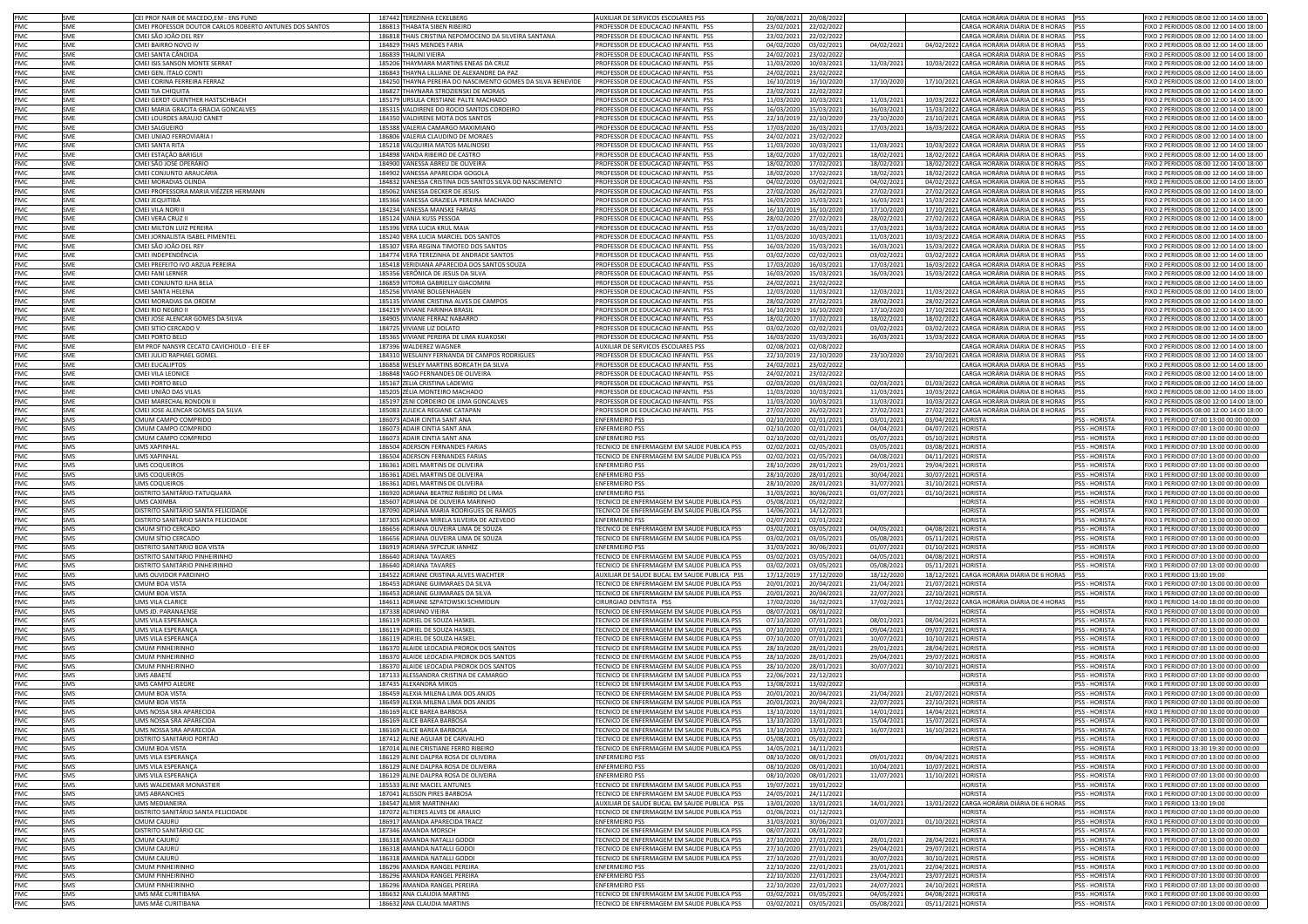| PMC        | SMS        | CMUM CAIURÚ                    | 186209 ANA CRISTINA MODZINSKI                      | TECNICO DE ENFERMAGEM EM SAUDE PUBLICA PSS        | 20/10/2020 | 20/01/2021 | 21/01/2021 | 20/04/2021 HORISTA |                                            | <b>PSS - HORISTA</b> | FIXO 1 PERIODO 07:00 13:00 00:00 00:00 |
|------------|------------|--------------------------------|----------------------------------------------------|---------------------------------------------------|------------|------------|------------|--------------------|--------------------------------------------|----------------------|----------------------------------------|
| PMC        | SMS        | CMUM CAIURÍ                    | 186209 ANA CRISTINA MODZINSK                       | TECNICO DE ENFERMAGEM EM SAUDE PUBLICA PSS        | 20/10/2020 |            |            | 21/07/2021 HORISTA |                                            | <b>PSS - HORISTA</b> | FIXO 1 PERIODO 07:00 13:00 00:00 00:00 |
|            |            |                                |                                                    |                                                   |            | 20/01/2021 | 21/04/2021 |                    |                                            |                      |                                        |
| PMC        | SMS        | CMUM CAJURÚ                    | 186209 ANA CRISTINA MODZINSKI                      | TECNICO DE ENFERMAGEM EM SAUDE PUBLICA PSS        | 20/10/2020 | 20/01/2021 | 22/07/2021 | 22/10/2021 HORISTA |                                            | PSS - HORISTA        | FIXO 1 PERIODO 07:00 13:00 00:00 00:00 |
| PMC        | SMS        | UMS CAPANEMA                   | 186589 ANA ELISA DE CARVALHO                       | TECNICO DE ENFERMAGEM EM SAUDE PUBLICA PSS        | 03/02/2021 | 03/05/2021 | 04/05/2021 | 04/08/2021 HORISTA |                                            | <b>SS-HORISTA</b>    | FIXO 1 PERIODO 07:00 13:00 00:00 00:00 |
| PMC        | SMS        | UMS CAPANEMA                   | 186589 ANA ELISA DE CARVALHO                       | TECNICO DE ENFERMAGEM EM SAUDE PUBLICA PSS        | 03/02/2021 | 03/05/2021 | 05/08/2021 | 05/11/2021 HORISTA |                                            | <b>SS-HORISTA</b>    | FIXO 1 PERIODO 07:00 13:00 00:00 00:00 |
| PMC        | <b>SMS</b> | DISTRITO SANITÁRIO PINHEIRINHO | 186643 ANA KORCZAK                                 | TECNICO DE ENFERMAGEM EM SAUDE PUBLICA PSS        | 03/02/2021 | 03/05/2021 | 04/05/2021 | 04/08/2021 HORISTA |                                            | <b>PSS - HORISTA</b> | FIXO 1 PERIODO 07:00 13:00 00:00 00:00 |
| PMC        | SMS        | DISTRITO SANITÁRIO PINHEIRINHO | 186643 ANA KORCZAK                                 | TECNICO DE ENFERMAGEM EM SAUDE PUBLICA PSS        | 03/02/2021 | 03/05/2021 | 05/08/2021 | 05/11/2021 HORISTA |                                            | <b>PSS - HORISTA</b> | FIXO 1 PERIODO 07:00 13:00 00:00 00:00 |
| PMC        | SMS        |                                |                                                    | TECNICO DE ENFERMAGEM EM SAUDE PUBLICA PSS        | 08/07/2021 |            |            |                    | <b>HORISTA</b>                             | PSS - HORISTA        |                                        |
|            |            | UMS SANTA FELICIDADE           | 187339 ANA LUCIA LEWKUN DA SILVA                   |                                                   |            | 08/01/2022 |            |                    |                                            |                      | FIXO 1 PERIODO 07:00 13:00 00:00 00:00 |
| PMC        | SMS        | CMUM CAMPO COMPRIDO            | 187055 ANA LUCIA SIMEAO                            | TECNICO DE ENFERMAGEM EM SAUDE PUBLICA PSS        | 31/05/2021 | 30/11/2021 |            |                    | <b>HORISTA</b>                             | PSS - HORISTA        | FIXO 1 PERIODO 07:00 13:00 00:00 00:00 |
| PMC        | SMS        | UMS VILA TINGUI                | 186452 ANA MARIA CZAYKA DOS SANTOS                 | TECNICO DE ENFERMAGEM EM SAUDE PUBLICA PSS        | 20/01/2021 | 20/04/2021 | 21/04/2021 | 21/07/2021 HORISTA |                                            | PSS - HORISTA        | FIXO 1 PERIODO 07:00 13:00 00:00 00:00 |
| PMC        | SMS        | UMS VILA TINGUI                | 186452 ANA MARIA CZAYKA DOS SANTOS                 | TECNICO DE ENFERMAGEM EM SAUDE PUBLICA PSS        | 20/01/2021 | 20/04/2021 | 22/07/2021 | 22/10/2021 HORISTA |                                            | PSS - HORISTA        | FIXO 1 PERIODO 07:00 13:00 00:00 00:00 |
| PMC        | <b>SMS</b> | CMUM CAJURÚ                    | 186369 ANA MARY OLIVEIRA DOS SANTOS                | TECNICO DE ENFERMAGEM EM SAUDE PUBLICA PSS        | 28/10/2020 | 28/01/2021 | 29/01/2021 | 28/04/2021 HORISTA |                                            | <b>PSS - HORISTA</b> | FIXO 1 PERIODO 07:00 13:00 00:00 00:00 |
| PMC        | <b>SMS</b> | CMUM CAJURÚ                    | 186369 ANA MARY OLIVEIRA DOS SANTOS                | TECNICO DE ENFERMAGEM EM SAUDE PUBLICA PSS        | 28/10/2020 |            | 29/04/2021 | 29/07/2021 HORISTA |                                            | <b>PSS - HORISTA</b> | FIXO 1 PERIODO 07:00 13:00 00:00 00:00 |
|            |            |                                |                                                    |                                                   |            | 28/01/2021 |            |                    |                                            |                      |                                        |
| PMC        | SMS        | CMUM CAJURÚ                    | 186369 ANA MARY OLIVEIRA DOS SANTOS                | FECNICO DE ENFERMAGEM EM SAUDE PUBLICA PSS        | 28/10/2020 | 28/01/2021 | 30/07/2021 | 30/10/2021 HORISTA |                                            | <b>SS-HORISTA</b>    | FIXO 1 PERIODO 07:00 13:00 00:00 00:00 |
| PMC        | SMS        | CMUM CAMPO COMPRIDO            | 186197 ANA PAULA LICHTENFELZ DE LIMA               | FECNICO DE ENFERMAGEM EM SAUDE PUBLICA PSS        | 20/10/2020 | 20/01/2021 | 21/01/2021 | 20/04/2021 HORISTA |                                            | PSS - HORISTA        | FIXO 1 PERIODO 07:00 13:00 00:00 00:00 |
| PMC        | SMS        | CMUM CAMPO COMPRIDO            | 186197 ANA PAULA LICHTENFELZ DE LIMA               | FECNICO DE ENFERMAGEM EM SAUDE PUBLICA PSS        | 20/10/2020 | 20/01/2021 | 21/04/2021 | 21/07/2021 HORISTA |                                            | <b>SS-HORISTA</b>    | FIXO 1 PERIODO 07:00 13:00 00:00 00:00 |
| PMC        | SMS        | CMUM CAMPO COMPRIDO            | 186197 ANA PAULA LICHTENFELZ DE LIMA               | FECNICO DE ENFERMAGEM EM SAUDE PUBLICA PSS        | 20/10/2020 | 20/01/2021 | 22/07/2021 | 22/10/2021 HORISTA |                                            | SS - HORISTA         | FIXO 1 PERIODO 07:00 13:00 00:00 00:00 |
| PMC        | SMS        | DISTRITO SANITÁRIO PORTÃO      | 187405 ANA PAULA SAWA TOPOROWICZ                   | <b>FECNICO DE ENFERMAGEM EM SAUDE PUBLICA PSS</b> | 05/08/2021 | 05/02/2022 |            |                    | <b>HORISTA</b>                             | SS - HORISTA         | FIXO 1 PERIODO 07:00 13:00 00:00 00:00 |
| PMC        | SMS        | CMUM PINHFIRINHO               | 186144 ANA REGINA DE CARVALHO PINTO                | <b>ENFERMEIRO PSS</b>                             | 08/10/2020 | 08/01/2021 | 09/01/2021 | 09/04/2021 HORISTA |                                            | SS - HORISTA         | IXO 1 PERIODO 14:00 20:00 00:00 00:00  |
|            |            | CMUM PINHFIRINHO               |                                                    |                                                   |            |            |            |                    |                                            |                      |                                        |
| PMC        | SMS        |                                | 186144 ANA REGINA DE CARVALHO PINTO                | ENFERMEIRO PSS                                    | 08/10/2020 | 08/01/2021 | 10/04/2021 | 10/07/2021 HORISTA |                                            | SS - HORISTA         | IXO 1 PERIODO 14:00 20:00 00:00 00:00  |
| PMC        | SMS        | CMUM PINHFIRINHO               | 186144 ANA REGINA DE CARVALHO PINTO                | <b>ENFERMEIRO PSS</b>                             | 08/10/2020 | 08/01/2021 | 11/07/2021 | 11/10/2021 HORISTA |                                            | <b>SS-HORISTA</b>    | IXO 1 PERIODO 14:00 20:00 00:00 00:00  |
| PMC        | SMS        | UMS VISTA ALEGRE               | 186242 ANA VALERIA DE PAULA CHRISTOFOLETTI         | TECNICO DE ENFERMAGEM EM SAUDE PUBLICA PSS        | 21/10/2020 | 21/01/2021 | 22/01/2021 | 21/04/2021 HORISTA |                                            | <b>SS-HORISTA</b>    | FIXO 1 PERIODO 07:00 13:00 00:00 00:00 |
| PMC        | SMS        | UMS VISTA ALEGRE               | 186242 ANA VALERIA DE PAULA CHRISTOFOLETTI         | TECNICO DE ENFERMAGEM EM SAUDE PUBLICA PSS        | 21/10/2020 | 21/01/2021 | 22/04/2021 | 22/07/2021 HORISTA |                                            | <b>SS-HORISTA</b>    | FIXO 1 PERIODO 07:00 13:00 00:00 00:00 |
| PMC        | <b>SMS</b> | UMS VISTA ALEGRE               | 186242 ANA VALERIA DE PAULA CHRISTOFOLETTI         | TECNICO DE ENFERMAGEM EM SAUDE PUBLICA PSS        | 21/10/2020 | 21/01/2021 | 23/07/2021 | 23/10/2021 HORISTA |                                            | <b>SS-HORISTA</b>    | FIXO 1 PERIODO 07:00 13:00 00:00 00:00 |
| <b>PMC</b> | SMS        | CMUM CAMPO COMPRIDO            | 186921 ANDRE SANTOS GRECO                          | <b>FNFERMEIRO PSS</b>                             | 31/03/2021 | 30/06/2021 | 01/07/2021 | 01/10/2021 HORISTA |                                            | <b>SS-HORISTA</b>    | FIXO 1 PERIODO 07:00 13:00 00:00 00:00 |
| <b>PMC</b> | SMS        | CMUM CAMPO COMPRIDO            | 186171 ANDREA ANDREIKO                             | TECNICO DE ENFERMAGEM EM SAUDE PUBLICA PSS        | 13/10/2020 | 13/01/2021 | 14/01/2021 | 14/04/2021 HORISTA |                                            | <b>PSS - HORISTA</b> | FIXO 1 PERIODO 07:00 13:00 00:00 00:00 |
|            |            |                                |                                                    |                                                   |            |            |            |                    |                                            |                      |                                        |
| PMC        | SMS        | CMUM CAMPO COMPRIDO            | 186171 ANDREA ANDREIKO                             | TECNICO DE ENFERMAGEM EM SAUDE PUBLICA PSS        | 13/10/2020 | 13/01/2021 | 15/04/2021 | 15/07/2021 HORISTA |                                            | <b>PSS - HORISTA</b> | FIXO 1 PERIODO 07:00 13:00 00:00 00:00 |
| PMC        | SMS        | CMUM CAMPO COMPRIDO            | 186171 ANDREA ANDREIKO                             | TECNICO DE ENFERMAGEM EM SAUDE PUBLICA PSS        | 13/10/2020 | 13/01/2021 | 16/07/2021 | 16/10/2021 HORISTA |                                            | SS - HORISTA         | FIXO 1 PERIODO 07:00 13:00 00:00 00:00 |
| PMC        | SMS        | UMS BACACHERI                  | 184612 ANDREA CARNEIRO DA CUNHA FOLLY              | CIRURGIAO DENTISTA PSS                            | 17/02/2020 | 16/02/2021 | 17/02/2021 |                    | 17/02/2022 CARGA HORÁRIA DIÁRIA DE 4 HORAS |                      | IXO 1 PERIODO 11:00 15:00 00:00 00:00  |
| PMC        | SMS        | UMS POMPÉIA                    | 187316 ANDREA CRISTINA JONAS DOMINGUES DE OLIVEIRA | TECNICO DE ENFERMAGEM EM SAUDE PUBLICA PSS        | 08/07/2021 | 08/01/2022 |            |                    | <b>HORISTA</b>                             | SS - HORISTA         | IXO 1 PERIODO 07:00 13:00 00:00 00:00  |
| PMC        | SMS        | UMS BUTIATUVINHA               | 187138 ANDREA FRANCISCA DE ABREU                   | <b>FECNICO DE ENFERMAGEM EM SAUDE PUBLICA PSS</b> | 22/06/2021 | 22/12/2021 |            |                    | <b>HORISTA</b>                             | <b>SS-HORISTA</b>    | IXO 1 PERIODO 07:00 13:00 00:00 00:00  |
| PMC        | SMS        | CMUM SÍTIO CERCADO             | 186615 ANDREI FABIANO DE OLIVEIRA                  | TECNICO DE ENFERMAGEM EM SAUDE PUBLICA PSS        | 03/02/2021 | 03/05/2021 | 04/05/2021 | 04/08/2021 HORISTA |                                            | <b>SS-HORISTA</b>    | IXO 1 PERIODO 07:00 13:00 00:00 00:00  |
|            |            |                                |                                                    |                                                   |            |            |            |                    |                                            |                      |                                        |
| PMC        | SMS        | CMUM SÍTIO CERCADO             | 186615 ANDREI FABIANO DE OLIVEIRA                  | TECNICO DE ENFERMAGEM EM SAUDE PUBLICA PSS        | 03/02/2021 | 03/05/2021 | 05/08/2021 | 05/11/2021 HORISTA |                                            | <b>SS-HORISTA</b>    | IXO 1 PERIODO 07:00 13:00 00:00 00:00  |
| PMC        | SMS        | UMS AURORA                     | 187414 ANDREIA APARECIDA DE SÁ RIBAS               | TECNICO DE ENFERMAGEM EM SAUDE PUBLICA PSS        | 05/08/2021 | 05/02/2022 |            |                    | <b>HORISTA</b>                             | <b>SS-HORISTA</b>    | FIXO 1 PERIODO 07:00 13:00 00:00 00:00 |
| PMC        | <b>SMS</b> | DISTRITO SANITÁRIO PORTÃO      | 187323 ANDREIA BATTISTI ARCHER DOS SANTOS          | TECNICO DE ENFERMAGEM EM SAUDE PUBLICA PSS        | 08/07/2021 | 08/01/2022 |            |                    | <b>HORISTA</b>                             | <b>SS-HORISTA</b>    | FIXO 1 PERIODO 07:00 13:00 00:00 00:00 |
| PMC        | SMS        | UMS SÃO BRAZ                   | 186641 ANDREIA GONCALVES PINTO                     | TECNICO DE ENFERMAGEM EM SAUDE PUBLICA PSS        | 03/02/2021 | 03/05/2021 | 04/05/2021 | 04/08/2021 HORISTA |                                            | SS - HORISTA         | FIXO 1 PERIODO 07:00 13:00 00:00 00:00 |
| PMC        | SMS        | UMS SÃO BRAZ                   | 186641 ANDREIA GONCALVES PINTO                     | TECNICO DE ENFERMAGEM EM SAUDE PUBLICA PSS        | 03/02/2021 | 03/05/2021 | 05/08/2021 | 05/11/2021 HORISTA |                                            | <b>PSS - HORISTA</b> | FIXO 1 PERIODO 07:00 13:00 00:00 00:00 |
| PMC        | SMS        | <b>UMS XAPINHAI</b>            | 186217 ANDREIA MARA SANTOS                         | TECNICO DE ENFERMAGEM EM SAUDE PUBLICA PSS        | 20/10/2020 |            |            |                    |                                            | <b>PSS - HORISTA</b> | FIXO 1 PERIODO 07:00 13:00 00:00 00:00 |
|            |            |                                |                                                    |                                                   |            | 20/01/2021 | 21/01/2021 | 20/04/2021 HORISTA |                                            |                      |                                        |
| PMC        | SMS        | <b>IMS XAPINHA</b>             | 186217 ANDREIA MARA SANTOS                         | TECNICO DE ENFERMAGEM EM SAUDE PUBLICA PSS        | 20/10/2020 | 20/01/2021 | 21/04/2021 | 21/07/2021 HORISTA |                                            | <b>SS-HORISTA</b>    | FIXO 1 PERIODO 07:00 13:00 00:00 00:00 |
| PMC        | SMS        | <b>IMS XAPINHA</b>             | 186217 ANDREIA MARA SANTOS                         | FECNICO DE ENFERMAGEM EM SAUDE PUBLICA PSS        | 20/10/2020 | 20/01/2021 | 22/07/2021 | 22/10/2021 HORISTA |                                            | <b>SS-HORISTA</b>    | FIXO 1 PERIODO 07:00 13:00 00:00 00:00 |
| PMC        | SMS        | CMUM CAJURÚ                    | 186323 ANDRESSA CRISTINE SYRING CARDOSO            | FECNICO DE ENFERMAGEM EM SAUDE PUBLICA PSS        | 27/10/2020 | 27/01/2021 | 28/01/2021 | 28/04/2021 HORISTA |                                            | SS - HORISTA         | FIXO 1 PERIODO 07:00 13:00 00:00 00:00 |
| PMC        | SMS        | CMUM CAJURÚ                    | 186323 ANDRESSA CRISTINE SYRING CARDOSO            | FECNICO DE ENFERMAGEM EM SAUDE PUBLICA PSS        | 27/10/2020 | 27/01/2021 | 29/04/2021 | 29/07/2021 HORISTA |                                            | SS - HORISTA         | FIXO 1 PERIODO 07:00 13:00 00:00 00:00 |
| PMC        | SMS        | CMUM CAJURÚ                    | 186323 ANDRESSA CRISTINE SYRING CARDOSO            | FECNICO DE ENFERMAGEM EM SAUDE PUBLICA PSS        | 27/10/2020 | 27/01/2021 | 30/07/2021 | 30/10/2021 HORISTA |                                            | SS - HORISTA         | FIXO 1 PERIODO 07:00 13:00 00:00 00:00 |
| PMC        | SMS        | CMUM CAJURÚ                    | 186322 ANDRESSA GISELE DOS SANTOS LIMA             | ECNICO DE ENFERMAGEM EM SAUDE PUBLICA PSS         | 27/10/2020 | 27/01/2021 | 28/01/2021 | 28/04/2021 HORISTA |                                            | <b>SS-HORISTA</b>    | IXO 1 PERIODO 07:00 13:00 00:00 00:00  |
|            |            |                                |                                                    | FCNICO DE ENFERMAGEM EM SAUDE PUBLICA PSS         |            |            |            |                    |                                            |                      |                                        |
| PMC        | SMS        | CMUM CAJURÚ                    | 186322 ANDRESSA GISELE DOS SANTOS LIMA             |                                                   | 27/10/2020 | 27/01/2021 | 29/04/2021 | 29/07/2021 HORISTA |                                            | <b>SS-HORISTA</b>    | IXO 1 PERIODO 07:00 13:00 00:00 00:00  |
| PMC        | SMS        | CMUM CAJURÚ                    | 186322 ANDRESSA GISELE DOS SANTOS LIMA             | ECNICO DE ENFERMAGEM EM SAUDE PUBLICA PSS         | 27/10/2020 | 27/01/2021 | 30/07/2021 | 30/10/2021 HORISTA |                                            | <b>SS-HORISTA</b>    | IXO 1 PERIODO 07:00 13:00 00:00 00:00  |
| PMC        | <b>SMS</b> | UMS SÃO DOMINGOS               | 187127 ANDREYA MAYSA SILVEIRA                      | TECNICO DE ENFERMAGEM EM SAUDE PUBLICA PSS        | 22/06/2021 | 22/12/2021 |            |                    | <b>HORISTA</b>                             | PSS - HORISTA        | FIXO 1 PERIODO 07:00 13:00 00:00 00:00 |
| PMC        | SMS        | CMUM CAMPO COMPRIDO            | 186244 ANGELA AIKO SUSAKI                          | TECNICO DE ENFERMAGEM EM SAUDE PUBLICA PSS        | 21/10/2020 | 21/01/2021 | 22/01/2021 | 21/04/2021 HORISTA |                                            | PSS - HORISTA        | FIXO 1 PERIODO 07:00 13:00 00:00 00:00 |
| PMC        | SMS        | CMUM CAMPO COMPRIDO            | 186244 ANGELA AIKO SUSAKI                          | TECNICO DE ENFERMAGEM EM SAUDE PUBLICA PSS        | 21/10/2020 | 21/01/2021 | 22/04/2021 | 22/07/2021 HORISTA |                                            | PSS - HORISTA        | FIXO 1 PERIODO 07:00 13:00 00:00 00:00 |
| <b>PMC</b> | <b>SMS</b> | CMUM CAMPO COMPRIDO            | 186244 ANGELA AIKO SUSAKI                          | TECNICO DE ENFERMAGEM EM SAUDE PUBLICA PSS        | 21/10/2020 | 21/01/2021 | 23/07/2021 | 23/10/2021 HORISTA |                                            | <b>PSS - HORISTA</b> | FIXO 1 PERIODO 07:00 13:00 00:00 00:00 |
| PMC        | SMS        | UMS NOSSA SRA APARECIDA        | 186192 ANGELA APARECIDA MAXIMIANO DA SILVA         | TECNICO DE ENFERMAGEM EM SAUDE PUBLICA PSS        | 20/10/2020 | 20/01/2021 | 21/01/2021 | 20/04/2021 HORISTA |                                            | <b>PSS - HORISTA</b> | FIXO 1 PERIODO 07:00 13:00 00:00 00:00 |
| PMC        | SMS        | UMS NOSSA SRA APARECIDA        | 186192 ANGELA APARECIDA MAXIMIANO DA SILVA         | TECNICO DE ENFERMAGEM EM SAUDE PUBLICA PSS        | 20/10/2020 | 20/01/2021 | 21/04/2021 | 21/07/2021 HORISTA |                                            | <b>PSS - HORISTA</b> | FIXO 1 PERIODO 07:00 13:00 00:00 00:00 |
|            |            |                                |                                                    |                                                   |            |            |            |                    |                                            |                      |                                        |
| PMC        | SMS        | UMS NOSSA SRA APARECIDA        | 186192 ANGELA APARECIDA MAXIMIANO DA SILVA         | TECNICO DE ENFERMAGEM EM SAUDE PUBLICA PSS        | 20/10/2020 | 20/01/2021 | 22/07/2021 | 22/10/2021 HORISTA |                                            | PSS - HORISTA        | FIXO 1 PERIODO 07:00 13:00 00:00 00:00 |
| PMC        | SMS        | DISTRITO SANITÁRIO BOA VISTA   | 187348 ANGELA GASPAR                               | TECNICO DE ENFERMAGEM EM SAUDE PUBLICA PSS        | 08/07/2021 | 08/01/2022 |            |                    | <b>HORISTA</b>                             | SS - HORISTA         | FIXO 1 PERIODO 07:00 13:00 00:00 00:00 |
| PMC        | SMS        | UMS UNIÃO DAS VILAS            | 184617 ANGELA NICOLAU                              | CIRURGIAO DENTISTA PSS                            | 17/02/2020 | 16/02/2021 | 17/02/2021 |                    | 17/02/2022 CARGA HORÁRIA DIÁRIA DE 4 HORAS |                      | IXO 1 PERIODO 08:00 12:00 00:00 00:00  |
| PMC        | SMS        | UMS AUGUSTA                    | 187453 ANGELITA MACHADO TONETTI                    | <b>ENFERMEIRO PSS</b>                             | 23/08/202  | 23/02/2022 |            |                    | <b>HORISTA</b>                             | SS - HORISTA         | FIXO 1 PERIODO 07:00 13:00 00:00 00:00 |
| PMC        | SMS        | UMS SANTA AMÉLIA               | 186362 APARECIDA ARAUJO DOS SANTOS                 | <b>ENFERMEIRO PSS</b>                             | 28/10/2020 | 28/01/2021 | 29/01/2021 | 29/04/2021 HORISTA |                                            | <b>SS-HORISTA</b>    | IXO 1 PERIODO 07:00 13:00 00:00 00:00  |
| PMC        | SMS        | UMS SANTA AMÉLIA               | 186362 APARECIDA ARAUJO DOS SANTOS                 | <b>ENFERMEIRO PSS</b>                             | 28/10/2020 | 28/01/2021 | 30/04/2021 | 30/07/2021 HORISTA |                                            | <b>PSS - HORISTA</b> | IXO 1 PERIODO 07:00 13:00 00:00 00:00  |
|            |            |                                |                                                    |                                                   |            |            |            |                    |                                            |                      |                                        |
| PMC        | SMS        | UMS SANTA AMÉLIA               | 186362 APARECIDA ARAUJO DOS SANTOS                 | <b>ENFERMEIRO PSS</b>                             | 28/10/2020 | 28/01/2021 | 31/07/2021 | 31/10/2021 HORISTA |                                            | <b>SS-HORISTA</b>    | FIXO 1 PERIODO 07:00 13:00 00:00 00:00 |
| PMC        | SMS        | CMUM BOA VISTA                 | 186234 ARIANE FAGUNDES DE BASTOS DE CARVALHO       | TECNICO DE ENFERMAGEM EM SAUDE PUBLICA PSS        | 21/10/2020 | 21/01/2021 | 22/01/2021 | 21/04/2021 HORISTA |                                            | SS - HORISTA         | FIXO 1 PERIODO 07:00 13:00 00:00 00:00 |
| PMC        | <b>SMS</b> | CMUM BOA VISTA                 | 186234 ARIANE FAGUNDES DE BASTOS DE CARVALHO       | TECNICO DE ENFERMAGEM EM SAUDE PUBLICA PSS        | 21/10/2020 | 21/01/2021 | 22/04/2021 | 22/07/2021 HORISTA |                                            | <b>SS-HORISTA</b>    | FIXO 1 PERIODO 07:00 13:00 00:00 00:00 |
| PMC        | SMS        | CMUM BOA VISTA                 | 186234 ARIANE FAGUNDES DE BASTOS DE CARVALHO       | TECNICO DE ENFERMAGEM EM SAUDE PUBLICA PSS        | 21/10/2020 | 21/01/2021 | 23/07/2021 | 23/10/2021 HORISTA |                                            | <b>SS-HORISTA</b>    | FIXO 1 PERIODO 07:00 13:00 00:00 00:00 |
| <b>PMC</b> | SMS        | UMS ÉRICO VERÍSSIMO            | 187409 ARIANE FFLIX VARGAS                         | TECNICO DE ENFERMAGEM EM SAUDE PUBLICA PSS        | 05/08/2021 | 05/02/2022 |            |                    | <b>HORISTA</b>                             | <b>PSS - HORISTA</b> | FIXO 1 PERIODO 07:00 13:00 00:00 00:00 |
| <b>PMC</b> | SMS        | CMUM SÍTIO CERCADO             | 186177 ARLETE SILVA CORREIA GABARDO                | TECNICO DE ENFERMAGEM EM SAUDE PUBLICA PSS        | 13/10/2020 | 13/01/2021 | 14/01/2021 | 14/04/2021 HORISTA |                                            | <b>PSS - HORISTA</b> | FIXO 1 PERIODO 07:00 13:00 00:00 00:00 |
| PMC        | SMS        | CMUM SÍTIO CERCADO             | 186177 ARLETE SILVA CORREIA GABARDO                | TECNICO DE ENFERMAGEM EM SAUDE PUBLICA PSS        | 13/10/2020 |            | 15/04/2021 | 15/07/2021 HORISTA |                                            | <b>PSS - HORISTA</b> |                                        |
|            |            |                                | 186177 ARLETE SILVA CORREIA GABARDO                |                                                   |            | 13/01/2021 |            |                    |                                            |                      | FIXO 1 PERIODO 07:00 13:00 00:00 00:00 |
| PMC        | SMS        | CMUM SÍTIO CERCADO             |                                                    | FECNICO DE ENFERMAGEM EM SAUDE PUBLICA PSS        | 13/10/2020 | 13/01/2021 | 16/07/2021 | 16/10/2021 HORISTA |                                            | SS - HORISTA         | FIXO 1 PERIODO 07:00 13:00 00:00 00:00 |
| <b>PMC</b> | SMS        | CMUM CAMPO COMPRIDO            | 186601 ARLIN VINICIUS BORGES MONTEIRO              | FECNICO DE ENFERMAGEM EM SAUDE PUBLICA PSS        | 03/02/2021 | 03/05/2021 | 04/05/2021 | 04/08/2021 HORISTA |                                            | SS - HORISTA         | FIXO 1 PERIODO 07:00 13:00 00:00 00:00 |
| PMC        | SMS        | CMUM CAMPO COMPRIDO            | 186601 ARLIN VINICIUS BORGES MONTEIRO              | <b>FECNICO DE ENFERMAGEM EM SAUDE PUBLICA PSS</b> | 03/02/2021 | 03/05/2021 | 05/08/2021 | 05/11/2021 HORISTA |                                            | SS - HORISTA         | FIXO 1 PERIODO 07:00 13:00 00:00 00:00 |
| PMC        | SMS        | UMS N. SRª DO SAGRADO CORAÇÃO  | 187385 AURIA ELIANE HAMMERSCHIMTT                  | <b>ENFERMEIRO PSS</b>                             | 27/07/2021 | 27/01/2022 |            |                    | <b>IORISTA</b>                             | SS - HORISTA         | IXO 1 PERIODO 07:00 13:00 00:00 00:00  |
| PMC        | <b>SMS</b> | <b>UMS BAIRRO ALTO</b>         | 185797 BARBARA DANIEL DE ANDRADE NORONHA           | FECNICO DE ENFERMAGEM EM SAUDE PUBLICA PSS        | 14/06/2021 | 14/12/2021 |            |                    | <b>HORISTA</b>                             | SS - HORISTA         | IXO 1 PERIODO 07:00 13:00 00:00 00:00  |
| PMC        | SMS        | UMS FANNY-LINDÓIA              | 187352 BARBARA DAYSE KAEL                          | FECNICO DE ENFERMAGEM EM SAUDE PUBLICA PSS        | 09/07/2021 | 09/01/2022 |            |                    | <b>HORISTA</b>                             | SS - HORISTA         | IXO 1 PERIODO 07:00 13:00 00:00 00:00  |
| PMC        | SMS        | UMS ATUBA                      | 187367 BEATRIZ DE FATIMA ROSA                      | TECNICO DE ENFERMAGEM EM SAUDE PUBLICA PSS        | 19/07/2021 | 19/01/2022 |            |                    | <b>HORISTA</b>                             | <b>SS-HORISTA</b>    | FIXO 1 PERIODO 07:00 13:00 00:00 00:00 |
| PMC        | <b>SMS</b> | CMUM SÍTIO CERCADO             | 187434 BEATRIZ GONCALVES RINALDI                   | TECNICO DE ENFERMAGEM EM SAUDE PUBLICA PSS        | 13/08/2021 | 13/02/2022 |            |                    | <b>HORISTA</b>                             | PSS - HORISTA        | FIXO 1 PERIODO 07:00 13:00 00:00 00:00 |
|            | SMS        |                                |                                                    |                                                   |            |            |            |                    |                                            |                      | FIXO 1 PERIODO 07:00 13:00 00:00 00:00 |
| PMC        |            | UMS CAPANEMA                   | 186609 BEATRIZ GONCALVES RINALDI                   | TECNICO DE ENFERMAGEM EM SAUDE PUBLICA PSS        | 03/02/2021 | 03/05/2021 | 04/05/2021 | 04/08/2021 HORISTA |                                            | PSS - HORISTA        |                                        |
| PMC        | SMS        | <b>UMS CAPANEMA</b>            | 186609 BEATRIZ GONCALVES RINALDI                   | TECNICO DE ENFERMAGEM EM SAUDE PUBLICA PSS        | 03/02/2021 | 03/05/2021 | 05/08/2021 | 05/11/2021 HORISTA |                                            | <b>PSS - HORISTA</b> | FIXO 1 PERIODO 07:00 13:00 00:00 00:00 |
| PMC        | SMS        | <b>UMS PARIGOT DE SOUZA</b>    | 185159 BEATRIZ LUIZA SANTOS DA ROCHA               | CIRURGIAO DENTISTA PSS                            | 11/03/2020 | 11/03/2021 | 12/03/2021 |                    | 12/03/2022 CARGA HORÁRIA DIÁRIA DE 4 HORAS |                      | FIXO 1 PERIODO 11:00 15:00 00:00 00:00 |
| PMC        | <b>SMS</b> | CMUM SÍTIO CERCADO             | 186135 BIANCA CARDOSO MEDEIROS                     | <b>ENFERMEIRO PSS</b>                             | 08/10/2020 | 08/01/2021 | 09/01/2021 | 09/04/2021 HORISTA |                                            | PSS - HORISTA        | FIXO 1 PERIODO 07:00 13:00 00:00 00:00 |
| PMC        | SMS        | CMUM SÍTIO CERCADO             | 186135 BIANCA CARDOSO MEDEIROS                     | <b>ENFERMEIRO PSS</b>                             | 08/10/2020 | 08/01/2021 | 10/04/2021 | 10/07/2021 HORISTA |                                            | PSS - HORISTA        | FIXO 1 PERIODO 07:00 13:00 00:00 00:00 |
| PMC        | SMS        | CMUM SÍTIO CERCADO             | 186135 BIANCA CARDOSO MEDEIROS                     | <b>ENFERMEIRO PSS</b>                             | 08/10/2020 | 08/01/2021 | 11/07/2021 | 11/10/2021 HORISTA |                                            | PSS - HORISTA        | FIXO 1 PERIODO 07:00 13:00 00:00 00:00 |
| PMC        | SMS        | DISTRITO SANITÁRIO PINHEIRINHO | 186646 BRUNA ALBERTI MARAFIGO                      | TECNICO DE ENFERMAGEM EM SAUDE PUBLICA PSS        | 03/02/2021 | 03/05/2021 | 04/05/2021 | 04/08/2021 HORISTA |                                            | PSS - HORISTA        | FIXO 1 PERIODO 07:00 13:00 00:00 00:00 |
| PMC        | SMS        | DISTRITO SANITÁRIO PINHEIRINHO | 186646 BRUNA ALBERTI MARAFIGO                      | TECNICO DE ENFERMAGEM EM SAUDE PUBLICA PSS        | 03/02/2021 | 03/05/2021 | 05/08/2021 | 05/11/2021 HORISTA |                                            | PSS - HORISTA        | FIXO 1 PERIODO 07:00 13:00 00:00 00:00 |
|            |            |                                |                                                    |                                                   |            |            |            |                    |                                            |                      |                                        |
| PMC        | SMS        | CMUM SÍTIO CERCADO             | 186903 BRUNA DA ROCHA PORTO                        | ENFERMEIRO PSS                                    | 29/03/2021 | 28/06/2021 | 29/06/2021 | 29/09/2021 HORISTA |                                            | PSS - HORISTA        | IXO 1 PERIODO 07:00 13:00 00:00 00:00  |
| PMC        | <b>SMS</b> | UMS OUVIDOR PARDINHO           | 186344 BRUNO DO NASCIMENTO TAVARES                 | <b>ENFERMEIRO PSS</b>                             | 28/10/2020 | 28/01/2021 | 29/01/2021 | 29/04/2021 HORISTA |                                            | PSS - HORISTA        | FIXO 1 PERIODO 07:00 13:00 00:00 00:00 |
| PMC        | SMS        | UMS OUVIDOR PARDINHO           | 186344 BRUNO DO NASCIMENTO TAVARES                 | <b>ENFERMEIRO PSS</b>                             | 28/10/2020 | 28/01/2021 | 30/04/2021 | 30/07/2021 HORISTA |                                            | PSS - HORISTA        | FIXO 1 PERIODO 07:00 13:00 00:00 00:00 |
| PMC        | SMS        | UMS OUVIDOR PARDINHO           | 186344 BRUNO DO NASCIMENTO TAVARES                 | ENFERMEIRO PSS                                    | 28/10/2020 | 28/01/2021 | 31/07/2021 | 31/10/2021 HORISTA |                                            | PSS - HORISTA        | FIXO 1 PERIODO 07:00 13:00 00:00 00:00 |
| PMC        | SMS        | CMUM SÍTIO CERCADO             | 186527 BRUNO MARTINS                               | TECNICO DE ENFERMAGEM EM SAUDE PUBLICA PSS        | 02/02/2021 | 02/05/2021 | 03/05/2021 | 03/08/2021 HORISTA |                                            | PSS - HORISTA        | FIXO 1 PERIODO 07:00 13:00 00:00 00:00 |
| PMC        | SMS        | CMUM SÍTIO CERCADO             | 186527 BRUNO MARTINS                               | TECNICO DE ENFERMAGEM EM SAUDE PUBLICA PSS        | 02/02/2021 | 02/05/2021 | 04/08/2021 | 04/11/2021 HORISTA |                                            | PSS - HORISTA        | FIXO 1 PERIODO 07:00 13:00 00:00 00:00 |
| PMC.       | SMS        | CMUM SÍTIO CERCADO             | 187454 CAMILA AMURIN SOARES                        | ENFERMEIRO PSS                                    | 23/08/2021 | 23/02/2022 |            |                    | <b>HORISTA</b>                             | <b>SS-HORISTA</b>    | FIXO 1 PERIODO 07:00 13:00 00:00 00:00 |
| PMC.       | SMS        | UMS OSTERNACK                  | 187013 CARLA TABORDA FERREIRA                      | TECNICO DE ENFERMAGEM EM SAUDE PUBLICA PSS        | 14/05/2021 | 14/11/2021 |            |                    | <b>HORISTA</b>                             | <b>PSS - HORISTA</b> | FIXO 1 PERIODO 07:00 13:00 00:00 00:00 |
| PMC        | SMS        | CMUM BOA VISTA                 | 187032 CARLENE PATRICIA BAIA PANTOJA               | TECNICO DE ENFERMAGEM EM SAUDE PUBLICA PSS        | 21/05/2021 | 21/11/2021 |            |                    | <b>HORISTA</b>                             | PSS - HORISTA        | FIXO 1 PERIODO 07:00 13:00 00:00 00:00 |
| PMC        | SMS        | DISTRITO SANITÁRIO PORTÃO      | 187315 CARLOS ALBERTO MELGAREJO                    | TECNICO DE ENFERMAGEM EM SAUDE PUBLICA PSS        | 08/07/2021 | 08/01/2022 |            |                    | <b>HORISTA</b>                             | PSS - HORISTA        | FIXO 1 PERIODO 07:00 13:00 00:00 00:00 |
| PMC        |            | CMUM CAMPO COMPRIDO            |                                                    |                                                   |            |            |            | 20/06/2021 HORISTA |                                            |                      | FIXO 1 PERIODO 07:00 13:00 00:00 00:00 |
|            |            |                                | 186450 CARLOS CESAR CAETANO                        | TECNICO DE ENFERMAGEM EM SAUDE PUBLICA PSS        | 20/01/2021 | 19/03/2021 | 20/03/2021 |                    |                                            | <b>SS-HORISTA</b>    |                                        |
|            | SMS        |                                |                                                    |                                                   |            |            |            |                    |                                            |                      |                                        |
| PMC        | SMS        | UMS COQUEIROS                  | 187330 CAROLINE GOMES NEIMAYER                     | FECNICO DE ENFERMAGEM EM SAUDE PUBLICA PSS        | 08/07/2021 | 08/01/2022 |            |                    | HORISTA                                    | <b>SS-HORISTA</b>    | FIXO 1 PERIODO 07:00 13:00 00:00 00:00 |
| PMC        | SMS        | CMUM SÍTIO CERCADO             | 186431 CAROLINE MAILA DOS SANTOS                   | FECNICO DE ENFERMAGEM EM SAUDE PUBLICA PSS        | 21/12/2020 | 21/03/2021 | 22/03/2021 | 21/06/2021 HORISTA |                                            | SS - HORISTA         | IXO 1 PERIODO 07:00 13:00 00:00 00:00  |
| PMC        | SMS        | CMUM SÍTIO CERCADO             | 186431 CAROLINE MAILA DOS SANTOS                   | TECNICO DE ENFERMAGEM EM SAUDE PUBLICA PSS        | 21/12/2020 | 21/03/2021 | 22/06/2021 | 22/09/2021 HORISTA |                                            | <b>SS-HORISTA</b>    | FIXO 1 PERIODO 07:00 13:00 00:00 00:00 |
| PMC        | SMS        | DISTRITO SANITÁRIO-TATUQUARA   | 186923 CAROLINE RAMON SCHUHLI BRASIL               | <b>ENFERMEIRO PSS</b>                             | 31/03/2021 | 30/06/2021 | 01/07/2021 | 01/10/2021 HORISTA |                                            | <b>PSS - HORISTA</b> | FIXO 1 PERIODO 07:00 13:00 00:00 00:00 |
| PMC        | SMS        | CMUM CAMPO COMPRIDO            | 186893 CELIA APARECIDA DE PONTES MACIEL            | <b>ENFERMEIRO PSS</b>                             | 26/03/2021 | 25/06/2021 | 26/06/2021 | 26/09/2021 HORISTA |                                            | PSS - HORISTA        | FIXO 1 PERIODO 07:00 13:00 00:00 00:00 |
| PMC        | SMS        | CMUM BOA VISTA                 | 187111 CHRISTIANE MEZARIO                          | TECNICO DE ENFERMAGEM EM SAUDE PUBLICA PSS        | 21/06/2021 | 21/12/2021 |            |                    | <b>HORISTA</b>                             | PSS - HORISTA        | FIXO 1 PERIODO 07:00 13:00 00:00 00:00 |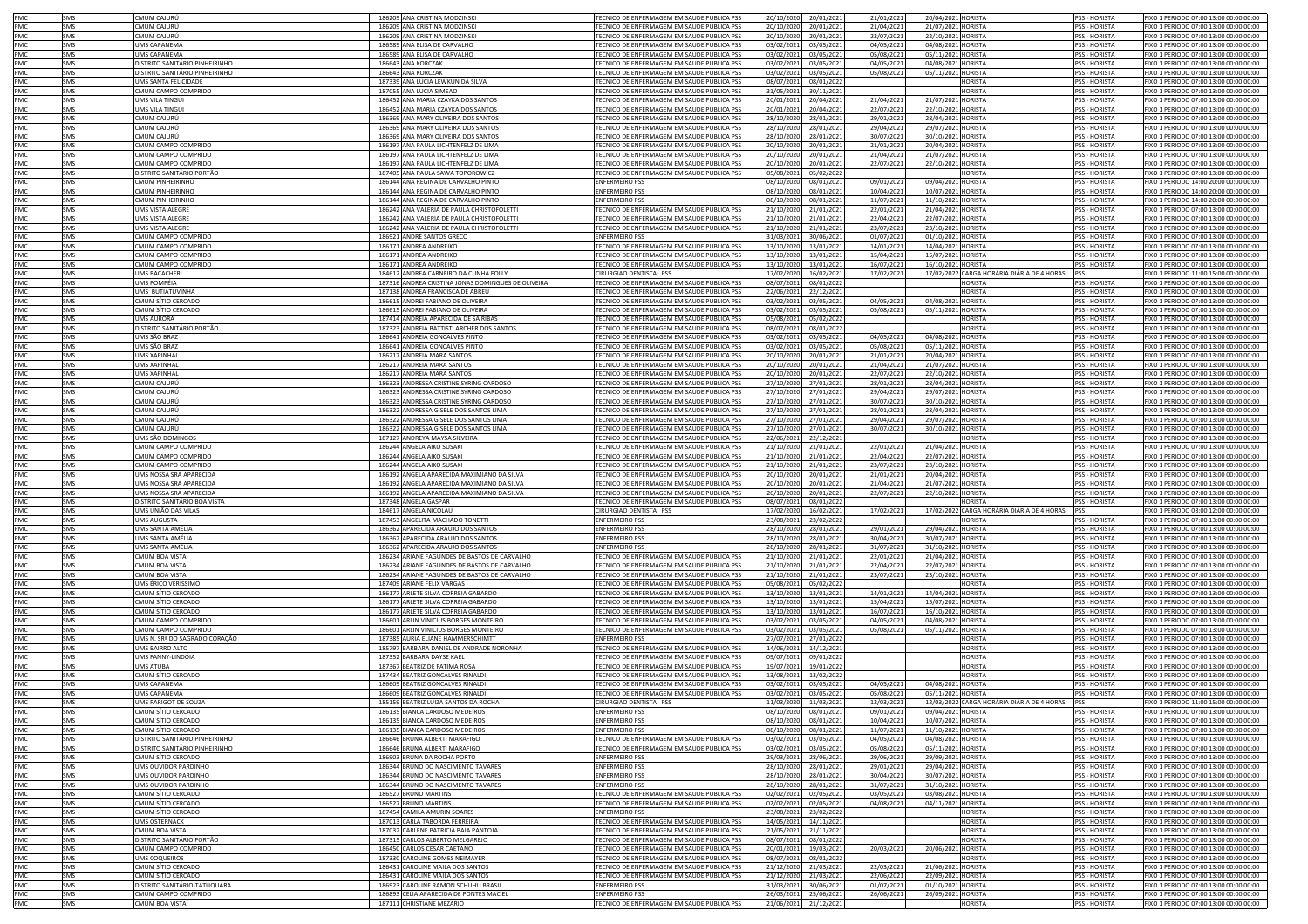| <b>PMC</b> | SMS        | DISTRITO SANITÁRIO BOA VISTA        | 187366 CINTIA FERREIRA DOS SANTOS             | TECNICO DE ENFERMAGEM EM SAUDE PUBLICA PSS        | 19/07/2021 | 19/01/202  |            |                    | <b>HORISTA</b>                             | <b>PSS - HORISTA</b> | FIXO 1 PERIODO 07:00 13:00 00:00 00:00 |
|------------|------------|-------------------------------------|-----------------------------------------------|---------------------------------------------------|------------|------------|------------|--------------------|--------------------------------------------|----------------------|----------------------------------------|
| PMC        | SMS        | <b>IMS BAIRRO ALTO</b>              | 187053 CINTIA MIRELE VIEIRA DE LIMA SANTOS    | <b>FECNICO DE ENFERMAGEM EM SAUDE PUBLICA PSS</b> | 31/05/2021 | 30/11/202  |            |                    | <b>HORISTA</b>                             | <b>PSS - HORISTA</b> | FIXO 1 PERIODO 07:00 13:00 00:00 00:00 |
| PMC        | SMS        | DISTRITO SANITÁRIO PINHEIRINHO      | 186637 CLAUDETE VALADAO CANTOIA               | TECNICO DE ENFERMAGEM EM SAUDE PUBLICA PSS        | 03/02/2021 | 03/05/202  | 04/05/202  | 04/08/2021 HORISTA |                                            | PSS - HORISTA        | FIXO 1 PERIODO 07:00 13:00 00:00 00:00 |
|            |            |                                     |                                               |                                                   |            |            |            |                    |                                            |                      |                                        |
| PMC        | SMS        | DISTRITO SANITÁRIO PINHEIRINHO      | 186637 CLAUDETE VALADAO CANTOIA               | TECNICO DE ENFERMAGEM EM SAUDE PUBLICA PSS        | 03/02/2021 | 03/05/202  | 05/08/2021 | 05/11/2021 HORISTA |                                            | PSS - HORISTA        | FIXO 1 PERIODO 07:00 13:00 00:00 00:00 |
| PMC        | SMS        | <b>CMUM BOA VISTA</b>               | 186168 CLAUDIA APARECIDA KICHIJANOSK          | TECNICO DE ENFERMAGEM EM SAUDE PUBLICA PSS        | 13/10/2020 | 13/01/202  | 14/01/2021 | 14/04/2021         | <b>HORISTA</b>                             | PSS - HORISTA        | FIXO 1 PERIODO 07:00 13:00 00:00 00:00 |
| PMC        | <b>SMS</b> | <b>CMUM BOA VISTA</b>               | 186168 CLAUDIA APARECIDA KICHIJANOSK          | TECNICO DE ENFERMAGEM EM SAUDE PUBLICA PSS        | 13/10/2020 | 13/01/202  | 15/04/2021 | 15/07/2021 HORISTA |                                            | <b>PSS - HORISTA</b> | FIXO 1 PERIODO 07:00 13:00 00:00 00:00 |
| PMC        | SMS        | <b>CMUM BOA VISTA</b>               | 186168 CLAUDIA APARECIDA KICHIJANOSK          | TECNICO DE ENFERMAGEM EM SAUDE PUBLICA PSS        | 13/10/2020 | 13/01/202  | 16/07/202: | 16/10/2021 HORISTA |                                            | PSS - HORISTA        | FIXO 1 PERIODO 07:00 13:00 00:00 00:00 |
| PMC        | SMS        | CMUM SÍTIO CERCADO                  | 186402 CLAUDIA FERREIRA MIGUEL                | <b>ENFERMEIRO PSS</b>                             | 21/12/2020 | 21/03/202  | 22/03/2021 | 21/06/2021 HORISTA |                                            | PSS - HORISTA        | FIXO 1 PERIODO 07:00 13:00 00:00 00:00 |
| PMC        | SMS        | CMUM SÍTIO CERCADO                  | 186402 CLAUDIA FERREIRA MIGUEL                | ENFERMEIRO PSS                                    | 21/12/2020 | 21/03/202  | 22/06/2021 | 22/09/2021 HORISTA |                                            | PSS - HORISTA        | FIXO 1 PERIODO 07:00 13:00 00:00 00:00 |
| PMC        | SMS        | UMS N. SRª DO SAGRADO CORAÇÃO       | 187044 CLAUDIA MARA LOZINSKI                  | TECNICO DE ENFERMAGEM EM SAUDE PUBLICA PSS        | 24/05/2021 | 24/11/202  |            |                    | <b>HORISTA</b>                             | PSS - HORISTA        | FIXO 1 PERIODO 07:00 13:00 00:00 00:00 |
| PMC        | SMS        | JMS TIPO II -VILA GUAIRA            | 186353 CLAUDINEA FERNANDES DA SILVA DE MATES  | <b>ENFERMEIRO PSS</b>                             | 28/10/2020 | 28/01/202  | 29/01/2021 | 29/04/2021 HORISTA |                                            | PSS - HORISTA        | FIXO 1 PERIODO 14:00 20:00 00:00 00:00 |
| <b>PMC</b> | SMS        | JMS TIPO II -VILA GUAIRA            | 186353 CLAUDINEA FERNANDES DA SILVA DE MATES  | <b>ENFERMEIRO PSS</b>                             | 28/10/2020 | 28/01/202  | 30/04/2021 | 30/07/2021 HORISTA |                                            | <b>PSS - HORISTA</b> | FIXO 1 PERIODO 14:00 20:00 00:00 00:00 |
|            |            |                                     |                                               |                                                   |            |            |            |                    |                                            |                      |                                        |
| PMC        | SMS        | JMS TIPO II -VILA GUAIRA            | 186353 CLAUDINEA FERNANDES DA SILVA DE MATES  | <b>ENFERMEIRO PSS</b>                             | 28/10/2020 | 28/01/202  | 31/07/2021 | 31/10/2021 HORISTA |                                            | <b>PSS - HORISTA</b> | FIXO 1 PERIODO 14:00 20:00 00:00 00:00 |
| <b>PMC</b> | SMS        | JMS VILA ESPERANCA                  | 186238 CLEIA DE FATIMA STRAUB DE CAMARGO      | TECNICO DE ENFERMAGEM EM SAUDE PUBLICA PSS        | 21/10/2020 | 21/01/202  | 22/01/2021 | 21/04/2021 HORISTA |                                            | <b>PSS - HORISTA</b> | FIXO 1 PERIODO 07:00 13:00 00:00 00:00 |
| PMC        | SMS        | JMS VILA ESPERANCA                  | 186238 CLEIA DE FATIMA STRAUB DE CAMARGO      | FECNICO DE ENFERMAGEM EM SAUDE PUBLICA PSS        | 21/10/2020 | 21/01/202  | 22/04/2021 | 22/07/2021 HORISTA |                                            | <b>PSS - HORISTA</b> | FIXO 1 PERIODO 07:00 13:00 00:00 00:00 |
| PMC        | SMS        | JMS VILA ESPERANCA                  | 186238 CLEIA DE FATIMA STRAUB DE CAMARGO      | FECNICO DE ENFERMAGEM EM SAUDE PUBLICA PSS        | 21/10/2020 | 21/01/202  | 23/07/2021 | 23/10/2021 HORISTA |                                            | <b>PSS - HORISTA</b> | FIXO 1 PERIODO 07:00 13:00 00:00 00:00 |
| PMC        | SMS        | JMS VILA TINGUI                     | 186140 CLEIA DE JESUS NUNES CORREA DA SILVA   | <b>ENFERMEIRO PSS</b>                             | 08/10/2020 | 08/01/202  | 09/01/2021 | 09/04/2021 HORISTA |                                            | PSS - HORISTA        | FIXO 1 PERIODO 07:00 13:00 00:00 00:00 |
| PMC        | SMS        | <b>JMS VILA TINGUI</b>              | 186140 CLEIA DE JESUS NUNES CORREA DA SILVA   | <b>ENFERMEIRO PSS</b>                             | 08/10/2020 | 08/01/202  | 10/04/2021 | 10/07/2021 HORISTA |                                            | PSS - HORISTA        | FIXO 1 PERIODO 07:00 13:00 00:00 00:00 |
| PMC        | SMS        | IMS VILA TINGUI                     | 186140 CLEIA DE JESUS NUNES CORREA DA SILVA   | <b>INFERMEIRO PSS</b>                             | 08/10/2020 | 08/01/202  | 11/07/2021 | 11/10/2021 HORISTA |                                            | <b>PSS - HORISTA</b> | FIXO 1 PERIODO 07:00 13:00 00:00 00:00 |
| PMC        | SMS        | MUM BOA VISTA                       | 186300 CLEOMARA DE FRANCA LOPEZ               | <b>ENFERMEIRO PSS</b>                             | 22/10/2020 | 22/01/2021 | 23/01/2023 | 22/04/2021 HORISTA |                                            | <b>PSS - HORISTA</b> | FIXO 1 PERIODO 07:00 13:00 00:00 00:00 |
| PMC        | SMS        | MUM BOA VISTA                       | 186300 CLEOMARA DE FRANCA LOPEZ               | <b>ENFERMEIRO PSS</b>                             | 22/10/2020 | 22/01/2021 | 23/04/2021 | 23/07/2021 HORISTA |                                            | <b>PSS - HORISTA</b> | FIXO 1 PERIODO 07:00 13:00 00:00 00:00 |
| PMC        | SMS        | <b>CMUM BOA VISTA</b>               |                                               | <b>ENFERMEIRO PSS</b>                             |            |            |            |                    |                                            |                      | FIXO 1 PERIODO 07:00 13:00 00:00 00:00 |
|            |            |                                     | 186300 CLEOMARA DE FRANCA LOPEZ               | FECNICO DE ENFERMAGEM EM SAUDE PUBLICA PSS        | 22/10/2020 | 22/01/202  | 24/07/2021 | 24/10/2021 HORISTA |                                            | PSS - HORISTA        |                                        |
| PMC        | SMS        | DISTRITO SANITÁRIO - BAIRRO NOVO    | 186412 CLEONICE SILVERIO DA SILVA             |                                                   | 21/12/2020 | 21/03/202  | 22/03/2021 | 21/06/2021 HORISTA |                                            | PSS - HORISTA        | FIXO 1 PERIODO 07:00 13:00 00:00 00:00 |
| PMC        | SMS        | DISTRITO SANITÁRIO - BAIRRO NOVO    | 186412 CLEONICE SILVERIO DA SILVA             | <b>FECNICO DE ENFERMAGEM EM SAUDE PUBLICA PSS</b> | 21/12/2020 | 21/03/202  | 22/06/2021 | 22/09/2021 HORISTA |                                            | PSS - HORISTA        | FIXO 1 PERIODO 07:00 13:00 00:00 00:00 |
| PMC.       | SMS        | <b>UMS CAPANEMA</b>                 | 186271 CLEUSA ADAMSKI                         | TECNICO DE ENFERMAGEM EM SAUDE PUBLICA PSS        | 21/10/2020 | 21/01/202  | 22/01/2021 | 21/04/2021 HORISTA |                                            | <b>PSS - HORISTA</b> | FIXO 1 PERIODO 07:00 13:00 00:00 00:00 |
| <b>PMC</b> | SMS        | UMS CAPANEMA                        | 186271 CLEUSA ADAMSKI                         | TECNICO DE ENFERMAGEM EM SAUDE PUBLICA PSS        | 21/10/2020 | 21/01/202  | 22/04/2021 | 22/07/2021 HORISTA |                                            | <b>PSS - HORISTA</b> | FIXO 1 PERIODO 07:00 13:00 00:00 00:00 |
| PMC        | SMS        | JMS CAPANEMA                        | 186271 CLEUSA ADAMSKI                         | FECNICO DE ENFERMAGEM EM SAUDE PUBLICA PSS        | 21/10/2020 | 21/01/202  | 23/07/2021 | 23/10/2021 HORISTA |                                            | PSS - HORISTA        | FIXO 1 PERIODO 07:00 13:00 00:00 00:00 |
| PMC        | SMS        | UMS CAPANEMA                        | 187402 CLEUSA ADAMSKI                         | TECNICO DE ENFERMAGEM EM SAUDE PUBLICA PSS        | 05/08/2021 | 05/02/202  |            |                    | HORISTA                                    | PSS - HORISTA        | FIXO 1 PERIODO 07:00 13:00 00:00 00:00 |
| PMC        | SMS        | DISTRITO SANITÁRIO BOA VISTA        | 185709 CRISLAINE DE FREITAS                   | TECNICO DE ENFERMAGEM EM SAUDE PUBLICA PSS        | 09/07/2021 | 09/01/202  |            |                    | <b>HORISTA</b>                             | PSS - HORISTA        | FIXO 1 PERIODO 07:00 13:00 00:00 00:00 |
| PMC        | SMS        | UMS BUTIATUVINHA                    | 186302 CRISTIANE FERREIRA VIEIRA              | FECNICO DE ENFERMAGEM EM SAUDE PUBLICA PSS        | 23/10/2020 | 23/01/202  | 24/01/2021 | 23/04/2021         | <b>HORISTA</b>                             | PSS - HORISTA        | FIXO 1 PERIODO 07:00 13:00 00:00 00:00 |
| PMC        | SMS        | <b>JMS BUTIATUVINHA</b>             | 186302 CRISTIANE FERREIRA VIEIRA              | TECNICO DE ENFERMAGEM EM SAUDE PUBLICA PSS        | 23/10/2020 | 23/01/202  | 24/04/2021 | 24/07/2021         | <b>HORISTA</b>                             | PSS - HORISTA        | IXO 1 PERIODO 07:00 13:00 00:00 00:00  |
|            | SMS        |                                     |                                               |                                                   |            |            |            |                    | <b>HORISTA</b>                             |                      |                                        |
| PMC        |            | <b>JMS BUTIATUVINHA</b>             | 186302 CRISTIANE FERREIRA VIEIRA              | TECNICO DE ENFERMAGEM EM SAUDE PUBLICA PSS        | 23/10/2020 | 23/01/202  | 25/07/2021 | 25/10/2021         |                                            | PSS - HORISTA        | FIXO 1 PERIODO 07:00 13:00 00:00 00:00 |
| PMC        | SMS        | DISTRITO SANITÁRIO PINHEIRINHO      | 186363 CRISTIANE LOPES BATISTA                | <b>ENFERMEIRO PSS</b>                             | 28/10/2020 | 28/01/202  | 29/01/2021 | 29/04/2021         | <b>HORISTA</b>                             | <b>PSS - HORISTA</b> | FIXO 1 PERIODO 07:00 13:00 00:00 00:00 |
| PMC        | SMS        | DISTRITO SANITÁRIO PINHEIRINHO      | 186363 CRISTIANE LOPES BATISTA                | ENFERMEIRO PSS                                    | 28/10/2020 | 28/01/202  | 30/04/2021 | 30/07/2021         | <b>HORISTA</b>                             | PSS - HORISTA        | FIXO 1 PERIODO 07:00 13:00 00:00 00:00 |
| PMC        | SMS        | DISTRITO SANITÁRIO PINHEIRINHO      | 186363 CRISTIANE LOPES BATISTA                | <b>ENFERMEIRO PSS</b>                             | 28/10/2020 | 28/01/202  | 31/07/2021 | 31/10/2021         | <b>HORISTA</b>                             | PSS - HORISTA        | FIXO 1 PERIODO 07:00 13:00 00:00 00:00 |
| PMC        | SMS        | <b>CMUM BOA VISTA</b>               | 186931 CRISTIANE ORSINI DA SILVA              | <b>ENFERMEIRO PSS</b>                             | 31/03/2021 | 30/06/202  | 01/07/2021 | 01/10/2021         | <b>HORISTA</b>                             | PSS - HORISTA        | FIXO 1 PERIODO 08:00 14:00 00:00 00:00 |
| PMC        | SMS        | JMS MORADIAS BELÉM                  | 186763 CRISTIANE ROSALINO DA SILVA            | <b>ENFERMEIRO PSS</b>                             | 12/02/2021 | 12/05/202  | 13/05/2021 | 13/08/2021 HORISTA |                                            | <b>PSS - HORISTA</b> | FIXO 1 PERIODO 07:00 13:00 00:00 00:00 |
| PMC        | SMS        | JMS MORADIAS BELÉM                  | 186763 CRISTIANE ROSALINO DA SILVA            | <b>ENFERMEIRO PSS</b>                             | 12/02/2021 | 12/05/202  | 14/08/2021 | 14/11/2021         | <b>HORISTA</b>                             | <b>PSS - HORISTA</b> | FIXO 1 PERIODO 07:00 13:00 00:00 00:00 |
| PMC        | SMS        | MUM CAIURÚ                          | 186020 CRISTIANE TARTARI FERREIRA             | TECNICO DE ENFERMAGEM EM SAUDE PUBLICA PSS        | 22/07/2020 | 22/10/202  | 23/10/2020 | 23/01/2021         | <b>HORISTA</b>                             | <b>PSS - HORISTA</b> | EIXO 1 PERIODO 07:00 13:00 00:00 00:00 |
| PMC        | SMS        | <b>IMS TRINDADE</b>                 | 187320 CRISTIANO GREGORIO                     | TECNICO DE ENFERMAGEM EM SAUDE PUBLICA PSS        | 08/07/2021 | 08/01/202  |            |                    | <b>HORISTA</b>                             | <b>PSS - HORISTA</b> | FIXO 1 PERIODO 07:00 13:00 00:00 00:00 |
|            |            | IMS BAIRRO NOVO                     |                                               |                                                   |            |            |            |                    |                                            |                      |                                        |
| PMC        | SMS        |                                     | 186583 CRISTINA APARECIDA ORO LEANDRO         | <b>FECNICO DE ENFERMAGEM EM SAUDE PUBLICA PSS</b> | 03/02/2021 | 03/05/202  | 04/05/2021 | 04/08/2021         | <b>HORISTA</b>                             | <b>PSS - HORISTA</b> | FIXO 1 PERIODO 07:00 13:00 00:00 00:00 |
| PMC        | SMS        | IMS BAIRRO NOVO                     | 186583 CRISTINA APARECIDA ORO LEANDRO         | FECNICO DE ENFERMAGEM EM SAUDE PUBLICA PSS        | 03/02/2021 | 03/05/202  | 05/08/2021 | 05/11/2021         | <b>HORISTA</b>                             | <b>SS-HORISTA</b>    | IXO 1 PERIODO 07:00 13:00 00:00 00:00  |
| PMC        | SMS        | <b>MS ATUBA</b>                     | 184616 CRISTINA KNAPP                         | CIRURGIAO DENTISTA PSS                            | 17/02/2020 | 16/02/202  | 17/02/2021 |                    | 17/02/2022 CARGA HORÁRIA DIÁRIA DE 4 HORAS | PSS                  | IXO 1 PERIODO 08:00 12:00 00:00 00:00  |
| PMC        | SMS        | MS VISTA ALEGRI                     | 186161 CYNTHIA BRUNA CORDEIRO VEIGA           | <b>ENFERMEIRO PSS</b>                             | 13/10/2020 | 13/01/202  | 14/01/2021 | 14/04/2021 HORISTA |                                            | SS - HORISTA         | IXO 1 PERIODO 07:00 13:00 00:00 00:00  |
| PMC        | SMS        | IMS VISTA ALEGRI                    | 186161 CYNTHIA BRUNA CORDEIRO VEIGA           | <b>INFERMEIRO PSS</b>                             | 13/10/2020 | 13/01/2021 | 15/04/2021 | 15/07/2021 HORISTA |                                            | <b>PSS - HORISTA</b> | IXO 1 PERIODO 07:00 13:00 00:00 00:00  |
| PMC        | SMS        | IMS VISTA ALEGRI                    | 186161 CYNTHIA BRUNA CORDEIRO VEIGA           | <b>ENFERMEIRO PSS</b>                             | 13/10/2020 | 13/01/202  | 16/07/2021 | 16/10/2021         | HORISTA                                    | <b>PSS - HORISTA</b> | IXO 1 PERIODO 07:00 13:00 00:00 00:00  |
| PMC        | SMS        | JMS UMBARÁ                          | 187052 CYNTHYA MARA BORGES BITENCOURT         | <b>FECNICO DE ENFERMAGEM EM SAUDE PUBLICA PSS</b> | 31/05/2021 | 30/11/202  |            |                    | <b>HORISTA</b>                             | <b>PSS - HORISTA</b> | FIXO 1 PERIODO 07:00 13:00 00:00 00:00 |
| PMC        | SMS        | JMS VILA VERDE                      | 186183 DAHYANY DO ROCIO CERQUEIRA DAS NEVES   | <b>FECNICO DE ENFERMAGEM EM SAUDE PUBLICA PSS</b> | 20/10/2020 | 20/01/202  | 21/01/2021 | 20/04/2021         | HORISTA                                    | <b>PSS - HORISTA</b> | FIXO 1 PERIODO 07:00 13:00 00:00 00:00 |
| PMC        | SMS        |                                     |                                               | <b>FECNICO DE ENFERMAGEM EM SAUDE PUBLICA PSS</b> |            |            |            |                    |                                            |                      |                                        |
|            |            | JMS VILA VERDE                      | 186183 DAHYANY DO ROCIO CERQUEIRA DAS NEVES   |                                                   | 20/10/2020 | 20/01/202  | 21/04/2021 | 21/07/2021         | HORISTA                                    | PSS - HORISTA        | FIXO 1 PERIODO 07:00 13:00 00:00 00:00 |
| PMC        | <b>SMS</b> | JMS VILA VERDE                      | 186183 DAHYANY DO ROCIO CERQUEIRA DAS NEVES   | TECNICO DE ENFERMAGEM EM SAUDE PUBLICA PSS        | 20/10/2020 | 20/01/202  | 22/07/2021 | 22/10/2021 HORISTA |                                            | <b>PSS - HORISTA</b> | FIXO 1 PERIODO 07:00 13:00 00:00 00:00 |
| PMC        | <b>SMS</b> | JMS MARIA ANGÉLICA                  | 186201 DAIANE KARWEL MUNHOES DA SILVA         | TECNICO DE ENFERMAGEM EM SAUDE PUBLICA PSS        | 20/10/2020 | 20/01/202  | 21/01/2021 | 20/04/2021 HORISTA |                                            | <b>PSS - HORISTA</b> | FIXO 1 PERIODO 07:00 13:00 00:00 00:00 |
| PMC        | SMS        | <b>IMS MARIA ANGÉLICA</b>           | 186201 DAIANE KARWEL MUNHOES DA SILVA         | FECNICO DE ENFERMAGEM EM SAUDE PUBLICA PSS        | 20/10/2020 | 20/01/202  | 21/04/2021 | 21/07/2021 HORISTA |                                            | PSS - HORISTA        | FIXO 1 PERIODO 07:00 13:00 00:00 00:00 |
| PMC        | SMS        | UMS MARIA ANGÉLICA                  | 186201 DAIANE KARWEL MUNHOES DA SILVA         | TECNICO DE ENFERMAGEM EM SAUDE PUBLICA PSS        | 20/10/2020 | 20/01/202  | 22/07/2021 | 22/10/2021 HORISTA |                                            | PSS - HORISTA        | FIXO 1 PERIODO 07:00 13:00 00:00 00:00 |
| PMC        | SMS        | DISTRITO SANITÁRIO SANTA FELICIDADE | 187142 DAIANE LAPOLLA                         | TECNICO DE ENFERMAGEM EM SAUDE PUBLICA PSS        | 24/06/2021 | 24/12/202  |            |                    | <b>HORISTA</b>                             | PSS - HORISTA        | FIXO 1 PERIODO 07:00 13:00 00:00 00:00 |
| PMC        | SMS        | JMS MARIA ANGÉLICA                  | 186155 DAIANE VIEIRA RIBEIRO                  | TECNICO DE ENFERMAGEM EM SAUDE PUBLICA PSS        | 08/10/2020 | 08/01/202  | 09/01/2021 | 09/04/2021         | <b>HORISTA</b>                             | <b>PSS - HORISTA</b> | FIXO 1 PERIODO 07:00 13:00 00:00 00:00 |
| PMC        | SMS        | JMS MARIA ANGÉLICA                  | 186155 DAIANE VIEIRA RIBEIRO                  | TECNICO DE ENFERMAGEM EM SAUDE PUBLICA PSS        | 08/10/2020 | 08/01/202  | 10/04/2021 | 10/07/2021 HORISTA |                                            | PSS - HORISTA        | FIXO 1 PERIODO 07:00 13:00 00:00 00:00 |
| PMC        | SMS        | JMS MARIA ANGÉLICA                  | 186155 DAIANE VIEIRA RIBEIRC                  | TECNICO DE ENFERMAGEM EM SAUDE PUBLICA PSS        | 08/10/2020 | 08/01/202  | 11/07/2021 | 11/10/2021 HORISTA |                                            | PSS - HORISTA        | FIXO 1 PERIODO 07:00 13:00 00:00 00:00 |
| PMC        | SMS        | DISTRITO SANITÁRIO SANTA FELICIDADI |                                               | <b>FECNICO DE ENFERMAGEM EM SAUDE PUBLICA PSS</b> | 06/11/2020 |            |            |                    |                                            | <b>PSS - HORISTA</b> | FIXO 1 PERIODO 07:00 13:00 00:00 00:00 |
|            |            |                                     | 186379 DAIR DE ATAIDE                         |                                                   |            | 06/02/202  | 07/02/2021 | 07/05/2021 HORISTA |                                            |                      |                                        |
| PMC        | SMS        | DISTRITO SANITÁRIO SANTA FELICIDADE | 186379 DAIR DE ATAIDI                         | TECNICO DE ENFERMAGEM EM SAUDE PUBLICA PSS        | 06/11/2020 | 06/02/202  | 08/05/2021 | 08/08/2021 HORISTA |                                            | <b>PSS - HORISTA</b> | FIXO 1 PERIODO 07:00 13:00 00:00 00:00 |
| PMC        | SMS        | DISTRITO SANITÁRIO SANTA FELICIDADE | 186379 DAIR DE ATAIDE                         | TECNICO DE ENFERMAGEM EM SAUDE PUBLICA PSS        | 06/11/2020 | 06/02/202  | 09/08/2021 | 09/11/2021 HORISTA |                                            | PSS - HORISTA        | FIXO 1 PERIODO 07:00 13:00 00:00 00:00 |
| PMC        | SMS        | CMUM CAMPO COMPRIDO                 | 186297 DANIEL PAULINO DA SILVA                | ENFERMEIRO PSS                                    | 22/10/2020 | 22/01/202  | 23/01/2021 | 22/04/2021         | <b>HORISTA</b>                             | PSS - HORISTA        | FIXO 1 PERIODO 07:00 13:00 00:00 00:00 |
| PMC        | SMS        | CMUM CAMPO COMPRIDO                 | 186297 DANIEL PAULINO DA SILVA                | ENFERMEIRO PSS                                    | 22/10/2020 | 22/01/202  | 23/04/2021 | 23/07/2021 HORISTA |                                            | <b>PSS - HORISTA</b> | FIXO 1 PERIODO 07:00 13:00 00:00 00:00 |
| PMC        | SMS        | MUM CAMPO COMPRIDO                  | 186297 DANIEL PAULINO DA SILVA                | <b>ENFERMEIRO PSS</b>                             | 22/10/2020 | 22/01/202  | 24/07/2021 | 24/10/2021 HORISTA |                                            | <b>PSS - HORISTA</b> | FIXO 1 PERIODO 07:00 13:00 00:00 00:00 |
| PMC        | SMS        | <b>IMS BUTIATUVINHA</b>             | 187359 DANIELE APARECIDA DOS SANTOS           | TECNICO DE ENFERMAGEM EM SAUDE PUBLICA PSS        | 09/07/2021 | 09/01/202  |            |                    | <b>HORISTA</b>                             | <b>PSS - HORISTA</b> | FIXO 1 PERIODO 07:00 13:00 00:00 00:00 |
| PMC        | SMS        | <b>IMS BAIRRO NOVO</b>              | 186099 DANIELE CRISTINA KLOSS                 | TECNICO DE ENFERMAGEM EM SAUDE PUBLICA PSS        | 05/10/2020 | 05/01/202  | 06/01/2021 | 06/04/2021 HORISTA |                                            | <b>PSS - HORISTA</b> | FIXO 1 PERIODO 07:00 13:00 00:00 00:00 |
| PMC        | SMS        | <b>IMS BAIRRO NOVO</b>              | 186099 DANIELE CRISTINA KLOSS                 | FECNICO DE ENFERMAGEM EM SAUDE PUBLICA PSS        | 05/10/2020 | 05/01/202  | 07/04/2021 | 07/07/2021 HORISTA |                                            | <b>PSS - HORISTA</b> | FIXO 1 PERIODO 07:00 13:00 00:00 00:00 |
| PMC        | SMS        | <b>JMS BAIRRO NOVO</b>              | 186099 DANIELE CRISTINA KLOSS                 | <b>FECNICO DE ENFERMAGEM EM SAUDE PUBLICA PSS</b> | 05/10/2020 | 05/01/202  | 08/07/2021 | 08/10/2021 HORISTA |                                            | PSS - HORISTA        | FIXO 1 PERIODO 07:00 13:00 00:00 00:00 |
| PMC        | SMS        | MUM CAJURÚ                          | 186295 DANIELE CRISTINE DE OLIVEIRA ESTEVO    | <b>ENFERMEIRO PSS</b>                             | 22/10/2020 | 22/01/202  | 23/01/2021 | 22/04/2021 HORISTA |                                            | PSS - HORISTA        | FIXO 1 PERIODO 07:00 13:00 00:00 00:00 |
| PMC        | SMS        | MUM CAJURÚ                          | 186295 DANIELE CRISTINE DE OLIVEIRA ESTEVO    | <b>NEFRMEIRO PSS</b>                              | 22/10/2020 | 22/01/202  | 23/04/2021 | 23/07/2021 HORISTA |                                            | <b>PSS - HORISTA</b> | IXO 1 PERIODO 07:00 13:00 00:00 00:00  |
| PMC        | SMS        | MUM CAJURÚ                          | 186295 DANIELE CRISTINE DE OLIVEIRA ESTEVO    | <b>ENFERMEIRO PSS</b>                             | 22/10/2020 | 22/01/202  | 24/07/2023 | 24/10/2021 HORISTA |                                            | <b>PSS - HORISTA</b> | FIXO 1 PERIODO 07:00 13:00 00:00 00:00 |
|            |            |                                     |                                               |                                                   |            |            |            |                    |                                            |                      |                                        |
| PMC        | SMS        | JMS OUVIDOR PARDINHO                | 187038 DANIELE FREITAS BUENO                  | <b>ENFERMEIRO PSS</b>                             | 24/05/2021 | 24/11/202  |            |                    | <b>ORISTA</b>                              | <b>PSS - HORISTA</b> | FIXO 1 PERIODO 07:00 13:00 00:00 00:00 |
| PMC        | SMS        | UMS IRMÃ TEREZA ARAÚJO              | 187353 DANIELE LOURENCO DE BRITO              | TECNICO DE ENFERMAGEM EM SAUDE PUBLICA PSS        | 09/07/2021 | 09/01/202  |            |                    | HORISTA                                    | <b>PSS - HORISTA</b> | FIXO 1 PERIODO 07:00 13:00 00:00 00:00 |
| PMC        | SMS        | CMUM SÍTIO CERCADO                  | 186331 DANIELEM CRISTINA PINHEIRO COELHO      | ENFERMEIRO PSS                                    | 28/10/2020 | 28/01/202  | 29/01/2021 | 29/04/2021 HORISTA |                                            | <b>PSS - HORISTA</b> | FIXO 1 PERIODO 07:00 13:00 00:00 00:00 |
| PMC        | SMS        | CMUM SÍTIO CERCADO                  | 186331 DANIELEM CRISTINA PINHEIRO COELHO      | <b>ENFERMEIRO PSS</b>                             | 28/10/2020 | 28/01/202  | 30/04/2021 | 30/07/2021 HORISTA |                                            | PSS - HORISTA        | FIXO 1 PERIODO 07:00 13:00 00:00 00:00 |
| PMC        | <b>SMS</b> | CMUM SÍTIO CERCADO                  | 186331 DANIELEM CRISTINA PINHEIRO COELHO      | ENFERMEIRO PSS                                    | 28/10/2020 | 28/01/202  | 31/07/2023 | 31/10/2021 HORISTA |                                            | <b>PSS - HORISTA</b> | FIXO 1 PERIODO 07:00 13:00 00:00 00:00 |
| PMC        | SMS        | UMS FERNANDO DE NORONHA             | 186342 DANIELLE CAROLINE COSTA RENOUD DA ROSA | <b>ENFERMEIRO PSS</b>                             | 28/10/2020 | 28/01/2021 | 29/01/2021 | 29/04/2021 HORISTA |                                            | <b>PSS - HORISTA</b> | FIXO 1 PERIODO 07:00 13:00 00:00 00:00 |
| PMC        | SMS        | UMS FERNANDO DE NORONHA             | 186342 DANIELLE CAROLINE COSTA RENOUD DA ROSA | <b>ENFERMEIRO PSS</b>                             | 28/10/2020 | 28/01/202  | 30/04/2021 | 30/07/2021 HORISTA |                                            | PSS - HORISTA        | FIXO 1 PERIODO 07:00 13:00 00:00 00:00 |
| PMC        | SMS        | UMS FERNANDO DE NORONHA             | 186342 DANIELLE CAROLINE COSTA RENOUD DA ROSA | <b>ENFERMEIRO PSS</b>                             | 28/10/2020 | 28/01/202  | 31/07/2021 | 31/10/2021 HORISTA |                                            | PSS - HORISTA        | FIXO 1 PERIODO 07:00 13:00 00:00 00:00 |
| PMC        | SMS        | CMUM SÍTIO CERCADO                  | 187103 DANIELLE MILANI GEHRKE                 | <b>ENFERMEIRO PSS</b>                             | 14/06/2021 | 14/12/202  |            |                    | <b>HORISTA</b>                             | PSS - HORISTA        | FIXO 1 PERIODO 07:00 13:00 00:00 00:00 |
| PMC        | SMS        | DISTRITO SANITÁRIO-TATUQUARA        | 186274 DANIELLE ROBERTA AUGUSTO               | TECNICO DE ENFERMAGEM EM SAUDE PUBLICA PSS        | 21/10/2020 | 21/01/202  | 22/01/2021 | 21/04/2021 HORISTA |                                            | PSS - HORISTA        | FIXO 1 PERIODO 07:00 13:00 00:00 00:00 |
| PMC        | SMS        | DISTRITO SANITÁRIO-TATUQUARA        | 186274 DANIELLE ROBERTA AUGUSTO               | TECNICO DE ENFERMAGEM EM SAUDE PUBLICA PSS        | 21/10/2020 | 21/01/202  | 22/04/2021 | 22/07/2021 HORISTA |                                            | PSS - HORISTA        | FIXO 1 PERIODO 07:00 13:00 00:00 00:00 |
| PMC        |            | <b>DISTRITO SANITÁRIO-TATUQUARA</b> | 186274 DANIELLE ROBERTA AUGUSTO               | TECNICO DE ENFERMAGEM EM SAUDE PUBLICA PSS        |            |            |            |                    |                                            |                      | IXO 1 PERIODO 07:00 13:00 00:00 00:00  |
|            | SMS        |                                     |                                               |                                                   | 21/10/2020 | 21/01/202  | 23/07/2021 | 23/10/2021 HORISTA |                                            | PSS - HORISTA        |                                        |
| PMC        | SMS        | JMS SANTA FELICIDADE                | 186629 DARCILIA CORREIA BORBA                 | TECNICO DE ENFERMAGEM EM SAUDE PUBLICA PSS        | 03/02/2021 | 03/05/202  | 04/05/2021 | 04/08/2021 HORISTA |                                            | PSS - HORISTA        | FIXO 1 PERIODO 07:00 13:00 00:00 00:00 |
| PMC        | SMS        | JMS SANTA FELICIDADE                | 186629 DARCILIA CORREIA BORBA                 | TECNICO DE ENFERMAGEM EM SAUDE PUBLICA PSS        | 03/02/2021 | 03/05/202  | 05/08/2021 | 05/11/2021 HORISTA |                                            | PSS - HORISTA        | FIXO 1 PERIODO 07:00 13:00 00:00 00:00 |
| PMC        | SMS        | JMS VILA SANDRA                     | 187057 DAVI DAYAN PARENTE DO NASCIMENTO       | TECNICO DE ENFERMAGEM EM SAUDE PUBLICA PSS        | 31/05/2021 | 30/11/202  |            |                    | <b>HORISTA</b>                             | PSS - HORISTA        | FIXO 1 PERIODO 07:00 13:00 00:00 00:00 |
| PMC        | SMS        | DISTRITO SANITÁRIO PINHEIRINHO      | 187363 DAVINA DE OLIVEIRA CARDOSO             | TECNICO DE ENFERMAGEM EM SAUDE PUBLICA PSS        | 13/07/2021 | 13/01/2022 |            |                    | <b>HORISTA</b>                             | PSS - HORISTA        | FIXO 1 PERIODO 07:00 13:00 00:00 00:00 |
| PMC        | SMS        | UMS BUTIATUVINHA                    | 186371 DAYANE LUIZA ROSSA FERNANDES           | TECNICO DE ENFERMAGEM EM SAUDE PUBLICA PSS        | 28/10/2020 | 28/01/2021 | 29/01/2021 | 28/04/2021 HORISTA |                                            | PSS - HORISTA        | FIXO 1 PERIODO 07:00 13:00 00:00 00:00 |
| PMC        | SMS        | <b>IMS BUTIATUVINHA</b>             | 186371 DAYANE LUIZA ROSSA FERNANDES           | TECNICO DE ENFERMAGEM EM SAUDE PUBLICA PSS        | 28/10/2020 | 28/01/202  | 29/04/2021 | 29/07/2021 HORISTA |                                            | PSS - HORISTA        | FIXO 1 PERIODO 07:00 13:00 00:00 00:00 |
| <b>PMC</b> | SMS        | <b>IMS BUTIATUVINHA</b>             | 186371 DAYANE LUIZA ROSSA FERNANDES           | TECNICO DE ENFERMAGEM EM SAUDE PUBLICA PSS        | 28/10/2020 | 28/01/2021 | 30/07/2021 | 30/10/2021 HORISTA |                                            | <b>PSS - HORISTA</b> | FIXO 1 PERIODO 07:00 13:00 00:00 00:00 |
| <b>PMC</b> | SMS        | CMUM SÍTIO CERCADO                  | 187134 DAYANNA MARA RIBAS DA SILVA            | TECNICO DE ENFERMAGEM EM SAUDE PUBLICA PSS        | 22/06/2021 | 22/12/2021 |            |                    | HORISTA                                    | PSS - HORISTA        | FIXO 1 PERIODO 07:00 13:00 00:00 00:00 |
| PMC        | SMS        | JMS TARUMÃ                          | 187125 DEBORA CAMILA ARTIGAS                  | TECNICO DE ENFERMAGEM EM SAUDE PUBLICA PSS        | 22/06/2021 | 22/12/2021 |            |                    | <b>HORISTA</b>                             | PSS - HORISTA        | FIXO 1 PERIODO 07:00 13:00 00:00 00:00 |
| PMC        |            |                                     |                                               | <b>FECNICO DE ENFERMAGEM EM SAUDE PUBLICA PSS</b> | 02/02/2021 | 02/05/2021 | 03/05/2021 | 03/08/2021         | <b>HORISTA</b>                             | PSS - HORISTA        | FIXO 1 PERIODO 07:00 13:00 00:00 00:00 |
|            |            |                                     |                                               |                                                   |            |            |            |                    |                                            |                      |                                        |
|            | SMS        | <b>JMS PANTANAL</b>                 | 186553 DEBORA CAROLINA CHIBICHESKI DE JESUS   |                                                   |            |            |            |                    |                                            |                      |                                        |
| PMC        | SMS        | <b>JMS PANTANAL</b>                 | 186553 DEBORA CAROLINA CHIBICHESKI DE JESUS   | <b>FECNICO DE ENFERMAGEM EM SAUDE PUBLICA PSS</b> | 02/02/2021 | 02/05/2021 | 04/08/2021 | 04/11/2021 HORISTA |                                            | PSS - HORISTA        | FIXO 1 PERIODO 07:00 13:00 00:00 00:00 |
| PMC        | SMS        | <b>IMS BARIGUI</b>                  | 186223 DEBORA PARDINHO DA SILVA               | FECNICO DE ENFERMAGEM EM SAUDE PUBLICA PSS        | 20/10/2020 | 20/01/2021 | 21/01/2021 | 20/04/2021 HORISTA |                                            | PSS - HORISTA        | FIXO 1 PERIODO 07:00 13:00 00:00 00:00 |
| PMC        | SMS        | <b>JMS BARIGUI</b>                  | 186223 DEBORA PARDINHO DA SILVA               | FECNICO DE ENFERMAGEM EM SAUDE PUBLICA PSS        | 20/10/2020 | 20/01/2021 | 21/04/2021 | 21/07/2021 HORISTA |                                            | PSS - HORISTA        | FIXO 1 PERIODO 07:00 13:00 00:00 00:00 |
| PMC        | SMS        | <b>JMS BARIGUI</b>                  | 186223 DEBORA PARDINHO DA SILVA               | FECNICO DE ENFERMAGEM EM SAUDE PUBLICA PSS        | 20/10/2020 | 20/01/2021 | 22/07/2021 | 22/10/2021         | <b>HORISTA</b>                             | PSS - HORISTA        | FIXO 1 PERIODO 07:00 13:00 00:00 00:00 |
| PMC        | SMS        | CMUM SÍTIO CERCADO                  | 187376 DEBORA RIBEIRO MACHADO                 | <b>ENFERMEIRO PSS</b>                             | 27/07/2021 | 27/01/2022 |            |                    | HORISTA                                    | PSS - HORISTA        | FIXO 1 PERIODO 07:00 13:00 00:00 00:00 |
| PMC        | SMS        | UMS AUGUSTA                         | 186101 DEISE BISPO DE SOUZA                   | TECNICO DE ENFERMAGEM EM SAUDE PUBLICA PSS        | 05/10/2020 | 05/01/2021 | 06/01/2021 | 06/04/2021 HORISTA |                                            | PSS - HORISTA        | FIXO 1 PERIODO 07:00 13:00 00:00 00:00 |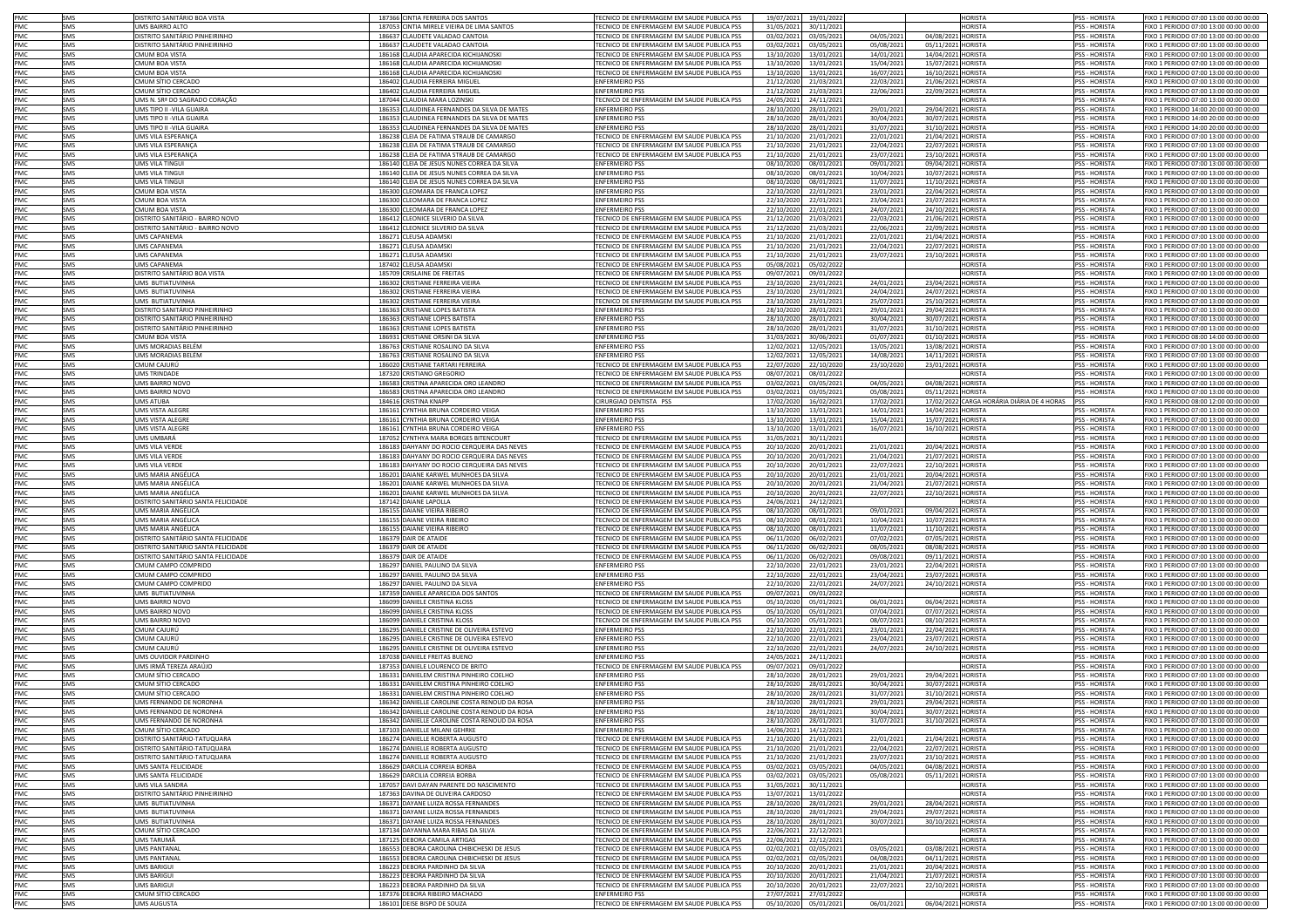| PMC        | SMS        | UMS AUGUSTA                         | 186101 DEISE BISPO DE SOUZA                   | FECNICO DE ENFERMAGEM EM SAUDE PUBLICA PSS        | 05/10/2020 | 05/01/2021 | 07/04/202  | 07/07/2021 HORISTA |                                                | PSS - HORISTA        | IXO 1 PERIODO 07:00 13:00 00:00 00:00  |
|------------|------------|-------------------------------------|-----------------------------------------------|---------------------------------------------------|------------|------------|------------|--------------------|------------------------------------------------|----------------------|----------------------------------------|
|            |            |                                     |                                               |                                                   |            |            |            |                    |                                                |                      |                                        |
| PMC        | SMS        | UMS AUGUSTA                         | 186101 DEISE BISPO DE SOUZA                   | ECNICO DE ENFERMAGEM EM SAUDE PUBLICA PSS         | 05/10/2020 | 05/01/2021 | 08/07/202  | 08/10/2021         | HORISTA                                        | <b>PSS - HORISTA</b> | IXO 1 PERIODO 07:00 13:00 00:00 00:00  |
| PMC        | SMS        | DISTRITO SANITÁRIO SANTA FELICIDADE | 187132 DEISE GONCALVES BARBADO                | TECNICO DE ENFERMAGEM EM SAUDE PUBLICA PSS        | 22/06/2021 | 22/12/2021 |            |                    | HORISTA                                        | PSS - HORISTA        | IXO 1 PERIODO 07:00 13:00 00:00 00:00  |
| PMC        | SMS        | CMUM BOA VISTA                      | 186905 DENYZE RODRIGUES DA SILVA              | <b>ENFERMEIRO PSS</b>                             | 29/03/2021 | 28/06/2021 | 29/06/2021 | 29/09/2021         | HORISTA                                        | PSS - HORISTA        | IXO 1 PERIODO 07:00 13:00 00:00 00:00  |
| PMC        | SMS        | UMS CONCÓRDIA                       | 186230 DILENE FATIMA PIGOSSO                  | TECNICO DE ENFERMAGEM EM SAUDE PUBLICA PSS        | 21/10/2020 | 21/01/2021 | 22/01/2021 | 21/04/2021         | HORISTA                                        | PSS - HORISTA        | IXO 1 PERIODO 07:00 13:00 00:00 00:00  |
| <b>PMC</b> | SMS        | UMS CONCÓRDIA                       | 186230 DILENE FATIMA PIGOSSO                  | TECNICO DE ENFERMAGEM EM SAUDE PUBLICA PSS        | 21/10/2020 | 21/01/2021 | 22/04/202  | 22/07/2021         | <b>HORISTA</b>                                 | <b>PSS - HORISTA</b> | FIXO 1 PERIODO 07:00 13:00 00:00 00:00 |
| PMC        | SMS        | UMS CONCÓRDIA                       | 186230 DILENE FATIMA PIGOSSO                  | TECNICO DE ENFERMAGEM EM SAUDE PUBLICA PSS        | 21/10/2020 | 21/01/2021 | 23/07/2021 | 23/10/2021         | <b>HORISTA</b>                                 | <b>PSS - HORISTA</b> | FIXO 1 PERIODO 07:00 13:00 00:00 00:00 |
| PMC        | SMS        | UMS EUCALIPTOS                      | 187031 DIRCE DOS SANTOS NIENOV                | TECNICO DE ENFERMAGEM EM SAUDE PUBLICA PSS        | 21/05/2021 | 21/11/2021 |            |                    | HORISTA                                        | PSS - HORISTA        | IXO 1 PERIODO 07:00 13:00 00:00 00:00  |
| PMC        | SMS        | <b>UMS EUCALIPTOS</b>               | 186112 DIRLENE APARECIDA FIATCOSKI DE CAMARGO | TECNICO DE ENFERMAGEM EM SAUDE PUBLICA PSS        | 07/10/2020 | 07/01/2021 | 08/01/2021 | 08/04/2021         | <b>HORISTA</b>                                 | PSS - HORISTA        | FIXO 1 PERIODO 07:00 13:00 00:00 00:00 |
| PMC        |            |                                     |                                               | TECNICO DE ENFERMAGEM EM SAUDE PUBLICA PSS        |            |            |            |                    |                                                |                      |                                        |
|            | SMS        | <b>UMS EUCALIPTOS</b>               | 186112 DIRLENE APARECIDA FIATCOSKI DE CAMARGO |                                                   | 07/10/2020 | 07/01/2021 | 09/04/2021 | 09/07/2021 HORISTA |                                                | PSS - HORISTA        | IXO 1 PERIODO 07:00 13:00 00:00 00:00  |
| PMC        | SMS        | UMS EUCALIPTOS                      | 186112 DIRLENE APARECIDA FIATCOSKI DE CAMARGO | TECNICO DE ENFERMAGEM EM SAUDE PUBLICA PSS        | 07/10/2020 | 07/01/2021 | 10/07/2021 | 10/10/2021 HORISTA |                                                | PSS - HORISTA        | IXO 1 PERIODO 07:00 13:00 00:00 00:00  |
| PMC        | SMS        | <b>UMS ATUBA</b>                    | 186699 DIRLENE DE LIMA NASCIMENTO DOS SANTOS  | <b>FECNICO DE ENFERMAGEM EM SAUDE PUBLICA PSS</b> | 08/02/2021 | 08/05/2021 | 09/05/202  | 09/08/2021 HORISTA |                                                | <b>PSS - HORISTA</b> | IXO 1 PERIODO 07:00 13:00 00:00 00:00  |
| PMC        | SMS        | <b>UMS ATUBA</b>                    | 186699 DIRLENE DE LIMA NASCIMENTO DOS SANTOS  | TECNICO DE ENFERMAGEM EM SAUDE PUBLICA PSS        | 08/02/2021 | 08/05/2021 | 10/08/2021 | 10/11/2021 HORISTA |                                                | <b>PSS - HORISTA</b> | IXO 1 PERIODO 07:00 13:00 00:00 00:00  |
| PMC        | SMS        | CMUM CAJURÚ                         | 187009 DOUGLAS FERNANDES CORDEIRO             | TECNICO DE ENFERMAGEM EM SAUDE PUBLICA PSS        | 14/05/2021 | 14/11/2021 |            |                    | HORISTA                                        | <b>PSS - HORISTA</b> | FIXO 1 PERIODO 13:00 19:00             |
| PMC        | SMS        | UMS VILA MACHADO                    | 184538 DYOGO BRENDON CORREA                   | TECNICO DE SAUDE BUCAL EM SAUDE PUBLICA PSS       | 13/01/2020 | 13/01/2021 | 14/01/2021 |                    | 13/01/2022 CARGA HORÁRIA DIÁRIA DE 6 HORAS PSS |                      | FIXO 1 PERIODO 13:00 19:00             |
| PMC        | SMS        | <b>CMUM PINHEIRINHO</b>             | 186420 EDEVALDA JUVENTINA LEITE               | TECNICO DE ENFERMAGEM EM SAUDE PUBLICA PSS        | 21/12/2020 | 21/03/2021 | 22/03/2021 | 21/06/2021 HORISTA |                                                | PSS - HORISTA        | FIXO 1 PERIODO 07:00 13:00 00:00 00:00 |
| PMC        |            | <b>CMUM PINHEIRINHO</b>             | 186420 EDEVALDA JUVENTINA LEITE               |                                                   |            |            |            |                    |                                                |                      |                                        |
|            | SMS        |                                     |                                               | TECNICO DE ENFERMAGEM EM SAUDE PUBLICA PSS        | 21/12/2020 | 21/03/2021 | 22/06/2021 | 22/09/2021 HORISTA |                                                | PSS - HORISTA        | FIXO 1 PERIODO 07:00 13:00 00:00 00:00 |
| PMC        | SMS        | UMS BAIRRO ALTO                     | 186349 EDILAINE GERMANO ALVES                 | ENFERMEIRO PSS                                    | 28/10/2020 | 28/01/2021 | 29/01/2021 | 29/04/2021 HORISTA |                                                | PSS - HORISTA        | FIXO 1 PERIODO 07:00 13:00 00:00 00:00 |
| PMC        | <b>SMS</b> | UMS BAIRRO ALTO                     | 186349 EDILAINE GERMANO ALVES                 | ENFERMEIRO PSS                                    | 28/10/2020 | 28/01/2021 | 30/04/202  | 30/07/2021 HORISTA |                                                | <b>PSS - HORISTA</b> | FIXO 1 PERIODO 07:00 13:00 00:00 00:00 |
| PMC        | SMS        | UMS BAIRRO ALTC                     | 186349 EDILAINE GERMANO ALVES                 | <b>ENFERMEIRO PSS</b>                             | 28/10/2020 | 28/01/202  | 31/07/2021 | 31/10/2021 HORISTA |                                                | <b>PSS - HORISTA</b> | IXO 1 PERIODO 07:00 13:00 00:00 00:00  |
| PMC        | SMS        | DISTRITO SANITÁRIO SANTA FELICIDADE | 187043 EDILENE SOARES CARLOS DOS SANTOS       | TECNICO DE ENFERMAGEM EM SAUDE PUBLICA PSS        | 24/05/2021 | 24/11/2021 |            |                    | HORISTA                                        | <b>PSS - HORISTA</b> | FIXO 1 PERIODO 07:00 13:00 00:00 00:00 |
| PMC        | SMS        | UMS TRINDADE II                     | 186560 EDILIA TERESINHA NAZARI                | FECNICO DE ENFERMAGEM EM SAUDE PUBLICA PSS        | 02/02/2021 | 02/05/2021 | 03/05/2021 | 03/08/2021         | <b>HORISTA</b>                                 | PSS - HORISTA        | IXO 1 PERIODO 07:00 13:00 00:00 00:00  |
| PMC        | SMS        | UMS TRINDADE II                     | 186560 EDILIA TERESINHA NAZARI                | FECNICO DE ENFERMAGEM EM SAUDE PUBLICA PSS        | 02/02/2021 | 02/05/2021 | 04/08/2021 | 04/11/2021         | <b>HORISTA</b>                                 | <b>SS-HORISTA</b>    | IXO 1 PERIODO 07:00 13:00 00:00 00:00  |
|            |            |                                     |                                               |                                                   |            |            |            |                    |                                                |                      |                                        |
| PMC        | SMS        | DISTRITO SANITÁRIO SANTA FELICIDADE | 187094 EDINA APARECIDA IAVORSKI BARBOSA       | FECNICO DE ENFERMAGEM EM SAUDE PUBLICA PSS        | 14/06/2021 | 14/12/2021 |            |                    | <b>IORISTA</b>                                 | PSS - HORISTA        | IXO 1 PERIODO 07:00 13:00 00:00 00:00  |
| PMC        | SMS        | DISTRITO SANITÁRIO-TATUQUARA        | 186559 EDINEIA APARECIDA DE MORAES            | ECNICO DE ENFERMAGEM EM SAUDE PUBLICA PSS         | 02/02/2021 | 02/05/2021 | 03/05/2021 | 03/08/2021         | HORISTA                                        | PSS - HORISTA        | IXO 1 PERIODO 07:00 13:00 00:00 00:00  |
| PMC        | SMS        | DISTRITO SANITÁRIO-TATUQUARA        | 186559 EDINEIA APARECIDA DE MORAES            | ECNICO DE ENFERMAGEM EM SAUDE PUBLICA PSS         | 02/02/2021 | 02/05/2021 | 04/08/2021 | 04/11/2021 HORISTA |                                                | <b>PSS - HORISTA</b> | IXO 1 PERIODO 07:00 13:00 00:00 00:00  |
| PMC        | SMS        | CMUM PINHEIRINHO                    | 186077 EDISON LUIZ DOLENGA JUNIOR             | FECNICO DE ENFERMAGEM EM SAUDE PUBLICA PSS        | 02/10/2020 | 02/01/2021 | 03/01/2021 | 03/04/2021 HORISTA |                                                | <b>PSS - HORISTA</b> | IXO 1 PERIODO 07:00 13:00 00:00 00:00  |
| PMC        | SMS        | CMUM PINHEIRINHO                    | 186077 EDISON LUIZ DOLENGA JUNIOR             | FECNICO DE ENFERMAGEM EM SAUDE PUBLICA PSS        | 02/10/2020 | 02/01/2021 | 04/04/2021 | 04/07/2021         | <b>HORISTA</b>                                 | PSS - HORISTA        | IXO 1 PERIODO 07:00 13:00 00:00 00:00  |
| PMC        | SMS        | CMUM PINHEIRINHO                    | 186077 EDISON LUIZ DOLENGA JUNIOR             | FECNICO DE ENFERMAGEM EM SAUDE PUBLICA PSS        | 02/10/2020 | 02/01/2021 | 05/07/2021 | 05/10/2021         | <b>HORISTA</b>                                 | PSS - HORISTA        | IXO 1 PERIODO 07:00 13:00 00:00 00:00  |
| PMC        | SMS        |                                     |                                               | <b>FECNICO DE ENFERMAGEM EM SAUDE PUBLICA PSS</b> |            |            |            |                    | <b>HORISTA</b>                                 |                      |                                        |
|            |            | CMUM BOA VISTA                      | 186427 EDNA CRISTINA VIEIRA                   |                                                   | 21/12/2020 | 21/03/2021 | 22/03/2021 | 21/06/2021         |                                                | PSS - HORISTA        | IXO 1 PERIODO 07:00 13:00 00:00 00:00  |
| PMC        | SMS        | CMUM BOA VISTA                      | 186427 EDNA CRISTINA VIEIRA                   | TECNICO DE ENFERMAGEM EM SAUDE PUBLICA PSS        | 21/12/2020 | 21/03/202  | 22/06/2021 | 22/09/2021         | <b>HORISTA</b>                                 | <b>PSS - HORISTA</b> | IXO 1 PERIODO 07:00 13:00 00:00 00:00  |
| <b>PMC</b> | SMS        | <b>UMS CAPANEMA</b>                 | 186457 EDNA PEREIRA DOS SANTOS                | TECNICO DE ENFERMAGEM EM SAUDE PUBLICA PSS        | 20/01/2021 | 20/04/2021 | 21/04/2021 | 21/07/2021 HORISTA |                                                | <b>PSS - HORISTA</b> | FIXO 1 PERIODO 07:00 13:00 00:00 00:00 |
| <b>PMC</b> | SMS        | <b>UMS CAPANEMA</b>                 | 186457 EDNA PEREIRA DOS SANTOS                | TECNICO DE ENFERMAGEM EM SAUDE PUBLICA PSS        | 20/01/2021 | 20/04/202  | 22/07/2021 | 22/10/2021 HORISTA |                                                | <b>PSS - HORISTA</b> | FIXO 1 PERIODO 07:00 13:00 00:00 00:00 |
| PMC        | SMS        | UMS OUVIDOR PARDINHO                | 187048 FDNA RIBEIRO DA SILVA GONCALVES        | TECNICO DE ENFERMAGEM EM SAUDE PUBLICA PSS        | 24/05/2021 | 24/11/202  |            |                    | <b>IORISTA</b>                                 | <b>PSS - HORISTA</b> | FIXO 1 PERIODO 07:00 13:00 00:00 00:00 |
| PMC        | SMS        | CMUM PINHEIRINHO                    | 186898 EDNEIA EVANGELISTA DE ARAUJO           | <b>ENFERMEIRO PSS</b>                             | 29/03/2021 | 28/06/2021 | 29/06/2021 | 29/09/2021 HORISTA |                                                | PSS - HORISTA        | IXO 1 PERIODO 07:00 13:00 00:00 00:00  |
| PMC        | SMS        | DISTRITO SANITÁRIO SANTA FELICIDADE | 187129 EDNILSON SANTOS NETTO                  | TECNICO DE ENFERMAGEM EM SAUDE PUBLICA PSS        | 22/06/2021 | 22/12/2021 |            |                    | <b>IORISTA</b>                                 | <b>PSS - HORISTA</b> | IXO 1 PERIODO 07:00 13:00 00:00 00:00  |
|            | SMS        |                                     |                                               | <b>ENFERMEIRO PSS</b>                             | 23/08/2021 |            |            |                    | <b>IORISTA</b>                                 | <b>PSS - HORISTA</b> | IXO 1 PERIODO 07:00 13:00 00:00 00:00  |
| PMC        |            | UMS OUVIDOR PARDINHO                | 187456 EDSILVIO BARBOSA DE OLIVEIRA           |                                                   |            | 23/02/2022 |            |                    |                                                |                      |                                        |
| PMC        | SMS        | UMS CÂNDIDO PORTINARI               | 187436 EDSON EDUARDO BARBOSA                  | TECNICO DE ENFERMAGEM EM SAUDE PUBLICA PSS        | 13/08/2021 | 13/02/2022 |            |                    | <b>IORISTA</b>                                 | <b>PSS - HORISTA</b> | IXO 1 PERIODO 07:00 13:00 00:00 00:00  |
| PMC        | SMS        | CMUM BOA VISTA                      | 186561 EDSON JOSE DA SILVA                    | <b>FECNICO DE ENFERMAGEM EM SAUDE PUBLICA PSS</b> | 02/02/2021 | 02/05/2021 | 03/05/202  | 03/08/2021         | <b>HORISTA</b>                                 | <b>PSS - HORISTA</b> | IXO 1 PERIODO 07:00 13:00 00:00 00:00  |
| PMC        | SMS        | CMUM BOA VISTA                      | 186561 EDSON JOSE DA SILVA                    | FECNICO DE ENFERMAGEM EM SAUDE PUBLICA PSS        | 02/02/2021 | 02/05/2021 | 04/08/2021 | 04/11/2021 HORISTA |                                                | <b>PSS - HORISTA</b> | IXO 1 PERIODO 07:00 13:00 00:00 00:00  |
| PMC        | SMS        | UMS BARREIRINHA                     | 187060 EDUARDO DA SILVA RAMALHO               | TECNICO DE ENFERMAGEM EM SAUDE PUBLICA PSS        | 31/05/2021 | 30/11/2021 |            |                    | HORISTA                                        | PSS - HORISTA        | IXO 1 PERIODO 07:00 13:00 00:00 00:00  |
| PMC        | SMS        | CMUM CAJURÚ                         | 187437 EDYMERES CAETANO DIAS                  | TECNICO DE ENFERMAGEM EM SAUDE PUBLICA PSS        | 13/08/2021 | 13/02/2022 |            |                    | <b>IORISTA</b>                                 | PSS - HORISTA        | IXO 1 PERIODO 07:00 13:00 00:00 00:00  |
|            |            | <b>CMUM PINHEIRINHO</b>             |                                               | <b>ENFERMEIRO PSS</b>                             |            |            |            |                    | HORISTA                                        |                      | FIXO 1 PERIODO 13:00 19:00             |
| PMC        | SMS        |                                     | 186076 ELAINE DO ROSARIO                      |                                                   | 02/10/2020 | 02/01/2021 | 03/01/2021 | 03/04/2021         |                                                | PSS - HORISTA        |                                        |
| PMC        | <b>SMS</b> | CMUM PINHFIRINHO                    | 186076 ELAINE DO ROSARIO                      | <b>ENFERMEIRO PSS</b>                             | 02/10/2020 | 02/01/2021 | 04/04/202  | 04/07/2021         | <b>HORISTA</b>                                 | <b>PSS - HORISTA</b> | FIXO 1 PERIODO 13:00 19:00             |
| PMC        | <b>SMS</b> | CMUM PINHFIRINHO                    | 186076 ELAINE DO ROSARIO                      | <b>ENFERMEIRO PSS</b>                             | 02/10/2020 | 02/01/202  | 05/07/2021 | 05/10/2021         | <b>HORISTA</b>                                 | <b>PSS - HORISTA</b> | IXO 1 PERIODO 13:00 19:00              |
| PMC        | <b>SMS</b> | UMS VILA SANDRA                     | 187017 ELENARA DA SILVA COELHO                | FECNICO DE ENFERMAGEM EM SAUDE PUBLICA PSS        | 14/05/2021 | 14/11/202  |            |                    | <b>IORISTA</b>                                 | <b>PSS - HORISTA</b> | IXO 1 PERIODO 07:00 13:00 00:00 00:00  |
| PMC        | SMS        | UMS SABARÁ                          | 186626 ELIANA ALVES DE OLIVEIRA SILVA         | ECNICO DE ENFERMAGEM EM SAUDE PUBLICA PSS         | 03/02/2021 | 03/05/2021 | 04/05/2021 | 04/08/2021         | <b>IORISTA</b>                                 | PSS - HORISTA        | IXO 1 PERIODO 07:00 13:00 00:00 00:00  |
| PMC        | SMS        | UMS SABARÁ                          | 186626 ELIANA ALVES DE OLIVEIRA SILVA         | <b>FECNICO DE ENFERMAGEM EM SAUDE PUBLICA PSS</b> | 03/02/2021 | 03/05/2021 | 05/08/2021 | 05/11/2021         | HORISTA                                        | PSS - HORISTA        | IXO 1 PERIODO 07:00 13:00 00:00 00:00  |
| PMC        | SMS        | UMS CAMPINA DO SIQUEIRA             | 186275 ELIANDRO JASINSKI                      | <b>ENFERMEIRO PSS</b>                             | 22/10/2020 | 22/01/2021 | 23/01/2021 | 22/04/2021         | HORISTA                                        | PSS - HORISTA        | IXO 1 PERIODO 07:00 13:00 00:00 00:00  |
| PMC        |            | JMS CAMPINA DO SIQUEIRA             |                                               | <b>ENFERMEIRO PSS</b>                             | 22/10/2020 |            |            | 23/07/202          | <b>IORISTA</b>                                 | <b>PSS - HORISTA</b> | IXO 1 PERIODO 07:00 13:00 00:00 00:00  |
|            | SMS        |                                     | 186275 ELIANDRO JASINSKI                      |                                                   |            | 22/01/2021 | 23/04/2021 |                    |                                                |                      |                                        |
| PMC        | SMS        | JMS CAMPINA DO SIQUEIRA             | 186275 ELIANDRO JASINSKI                      | <b>ENFERMEIRO PSS</b>                             | 22/10/2020 | 22/01/2021 | 24/07/2021 | 24/10/2021         | ORISTA                                         | <b>PSS - HORISTA</b> | XO 1 PERIODO 07:00 13:00 00:00 00:00   |
| PMC        | <b>SMS</b> | CMUM CAJURÚ                         | 186180 ELIANE FAUSTINO DE OLIVEIRA            | ECNICO DE ENFERMAGEM EM SAUDE PUBLICA PSS         | 20/10/202  | 20/01/2021 | 21/01/2021 | 20/04/202          | <b>IORISTA</b>                                 | <b>PSS - HORISTA</b> | XO 1 PERIODO 07:00 13:00 00:00 00:00   |
| PMC        | SMS        | CMUM CAJURÚ                         | 186180 ELIANE FAUSTINO DE OLIVEIRA            | FECNICO DE ENFERMAGEM EM SAUDE PUBLICA PSS        | 20/10/2020 | 20/01/2021 | 21/04/2021 | 21/07/202          | HORISTA                                        | PSS - HORISTA        | IXO 1 PERIODO 07:00 13:00 00:00 00:00  |
| PMC        | SMS        | CMUM CAJURÚ                         | 186180 ELIANE FAUSTINO DE OLIVEIRA            | FECNICO DE ENFERMAGEM EM SAUDE PUBLICA PSS        | 20/10/2020 | 20/01/2021 | 22/07/2021 | 22/10/202          | <b>IORISTA</b>                                 | PSS - HORISTA        | IXO 1 PERIODO 07:00 13:00 00:00 00:00  |
| PMC        | SMS        | CMUM CAJURÚ                         | 186305 ELIANE GOMES DOS SANTOS                | TECNICO DE ENFERMAGEM EM SAUDE PUBLICA PSS        | 23/10/2020 | 23/01/2021 | 24/01/2021 | 23/04/2021         | <b>IORISTA</b>                                 | PSS - HORISTA        | IXO 1 PERIODO 07:00 13:00 00:00 00:00  |
| PMC        | SMS        | CMUM CAJURÚ                         | 186305 ELIANE GOMES DOS SANTOS                | TECNICO DE ENFERMAGEM EM SAUDE PUBLICA PSS        | 23/10/2020 | 23/01/2021 | 24/04/2021 | 24/07/2021         | HORISTA                                        | <b>PSS - HORISTA</b> | FIXO 1 PERIODO 07:00 13:00 00:00 00:00 |
| PMC        | SMS        | CMUM CAIURÚ                         | 186305 ELIANE GOMES DOS SANTOS                | TECNICO DE ENFERMAGEM EM SAUDE PUBLICA PSS        | 23/10/202  |            |            |                    | HORISTA                                        | <b>PSS - HORISTA</b> |                                        |
|            |            |                                     |                                               |                                                   |            | 23/01/2021 | 25/07/2021 | 25/10/202          |                                                |                      | IXO 1 PERIODO 07:00 13:00 00:00 00:00  |
| PMC        | SMS        | CMUM CAMPO COMPRIDO                 | 186418 FLISABEL DE ALMEIDA                    | TECNICO DE ENFERMAGEM EM SAUDE PUBLICA PSS        | 21/12/2020 | 21/03/2021 | 22/03/2021 | 21/06/202          | HORISTA                                        | <b>PSS - HORISTA</b> | FIXO 1 PERIODO 07:00 13:00 00:00 00:00 |
| <b>PMC</b> | SMS        | CMUM CAMPO COMPRIDO                 | 186418 FLISABEL DE ALMEIDA                    | TECNICO DE ENFERMAGEM EM SAUDE PUBLICA PSS        | 21/12/2020 | 21/03/2021 | 22/06/202  | 22/09/2021         | <b>HORISTA</b>                                 | <b>PSS - HORISTA</b> | FIXO 1 PERIODO 07:00 13:00 00:00 00:00 |
| PMC        | SMS        | UMS TAPAJÓS                         | 186497 ELISANDRA DA CUNHA TRAJANO             | TECNICO DE ENFERMAGEM EM SAUDE PUBLICA PSS        | 02/02/2021 | 02/05/202  | 03/05/2021 | 03/08/2021         | <b>HORISTA</b>                                 | PSS - HORISTA        | FIXO 1 PERIODO 07:00 13:00 00:00 00:00 |
| PMC        | SMS        | UMS TAPAJÓS                         | 186497 ELISANDRA DA CUNHA TRAJANO             | TECNICO DE ENFERMAGEM EM SAUDE PUBLICA PSS        | 02/02/2021 | 02/05/202  | 04/08/2021 | 04/11/2021         | <b>HORISTA</b>                                 | PSS - HORISTA        | IXO 1 PERIODO 07:00 13:00 00:00 00:00  |
| PMC        | SMS        | UMS MARIA ANGÉLICA                  | 187345 ELISANGELA ANDREA ANTUNES FRANCO       | TECNICO DE ENFERMAGEM EM SAUDE PUBLICA PSS        | 08/07/2021 | 08/01/202  |            |                    | <b>IORISTA</b>                                 | PSS - HORISTA        | IXO 1 PERIODO 07:00 13:00 00:00 00:00  |
| PMC        | SMS        | CMUM SÍTIO CERCADO                  | 186529 ELISANGELA APARECIDA LOCATELLI         | TECNICO DE ENFERMAGEM EM SAUDE PUBLICA PSS        | 02/02/2021 | 02/05/202  | 03/05/2021 | 03/08/2021         | <b>HORISTA</b>                                 | <b>PSS - HORISTA</b> | IXO 1 PERIODO 07:00 13:00 00:00 00:00  |
| PMC        | SMS        | CMUM SÍTIO CERCADO                  | 186529 ELISANGELA APARECIDA LOCATELL          | TECNICO DE ENFERMAGEM EM SAUDE PUBLICA PSS        | 02/02/2021 | 02/05/2021 | 04/08/2021 | 04/11/2021 HORISTA |                                                | <b>PSS - HORISTA</b> | IXO 1 PERIODO 07:00 13:00 00:00 00:00  |
|            |            |                                     |                                               |                                                   |            |            |            |                    |                                                |                      |                                        |
| PMC        | SMS        | CMUM CAJURÚ                         | 185784 ELIZA DE SOUZA CAPETA                  | TECNICO DE ENFERMAGEM EM SAUDE PUBLICA PSS        | 13/08/2021 | 13/02/2022 |            |                    | <b>IORISTA</b>                                 | <b>PSS - HORISTA</b> | IXO 1 PERIODO 07:00 13:00 00:00 00:00  |
| PMC        | SMS        | CMUM SÍTIO CERCADO                  | 186603 ELIZABETHE PAIVA                       | TECNICO DE ENFERMAGEM EM SAUDE PUBLICA PSS        | 03/02/2021 | 03/05/2021 | 04/05/2021 | 04/08/2021         | <b>HORISTA</b>                                 | PSS - HORISTA        | FIXO 1 PERIODO 07:00 13:00 00:00 00:00 |
| PMC        | SMS        | CMUM SÍTIO CERCADO                  | 186603 ELIZABETHE PAIVA                       | TECNICO DE ENFERMAGEM EM SAUDE PUBLICA PSS        | 03/02/2021 | 03/05/2021 | 05/08/2021 | 05/11/2021         | <b>HORISTA</b>                                 | PSS - HORISTA        | IXO 1 PERIODO 07:00 13:00 00:00 00:00  |
| PMC        | SMS        | CMUM CAJURÚ                         | 186391 ELIZABETY ALVES                        | TECNICO DE ENFERMAGEM EM SAUDE PUBLICA PSS        | 17/11/2020 | 17/02/2021 | 18/02/2021 | 18/05/2021 HORISTA |                                                | PSS - HORISTA        | FIXO 1 PERIODO 07:00 13:00 00:00 00:00 |
| PMC        | SMS        | CMUM CAJURÚ                         | 186391 ELIZABETY ALVES                        | TECNICO DE ENFERMAGEM EM SAUDE PUBLICA PSS        | 17/11/2020 | 17/02/202  | 19/05/2021 | 19/08/2021 HORISTA |                                                | PSS - HORISTA        | FIXO 1 PERIODO 07:00 13:00 00:00 00:00 |
| PMC        | SMS        | CMUM CAIURÚ                         | 186391 FLIZARETY ALVES                        | TECNICO DE ENFERMAGEM EM SAUDE PUBLICA PSS        | 17/11/2020 | 17/02/2021 | 20/08/202  | 20/11/2021 HORISTA |                                                | <b>PSS - HORISTA</b> | FIXO 1 PERIODO 07:00 13:00 00:00 00:00 |
| PMC        | SMS        | <b>UMS PAROLIN</b>                  | 186658 ELIZIA DE FATIMA BORA                  | TECNICO DE ENFERMAGEM EM SAUDE PUBLICA PSS        | 03/02/2021 | 03/05/2021 | 04/05/2021 | 04/08/2021 HORISTA |                                                | <b>PSS - HORISTA</b> | FIXO 1 PERIODO 07:00 13:00 00:00 00:00 |
| PMC        | SMS        | UMS PAROLIN                         | 186658 ELIZIA DE FATIMA BORA                  | FECNICO DE ENFERMAGEM EM SAUDE PUBLICA PSS        | 03/02/2021 | 03/05/2021 | 05/08/2021 | 05/11/2021 HORISTA |                                                | PSS - HORISTA        | FIXO 1 PERIODO 07:00 13:00 00:00 00:00 |
| PMC        | SMS        | UMS TIPO II SAMBAQUI                | 186152 ELOISA KARCZMARSKI DE OLIVEIRA         | FECNICO DE ENFERMAGEM EM SAUDE PUBLICA PSS        | 08/10/2020 | 08/01/2021 | 09/01/2021 | 09/04/2021         | <b>HORISTA</b>                                 | PSS - HORISTA        | IXO 1 PERIODO 07:00 13:00 00:00 00:00  |
|            |            | UMS TIPO II SAMBAQUI                |                                               | <b>FECNICO DE ENFERMAGEM EM SAUDE PUBLICA PSS</b> |            |            |            |                    |                                                |                      |                                        |
| PMC        | SMS        |                                     | 186152 ELOISA KARCZMARSKI DE OLIVEIRA         |                                                   | 08/10/2020 | 08/01/2021 | 10/04/2021 | 10/07/2021         | <b>HORISTA</b>                                 | PSS - HORISTA        | IXO 1 PERIODO 07:00 13:00 00:00 00:00  |
| PMC        | SMS        | <b>UMS TIPO II SAMBAOU</b>          | 186152 ELOISA KARCZMARSKI DE OLIVEIRA         | FECNICO DE ENFERMAGEM EM SAUDE PUBLICA PSS        | 08/10/2020 | 08/01/2021 | 11/07/202  | 11/10/2021         | <b>HORISTA</b>                                 | <b>PSS - HORISTA</b> | IXO 1 PERIODO 07:00 13:00 00:00 00:00  |
| PMC        | SMS        | CMUM BOA VISTA                      | 186310 ELY ROSE APARECIDA MADALONI            | TECNICO DE ENFERMAGEM EM SAUDE PUBLICA PSS        | 23/10/2020 | 23/01/2021 | 24/01/202  | 23/04/2021         | <b>HORISTA</b>                                 | <b>PSS - HORISTA</b> | IXO 1 PERIODO 07:00 13:00 00:00 00:00  |
| PMC        | SMS        | CMUM BOA VISTA                      | 186310 ELY ROSE APARECIDA MADALONI            | FECNICO DE ENFERMAGEM EM SAUDE PUBLICA PSS        | 23/10/2020 | 23/01/2021 | 24/04/2021 | 24/07/2021 HORISTA |                                                | PSS - HORISTA        | FIXO 1 PERIODO 07:00 13:00 00:00 00:00 |
| PMC        | SMS        | CMUM BOA VISTA                      | 186310 ELY ROSE APARECIDA MADALONI            | FECNICO DE ENFERMAGEM EM SAUDE PUBLICA PSS        | 23/10/2020 | 23/01/2021 | 25/07/2021 | 25/10/2021 HORISTA |                                                | PSS - HORISTA        | IXO 1 PERIODO 07:00 13:00 00:00 00:00  |
| PMC        | SMS        | CMUM BOA VISTA                      | 187410 ELY ROSE APARECIDA MADALONI            | TECNICO DE ENFERMAGEM EM SAUDE PUBLICA PSS        | 05/08/2021 | 05/02/2022 |            |                    | HORISTA                                        | PSS - HORISTA        | FIXO 1 PERIODO 07:00 13:00 00:00 00:00 |
|            | SMS        |                                     | 186174 ELZA INES LIPINSKY BARBOSA             |                                                   |            |            | 14/01/2021 | 14/04/2021 HORISTA |                                                |                      |                                        |
| PMC        |            | CMUM SÍTIO CERCADO                  |                                               | TECNICO DE ENFERMAGEM EM SAUDE PUBLICA PSS        | 13/10/2020 | 13/01/2021 |            |                    |                                                | PSS - HORISTA        | IXO 1 PERIODO 07:00 13:00 00:00 00:00  |
| PMC        | SMS        | CMUM SÍTIO CERCADO                  | 186174 ELZA INES LIPINSKY BARBOSA             | TECNICO DE ENFERMAGEM EM SAUDE PUBLICA PSS        | 13/10/2020 | 13/01/2021 | 15/04/2021 | 15/07/2021 HORISTA |                                                | PSS - HORISTA        | FIXO 1 PERIODO 07:00 13:00 00:00 00:00 |
| PMC        | SMS        | CMUM SÍTIO CERCADO                  | 186174 ELZA INES LIPINSKY BARBOSA             | TECNICO DE ENFERMAGEM EM SAUDE PUBLICA PSS        | 13/10/2020 | 13/01/2021 | 16/07/2021 | 16/10/2021 HORISTA |                                                | <b>PSS - HORISTA</b> | FIXO 1 PERIODO 07:00 13:00 00:00 00:00 |
| PMC        | SMS        | DISTRITO SANITÁRIO SANTA FELICIDADE | 187114 ERIKA APARECIDA FELIPE SILVA           | TECNICO DE ENFERMAGEM EM SAUDE PUBLICA PSS        | 21/06/2021 | 21/12/2021 |            |                    | <b>HORISTA</b>                                 | PSS - HORISTA        | IXO 1 PERIODO 07:00 13:00 00:00 00:00  |
| PMC        | SMS        | DISTRITO SANITÁRIO SANTA FELICIDADE | 187046 ESTER DE SOUZA FRANCO                  | TECNICO DE ENFERMAGEM EM SAUDE PUBLICA PSS        | 24/05/2021 | 24/11/2021 |            |                    | <b>HORISTA</b>                                 | PSS - HORISTA        | FIXO 1 PERIODO 07:00 13:00 00:00 00:00 |
| PMC        | SMS        | CMUM SÍTIO CERCADO                  | 186327 ESTER MOREIRA DE LIMA                  | <b>ENFERMEIRO PSS</b>                             | 28/10/2020 | 28/01/2021 | 29/01/2021 | 29/04/2021 HORISTA |                                                | PSS - HORISTA        | IXO 1 PERIODO 07:00 13:00 00:00 00:00  |
| PMC        | SMS        | CMUM SÍTIO CERCADO                  | 186327 ESTER MOREIRA DE LIMA                  | <b>ENFERMEIRO PSS</b>                             | 28/10/2020 | 28/01/2021 | 30/04/2021 | 30/07/2021 HORISTA |                                                | PSS - HORISTA        | IXO 1 PERIODO 07:00 13:00 00:00 00:00  |
|            |            |                                     |                                               |                                                   |            |            |            |                    |                                                |                      | IXO 1 PERIODO 07:00 13:00 00:00 00:00  |
| PMC        | SMS        | CMUM SÍTIO CERCADO                  | 186327 ESTER MOREIRA DE LIMA                  | <b>ENFERMEIRO PSS</b>                             | 28/10/2020 | 28/01/2021 | 31/07/2021 | 31/10/2021         | <b>HORISTA</b>                                 | PSS - HORISTA        |                                        |
| PMC        | SMS        | CMUM SÍTIO CERCADO                  | 186320 ESTER PEREIRA RODRIGUES                | TECNICO DE ENFERMAGEM EM SAUDE PUBLICA PSS        | 27/10/2020 | 27/01/2021 | 28/01/2021 | 28/04/2021         | HORISTA                                        | PSS - HORISTA        | IXO 1 PERIODO 07:00 13:00 00:00 00:00  |
| PMC        | SMS        | CMUM SÍTIO CERCADO                  | 186320 ESTER PEREIRA RODRIGUES                | TECNICO DE ENFERMAGEM EM SAUDE PUBLICA PSS        | 27/10/2020 | 27/01/2021 | 29/04/2021 | 29/07/2021         | HORISTA                                        | PSS - HORISTA        | IXO 1 PERIODO 07:00 13:00 00:00 00:00  |
| PMC        | SMS        | CMUM SÍTIO CERCADO                  | 186320 ESTER PEREIRA RODRIGUES                | TECNICO DE ENFERMAGEM EM SAUDE PUBLICA PSS        | 27/10/2020 | 27/01/2021 | 30/07/2021 | 30/10/2021 HORISTA |                                                | PSS - HORISTA        | IXO 1 PERIODO 07:00 13:00 00:00 00:00  |
| PMC        | SMS        | CMUM PINHEIRINHO                    | 187420 EVELEN SANTOS BENTO                    | TECNICO DE ENFERMAGEM EM SAUDE PUBLICA PSS        | 13/08/2021 | 13/02/2022 |            |                    | <b>IORISTA</b>                                 | PSS - HORISTA        | IXO 1 PERIODO 07:00 13:00 00:00 00:00  |
| PMC        | SMS        | UMS BUTIATUVINHA                    | 186663 EVELIN STOFELA                         | TECNICO DE ENFERMAGEM EM SAUDE PUBLICA PSS        | 03/02/2021 | 03/05/2021 | 04/05/2021 | 04/08/2021         | HORISTA                                        | PSS - HORISTA        | IXO 1 PERIODO 07:00 13:00 00:00 00:00  |
| PMC        |            |                                     | 186663 EVELIN STOFELA                         |                                                   |            |            |            |                    | <b>HORISTA</b>                                 |                      |                                        |
| PMC        | SMS        | UMS BUTIATUVINHA                    |                                               | TECNICO DE ENFERMAGEM EM SAUDE PUBLICA PSS        | 03/02/2021 | 03/05/2021 | 05/08/2021 | 05/11/2021         |                                                | PSS - HORISTA        | IXO 1 PERIODO 07:00 13:00 00:00 00:00  |
|            | SMS        | CMUM SÍTIO CERCADO                  | 184545 EVELYN GOMES RIBEIRO                   | TECNICO DE SAUDE BUCAL EM SAUDE PUBLICA PSS       | 13/01/2020 | 13/01/2021 | 14/01/2021 |                    | 13/01/2022 CARGA HORÁRIA DIÁRIA DE 6 HORAS PSS |                      | IXO 1 PERIODO 14:00 20:00 00:00 00:00  |
| PMC        | SMS        | CMUM SÍTIO CERCADO                  | 186447 FABIANA MOREIRA                        | TECNICO DE ENFERMAGEM EM SAUDE PUBLICA PSS        | 20/01/2021 | 20/04/2021 | 21/04/2021 | 21/07/2021 HORISTA |                                                | PSS - HORISTA        | IXO 1 PERIODO 07:00 13:00 00:00 00:00  |
| PMC        | SMS        | CMUM SÍTIO CERCADO                  | 186447 FABIANA MOREIRA                        | TECNICO DE ENFERMAGEM EM SAUDE PUBLICA PSS        | 20/01/2021 | 20/04/2021 | 22/07/2021 | 22/10/2021 HORISTA |                                                | <b>PSS - HORISTA</b> | FIXO 1 PERIODO 07:00 13:00 00:00 00:00 |
|            | SMS        | DISTRITO SANITÁRIO BOA VISTA        | 187341 FABIANA SILVA NEVES SOARES             | TECNICO DE ENFERMAGEM EM SAUDE PUBLICA PSS        | 08/07/2021 | 08/01/2022 |            |                    | HORISTA                                        | PSS - HORISTA        | FIXO 1 PERIODO 07:00 13:00 00:00 00:00 |
| PMC        |            |                                     |                                               |                                                   |            |            |            |                    | HORISTA                                        |                      |                                        |
| PMC        | SMS        | UMS CONCÓRDIA                       | 187078 FABIANE TEIXEIRA VIDAL MACIEL          | TECNICO DE ENFERMAGEM EM SAUDE PUBLICA PSS        | 14/06/2021 | 14/12/2021 |            |                    |                                                | PSS - HORISTA        | FIXO 1 PERIODO 07:00 13:00 00:00 00:00 |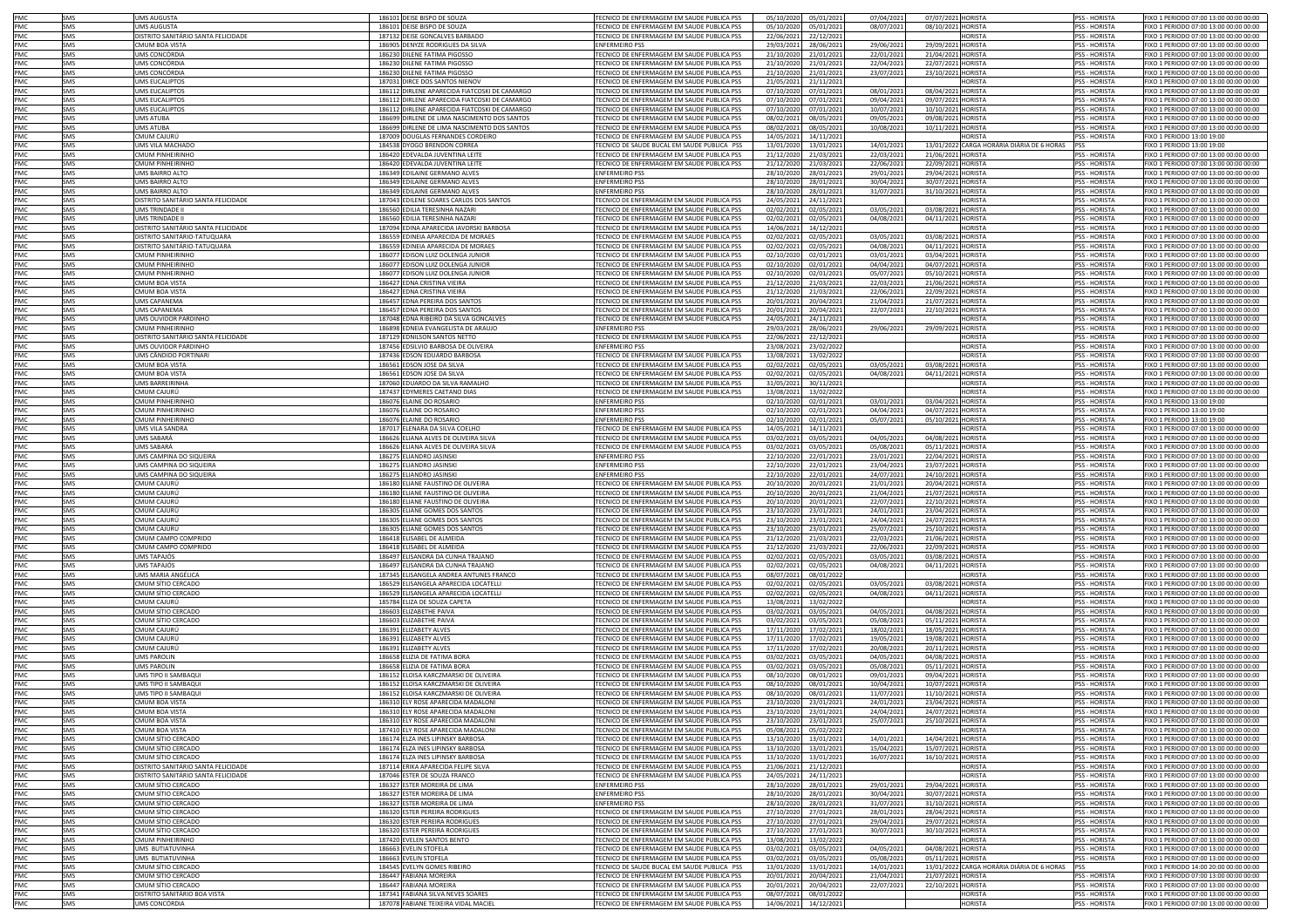| PMC        | SMS        | <b>UMS AURORA</b>                                              | 186194 FABIANO VIEIRA                                                        | TECNICO DE ENFERMAGEM EM SAUDE PUBLICA PSS                                               | 20/10/2020<br>20/01/202                              | 21/01/2021 | 20/04/2021 HORISTA                            | <b>PSS - HORISTA</b>                  | FIXO 1 PERIODO 07:00 13:00 00:00 00:00                                          |
|------------|------------|----------------------------------------------------------------|------------------------------------------------------------------------------|------------------------------------------------------------------------------------------|------------------------------------------------------|------------|-----------------------------------------------|---------------------------------------|---------------------------------------------------------------------------------|
|            | SMS        | <b>UMS AURORA</b>                                              | 186194 FABIANO VIEIRA                                                        | TECNICO DE ENFERMAGEM EM SAUDE PUBLICA PSS                                               | 20/10/2020<br>20/01/202                              |            |                                               | PSS - HORISTA                         |                                                                                 |
| PMC        |            |                                                                |                                                                              |                                                                                          |                                                      | 21/04/2021 | 21/07/2021 HORISTA                            |                                       | FIXO 1 PERIODO 07:00 13:00 00:00 00:00                                          |
| PMC        | SMS        | UMS AURORA                                                     | 186194 FABIANO VIEIRA                                                        | TECNICO DE ENFERMAGEM EM SAUDE PUBLICA PSS                                               | 20/10/2020<br>20/01/202                              | 22/07/2021 | 22/10/2021 HORISTA                            | PSS - HORISTA                         | FIXO 1 PERIODO 07:00 13:00 00:00 00:00                                          |
| PMC        | SMS        | COORDENADORIA TÉCNICA CENTRAL REGULAÇÃO URGÊNCIAS E EMERGÊNCIA | 186253 FABIO DORNELES GOMES                                                  | TECNICO DE ENFERMAGEM EM SAUDE PUBLICA PSS                                               | 21/10/2020<br>21/01/202                              | 22/01/2021 | 21/04/2021<br><b>HORISTA</b>                  | PSS - HORISTA                         | IXO 1 PERIODO 07:00 13:00 00:00 00:00                                           |
| PMC        | SMS        | COORDENADORIA TÉCNICA CENTRAL REGULAÇÃO URGÊNCIAS E EMERGÊNCIA | 186253 FABIO DORNELES GOMES                                                  | TECNICO DE ENFERMAGEM EM SAUDE PUBLICA PSS                                               | 21/10/2020<br>21/01/202                              | 22/04/2021 | 22/07/2021<br><b>HORISTA</b>                  | PSS - HORISTA                         | FIXO 1 PERIODO 07:00 13:00 00:00 00:00                                          |
| PMC        | SMS        | COORDENADORIA TÉCNICA CENTRAL REGULAÇÃO URGÊNCIAS E EMERGÊNCIA | 186253 FABIO DORNELES GOMES                                                  | TECNICO DE ENFERMAGEM EM SAUDE PUBLICA PSS                                               | 21/10/2020<br>21/01/202                              | 23/07/2021 | 23/10/2021 HORISTA                            | <b>PSS - HORISTA</b>                  | FIXO 1 PERIODO 07:00 13:00 00:00 00:00                                          |
| PMC        | SMS        | DISTRITO SANITÁRIO CIO                                         | 187355 FABIOLA DANTAS ALEXANDRINO                                            | TECNICO DE ENFERMAGEM EM SAUDE PUBLICA PSS                                               | 09/07/2021<br>09/01/202                              |            | HORISTA                                       | <b>PSS - HORISTA</b>                  | FIXO 1 PERIODO 07:00 13:00 00:00 00:00                                          |
| PMC        | SMS        | UMS SANTA EFIGÊNIA                                             | 187404 FERNANDA DANIELA FILIPPI                                              | TECNICO DE ENFERMAGEM EM SAUDE PUBLICA PSS                                               | 05/08/2021<br>05/02/202                              |            | <b>HORISTA</b>                                | PSS - HORISTA                         | FIXO 1 PERIODO 07:00 13:00 00:00 00:00                                          |
| PMC        |            |                                                                |                                                                              |                                                                                          |                                                      |            |                                               |                                       |                                                                                 |
|            | SMS        | CMUM SÍTIO CERCADO                                             | 186091 FERNANDA DE JESUS CESARIO                                             | <b>ENFERMEIRO PSS</b>                                                                    | 05/10/2020<br>05/01/202                              | 06/01/2021 | 06/04/2021 HORISTA                            | PSS - HORISTA                         | FIXO 1 PERIODO 07:00 13:00 00:00 00:00                                          |
| PMC        | SMS        | CMUM SÍTIO CERCADO                                             | 186091 FERNANDA DE JESUS CESARIO                                             | <b>ENFERMEIRO PSS</b>                                                                    | 05/10/2020<br>05/01/202                              | 07/04/2021 | 07/07/2021 HORISTA                            | PSS - HORISTA                         | FIXO 1 PERIODO 07:00 13:00 00:00 00:00                                          |
| PMC        | SMS        | CMUM SÍTIO CERCADO                                             | 186091 FERNANDA DE JESUS CESARIO                                             | <b>ENFERMEIRO PSS</b>                                                                    | 05/10/2020<br>05/01/202                              | 08/07/2021 | 08/10/2021 HORISTA                            | PSS - HORISTA                         | FIXO 1 PERIODO 07:00 13:00 00:00 00:00                                          |
| PMC        | <b>SMS</b> | UMS SANTA QUITÉRIA I                                           | 186908 FERNANDA FERRARI                                                      | <b>FNFERMEIRO PSS</b>                                                                    | 29/03/2021<br>28/06/202                              | 29/06/2021 | 29/09/2021 HORISTA                            | <b>PSS - HORISTA</b>                  | FIXO 1 PERIODO 07:00 13:00 00:00 00:00                                          |
| PMC        | SMS        | CMUM CAMPO COMPRIDO                                            | 186137 FERNANDA FLAVIA DE RAMOS                                              | <b>ENFERMEIRO PSS</b>                                                                    | 08/10/2020<br>08/01/202                              | 09/01/2021 | 09/04/2021 HORISTA                            | <b>PSS - HORISTA</b>                  | FIXO 1 PERIODO 07:00 13:00 00:00 00:00                                          |
|            |            |                                                                |                                                                              |                                                                                          |                                                      |            |                                               |                                       |                                                                                 |
| PMC        | SMS        | CMUM CAMPO COMPRIDO                                            | 186137 FERNANDA FLAVIA DE RAMOS                                              | <b>ENFERMEIRO PS:</b>                                                                    | 08/01/202<br>08/10/2020                              | 10/04/2021 | 10/07/2021 HORISTA                            | <b>PSS - HORISTA</b>                  | FIXO 1 PERIODO 07:00 13:00 00:00 00:00                                          |
| PMC        | SMS        | CMUM CAMPO COMPRIDO                                            | 186137 FERNANDA FLAVIA DE RAMOS                                              | <b>ENFERMEIRO PSS</b>                                                                    | 08/10/2020<br>08/01/202                              | 11/07/2021 | 11/10/2021 HORISTA                            | PSS - HORISTA                         | FIXO 1 PERIODO 07:00 13:00 00:00 00:00                                          |
| PMC        | SMS        | DISTRITO SANITÁRIO-TATUQUARA                                   | 186509 FERNANDA FLORSZ                                                       | TECNICO DE ENFERMAGEM EM SAUDE PUBLICA PSS                                               | 02/02/2021<br>02/05/202                              | 03/05/2021 | 03/08/2021<br><b>HORISTA</b>                  | PSS - HORISTA                         | IXO 1 PERIODO 07:00 13:00 00:00 00:00                                           |
| PMC        | SMS        | DISTRITO SANITÁRIO-TATUQUARA                                   | 186509 FERNANDA FLORSZ                                                       | TECNICO DE ENFERMAGEM EM SAUDE PUBLICA PSS                                               | 02/02/2021<br>02/05/202                              | 04/08/2021 | 04/11/2021<br><b>HORISTA</b>                  | PSS - HORISTA                         | IXO 1 PERIODO 07:00 13:00 00:00 00:00                                           |
| PMC        | SMS        | UMS VILA TINGUI                                                | 186299 FERNANDA NORIZIA DE SOUZA ALVES                                       | <b>ENFERMEIRO PSS</b>                                                                    | 22/10/2020<br>22/01/202                              | 23/01/2021 | 22/04/2021<br><b>HORISTA</b>                  | PSS - HORISTA                         | IXO 1 PERIODO 07:00 13:00 00:00 00:00                                           |
|            |            |                                                                |                                                                              |                                                                                          |                                                      |            |                                               |                                       |                                                                                 |
| PMC        | SMS        | JMS VILA TINGUI                                                | 186299 FERNANDA NORIZIA DE SOUZA ALVES                                       | ENFERMEIRO PSS                                                                           | 22/10/2020<br>22/01/202                              | 23/04/2021 | 23/07/2021<br>HORISTA                         | PSS - HORISTA                         | IXO 1 PERIODO 07:00 13:00 00:00 00:00                                           |
| PMC        | SMS        | UMS VILA TINGUI                                                | 186299 FERNANDA NORIZIA DE SOUZA ALVES                                       | <b>ENFERMEIRO PSS</b>                                                                    | 22/10/2020<br>22/01/202                              | 24/07/2021 | 24/10/2021 HORISTA                            | <b>PSS - HORISTA</b>                  | IXO 1 PERIODO 07:00 13:00 00:00 00:00                                           |
| PMC        | SMS        | CMUM BOA VISTA                                                 | 186892 FERNANDO HENRIQUE DAMISKI                                             | <b>ENFERMEIRO PSS</b>                                                                    | 26/03/2021<br>25/06/2021                             | 26/06/2021 | 26/09/2021<br><b>HORISTA</b>                  | <b>PSS - HORISTA</b>                  | IXO 1 PERIODO 07:00 13:00 00:00 00:00                                           |
| PMC        | SMS        | UMS TIPO II SAMBAQUI                                           | 187121 FLAVIA RENATA BOZA INOCÊNCIO                                          | TECNICO DE ENFERMAGEM EM SAUDE PUBLICA PSS                                               | 21/06/2021<br>21/12/202                              |            | <b>IORISTA</b>                                | PSS - HORISTA                         | IXO 1 PERIODO 07:00 13:00 00:00 00:00                                           |
| PMC        | SMS        | UMS SÃO DOMINGOS                                               | 186765 FLAVIO RODRIGUES PONDE                                                | <b>ENFERMEIRO PS:</b>                                                                    | 12/02/2021<br>12/05/202                              | 13/05/2021 | 13/08/2021<br>HORISTA                         | PSS - HORISTA                         | IXO 1 PERIODO 07:00 13:00 00:00 00:00                                           |
|            |            |                                                                |                                                                              |                                                                                          |                                                      |            |                                               |                                       |                                                                                 |
| PMC        | <b>SMS</b> | UMS SÃO DOMINGOS                                               | 186765 FLAVIO RODRIGUES PONDE                                                | <b>ENFERMEIRO PS:</b>                                                                    | 12/02/2021<br>12/05/202                              | 14/08/2021 | 14/11/2021 HORISTA                            | PSS - HORISTA                         | IXO 1 PERIODO 07:00 13:00 00:00 00:00                                           |
| <b>PMC</b> | SMS        | UMS ATENAS                                                     | 184619 FRANCIELLE DE FREITAS LIMA DE MELO                                    | CIRURGIAO DENTISTA PSS                                                                   | 17/02/2020<br>16/02/202                              | 17/02/2021 | 17/02/2022 CARGA HORÁRIA DIÁRIA DE 4 HORAS    | <b>IPSS</b>                           | FIXO 1 PERIODO 15:00 19:00 00:00 00:00                                          |
| PMC        | SMS        | UMS JARDIM ALIANÇA                                             | 186551 FRANCIELLE TEZZA                                                      | TECNICO DE ENFERMAGEM EM SAUDE PUBLICA PSS                                               | 02/02/2021<br>02/05/202                              | 03/05/2021 | 03/08/2021 HORISTA                            | <b>PSS - HORISTA</b>                  | FIXO 1 PERIODO 07:00 13:00 00:00 00:00                                          |
| PMC        | SMS        | UMS JARDIM ALIANCA                                             | 186551 FRANCIELLE TEZZA                                                      | TECNICO DE ENFERMAGEM EM SAUDE PUBLICA PSS                                               | 02/02/2021<br>02/05/202                              | 04/08/2021 | 04/11/2021 HORISTA                            | <b>PSS - HORISTA</b>                  | FIXO 1 PERIODO 07:00 13:00 00:00 00:00                                          |
| PMC        | SMS        | <b>CMUM PINHEIRINHC</b>                                        | 187369 FRANCISLAINE APARECIA SILVEIRA                                        | TECNICO DE ENFERMAGEM EM SAUDE PUBLICA PSS                                               | 19/07/2021<br>19/01/202                              |            | <b>HORISTA</b>                                | PSS - HORISTA                         | FIXO 1 PERIODO 07:00 13:00 00:00 00:00                                          |
| PMC        | SMS        | DISTRITO SANITÁRIO PINHEIRINHO                                 | 186573 GABRIELE FREITAS DE SENIA                                             | TECNICO DE ENFERMAGEM EM SAUDE PUBLICA PSS                                               | 03/02/2021<br>03/05/202                              | 04/05/2021 | 04/08/2021<br><b>HORISTA</b>                  | PSS - HORISTA                         | IXO 1 PERIODO 07:00 13:00 00:00 00:00                                           |
|            |            |                                                                |                                                                              |                                                                                          |                                                      |            |                                               |                                       |                                                                                 |
| PMC        | SMS        | DISTRITO SANITÁRIO PINHEIRINHO                                 | 186573 GABRIELE FREITAS DE SENIA                                             | TECNICO DE ENFERMAGEM EM SAUDE PUBLICA PSS                                               | 03/02/2021<br>03/05/202                              | 05/08/2021 | 05/11/2021<br><b>HORISTA</b>                  | PSS - HORISTA                         | IXO 1 PERIODO 07:00 13:00 00:00 00:00                                           |
| PMC        | SMS        | UMS COQUEIROS                                                  | 187124 GENI FERREIRA MARTINS                                                 | TECNICO DE ENFERMAGEM EM SAUDE PUBLICA PSS                                               | 22/06/2021<br>22/12/202                              |            | <b>IORISTA</b>                                | <b>PSS - HORISTA</b>                  | IXO 1 PERIODO 07:00 13:00 00:00 00:00                                           |
| PMC        | SMS        | DISTRITO SANITÁRIO BOA VISTA                                   | 187337 GEOVANA VIEIRA DOS SANTOS                                             | TECNICO DE ENFERMAGEM EM SAUDE PUBLICA PSS                                               | 08/07/2021<br>08/01/202                              |            | <b>IORISTA</b>                                | <b>PSS - HORISTA</b>                  | IXO 1 PERIODO 07:00 13:00 00:00 00:00                                           |
| PMC        | SMS        | CMUM CAJURÚ                                                    | 186179 GERALDINA APARECIDA VIEIRA DA SILVA                                   | TECNICO DE ENFERMAGEM EM SAUDE PUBLICA PSS                                               | 13/10/2020<br>13/01/202                              | 14/01/2021 | 14/04/2021<br><b>HORISTA</b>                  | <b>PSS - HORISTA</b>                  | IXO 1 PERIODO 07:00 13:00 00:00 00:00                                           |
| PMC        | SMS        | CMUM CAJURÚ                                                    | 186179 GERALDINA APARECIDA VIEIRA DA SILVA                                   | TECNICO DE ENFERMAGEM EM SAUDE PUBLICA PSS                                               | 13/10/2020<br>13/01/202                              | 15/04/2021 | 15/07/2021<br><b>HORISTA</b>                  | PSS - HORISTA                         | IXO 1 PERIODO 07:00 13:00 00:00 00:00                                           |
|            |            |                                                                |                                                                              |                                                                                          |                                                      |            |                                               |                                       |                                                                                 |
| PMC        | <b>SMS</b> | CMUM CAJURÚ                                                    | 186179 GERALDINA APARECIDA VIEIRA DA SILVA                                   | TECNICO DE ENFERMAGEM EM SAUDE PUBLICA PSS                                               | 13/10/2020<br>13/01/202                              | 16/07/2021 | 16/10/2021<br><b>HORISTA</b>                  | PSS - HORISTA                         | IXO 1 PERIODO 07:00 13:00 00:00 00:00                                           |
| PMC        | SMS        | UMS SANTA EFIGÊNIA                                             | 186288 GERSON BLITZKOW                                                       | <b>ENFERMEIRO PSS</b>                                                                    | 22/10/2020<br>22/01/202                              | 23/01/2021 | 22/04/2021<br><b>HORISTA</b>                  | PSS - HORISTA                         | IXO 1 PERIODO 07:00 13:00 00:00 00:00                                           |
| PMC        | SMS        | UMS SANTA EFIGÊNIA                                             | 186288 GERSON BLITZKOW                                                       | <b>FNFERMEIRO PSS</b>                                                                    | 22/10/2020<br>22/01/202                              | 23/04/2021 | <b>HORISTA</b><br>23/07/2021                  | <b>PSS - HORISTA</b>                  | FIXO 1 PERIODO 07:00 13:00 00:00 00:00                                          |
| PMC        | SMS        | UMS SANTA FFIGÊNIA                                             | 186288 GERSON BLITZKOW                                                       | <b>ENFERMEIRO PSS</b>                                                                    | 22/10/2020<br>22/01/202                              | 24/07/2021 | 24/10/2021<br><b>HORISTA</b>                  | <b>PSS - HORISTA</b>                  | FIXO 1 PERIODO 07:00 13:00 00:00 00:00                                          |
| PMC        | SMS        | DISTRITO SANITÁRIO-TATUQUARA                                   | 186506 GEYZIELLE GIMENES DE OLIVEIRA                                         | TECNICO DE ENFERMAGEM EM SAUDE PUBLICA PSS                                               |                                                      | 03/05/2021 | <b>HORISTA</b><br>03/08/2021                  | <b>PSS - HORISTA</b>                  | FIXO 1 PERIODO 07:00 13:00 00:00 00:00                                          |
|            |            |                                                                |                                                                              |                                                                                          | 02/02/2021<br>02/05/202                              |            |                                               |                                       |                                                                                 |
| PMC        | SMS        | DISTRITO SANITÁRIO-TATUQUARA                                   | 186506 GEYZIELLE GIMENES DE OLIVEIRA                                         | TECNICO DE ENFERMAGEM EM SAUDE PUBLICA PSS                                               | 02/02/2021<br>02/05/202                              | 04/08/2021 | 04/11/2021<br><b>HORISTA</b>                  | PSS - HORISTA                         | IXO 1 PERIODO 07:00 13:00 00:00 00:00                                           |
| PMC        | SMS        | UMS CONCÓRDIA                                                  | 187430 GILCELIA FERREIRA DE PAULA                                            | ECNICO DE ENFERMAGEM EM SAUDE PUBLICA PSS                                                | 13/08/2021<br>13/02/202                              |            | <b>IORISTA</b>                                | PSS - HORISTA                         | IXO 1 PERIODO 07:00 13:00 00:00 00:00                                           |
| PMC        | SMS        | UMS NOSSA SENHORA DA LUZ                                       | 187411 GINOEL DA CRUZ FERREIRA                                               | TECNICO DE ENFERMAGEM EM SAUDE PUBLICA PSS                                               | 05/08/2021<br>05/02/202                              |            | <b>IORISTA</b>                                | PSS - HORISTA                         | IXO 1 PERIODO 07:00 13:00 00:00 00:00                                           |
| PMC        | SMS        | UMS OUVIDOR PARDINHO                                           | 187104 GIOVANA CANCELLI                                                      | <b>ENFERMEIRO PSS</b>                                                                    | 14/06/2021<br>14/12/202                              |            | <b>IORISTA</b>                                | PSS - HORISTA                         | IXO 1 PERIODO 07:00 13:00 00:00 00:00                                           |
| PMC        | SMS        | DISTRITO SANITÁRIO SANTA FELICIDADE                            | 186086 GIOVANA MARINA PREBIANCA TASCHETTO                                    | TECNICO DE ENFERMAGEM EM SAUDE PUBLICA PSS                                               | 02/10/2020<br>02/01/202                              | 03/01/2021 | 03/04/2021<br><b>HORISTA</b>                  | <b>PSS - HORISTA</b>                  | IXO 1 PERIODO 07:00 13:00 00:00 00:00                                           |
|            |            |                                                                |                                                                              |                                                                                          |                                                      |            |                                               |                                       |                                                                                 |
| PMC        | SMS        | DISTRITO SANITÁRIO SANTA FELICIDAD                             | 186086 GIOVANA MARINA PREBIANCA TASCHETTO                                    | ECNICO DE ENFERMAGEM EM SAUDE PUBLICA PSS                                                | 02/10/2020<br>02/01/202                              | 04/04/2021 | 04/07/2021<br><b>HORISTA</b>                  | PSS - HORISTA                         | IXO 1 PERIODO 07:00 13:00 00:00 00:00                                           |
| PMC        | SMS        | <b>DISTRITO SANITÁRIO SANTA FELICIDADE</b>                     | 186086 GIOVANA MARINA PREBIANCA TASCHETTO                                    | TECNICO DE ENFERMAGEM EM SAUDE PUBLICA PSS                                               | 02/10/2020<br>02/01/202                              | 05/07/2021 | 05/10/2021<br><b>HORISTA</b>                  | <b>PSS - HORISTA</b>                  | IXO 1 PERIODO 07:00 13:00 00:00 00:00                                           |
| PMC        | SMS        | CMUM BOA VISTA                                                 | 184603 GIOVANNA ZARINA AGAR BILBAO ADAD                                      | CIRURGIAO DENTISTA PSS                                                                   | 17/02/2020<br>16/02/202                              | 17/02/2021 | CARGA HORÁRIA DIÁRIA DE 4 HORAS<br>17/02/2022 | <b>PSS</b>                            | IXO 1 PERIODO 19:00 23:00                                                       |
| PMC        | SMS        | UMS VITÓRIA RÉGIA                                              | 187119 GIRLENE DE OLIVEIRA                                                   | TECNICO DE ENFERMAGEM EM SAUDE PUBLICA PSS                                               | 21/06/2021<br>21/12/2021                             |            | <b>HORISTA</b>                                | PSS - HORISTA                         | IXO 1 PERIODO 07:00 13:00 00:00 00:00                                           |
| PMC        | SMS        | UMS OUVIDOR PARDINHO                                           | 187033 GISELE CRISTINA LISBOA                                                | TECNICO DE ENFERMAGEM EM SAUDE PUBLICA PSS                                               | 21/05/2021<br>21/11/202                              |            | <b>HORISTA</b>                                | PSS - HORISTA                         | IXO 1 PERIODO 07:00 13:00 00:00 00:00                                           |
| PMC        | <b>SMS</b> | UMS CONCÓRDIA                                                  | 187079 GISELE JULIANA DE SOUZA                                               | TECNICO DE ENFERMAGEM EM SAUDE PUBLICA PSS                                               | 14/06/2021                                           |            | <b>HORISTA</b>                                | <b>PSS - HORISTA</b>                  | FIXO 1 PERIODO 07:00 13:00 00:00 00:00                                          |
|            |            |                                                                |                                                                              |                                                                                          | 14/12/202                                            |            |                                               |                                       |                                                                                 |
| PMC        | SMS        | DISTRITO SANITÁRIO-TATUQUARA                                   | 186257 GISELE REIS DE CARVALHO                                               | TECNICO DE ENFERMAGEM EM SAUDE PUBLICA PSS                                               | 21/10/2020<br>21/01/202                              |            | <b>HORISTA</b>                                | <b>PSS - HORISTA</b>                  | FIXO 1 PERIODO 07:00 13:00 00:00 00:00                                          |
| PMC        | SMS        | UMS TIPO II - VILA GUAIRA                                      | 186486 GISELE TATIANE DA SILVA                                               | TECNICO DE ENFERMAGEM EM SAUDE PUBLICA PSS                                               | 02/02/2021<br>02/05/202                              | 03/05/2021 | 03/08/2021<br><b>HORISTA</b>                  | <b>PSS - HORISTA</b>                  | FIXO 1 PERIODO 07:00 13:00 00:00 00:00                                          |
| PMC        | SMS        | UMS TIPO II - VILA GUAIRA                                      | 186486 GISELE TATIANE DA SILVA                                               | TECNICO DE ENFERMAGEM EM SAUDE PUBLICA PSS                                               | 02/02/2021<br>02/05/202                              | 04/08/2021 | 04/11/2021<br><b>HORISTA</b>                  | PSS - HORISTA                         | FIXO 1 PERIODO 07:00 13:00 00:00 00:00                                          |
| PMC        | SMS        | UMS VILA MACHADO                                               | 187092 GISELLE DO ROCIO DOS SANTOS                                           | TECNICO DE ENFERMAGEM EM SAUDE PUBLICA PSS                                               | 14/06/2021<br>14/12/202                              |            | <b>HORISTA</b>                                | PSS - HORISTA                         | FIXO 1 PERIODO 07:00 13:00 00:00 00:00                                          |
| PMC        | SMS        | UMS FERNANDO DE NORONHA                                        | 186613 GISELLE PEREIRA PIMENTEL                                              | TECNICO DE ENFERMAGEM EM SAUDE PUBLICA PSS                                               | 03/02/2021<br>03/05/202                              | 04/05/2021 | 04/08/2021<br><b>HORISTA</b>                  | PSS - HORISTA                         | IXO 1 PERIODO 07:00 13:00 00:00 00:00                                           |
|            |            |                                                                |                                                                              |                                                                                          |                                                      |            |                                               |                                       |                                                                                 |
| PMC        | SMS        | UMS FERNANDO DE NORONHA                                        | 186613 GISELLE PEREIRA PIMENTEL                                              | TECNICO DE ENFERMAGEM EM SAUDE PUBLICA PSS                                               | 03/02/2021<br>03/05/202                              | 05/08/202  | 05/11/2021<br><b>HORISTA</b>                  | PSS - HORISTA                         | IXO 1 PERIODO 07:00 13:00 00:00 00:00                                           |
| PMC        | SMS        | CMUM CAMPO COMPRIDO                                            | 187310 GISLAINE SANTOS                                                       | <b>ENFERMEIRO PSS</b>                                                                    | 07/07/2021<br>07/01/202                              |            | <b>IORISTA</b>                                | <b>PSS - HORISTA</b>                  | IXO 1 PERIODO 13:00 19:00                                                       |
| PMC        | SMS        | CMUM CAJURÚ                                                    | 187088 GISLAINE VENANCIO FERREIRA                                            | TECNICO DE ENFERMAGEM EM SAUDE PUBLICA PSS                                               | 14/06/2021<br>14/12/202                              |            | <b>HORISTA</b>                                | <b>PSS - HORISTA</b>                  | IXO 1 PERIODO 07:00 13:00 00:00 00:00                                           |
| PMC        | SMS        | CMUM CAJURÚ                                                    | 186460 GISLETE DE SOUZA DOMINGUES                                            | TECNICO DE ENFERMAGEM EM SAUDE PUBLICA PSS                                               | 20/01/2021<br>20/04/202                              | 21/04/2021 | <b>HORISTA</b><br>21/07/2021                  | <b>PSS - HORISTA</b>                  | FIXO 1 PERIODO 07:00 13:00 00:00 00:00                                          |
| PMC        | SMS        | CMUM CAJURÚ                                                    | 186460 GISLETE DE SOUZA DOMINGUES                                            | TECNICO DE ENFERMAGEM EM SAUDE PUBLICA PSS                                               | 20/01/2021<br>20/04/202                              | 22/07/2021 | HORISTA<br>22/10/2021                         | PSS - HORISTA                         | FIXO 1 PERIODO 07:00 13:00 00:00 00:00                                          |
|            |            |                                                                |                                                                              |                                                                                          |                                                      |            |                                               |                                       |                                                                                 |
| PMC        | SMS        | UMS TRINDADE I                                                 | 186567 GLEYSSY KELLY SOUZA                                                   | TECNICO DE ENFERMAGEM EM SAUDE PUBLICA PSS                                               | 02/02/2021<br>02/05/202                              | 03/05/2021 | 03/08/2021<br><b>HORISTA</b>                  | PSS - HORISTA                         | FIXO 1 PERIODO 07:00 13:00 00:00 00:00                                          |
| PMC        | SMS        | UMS TRINDADE I                                                 | 186567 GLEYSSY KELLY SOUZA                                                   | TECNICO DE ENFERMAGEM EM SAUDE PUBLICA PSS                                               | 02/02/2021<br>02/05/202                              | 04/08/2021 | 04/11/2021 HORISTA                            | PSS - HORISTA                         | FIXO 1 PERIODO 07:00 13:00 00:00 00:00                                          |
| <b>PMC</b> | SMS        | UMS OUVIDOR PARDINHO                                           | 187113 GORETE BORGES                                                         | TECNICO DE ENFERMAGEM EM SAUDE PUBLICA PSS                                               | 21/06/2021<br>21/12/202                              |            | <b>IORISTA</b>                                | <b>PSS - HORISTA</b>                  | FIXO 1 PERIODO 07:00 13:00 00:00 00:00                                          |
| PMC        | SMS        | UMS CAMPINA DO SIQUEIRA                                        | 186205 GRACIELLE MERIE PEREIRA                                               | TECNICO DE ENFERMAGEM EM SAUDE PUBLICA PSS                                               | 20/10/2020<br>20/01/202                              | 21/01/2021 | <b>HORISTA</b><br>20/04/2021                  | <b>PSS - HORISTA</b>                  | FIXO 1 PERIODO 07:00 13:00 00:00 00:00                                          |
| PMC        | SMS        | UMS CAMPINA DO SIQUEIRA                                        | 186205 GRACIELLE MERIE PEREIRA                                               | TECNICO DE ENFERMAGEM EM SAUDE PUBLICA PSS                                               | 20/10/2020<br>20/01/202                              | 21/04/2021 | 21/07/2021 HORISTA                            | <b>PSS - HORISTA</b>                  | FIXO 1 PERIODO 07:00 13:00 00:00 00:00                                          |
| PMC        | SMS        | UMS CAMPINA DO SIQUEIRA                                        | 186205 GRACIELLE MERIE PEREIRA                                               | TECNICO DE ENFERMAGEM EM SAUDE PUBLICA PSS                                               | 20/10/2020<br>20/01/202                              | 22/07/2021 | <b>HORISTA</b><br>22/10/2021                  | PSS - HORISTA                         | IXO 1 PERIODO 07:00 13:00 00:00 00:00                                           |
| <b>PMC</b> | SMS        | UMS LOTIGUAÇÚ                                                  |                                                                              | TECNICO DE ENFERMAGEM EM SAUDE PUBLICA PSS                                               | 22/06/2021<br>22/12/202                              |            | <b>IORISTA</b>                                | PSS - HORISTA                         | IXO 1 PERIODO 07:00 13:00 00:00 00:00                                           |
|            |            |                                                                | 187137 GRAZIELLA SCHNURR                                                     |                                                                                          |                                                      |            |                                               |                                       |                                                                                 |
| PMC        | SMS        | UMS SÃO DOMINGOS                                               | 186537 GUACIRA DA COSTA ZANARDI                                              | TECNICO DE ENFERMAGEM EM SAUDE PUBLICA PSS                                               | 02/02/2021<br>02/05/202                              | 03/05/2021 | 03/08/2021<br><b>HORISTA</b>                  | PSS - HORISTA                         | IXO 1 PERIODO 07:00 13:00 00:00 00:00                                           |
| PMC        | SMS        | UMS SÃO DOMINGOS                                               | 186537 GUACIRA DA COSTA ZANARDI                                              | TECNICO DE ENFERMAGEM EM SAUDE PUBLICA PSS                                               | 02/02/2021<br>02/05/202                              | 04/08/2023 | 04/11/2021<br><b>HORISTA</b>                  | <b>PSS - HORISTA</b>                  | IXO 1 PERIODO 07:00 13:00 00:00 00:00                                           |
| PMC        | SMS        | UMS IRMÃ TEREZA ARAÚIO                                         | 187123 HELENA BERNARDINA DO NASCIMENTO                                       | TECNICO DE ENFERMAGEM EM SAUDE PUBLICA PSS                                               | 22/06/2021<br>22/12/202                              |            | <b>IORISTA</b>                                | <b>PSS - HORISTA</b>                  | IXO 1 PERIODO 07:00 13:00 00:00 00:00                                           |
| PMC        | SMS        | CMUM SÍTIO CERCADO                                             | 186894 HELENA MARIA GUIMARAES PERES NICOLETTI                                | <b>ENFERMEIRO PSS</b>                                                                    | 26/03/2021<br>25/06/202                              | 26/06/2021 | 26/09/2021<br><b>HORISTA</b>                  | <b>PSS - HORISTA</b>                  | IXO 1 PERIODO 07:00 13:00 00:00 00:00                                           |
| PMC        | SMS        | UMS JARDIM ALIANÇA                                             | 187096 HELENA RODRIGUES DE FRANCA                                            | TECNICO DE ENFERMAGEM EM SAUDE PUBLICA PSS                                               | 14/06/2021<br>14/12/202                              |            | HORISTA                                       | PSS - HORISTA                         | IXO 1 PERIODO 07:00 13:00 00:00 00:00                                           |
| PMC        | <b>SMS</b> | UMS SÃO BRAZ                                                   | 186173 HELENA SANTOS HORTZ                                                   | TECNICO DE ENFERMAGEM EM SAUDE PUBLICA PSS                                               | 13/10/2020<br>13/01/202                              | 14/01/2021 | 14/04/2021<br><b>HORISTA</b>                  | PSS - HORISTA                         | IXO 1 PERIODO 07:00 13:00 00:00 00:00                                           |
|            |            |                                                                |                                                                              |                                                                                          |                                                      |            |                                               |                                       |                                                                                 |
| PMC        | SMS        | UMS SÃO BRAZ                                                   | 186173 HELENA SANTOS HORTZ                                                   | TECNICO DE ENFERMAGEM EM SAUDE PUBLICA PSS                                               | 13/10/2020<br>13/01/202                              | 15/04/2021 | 15/07/2021 HORISTA                            | <b>PSS - HORISTA</b>                  | IXO 1 PERIODO 07:00 13:00 00:00 00:00                                           |
| PMC        | SMS        | UMS SÃO BRAZ                                                   | 186173 HELENA SANTOS HORTZ                                                   | TECNICO DE ENFERMAGEM EM SAUDE PUBLICA PSS                                               | 13/10/2020<br>13/01/202                              | 16/07/2021 | 16/10/2021 HORISTA                            | <b>PSS - HORISTA</b>                  | FIXO 1 PERIODO 07:00 13:00 00:00 00:00                                          |
| PMC        | SMS        | CMUM CAMPO COMPRIDO                                            | 186145 HOSANNA CAROLINA DE JESUS GRILLON PRESTES                             | <b>ENFERMEIRO PSS</b>                                                                    | 08/10/2020<br>08/01/2021                             | 09/01/2021 | 09/04/2021 HORISTA                            | <b>PSS - HORISTA</b>                  | FIXO 1 PERIODO 07:00 13:00 00:00 00:00                                          |
| PMC        | <b>SMS</b> | CMUM CAMPO COMPRIDO                                            | 186145 HOSANNA CAROLINA DE JESUS GRILLON PRESTES                             | <b>ENFERMEIRO PSS</b>                                                                    | 08/01/202<br>08/10/2020                              | 10/04/2021 | 10/07/2021 HORISTA                            | PSS - HORISTA                         | FIXO 1 PERIODO 07:00 13:00 00:00 00:00                                          |
|            | SMS        | CMUM CAMPO COMPRIDO                                            | 186145 HOSANNA CAROLINA DE JESUS GRILLON PRESTES                             | <b>ENFERMEIRO PSS</b>                                                                    | 08/10/2020<br>08/01/202                              | 11/07/2021 | 11/10/2021 HORISTA                            | PSS - HORISTA                         | FIXO 1 PERIODO 07:00 13:00 00:00 00:00                                          |
| PMC<br>PMC | SMS        | CMUM SÍTIO CERCADO                                             | 186891 IDALETE BOSCO DA LAPA                                                 | <b>ENFERMEIRO PSS</b>                                                                    | 26/03/2021<br>25/06/202                              | 26/06/2021 | 26/09/2021 HORISTA                            | PSS - HORISTA                         | FIXO 1 PERIODO 07:00 13:00 00:00 00:00                                          |
|            |            |                                                                |                                                                              |                                                                                          |                                                      |            |                                               |                                       |                                                                                 |
| PMC        | SMS        | DISTRITO SANITÁRIO PINHEIRINHO                                 | 186625 IEDA MARIA DE ALMEIDA                                                 | TECNICO DE ENFERMAGEM EM SAUDE PUBLICA PSS                                               | 03/02/2021<br>03/05/202                              | 04/05/2021 | 04/08/2021 HORISTA                            | PSS - HORISTA                         | IXO 1 PERIODO 07:00 13:00 00:00 00:00                                           |
| PMC        | SMS        | DISTRITO SANITÁRIO PINHEIRINHO                                 | 186625 IEDA MARIA DE ALMEIDA                                                 | TECNICO DE ENFERMAGEM EM SAUDE PUBLICA PSS                                               | 03/02/2021<br>03/05/202                              | 05/08/2021 | 05/11/2021 HORISTA                            | PSS - HORISTA                         | IXO 1 PERIODO 07:00 13:00 00:00 00:00                                           |
| PMC        | SMS        | UMS ABAETÉ                                                     | 187334 IEDA TAVARES VOGEL                                                    | TECNICO DE ENFERMAGEM EM SAUDE PUBLICA PSS                                               | 08/07/2021<br>08/01/202                              |            | HORISTA                                       | PSS - HORISTA                         | IXO 1 PERIODO 07:00 13:00 00:00 00:00                                           |
| PMC        | <b>SMS</b> | UMS OUVIDOR PARDINHO                                           | 187407 ILSA CARLA DA SILVA                                                   | TECNICO DE ENFERMAGEM EM SAUDE PUBLICA PSS                                               | 05/08/2021<br>05/02/202                              |            | HORISTA                                       | PSS - HORISTA                         | IXO 1 PERIODO 07:00 13:00 00:00 00:00                                           |
| PMC        | SMS        | UMS MÃE CURITIBANA                                             | 187324 INDIA MARA DOMINGUES                                                  | TECNICO DE ENFERMAGEM EM SAUDE PUBLICA PSS                                               | 08/07/2021<br>08/01/2022                             |            | HORISTA                                       | PSS - HORISTA                         | IXO 1 PERIODO 07:00 13:00 00:00 00:00                                           |
| PMC        |            |                                                                |                                                                              |                                                                                          |                                                      |            |                                               |                                       |                                                                                 |
|            | SMS        | DISTRITO SANITÁRIO BOA VISTA                                   | 187343 INDIANA POLLYHANE MARCHIORO                                           | TECNICO DE ENFERMAGEM EM SAUDE PUBLICA PSS                                               | 08/07/2021<br>08/01/202                              |            | <b>HORISTA</b>                                | PSS - HORISTA                         | FIXO 1 PERIODO 07:00 13:00 00:00 00:00                                          |
| PMC        | SMS        | CMUM SÍTIO CERCADO                                             | 186574 INGRID CARLA DA SILVA                                                 | TECNICO DE ENFERMAGEM EM SAUDE PUBLICA PSS                                               | 03/02/2021<br>03/05/2021                             | 04/05/2021 | HORISTA<br>04/08/2021                         | PSS - HORISTA                         | FIXO 1 PERIODO 07:00 13:00 00:00 00:00                                          |
| PMC        | SMS        | CMUM SÍTIO CERCADO                                             | 186574 INGRID CARLA DA SILVA                                                 | TECNICO DE ENFERMAGEM EM SAUDE PUBLICA PSS                                               | 03/02/2021<br>03/05/2021                             | 05/08/2021 | 05/11/2021<br>HORISTA                         | PSS - HORISTA                         | FIXO 1 PERIODO 07:00 13:00 00:00 00:00                                          |
| PMC        | SMS        | CMUM PINHEIRINHO                                               | 186409 IRACELMA SOUZA LUIZ                                                   | <b>ENFERMEIRO PSS</b>                                                                    | 21/03/202<br>21/12/2020                              | 22/03/2021 | 21/06/2021<br><b>HORISTA</b>                  | PSS - HORISTA                         | FIXO 1 PERIODO 07:00 13:00 00:00 00:00                                          |
| PMC        |            | CMUM PINHFIRINHO                                               | 186409 IRACELMA SOUZA LUIZ                                                   | <b>ENFERMEIRO PSS</b>                                                                    | 21/03/202<br>21/12/2020                              | 22/06/2021 | <b>HORISTA</b><br>22/09/2021                  | <b>PSS - HORISTA</b>                  | FIXO 1 PERIODO 07:00 13:00 00:00 00:00                                          |
| PMC        |            |                                                                |                                                                              | TECNICO DE ENFERMAGEM EM SAUDE PUBLICA PSS                                               | 03/05/2021<br>03/02/2021                             | 04/05/2021 | <b>HORISTA</b><br>04/08/2021                  | <b>PSS - HORISTA</b>                  | FIXO 1 PERIODO 07:00 13:00 00:00 00:00                                          |
|            | SMS        |                                                                |                                                                              |                                                                                          |                                                      |            |                                               |                                       |                                                                                 |
|            | SMS        | DISTRITO SANITÁRIO PINHEIRINHO                                 | 186636 IRANI DA SILVA DE SOUSA ANDREATA                                      |                                                                                          |                                                      |            |                                               |                                       |                                                                                 |
| PMC        | SMS        | DISTRITO SANITÁRIO PINHEIRINHO                                 | 186636 IRANI DA SILVA DE SOUSA ANDREATA                                      | TECNICO DE ENFERMAGEM EM SAUDE PUBLICA PSS                                               | 03/02/2021<br>03/05/2021                             | 05/08/2021 | 05/11/2021<br><b>HORISTA</b>                  | PSS - HORISTA                         | FIXO 1 PERIODO 07:00 13:00 00:00 00:00                                          |
| PMC        | SMS        | UMS VILA LEÃO                                                  | 187018 IRANILDES SOARES DE SOUZA                                             | TECNICO DE ENFERMAGEM EM SAUDE PUBLICA PSS                                               | 14/05/2021<br>14/11/202                              |            | <b>IORISTA</b>                                | PSS - HORISTA                         | FIXO 1 PERIODO 07:00 13:00 00:00 00:00                                          |
| PMC        | SMS        | UMS OUVIDOR PARDINHO                                           | 186346 IRENI DE MIRANDA                                                      | <b>ENFERMEIRO PSS</b>                                                                    | 28/10/2020<br>28/01/2021                             | 29/01/2021 | <b>HORISTA</b><br>29/04/2021                  | PSS - HORISTA                         | IXO 1 PERIODO 07:00 13:00 00:00 00:00                                           |
| PMC        |            | UMS OUVIDOR PARDINHO                                           | 186346 IRENI DE MIRANDA                                                      | <b>ENFERMEIRO PSS</b>                                                                    |                                                      |            |                                               | <b>PSS - HORISTA</b>                  | IXO 1 PERIODO 07:00 13:00 00:00 00:00                                           |
|            | SMS        |                                                                |                                                                              |                                                                                          | 28/10/2020<br>28/01/2021                             | 30/04/2021 | 30/07/2021<br><b>HORISTA</b>                  |                                       |                                                                                 |
| PMC        | SMS        | UMS OUVIDOR PARDINHO                                           | 186346 IRENI DE MIRANDA                                                      | <b>ENFERMEIRO PSS</b>                                                                    | 28/10/2020<br>28/01/2021                             | 31/07/2021 | 31/10/2021<br><b>HORISTA</b>                  | PSS - HORISTA                         | IXO 1 PERIODO 07:00 13:00 00:00 00:00                                           |
| PMC        | SMS        | DISTRITO SANITÁRIO SANTA FELICIDADE                            | 187360 ISABELA ANDRADE DA CRUZ                                               | TECNICO DE ENFERMAGEM EM SAUDE PUBLICA PSS                                               | 09/01/2022<br>09/07/2021                             |            | <b>IORISTA</b>                                | PSS - HORISTA                         | IXO 1 PERIODO 07:00 13:00 00:00 00:00                                           |
| PMC<br>PMC | SMS<br>SMS | UMS SÃO JOÃO DEL REY<br><b>UMS ABRANCHES</b>                   | 187093 ISABELE CAROLINE HIMOVSKI CABRAL<br>186519 ISABELLA CAROLINE DA SILVA | TECNICO DE ENFERMAGEM EM SAUDE PUBLICA PSS<br>TECNICO DE ENFERMAGEM EM SAUDE PUBLICA PSS | 14/06/2021<br>14/12/2021<br>02/02/2021<br>02/05/2021 | 03/05/2021 | <b>HORISTA</b><br>03/08/2021 HORISTA          | PSS - HORISTA<br><b>PSS - HORISTA</b> | IXO 1 PERIODO 07:00 13:00 00:00 00:00<br>EIXO 1 PERIODO 07:00 13:00 00:00 00:00 |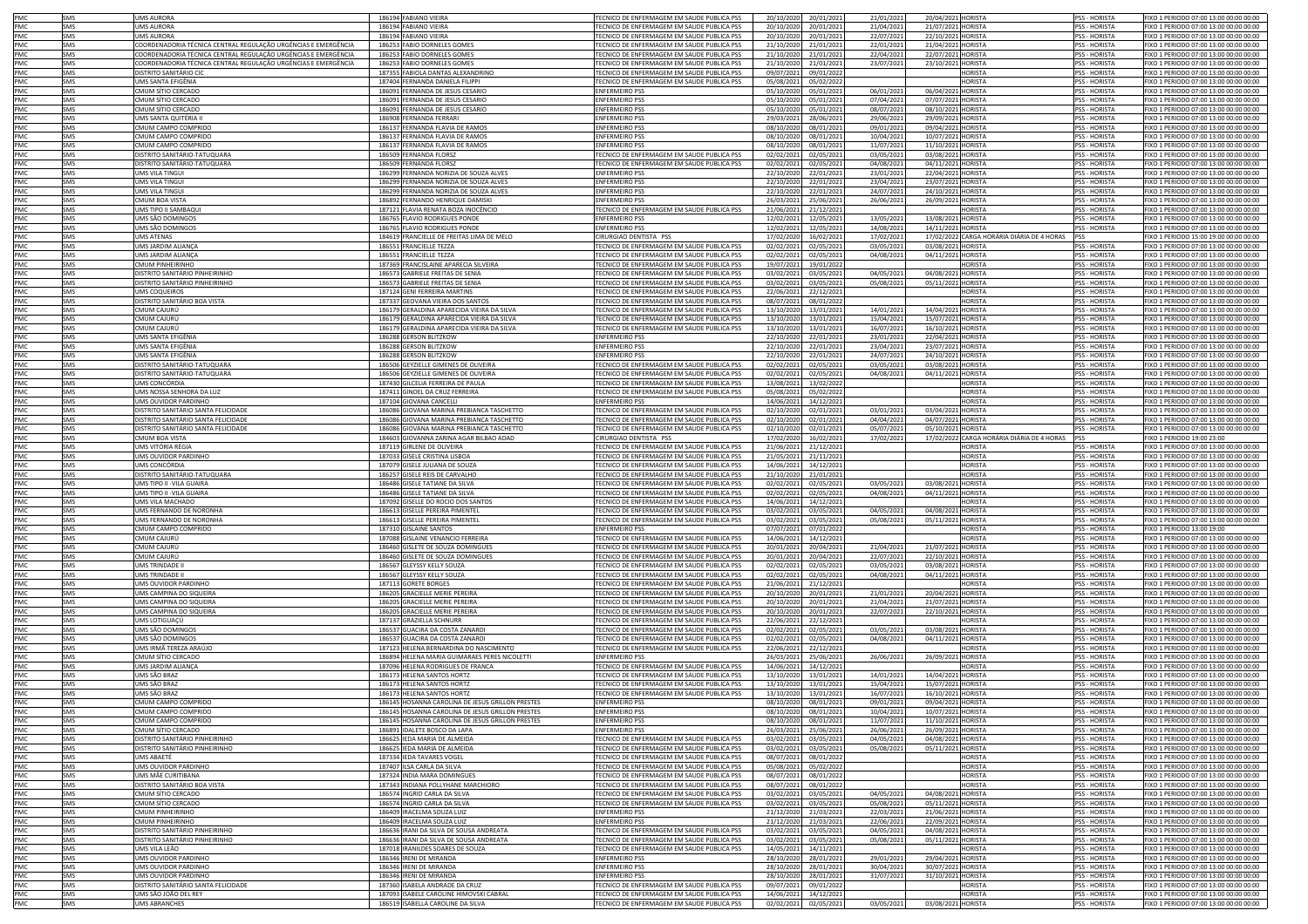| PMC        | SMS        | <b>UMS ABRANCHES</b>                     | 186519 ISABELLA CAROLINE DA SILVA                                              | TECNICO DE ENFERMAGEM EM SAUDE PUBLICA PSS                                               |            | 02/02/2021 02/05/2021               | 04/08/2021               | 04/11/2021 HORISTA                       |                                            | <b>PSS - HORISTA</b>           | FIXO 1 PERIODO 07:00 13:00 00:00 00:00                                           |
|------------|------------|------------------------------------------|--------------------------------------------------------------------------------|------------------------------------------------------------------------------------------|------------|-------------------------------------|--------------------------|------------------------------------------|--------------------------------------------|--------------------------------|----------------------------------------------------------------------------------|
| PMC        | SMS        | MUM BOA VISTA                            | 187115 ITALO GRANGEL FERREIRA                                                  | TECNICO DE ENFERMAGEM EM SAUDE PUBLICA PSS                                               |            |                                     |                          |                                          | <b>HORISTA</b>                             | <b>PSS - HORISTA</b>           |                                                                                  |
|            |            |                                          |                                                                                | TECNICO DE ENFERMAGEM EM SAUDE PUBLICA PSS                                               | 21/06/2021 | 21/12/2021                          |                          |                                          |                                            |                                | FIXO 1 PERIODO 07:00 13:00 00:00 00:00<br>FIXO 1 PERIODO 07:00 13:00 00:00 00:00 |
| PMC        | SMS        | UMS VILA MACHADO                         | 187361 IVANEIDE DANTAS MORENO                                                  |                                                                                          | 09/07/2021 | 09/01/2022                          |                          |                                          | <b>HORISTA</b>                             | PSS - HORISTA                  |                                                                                  |
| PMC        | SMS        | UMS BARREIRINHA                          | 186552 IZABEL SANTOS MOURA BATISTA DOS SANTOS                                  | TECNICO DE ENFERMAGEM EM SAUDE PUBLICA PSS                                               | 02/02/2021 | 02/05/2021                          | 03/05/2021               | 03/08/2021 HORISTA                       |                                            | PSS - HORISTA                  | FIXO 1 PERIODO 07:00 13:00 00:00 00:00                                           |
| PMC        | SMS        | UMS BARREIRINHA                          | 186552 IZABEL SANTOS MOURA BATISTA DOS SANTOS                                  | TECNICO DE ENFERMAGEM EM SAUDE PUBLICA PSS                                               | 02/02/2021 | 02/05/2021                          | 04/08/2021               | 04/11/2021 HORISTA                       |                                            | PSS - HORISTA                  | FIXO 1 PERIODO 07:00 13:00 00:00 00:00                                           |
| PMC        | SMS        | UMS OUVIDOR PARDINHO                     | 187045 IZAREL SILVA CARVALHO                                                   | TECNICO DE ENFERMAGEM EM SAUDE PUBLICA PSS                                               | 24/05/2021 | 24/11/2021                          |                          |                                          | <b>HORISTA</b>                             | <b>PSS - HORISTA</b>           | FIXO 1 PERIODO 07:00 13:00 00:00 00:00                                           |
| PMC        | SMS        | UMS XAPINHAI                             | 186525 JACANA VINKERT CONCEICAO DE SOUSA                                       | TECNICO DE ENFERMAGEM EM SAUDE PUBLICA PSS                                               | 02/02/2021 | 02/05/2021                          | 03/05/2021               | 03/08/2021 HORISTA                       |                                            | <b>PSS - HORISTA</b>           | FIXO 1 PERIODO 07:00 13:00 00:00 00:00                                           |
| PMC        | SMS        | UMS XAPINHAI                             | 186525 JACANA VINKERT CONCEICAO DE SOUSA                                       | TECNICO DE ENFERMAGEM EM SAUDE PUBLICA PSS                                               | 02/02/2021 | 02/05/2021                          | 04/08/2021               | 04/11/2021 HORISTA                       |                                            | PSS - HORISTA                  | FIXO 1 PERIODO 07:00 13:00 00:00 00:00                                           |
| PMC        | SMS        | UMS EUCALIPTOS                           | 186332 JACKSON GOMES DIAS DA ROSA                                              | <b>ENFERMEIRO PSS</b>                                                                    | 28/10/2020 | 28/01/2021                          | 29/01/2021               | 29/04/2021 HORISTA                       |                                            | PSS - HORISTA                  | FIXO 1 PERIODO 07:00 13:00 00:00 00:00                                           |
| PMC        | SMS        | UMS EUCALIPTOS                           | 186332 JACKSON GOMES DIAS DA ROSA                                              | <b>ENFERMEIRO PSS</b>                                                                    | 28/10/2020 | 28/01/2021                          | 30/04/2021               | 30/07/2021 HORISTA                       |                                            | PSS - HORISTA                  | FIXO 1 PERIODO 07:00 13:00 00:00 00:00                                           |
|            |            |                                          |                                                                                |                                                                                          |            |                                     |                          |                                          |                                            |                                |                                                                                  |
| PMC        | SMS        | UMS EUCALIPTOS                           | 186332 JACKSON GOMES DIAS DA ROSA                                              | <b>ENFERMEIRO PSS</b>                                                                    | 28/10/2020 | 28/01/2021                          | 31/07/2021               | 31/10/2021 HORISTA                       |                                            | PSS - HORISTA                  | FIXO 1 PERIODO 07:00 13:00 00:00 00:00                                           |
| PMC        | SMS        | UMS SANTA CÂNDID                         | 186336 IACQUELAINE MARA MEDRADO RODRIGUES                                      | <b>ENFERMEIRO PSS</b>                                                                    | 28/10/2020 | 28/01/2021                          | 29/01/2021               | 29/04/2021 HORISTA                       |                                            | <b>PSS - HORISTA</b>           | EIXO 1 PERIODO 07:00 13:00 00:00 00:00                                           |
| PMC        | SMS        | UMS SANTA CÂNDIDA                        | 186336 JACQUELAINE MARA MEDRADO RODRIGUES                                      | <b>ENFERMEIRO PSS</b>                                                                    | 28/10/2020 | 28/01/202                           | 30/04/2021               | 30/07/2021 HORISTA                       |                                            | <b>PSS - HORISTA</b>           | FIXO 1 PERIODO 07:00 13:00 00:00 00:00                                           |
| PMC        | SMS        | UMS SANTA CÂNDID                         | 186336 JACQUELAINE MARA MEDRADO RODRIGUES                                      | <b>ENFERMEIRO PSS</b>                                                                    | 28/10/2020 | 28/01/202                           | 31/07/2021               | 31/10/2021 HORISTA                       |                                            | <b>PSS - HORISTA</b>           | FIXO 1 PERIODO 07:00 13:00 00:00 00:00                                           |
| PMC        | SMS        | MUM CAJURÚ                               | 186123 JADSON DE ARRUDA CARVALHO                                               | TECNICO DE ENFERMAGEM EM SAUDE PUBLICA PSS                                               | 07/10/2020 | 07/01/2023                          | 08/01/2021               | 08/04/2021 HORISTA                       |                                            | <b>PSS - HORISTA</b>           | FIXO 1 PERIODO 07:00 13:00 00:00 00:00                                           |
| PMC        | SMS        | MUM CAJURÚ                               | 186123 JADSON DE ARRUDA CARVALHO                                               | TECNICO DE ENFERMAGEM EM SAUDE PUBLICA PSS                                               | 07/10/2020 | 07/01/2021                          | 09/04/2021               | 09/07/2021 HORISTA                       |                                            | PSS - HORISTA                  | FIXO 1 PERIODO 07:00 13:00 00:00 00:00                                           |
| PMC        | SMS        | MUM CAJURÚ                               | 186123 JADSON DE ARRUDA CARVALHO                                               | TECNICO DE ENFERMAGEM EM SAUDE PUBLICA PSS                                               | 07/10/2020 | 07/01/2021                          | 10/07/2021               | 10/10/2021 HORISTA                       |                                            | SS - HORISTA                   | FIXO 1 PERIODO 07:00 13:00 00:00 00:00                                           |
| PMC        | SMS        | MUM CAMPO COMPRIDO                       | 186215 JAIR HENRIQUE DOS SANTOS                                                | TECNICO DE ENFERMAGEM EM SAUDE PUBLICA PSS                                               | 20/10/2020 | 20/01/2021                          | 21/01/2021               | 20/04/2021 HORISTA                       |                                            | SS - HORISTA                   | FIXO 1 PERIODO 07:00 13:00 00:00 00:00                                           |
|            |            |                                          |                                                                                |                                                                                          |            |                                     |                          |                                          |                                            |                                |                                                                                  |
| PMC        | SMS        | MUM CAMPO COMPRIDO                       | 186215 JAIR HENRIQUE DOS SANTOS                                                | TECNICO DE ENFERMAGEM EM SAUDE PUBLICA PSS                                               | 20/10/2020 | 20/01/2021                          | 21/04/2021               | 21/07/2021 HORISTA                       |                                            | SS - HORISTA                   | IXO 1 PERIODO 07:00 13:00 00:00 00:00                                            |
| PMC        | SMS        | MUM CAMPO COMPRIDO                       | 186215 JAIR HENRIQUE DOS SANTOS                                                | TECNICO DE ENFERMAGEM EM SAUDE PUBLICA PSS                                               | 20/10/2020 | 20/01/2021                          | 22/07/2021               | 22/10/2021 HORISTA                       |                                            | PSS - HORISTA                  | IXO 1 PERIODO 07:00 13:00 00:00 00:00                                            |
| PMC        | SMS        | :MUM SÍTIO CERCADO                       | 186199 JAIRO GABRIEL TABORDA                                                   | TECNICO DE ENFERMAGEM EM SAUDE PUBLICA PSS                                               | 20/10/2020 | 20/01/2021                          | 21/01/2021               | 20/04/2021 HORISTA                       |                                            | <b>PSS - HORISTA</b>           | FIXO 1 PERIODO 07:00 13:00 00:00 00:00                                           |
| PMC        | SMS        | CMUM SÍTIO CERCADO                       | 186199 JAIRO GABRIEL TABORDA                                                   | TECNICO DE ENFERMAGEM EM SAUDE PUBLICA PSS                                               | 20/10/2020 | 20/01/2021                          | 21/04/2021               | 21/07/2021 HORISTA                       |                                            | PSS - HORISTA                  | FIXO 1 PERIODO 07:00 13:00 00:00 00:00                                           |
| PMC        | SMS        | CMUM SÍTIO CERCADO                       | 186199 JAIRO GABRIEL TABORDA                                                   | TECNICO DE ENFERMAGEM EM SAUDE PUBLICA PSS                                               | 20/10/2020 | 20/01/2021                          | 22/07/2021               | 22/10/2021 HORISTA                       |                                            | PSS - HORISTA                  | FIXO 1 PERIODO 07:00 13:00 00:00 00:00                                           |
| PMC        | SMS        | UMS FERNANDO DE NORONHA                  | 186577 JANAINA ALINE DINIZ TEIXEIRA                                            | TECNICO DE ENFERMAGEM EM SAUDE PUBLICA PSS                                               | 03/02/2021 | 03/05/2021                          | 04/05/2021               | 04/08/2021 HORISTA                       |                                            | PSS - HORISTA                  | FIXO 1 PERIODO 07:00 13:00 00:00 00:00                                           |
| PMC        | SMS        | UMS FERNANDO DE NORONHA                  | 186577 JANAINA ALINE DINIZ TEIXEIRA                                            | TECNICO DE ENFERMAGEM EM SAUDE PUBLICA PSS                                               | 03/02/2021 | 03/05/202                           | 05/08/2021               | 05/11/2021 HORISTA                       |                                            | <b>PSS - HORISTA</b>           | FIXO 1 PERIODO 07:00 13:00 00:00 00:00                                           |
| PMC        | SMS        | UMS RIO BONITO                           | 187327 JANAINA CARVALHO DOS SANTOS                                             | TECNICO DE ENFERMAGEM EM SAUDE PUBLICA PSS                                               | 08/07/2021 | 08/01/2022                          |                          |                                          | <b>HORISTA</b>                             | <b>PSS - HORISTA</b>           | FIXO 1 PERIODO 07:00 13:00 00:00 00:00                                           |
| PMC.       | SMS        |                                          | 187139 JANAINA CRISTINA AMARO                                                  |                                                                                          |            |                                     |                          |                                          | <b>HORISTA</b>                             | <b>PSS - HORISTA</b>           |                                                                                  |
|            |            | CMUM CAJURÚ                              |                                                                                | TECNICO DE ENFERMAGEM EM SAUDE PUBLICA PSS                                               | 22/06/2021 | 22/12/2021                          |                          |                                          |                                            |                                | FIXO 1 PERIODO 07:00 13:00 00:00 00:00                                           |
| PMC        | SMS        | CMUM CAJURÚ                              | 186766 JANAINA JUK GALDINO                                                     | <b>ENFERMEIRO PSS</b>                                                                    | 12/02/2021 | 12/05/2021                          | 13/05/2021               | 13/08/2021 HORISTA                       |                                            | <b>PSS - HORISTA</b>           | FIXO 1 PERIODO 07:00 13:00 00:00 00:00                                           |
| PMC        | SMS        | CMUM CAJURÚ                              | 186766 JANAINA JUK GALDINO                                                     | <b>ENFERMEIRO PSS</b>                                                                    | 12/02/2021 | 12/05/2021                          | 14/08/2021               | 14/11/2021 HORISTA                       |                                            | SS - HORISTA                   | FIXO 1 PERIODO 07:00 13:00 00:00 00:00                                           |
| PMC        | SMS        | UMS VISTA ALEGRE                         | 184513 JANAINA VALENTE LOPES                                                   | TECNICO DE SAUDE BUCAL EM SAUDE PUBLICA PSS                                              | 17/12/2019 | 17/12/2020                          | 18/12/2020               |                                          | 18/12/2021 CARGA HORÁRIA DIÁRIA DE 6 HORAS |                                | FIXO 1 PERIODO 13:00 19:00                                                       |
| PMC        | SMS        | UMS JARDIM ALIANCA                       | 187419 JANDIRA PEREIRA CAVALCANTI                                              | TECNICO DE ENFERMAGEM EM SAUDE PUBLICA PSS                                               | 13/08/2021 | 13/02/2022                          |                          |                                          | <b>HORISTA</b>                             | <b>PSS - HORISTA</b>           | FIXO 1 PERIODO 07:00 13:00 00:00 00:00                                           |
| PMC        | SMS        | UMS MÃE CURITIBANA                       | 187118 JANE APARECIDA CASAGRANDE                                               | TECNICO DE ENFERMAGEM EM SAUDE PUBLICA PSS                                               | 21/06/2021 | 21/12/2021                          |                          |                                          | <b>HORISTA</b>                             | <b>PSS - HORISTA</b>           | FIXO 1 PERIODO 07:00 13:00 00:00 00:00                                           |
| PMC        | SMS        | UMS BAIRRO ALTO                          | 186258 JAQUELINE MARQUES DOS SANTOS                                            | TECNICO DE ENFERMAGEM EM SAUDE PUBLICA PSS                                               | 21/10/2020 | 21/01/2021                          | 22/01/2021               | 21/04/2021 HORISTA                       |                                            | <b>PSS - HORISTA</b>           | FIXO 1 PERIODO 07:00 13:00 00:00 00:00                                           |
| PMC        | SMS        | UMS BAIRRO ALTO                          | 186258 JAQUELINE MARQUES DOS SANTOS                                            | TECNICO DE ENFERMAGEM EM SAUDE PUBLICA PSS                                               | 21/10/2020 | 21/01/2021                          | 22/04/2021               | 22/07/2021 HORISTA                       |                                            | PSS - HORISTA                  | FIXO 1 PERIODO 07:00 13:00 00:00 00:00                                           |
|            |            |                                          |                                                                                |                                                                                          |            |                                     |                          |                                          |                                            |                                |                                                                                  |
| PMC        | SMS        | UMS BAIRRO ALTO                          | 186258 JAQUELINE MARQUES DOS SANTOS                                            | TECNICO DE ENFERMAGEM EM SAUDE PUBLICA PSS                                               | 21/10/2020 | 21/01/2021                          | 23/07/2021               | 23/10/2021 HORISTA                       |                                            | <b>PSS - HORISTA</b>           | FIXO 1 PERIODO 07:00 13:00 00:00 00:00                                           |
| PMC        | SMS        | UMS VILA CLARICE                         | 184540 JAQUELINE RAMOS CASTILHO                                                | TECNICO DE SAUDE BUCAL EM SAUDE PUBLICA PSS                                              | 13/01/2020 | 13/01/2021                          | 14/01/2021               |                                          | 13/01/2022 CARGA HORÁRIA DIÁRIA DE 6 HORAS |                                | FIXO 1 PERIODO 13:00 19:00                                                       |
| PMC        | SMS        | <b>IMS CAPANEMA</b>                      | 186250 JENIFER MACHADO SILVA                                                   | TECNICO DE ENFERMAGEM EM SAUDE PUBLICA PSS                                               | 21/10/2020 | 21/01/2021                          | 22/01/2021               | 21/04/2021 HORISTA                       |                                            | <b>PSS - HORISTA</b>           | FIXO 1 PERIODO 07:00 13:00 00:00 00:00                                           |
| <b>PMC</b> | SMS        | <b>JIMS CAPANEMA</b>                     | 186250 JENIFER MACHADO SILVA                                                   | TECNICO DE ENFERMAGEM EM SAUDE PUBLICA PSS                                               | 21/10/2020 | 21/01/2021                          | 22/04/2021               | 22/07/2021 HORISTA                       |                                            | <b>PSS - HORISTA</b>           | FIXO 1 PERIODO 07:00 13:00 00:00 00:00                                           |
| PMC        | SMS        | <b>JMS CAPANEMA</b>                      | 186250 JENIFER MACHADO SILVA                                                   | TECNICO DE ENFERMAGEM EM SAUDE PUBLICA PSS                                               | 21/10/2020 | 21/01/2021                          | 23/07/2021               | 23/10/2021 HORISTA                       |                                            | <b>PSS - HORISTA</b>           | FIXO 1 PERIODO 07:00 13:00 00:00 00:00                                           |
| PMC        | SMS        | <b>JMS ABAETI</b>                        | 186444 JENNIFER THALITA VIDAL BONELAR                                          | <b>ENFERMEIRO PSS</b>                                                                    | 20/01/2021 | 20/04/2021                          | 21/04/2021               | 21/07/2021 HORISTA                       |                                            | <b>PSS - HORISTA</b>           | FIXO 1 PERIODO 07:00 13:00 00:00 00:00                                           |
| PMC        | SMS        | <b>JMS ABAETÉ</b>                        | 186444 JENNIFER THALITA VIDAL BONELAR                                          | <b>ENFERMEIRO PSS</b>                                                                    | 20/01/2021 | 20/04/2021                          | 22/07/2021               | 22/10/2021 HORISTA                       |                                            | SS - HORISTA                   | FIXO 1 PERIODO 07:00 13:00 00:00 00:00                                           |
|            |            |                                          |                                                                                | CIRURGIAO DENTISTA PSS                                                                   |            |                                     |                          |                                          |                                            |                                |                                                                                  |
| PMC        | SMS        | IMS XAXIM                                | 184604 JESSICA CARDOSO ALANO                                                   |                                                                                          | 17/02/2020 | 16/02/2021                          | 17/02/2021               |                                          | 17/02/2022 CARGA HORÁRIA DIÁRIA DE 4 HORAS |                                | FIXO 1 PERIODO 08:00 12:00 00:00 00:00                                           |
| PMC        | SMS        | IMS MÃE CURITIBANA                       | 186651 JEUSIANE DA SILVA DE LIMA                                               | TECNICO DE ENFERMAGEM EM SAUDE PUBLICA PSS                                               | 03/02/2021 | 03/05/2021                          | 04/05/2021               | 04/08/2021 HORISTA                       |                                            | SS - HORISTA                   | FIXO 1 PERIODO 07:00 13:00 00:00 00:00                                           |
| PMC        | SMS        | IMS MÃE CURITIBANA                       | 186651 JEUSIANE DA SILVA DE LIMA                                               | ECNICO DE ENFERMAGEM EM SAUDE PUBLICA PSS                                                | 03/02/2021 | 03/05/2021                          | 05/08/2021               | 05/11/2021 HORISTA                       |                                            | <b>PSS - HORISTA</b>           | FIXO 1 PERIODO 07:00 13:00 00:00 00:00                                           |
| PMC        | SMS        | <b>IMS TRINDADI</b>                      | 187319 JHARADHY GABRIELLE CAETANO DE MORAES                                    | ECNICO DE ENFERMAGEM EM SAUDE PUBLICA PSS                                                | 08/07/2021 | 08/01/2022                          |                          |                                          | <b>HORISTA</b>                             | <b>PSS - HORISTA</b>           | IXO 1 PERIODO 07:00 13:00 00:00 00:00                                            |
| PMC        | SMS        | <b>JMS OSTERNACK</b>                     | 186207 JHENIFER DE LIMA MIRANDA                                                | TECNICO DE ENFERMAGEM EM SAUDE PUBLICA PSS                                               | 20/10/2020 | 20/01/2021                          | 21/01/2021               | 20/04/2021 HORISTA                       |                                            | <b>PSS - HORISTA</b>           | IXO 1 PERIODO 07:00 13:00 00:00 00:00                                            |
| PMC        | SMS        | UMS OSTERNACK                            | 186207 JHENIFER DE LIMA MIRANDA                                                | TECNICO DE ENFERMAGEM EM SAUDE PUBLICA PSS                                               | 20/10/2020 | 20/01/2021                          | 21/04/2021               | 21/07/2021 HORISTA                       |                                            | PSS - HORISTA                  | FIXO 1 PERIODO 07:00 13:00 00:00 00:00                                           |
| PMC        | SMS        | UMS OSTERNACK                            | 186207 JHENIFER DE LIMA MIRANDA                                                | TECNICO DE ENFERMAGEM EM SAUDE PUBLICA PSS                                               | 20/10/2020 | 20/01/2021                          | 22/07/2021               | 22/10/2021 HORISTA                       |                                            | PSS - HORISTA                  | FIXO 1 PERIODO 07:00 13:00 00:00 00:00                                           |
|            |            |                                          |                                                                                | TECNICO DE ENFERMAGEM EM SAUDE PUBLICA PSS                                               |            |                                     |                          |                                          |                                            |                                |                                                                                  |
| PMC        | SMS        | CMUM BOA VISTA                           | 186190 JOAO BATISTA MARCOS                                                     |                                                                                          | 20/10/2020 | 20/01/2021                          | 21/01/2021               | 20/04/2021 HORISTA                       |                                            | PSS - HORISTA                  | FIXO 1 PERIODO 07:00 13:00 00:00 00:00                                           |
| PMC        | SMS        | CMUM BOA VISTA                           | 186190 JOAO BATISTA MARCOS                                                     | TECNICO DE ENFERMAGEM EM SAUDE PUBLICA PSS                                               | 20/10/2020 | 20/01/2021                          | 21/04/2021               | 21/07/2021 HORISTA                       |                                            | <b>PSS - HORISTA</b>           | FIXO 1 PERIODO 07:00 13:00 00:00 00:00                                           |
| PMC        | SMS        | MUM BOA VISTA                            | 186190 JOAO BATISTA MARCOS                                                     | TECNICO DE ENFERMAGEM EM SAUDE PUBLICA PSS                                               | 20/10/2020 | 20/01/2021                          | 22/07/2021               | 22/10/2021 HORISTA                       |                                            | <b>PSS - HORISTA</b>           | FIXO 1 PERIODO 07:00 13:00 00:00 00:00                                           |
| PMC        | SMS        | UMS BUTIATUVINHA                         | 187110 JOCIANE ELI BERLINTES                                                   | TECNICO DE ENFERMAGEM EM SAUDE PUBLICA PSS                                               | 21/06/2021 | 21/12/2021                          |                          |                                          | <b>HORISTA</b>                             | <b>PSS - HORISTA</b>           | FIXO 1 PERIODO 07:00 13:00 00:00 00:00                                           |
| PMC        | SMS        | CMUM BOA VISTA                           | 186895 JOELMA DE SOUZA KOMINKIEWICZ                                            | <b>ENFERMEIRO PSS</b>                                                                    | 26/03/2021 | 25/06/202                           | 26/06/2021               | 26/09/2021 HORISTA                       |                                            | PSS - HORISTA                  | FIXO 1 PERIODO 07:00 13:00 00:00 00:00                                           |
| PMC        | SMS        | DISTRITO SANITÁRIO SANTA FELICIDADE      | 187087 JOICE MARA DE CARVALHO                                                  | TECNICO DE ENFERMAGEM EM SAUDE PUBLICA PSS                                               | 14/06/2021 | 14/12/2021                          |                          |                                          | HORISTA                                    | PSS - HORISTA                  | FIXO 1 PERIODO 07:00 13:00 00:00 00:00                                           |
|            | SMS        | UMS TARUMÃ                               | 186416 JONADAS COX DE OLIVEIRA                                                 | TECNICO DE ENFERMAGEM EM SAUDE PUBLICA PSS                                               | 21/12/2020 | 21/03/2021                          | 22/03/2021               | 21/06/2021 HORISTA                       |                                            | PSS - HORISTA                  | FIXO 1 PERIODO 07:00 13:00 00:00 00:00                                           |
| PMC        |            |                                          |                                                                                |                                                                                          |            |                                     |                          |                                          |                                            |                                |                                                                                  |
| PMC        | SMS        | UMS TARUMÃ                               | 186416 JONADAS COX DE OLIVEIRA                                                 | TECNICO DE ENFERMAGEM EM SAUDE PUBLICA PSS                                               | 21/12/2020 | 21/03/202                           | 22/06/2021               | 22/09/2021 HORISTA                       |                                            | <b>PSS - HORISTA</b>           | FIXO 1 PERIODO 07:00 13:00 00:00 00:00                                           |
| PMC        | SMS        | MUM SÍTIO CERCADO                        | 186694 JOSEANE RAIMUNDO                                                        | TECNICO DE ENFERMAGEM EM SAUDE PUBLICA PSS                                               | 08/02/2021 | 08/05/2021                          | 09/05/2021               | 09/08/2021 HORISTA                       |                                            | <b>PSS - HORISTA</b>           | FIXO 1 PERIODO 07:00 13:00 00:00 00:00                                           |
| PMC        | SMS        | CMUM SÍTIO CERCADO                       | 186694 JOSEANE RAIMUNDO                                                        | TECNICO DE ENFERMAGEM EM SAUDE PUBLICA PSS                                               | 08/02/2021 | 08/05/2021                          | 10/08/2021               | 10/11/2021 HORISTA                       |                                            | <b>PSS - HORISTA</b>           | FIXO 1 PERIODO 07:00 13:00 00:00 00:00                                           |
| PMC        | SMS        | UMS TIPO II -VILA GUAIRA                 | 187384 JOSIANE CRISTINA POMBEIRO                                               | <b>ENFERMEIRO PSS</b>                                                                    | 27/07/2021 | 27/01/2022                          |                          |                                          | <b>HORISTA</b>                             | <b>PSS - HORISTA</b>           | FIXO 1 PERIODO 07:00 13:00 00:00 00:00                                           |
| PMC        | SMS        | UMS CAPANEMA                             | 186562 JOSIANE DE NAZARE MORAES DA COSTA                                       | TECNICO DE ENFERMAGEM EM SAUDE PUBLICA PSS                                               | 02/02/2021 | 02/05/2021                          | 03/05/2021               | 03/08/2021 HORISTA                       |                                            | PSS - HORISTA                  | FIXO 1 PERIODO 07:00 13:00 00:00 00:00                                           |
| PMC        | SMS        | UMS CAPANEMA                             | 186562 JOSIANE DE NAZARE MORAES DA COSTA                                       | TECNICO DE ENFERMAGEM EM SAUDE PUBLICA PSS                                               | 02/02/2021 | 02/05/2021                          | 04/08/2021               | 04/11/2021 HORISTA                       |                                            | PSS - HORISTA                  | FIXO 1 PERIODO 07:00 13:00 00:00 00:00                                           |
| PMC        | SMS        | UMS VILA FELIZ                           | 187371 JOSIANE DOS ANJOS KOPTSKI                                               | TECNICO DE ENFERMAGEM EM SAUDE PUBLICA PSS                                               | 19/07/2021 | 19/01/2022                          |                          |                                          | HORISTA                                    | PSS - HORISTA                  |                                                                                  |
| PMC        |            |                                          |                                                                                |                                                                                          |            |                                     |                          |                                          |                                            |                                |                                                                                  |
|            | SMS        | DISTRITO SANITÁRIO SANTA FELICIDADE      | 187357 JOSIELE ALVES CORDEIRO                                                  | TECNICO DE ENFERMAGEM EM SAUDE PUBLICA PSS                                               | 09/07/2021 |                                     |                          |                                          |                                            |                                | FIXO 1 PERIODO 07:00 13:00 00:00 00:00                                           |
| PMC        | SMS        | UMS SÃO DOMINGOS                         | 186503 JOSIELE AZEVEDO TRINDADE                                                |                                                                                          |            | 09/01/2022                          |                          |                                          | <b>HORISTA</b>                             | <b>PSS - HORISTA</b>           | FIXO 1 PERIODO 07:00 13:00 00:00 00:00                                           |
| PMC        | SMS        | UMS SÃO DOMINGO:                         |                                                                                | TECNICO DE ENFERMAGEM EM SAUDE PUBLICA PSS                                               | 02/02/2021 | 02/05/2021                          | 03/05/2021               | 03/08/2021 HORISTA                       |                                            | PSS - HORISTA                  | FIXO 1 PERIODO 07:00 13:00 00:00 00:00                                           |
| PMC        | SMS        |                                          | 186503 JOSIELE AZEVEDO TRINDADE                                                | TECNICO DE ENFERMAGEM EM SAUDE PUBLICA PSS                                               | 02/02/2021 | 02/05/2021                          | 04/08/2021               | 04/11/2021 HORISTA                       |                                            | <b>PSS - HORISTA</b>           | FIXO 1 PERIODO 07:00 13:00 00:00 00:00                                           |
| PMC        |            | <b>JMS JARDIM ALIANCA</b>                | 186255 JOSIELE SILVA SANTOS                                                    | TECNICO DE ENFERMAGEM EM SAUDE PUBLICA PSS                                               | 21/10/2020 | 21/01/2021                          | 22/01/2021               | 21/04/2021 HORISTA                       |                                            | PSS - HORISTA                  | FIXO 1 PERIODO 07:00 13:00 00:00 00:00                                           |
|            | SMS        | <b>JMS JARDIM ALIANÇA</b>                | 186255 JOSIELE SILVA SANTOS                                                    | TECNICO DE ENFERMAGEM EM SAUDE PUBLICA PSS                                               | 21/10/2020 | 21/01/2021                          | 22/04/2021               | 22/07/2021 HORISTA                       |                                            | SS - HORISTA                   | FIXO 1 PERIODO 07:00 13:00 00:00 00:00                                           |
| PMC        | SMS        | UMS JARDIM ALIANÇA                       | 186255 JOSIELE SILVA SANTOS                                                    | TECNICO DE ENFERMAGEM EM SAUDE PUBLICA PSS                                               | 21/10/2020 | 21/01/2021                          | 23/07/2021               | 23/10/2021 HORISTA                       |                                            | PSS - HORISTA                  | FIXO 1 PERIODO 07:00 13:00 00:00 00:00                                           |
| PMC        | SMS        |                                          |                                                                                | TECNICO DE ENFERMAGEM EM SAUDE PUBLICA PSS                                               |            | 03/05/2023                          | 04/05/2021               | 04/08/2021 HORISTA                       |                                            |                                | IXO 1 PERIODO 07:00 13:00 00:00 00:00                                            |
|            |            | JMS CAIUÁ                                | 186665 JOYCE GABRIELLE DA SILVA                                                |                                                                                          | 03/02/2021 |                                     |                          |                                          |                                            | SS - HORISTA                   |                                                                                  |
| PMC        | SMS        | JMS CAIUÁ                                | 186665 JOYCE GABRIELLE DA SILVA                                                | TECNICO DE ENFERMAGEM EM SAUDE PUBLICA PSS                                               | 03/02/2021 | 03/05/2021                          | 05/08/2021               | 05/11/2021 HORISTA                       |                                            | PSS - HORISTA                  | IXO 1 PERIODO 07:00 13:00 00:00 00:00                                            |
| PMC        | SMS        | `MUM CAJURÚ                              | 186321 JOYCE KELY DE ALMEIDA                                                   | TECNICO DE ENFERMAGEM EM SAUDE PUBLICA PSS                                               | 27/10/2020 | 27/01/2021                          | 28/01/2021               | 28/04/2021 HORISTA                       |                                            | <b>PSS - HORISTA</b>           | IXO 1 PERIODO 07:00 13:00 00:00 00:00                                            |
| PMC        | SMS        | CMUM CAJURÚ                              | 186321 JOYCE KELY DE ALMEIDA                                                   | TECNICO DE ENFERMAGEM EM SAUDE PUBLICA PSS                                               | 27/10/2020 | 27/01/2021                          | 29/04/2021               | 29/07/2021 HORISTA                       |                                            | PSS - HORISTA                  | FIXO 1 PERIODO 07:00 13:00 00:00 00:00                                           |
| PMC        | SMS        | CMUM CAJURÚ                              | 186321 JOYCE KELY DE ALMEIDA                                                   | TECNICO DE ENFERMAGEM EM SAUDE PUBLICA PSS                                               | 27/10/2020 | 27/01/2021                          | 30/07/2021               | 30/10/2021 HORISTA                       |                                            | <b>PSS - HORISTA</b>           | FIXO 1 PERIODO 07:00 13:00 00:00 00:00                                           |
| PMC        | SMS        | UMS SANTA FELICIDADE                     | 184544 JUCIL CRISTIANE GONÇALVES                                               | TECNICO DE SAUDE BUCAL EM SAUDE PUBLICA PSS                                              | 13/01/2020 | 13/01/2021                          | 14/01/2021               |                                          | 13/01/2022 CARGA HORÁRIA DIÁRIA DE 6 HORAS |                                | FIXO 1 PERIODO 13:00 19:00                                                       |
| PMC        | SMS        | CMUM BOA VISTA                           | 186522 JULIANA APARECIDA DA SILVA                                              | TECNICO DE ENFERMAGEM EM SAUDE PUBLICA PSS                                               | 02/02/2021 | 02/05/202                           | 03/05/2021               | 03/08/2021 HORISTA                       |                                            | <b>PSS - HORISTA</b>           | FIXO 1 PERIODO 07:00 13:00 00:00 00:00                                           |
| PMC        | SMS        | CMUM BOA VISTA                           | 186522 JULIANA APARECIDA DA SILVA                                              | TECNICO DE ENFERMAGEM EM SAUDE PUBLICA PSS                                               | 02/02/2021 | 02/05/2023                          | 04/08/2021               | 04/11/2021 HORISTA                       |                                            | PSS - HORISTA                  | FIXO 1 PERIODO 07:00 13:00 00:00 00:00                                           |
| PMC        | <b>SMS</b> | CMUM BOA VISTA                           | 186308 JULIANA CAROLINE CANDIDO MACHADO                                        | TECNICO DE ENFERMAGEM EM SAUDE PUBLICA PSS                                               | 23/10/2020 | 23/01/202                           | 24/01/2021               | 23/04/2021 HORISTA                       |                                            | <b>PSS - HORISTA</b>           | FIXO 1 PERIODO 07:00 13:00 00:00 00:00                                           |
|            |            |                                          |                                                                                |                                                                                          |            |                                     |                          |                                          |                                            |                                |                                                                                  |
| PMC        | SMS        | CMUM BOA VISTA                           | 186308 JULIANA CAROLINE CANDIDO MACHADO                                        | TECNICO DE ENFERMAGEM EM SAUDE PUBLICA PSS                                               | 23/10/2020 | 23/01/202                           | 24/04/2021               | 24/07/2021 HORISTA                       |                                            | PSS - HORISTA                  | FIXO 1 PERIODO 07:00 13:00 00:00 00:00                                           |
| PMC        | SMS        | CMUM BOA VISTA                           | 186308 JULIANA CAROLINE CANDIDO MACHADO                                        | TECNICO DE ENFERMAGEM EM SAUDE PUBLICA PSS                                               | 23/10/2020 | 23/01/2021                          | 25/07/2021               | 25/10/2021 HORISTA                       |                                            | PSS - HORISTA                  | FIXO 1 PERIODO 07:00 13:00 00:00 00:00                                           |
| PMC        | SMS        | DISTRITO SANITÁRIO SANTA FELICIDADE      | 187358 JULIANA CAROLINE CANDIDO MACHADO                                        | TECNICO DE ENFERMAGEM EM SAUDE PUBLICA PSS                                               | 09/07/2021 | 09/01/2022                          |                          |                                          | <b>HORISTA</b>                             | PSS - HORISTA                  | FIXO 1 PERIODO 07:00 13:00 00:00 00:00                                           |
| PMC        | SMS        | UMS RIO BONITO                           | 187312 JULIANA MARCAL                                                          | TECNICO DE ENFERMAGEM EM SAUDE PUBLICA PSS                                               | 08/07/2021 | 08/01/2022                          |                          |                                          | <b>HORISTA</b>                             | PSS - HORISTA                  | FIXO 1 PERIODO 07:00 13:00 00:00 00:00                                           |
| PMC        | SMS        | UMS VILA TINGUI                          | 186301 JULIET KUBIS MATHOSO                                                    | <b>ENFERMEIRO PSS</b>                                                                    | 22/10/2020 | 22/01/2021                          | 23/01/2021               | 22/04/2021 HORISTA                       |                                            | PSS - HORISTA                  | FIXO 1 PERIODO 07:00 13:00 00:00 00:00                                           |
| PMC        | SMS        | UMS VILA TINGUI                          | 186301 JULIET KUBIS MATHOSO                                                    | <b>ENFERMEIRO PSS</b>                                                                    | 22/10/2020 | 22/01/2021                          | 23/04/2021               | 23/07/2021 HORISTA                       |                                            | PSS - HORISTA                  | FIXO 1 PERIODO 07:00 13:00 00:00 00:00                                           |
| PMC        | SMS        | UMS VII A TINGUI                         | 186301 JULIET KUBIS MATHOSO                                                    | <b>ENFERMEIRO PSS</b>                                                                    | 22/10/2020 | 22/01/2021                          | 24/07/2021               | 24/10/2021 HORISTA                       |                                            | PSS - HORISTA                  | FIXO 1 PERIODO 07:00 13:00 00:00 00:00                                           |
| PMC        | SMS        | CMUM CAJURÚ                              | 186281 JULIO CESAR DE LIMA SANTOS                                              | <b>ENFERMEIRO PSS</b>                                                                    | 22/10/2020 | 22/01/2021                          | 23/01/2021               | 22/04/2021 HORISTA                       |                                            | PSS - HORISTA                  | FIXO 1 PERIODO 07:00 13:00 00:00 00:00                                           |
|            |            | CMUM CAJURÚ                              |                                                                                |                                                                                          |            |                                     |                          |                                          |                                            |                                |                                                                                  |
| PMC        | SMS        |                                          | 186281 JULIO CESAR DE LIMA SANTOS                                              | <b>ENFERMEIRO PSS</b>                                                                    | 22/10/2020 | 22/01/2021                          | 23/04/2021               | 23/07/2021 HORISTA                       |                                            | PSS - HORISTA                  | FIXO 1 PERIODO 07:00 13:00 00:00 00:00                                           |
| PMC        | SMS        | CMUM CAJURÚ                              | 186281 JULIO CESAR DE LIMA SANTOS                                              | ENFERMEIRO PSS                                                                           | 22/10/2020 | 22/01/2021                          | 24/07/2021               | 24/10/2021 HORISTA                       |                                            | PSS - HORISTA                  | FIXO 1 PERIODO 07:00 13:00 00:00 00:00                                           |
| PMC        | SMS        | UMS COQUEIROS                            | 187313 JURACI DE JESUS SANTOS                                                  | TECNICO DE ENFERMAGEM EM SAUDE PUBLICA PSS                                               | 08/07/2021 | 08/01/2022                          |                          |                                          | <b>HORISTA</b>                             | <b>PSS - HORISTA</b>           | FIXO 1 PERIODO 07:00 13:00 00:00 00:00                                           |
| PMC        | SMS        | UMS ÉRICO VERÍSSIMO                      | 187432 KAMILA RODRIGUES DE LIMA                                                | TECNICO DE ENFERMAGEM EM SAUDE PUBLICA PSS                                               | 13/08/2021 | 13/02/2022                          |                          |                                          | <b>HORISTA</b>                             | <b>PSS - HORISTA</b>           | FIXO 1 PERIODO 07:00 13:00 00:00 00:00                                           |
| <b>PMC</b> | SMS        | <b>UMS SOLITUDE</b>                      | 186520 KAREEN BEATRYS DOS SANTOS DE OLIVEIRA                                   | TECNICO DE ENFERMAGEM EM SAUDE PUBLICA PSS                                               | 02/02/2021 | 02/05/2021                          | 03/05/2021               | 03/08/2021 HORISTA                       |                                            | <b>PSS - HORISTA</b>           | FIXO 1 PERIODO 07:00 13:00 00:00 00:00                                           |
| PMC        | SMS        | UMS SOLITUDE                             | 186520 KAREEN BEATRYS DOS SANTOS DE OLIVEIRA                                   | TECNICO DE ENFERMAGEM EM SAUDE PUBLICA PSS                                               | 02/02/2021 | 02/05/2021                          | 04/08/2021               | 04/11/2021 HORISTA                       |                                            | PSS - HORISTA                  | FIXO 1 PERIODO 07:00 13:00 00:00 00:00                                           |
| PMC        | SMS        | DISTRITO SANITÁRIO-TATUQUARA             | 186413 KAREN APARECIDA DOS SANTOS                                              | TECNICO DE ENFERMAGEM EM SAUDE PUBLICA PSS                                               | 21/12/2020 | 21/03/2021                          | 22/03/2021               | 21/06/2021 HORISTA                       |                                            | PSS - HORISTA                  | FIXO 1 PERIODO 07:00 13:00 00:00 00:00                                           |
|            |            |                                          |                                                                                |                                                                                          |            |                                     |                          |                                          |                                            |                                |                                                                                  |
| PMC        | SMS        | DISTRITO SANITÁRIO-TATUQUARA             | 186413 KAREN APARECIDA DOS SANTOS                                              | TECNICO DE ENFERMAGEM EM SAUDE PUBLICA PSS                                               | 21/12/2020 | 21/03/2021                          | 22/06/2021               | 22/09/2021 HORISTA                       |                                            | PSS - HORISTA                  | FIXO 1 PERIODO 07:00 13:00 00:00 00:00                                           |
| PMC        | SMS        | IISTRITO SANITÁRIO CIC                   | 186130 KAREN BRITO PESTANA                                                     | ENFERMEIRO PSS                                                                           | 08/10/2020 | 08/01/2021                          | 09/01/2021               | 09/04/2021 HORISTA                       |                                            | PSS - HORISTA                  | FIXO 1 PERIODO 07:00 13:00 00:00 00:00                                           |
| PMC        | SMS        | <b>DISTRITO SANITÁRIO CIC</b>            | 186130 KAREN BRITO PESTANA                                                     | <b>ENFERMEIRO PSS</b>                                                                    | 08/10/2020 | 08/01/2021                          | 10/04/2021               | 10/07/2021 HORISTA                       |                                            | <b>PSS - HORISTA</b>           | FIXO 1 PERIODO 07:00 13:00 00:00 00:00                                           |
| PMC        | SMS        | DISTRITO SANITÁRIO CIC                   | 186130 KAREN BRITO PESTANA                                                     | <b>ENFERMEIRO PSS</b>                                                                    | 08/10/2020 | 08/01/2021                          | 11/07/2021               | 11/10/2021 HORISTA                       |                                            | <b>PSS - HORISTA</b>           | FIXO 1 PERIODO 07:00 13:00 00:00 00:00                                           |
| PMC<br>PMC | SMS<br>SMS | CMUM SÍTIO CERCADO<br>CMUM SÍTIO CERCADO | 186505 KARIN ANELI VICELLI DOS SANTOS<br>186505 KARIN ANELI VICELLI DOS SANTOS | TECNICO DE ENFERMAGEM EM SAUDE PUBLICA PSS<br>TECNICO DE ENFERMAGEM EM SAUDE PUBLICA PSS | 02/02/2021 | 02/05/2021<br>02/02/2021 02/05/2021 | 03/05/2021<br>04/08/2021 | 03/08/2021 HORISTA<br>04/11/2021 HORISTA |                                            | PSS - HORISTA<br>PSS - HORISTA | FIXO 1 PERIODO 07:00 13:00 00:00 00:00<br>FIXO 1 PERIODO 07:00 13:00 00:00 00:00 |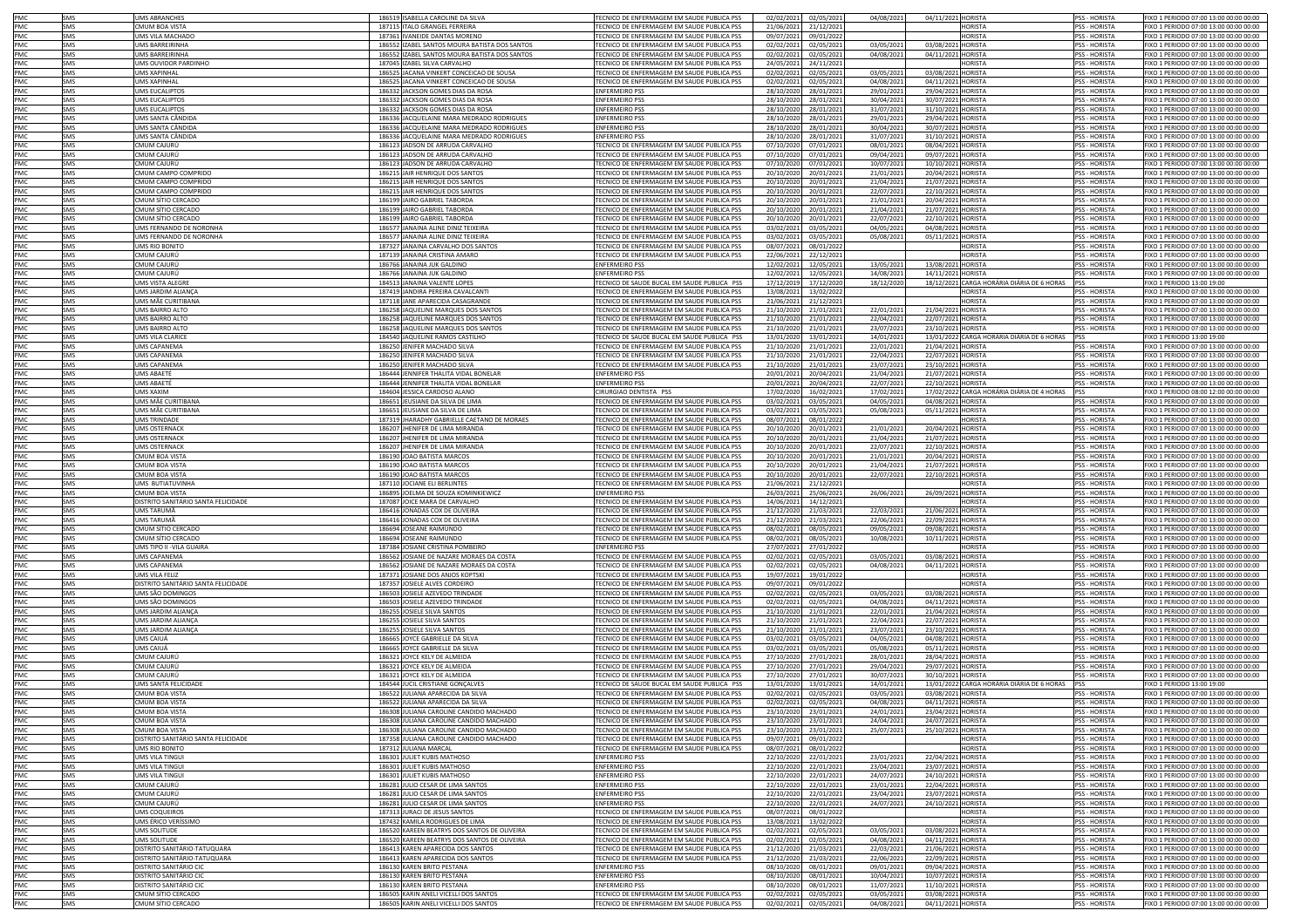| PMC        | SMS        | CMUM CAIURÚ                              | 186910 KARIN ELOISE DOS SANTOS                                   | <b>ENFERMEIRO PSS</b>                                                                    | 29/03/2021<br>28/06/2021                             | 29/06/2021               | 29/09/2021 HORISTA                             | <b>PSS - HORISTA</b>                  | FIXO 1 PERIODO 07:00 13:00 00:00 00:00                                           |
|------------|------------|------------------------------------------|------------------------------------------------------------------|------------------------------------------------------------------------------------------|------------------------------------------------------|--------------------------|------------------------------------------------|---------------------------------------|----------------------------------------------------------------------------------|
| PMC        | SMS        | UMS SANTA CÂNDIDA                        | 186592 KARIN ROBERTA MENDES BRUCH ALVES                          | TECNICO DE ENFERMAGEM EM SAUDE PUBLICA PSS                                               | 03/02/2021<br>03/05/202                              |                          |                                                | <b>PSS - HORISTA</b>                  |                                                                                  |
|            |            |                                          |                                                                  | TECNICO DE ENFERMAGEM EM SAUDE PUBLICA PSS                                               |                                                      | 04/05/2021               | 04/08/2021 HORISTA                             |                                       | FIXO 1 PERIODO 07:00 13:00 00:00 00:00<br>FIXO 1 PERIODO 07:00 13:00 00:00 00:00 |
| PMC        | SMS        | UMS SANTA CÂNDIDA                        | 186592 KARIN ROBERTA MENDES BRUCH ALVES                          |                                                                                          | 03/02/2021<br>03/05/202                              | 05/08/2021               | 05/11/2021 HORISTA                             | PSS - HORISTA                         |                                                                                  |
| PMC        | SMS        | UMS SANTA AMÉLIA                         | 184613 KARIN TYEME BORGES                                        | CIRURGIAO DENTISTA PSS                                                                   | 17/02/2020<br>16/02/202                              | 17/02/2021               | 17/02/2022 CARGA HORÁRIA DIÁRIA DE 4 HORAS     | <b>PSS</b>                            | FIXO 1 PERIODO 15:00 19:00 00:00 00:00                                           |
| PMC        | SMS        | CMUM BOQUEIRÃO                           | 186259 KARINA MACIEL DE ANDRADI                                  | TECNICO DE ENFERMAGEM EM SAUDE PUBLICA PSS                                               | 21/10/2020<br>21/01/202                              |                          | <b>HORISTA</b>                                 | PSS - HORISTA                         | FIXO 1 PERIODO 07:00 13:00 00:00 00:00                                           |
| PMC        | <b>SMS</b> | <b>UMS SANTA OUITÉRIA</b>                | 186521 KARINE CAVALLI DO ROSARIO                                 | TECNICO DE ENFERMAGEM EM SAUDE PUBLICA PSS                                               | 02/02/2021<br>02/05/202                              | 03/05/2021               | 03/08/2021 HORISTA                             | <b>PSS - HORISTA</b>                  | FIXO 1 PERIODO 07:00 13:00 00:00 00:00                                           |
| PMC        | SMS        | UMS SANTA QUITÉRIA                       | 186521 KARINE CAVALLI DO ROSARIO                                 | TECNICO DE ENFERMAGEM EM SAUDE PUBLICA PSS                                               | 02/02/2021<br>02/05/202                              | 04/08/2021               | 04/11/2021 HORISTA                             | <b>PSS - HORISTA</b>                  | FIXO 1 PERIODO 07:00 13:00 00:00 00:00                                           |
| PMC        | SMS        | CMUM SÍTIO CERCADO                       | 186890 KARINY DE MEDEIROS                                        | <b>ENFERMEIRO PSS</b>                                                                    | 26/03/2021<br>25/06/202                              | 26/06/2021               | 26/09/2021 HORISTA                             | <b>PSS - HORISTA</b>                  | FIXO 1 PERIODO 07:00 13:00 00:00 00:00                                           |
| PMC        | SMS        | UMS OUVIDOR PARDINHO                     | 186417 KARLA LIDIAN SIQUEIRA                                     | TECNICO DE ENFERMAGEM EM SAUDE PUBLICA PSS                                               | 21/12/2020<br>21/03/202                              | 22/03/2021               | 21/06/2021 HORISTA                             | PSS - HORISTA                         | FIXO 1 PERIODO 07:00 13:00 00:00 00:00                                           |
| PMC        | SMS        | UMS OUVIDOR PARDINHO                     | 186417 KARLA LIDIAN SIQUEIRA                                     | TECNICO DE ENFERMAGEM EM SAUDE PUBLICA PSS                                               | 21/12/2020<br>21/03/202                              | 22/06/2021               | 22/09/2021 HORISTA                             | PSS - HORISTA                         | FIXO 1 PERIODO 07:00 13:00 00:00 00:00                                           |
| PMC        | SMS        | UMS VITÓRIA RÉGIA                        | 187126 KARLA LUELLI MONTEIRO VICENTE                             | TECNICO DE ENFERMAGEM EM SAUDE PUBLICA PSS                                               | 22/06/2021<br>22/12/202                              |                          | <b>HORISTA</b>                                 | PSS - HORISTA                         | FIXO 1 PERIODO 07:00 13:00 00:00 00:00                                           |
| PMC        | <b>SMS</b> | CMUM CAJURÚ                              | 186410 KATIA ADRIFI LFORTI                                       | <b>ENFERMEIRO PSS</b>                                                                    | 21/12/2020<br>21/03/202                              | 22/03/2021               | 21/06/2021 HORISTA                             | <b>PSS - HORISTA</b>                  | FIXO 1 PERIODO 07:00 13:00 00:00 00:00                                           |
| PMC        |            |                                          |                                                                  | <b>FNFERMEIRO PSS</b>                                                                    |                                                      |                          |                                                |                                       |                                                                                  |
|            | SMS        | CMUM CAJURÚ                              | 186410 KATIA ADRIELI FORT                                        |                                                                                          | 21/12/2020<br>21/03/202                              | 22/06/2021               | 22/09/2021 HORISTA                             | <b>PSS - HORISTA</b>                  | FIXO 1 PERIODO 07:00 13:00 00:00 00:00                                           |
| PMC        | SMS        | CMUM CAJURÚ                              | 186248 KAUANA PAOLA PONTES MACHADO IZIDRO                        | TECNICO DE ENFERMAGEM EM SAUDE PUBLICA PSS                                               | 21/10/2020<br>21/01/202                              | 22/01/2021               | 21/04/2021 HORISTA                             | <b>PSS - HORISTA</b>                  | FIXO 1 PERIODO 07:00 13:00 00:00 00:00                                           |
| PMC        | SMS        | CMUM CAJURÚ                              | 186248 KAUANA PAOLA PONTES MACHADO IZIDRO                        | TECNICO DE ENFERMAGEM EM SAUDE PUBLICA PSS                                               | 21/10/2020<br>21/01/202                              | 22/04/2021               | 22/07/2021 HORISTA                             | <b>PSS - HORISTA</b>                  | FIXO 1 PERIODO 07:00 13:00 00:00 00:00                                           |
| PMC        | SMS        | CMUM CAJURÚ                              | 186248 KAUANA PAOLA PONTES MACHADO IZIDRO                        | TECNICO DE ENFERMAGEM EM SAUDE PUBLICA PSS                                               | 21/10/2020<br>21/01/202                              | 23/07/2021               | 23/10/2021 HORISTA                             | <b>PSS - HORISTA</b>                  | FIXO 1 PERIODO 07:00 13:00 00:00 00:00                                           |
| PMC        | SMS        | UMS N. SRª DO SAGRADO CORAÇÃO            | 186358 KAWANE EMANUELI DELERA                                    | <b>ENFERMEIRO PSS</b>                                                                    | 28/10/2020<br>28/01/202                              | 29/01/2021               | 29/04/2021 HORISTA                             | PSS - HORISTA                         | FIXO 1 PERIODO 07:00 13:00 00:00 00:00                                           |
| PMC        | SMS        | UMS N. SRª DO SAGRADO CORAÇÃO            | 186358 KAWANE EMANUELI DELERA                                    | <b>ENFERMEIRO PSS</b>                                                                    | 28/10/2020<br>28/01/2021                             | 30/04/2021               | 30/07/2021 HORISTA                             | PSS - HORISTA                         | FIXO 1 PERIODO 07:00 13:00 00:00 00:00                                           |
| PMC        | SMS        | UMS N. SRª DO SAGRADO CORAÇÃO            | 186358 KAWANE EMANUELI DELERA                                    | <b>ENFERMEIRO PSS</b>                                                                    | 28/10/2020<br>28/01/2021                             | 31/07/2021               | 31/10/2021 HORISTA                             | <b>PSS - HORISTA</b>                  | FIXO 1 PERIODO 07:00 13:00 00:00 00:00                                           |
| PMC        | SMS        | <b>UMS OSTERNACK</b>                     | 186262 KELLEN ROSANGELA BARBOSA                                  | TECNICO DE ENFERMAGEM EM SAUDE PUBLICA PSS                                               | 21/10/2020<br>21/01/2021                             | 22/01/2021               | 21/04/2021 HORISTA                             | <b>PSS - HORISTA</b>                  | 1XO 1 PERIODO 07:00 13:00 00:00 00:00                                            |
| PMC        | SMS        | <b>UMS OSTERNACK</b>                     | 186262 KELLEN ROSANGELA BARBOSA                                  | TECNICO DE ENFERMAGEM EM SAUDE PUBLICA PSS                                               | 21/10/2020<br>21/01/2021                             | 22/04/2021               | 22/07/2021 HORISTA                             | <b>PSS - HORISTA</b>                  | IXO 1 PERIODO 07:00 13:00 00:00 00:00                                            |
| PMC        | SMS        | <b>UMS OSTERNACK</b>                     | 186262 KELLEN ROSANGELA BARBOSA                                  | TECNICO DE ENFERMAGEM EM SAUDE PUBLICA PSS                                               | 21/10/2020<br>21/01/2021                             | 23/07/2021               | 23/10/2021 HORISTA                             | PSS - HORISTA                         | FIXO 1 PERIODO 07:00 13:00 00:00 00:00                                           |
|            |            |                                          |                                                                  |                                                                                          |                                                      |                          |                                                |                                       |                                                                                  |
| PMC        | SMS        | UMS SÃO DOMINGOS                         | 186429 KEREN ALLINE DOS SANTOS                                   | TECNICO DE ENFERMAGEM EM SAUDE PUBLICA PSS                                               | 21/12/2020<br>21/03/202:                             | 22/03/2021               | 21/06/2021 HORISTA                             | PSS - HORISTA                         | FIXO 1 PERIODO 07:00 13:00 00:00 00:00                                           |
| PMC        | SMS        | UMS SÃO DOMINGOS                         | 186429 KEREN ALLINE DOS SANTOS                                   | TECNICO DE ENFERMAGEM EM SAUDE PUBLICA PSS                                               | 21/12/2020<br>21/03/202                              | 22/06/2021               | 22/09/2021 HORISTA                             | PSS - HORISTA                         | FIXO 1 PERIODO 07:00 13:00 00:00 00:00                                           |
| <b>PMC</b> | SMS        | UMS VILA LEÃO                            | 186393 LANA PATRICIA ALVES QUEIROZ                               | <b>ENFERMEIRO PSS</b>                                                                    | 19/11/2020<br>19/02/2021                             | 20/02/2021               | 20/05/2021 HORISTA                             | PSS - HORISTA                         | FIXO 1 PERIODO 07:00 13:00 00:00 00:00                                           |
| PMC        | SMS        | UMS VILA LEÃO                            | 186393 LANA PATRICIA ALVES QUEIROZ                               | <b>ENFERMEIRO PSS</b>                                                                    | 19/11/2020<br>19/02/202                              | 21/05/2021               | 21/08/2021 HORISTA                             | <b>PSS - HORISTA</b>                  | FIXO 1 PERIODO 07:00 13:00 00:00 00:00                                           |
| PMC        | SMS        | UMS VILA LEÃO                            | 186393 LANA PATRICIA ALVES QUEIROZ                               | <b>ENFERMEIRO PSS</b>                                                                    | 19/11/2020<br>19/02/202                              | 22/08/2021               | 22/11/2021 HORISTA                             | PSS - HORISTA                         | FIXO 1 PERIODO 07:00 13:00 00:00 00:00                                           |
| PMC        | SMS        | UMS TARUMÃ                               | 186532 LARISSA CRISTINA FREITAS NEUMANN                          | TECNICO DE ENFERMAGEM EM SAUDE PUBLICA PSS                                               | 02/02/2021<br>02/05/2021                             | 03/05/2021               | 03/08/2021 HORISTA                             | PSS - HORISTA                         | FIXO 1 PERIODO 07:00 13:00 00:00 00:00                                           |
| PMC        | SMS        | UMS TARUMÃ                               | 186532 LARISSA CRISTINA FREITAS NEUMANN                          | TECNICO DE ENFERMAGEM EM SAUDE PUBLICA PSS                                               | 02/02/2021<br>02/05/202                              | 04/08/2021               | 04/11/2021 HORISTA                             | PSS - HORISTA                         | FIXO 1 PERIODO 07:00 13:00 00:00 00:00                                           |
| PMC        | SMS        | UMS SABARÁ                               | 186386 LARISSA DEBONI                                            | <b>ENFERMEIRO PSS</b>                                                                    | 06/11/2020<br>06/02/202                              | 07/02/2021               | 07/05/2021 HORISTA                             | PSS - HORISTA                         | IXO 1 PERIODO 07:00 13:00 00:00 00:00                                            |
| PMC        | SMS        | UMS SABARA                               | 186386 LARISSA DEBONI                                            | <b>ENFERMEIRO PSS</b>                                                                    | 06/11/2020<br>06/02/202                              | 08/05/2021               | 08/08/2021 HORISTA                             | PSS - HORISTA                         | IXO 1 PERIODO 07:00 13:00 00:00 00:00                                            |
| PMC        | SMS        | UMS SABARÁ                               |                                                                  | <b>ENFERMEIRO PSS</b>                                                                    |                                                      |                          |                                                |                                       |                                                                                  |
|            |            |                                          | 186386 LARISSA DEBONI                                            |                                                                                          | 06/11/2020<br>06/02/202                              | 09/08/2021               | 09/11/2021 HORISTA                             | PSS - HORISTA                         | IXO 1 PERIODO 07:00 13:00 00:00 00:00                                            |
| PMC        | SMS        | DISTRITO SANITÁRIO PINHEIRINHO           | 186614 LARISSA MACHADO                                           | TECNICO DE ENFERMAGEM EM SAUDE PUBLICA PSS                                               | 03/02/2021<br>03/05/202                              | 04/05/2021               | 04/08/2021 HORISTA                             | <b>PSS - HORISTA</b>                  | IXO 1 PERIODO 07:00 13:00 00:00 00:00                                            |
| PMC        | SMS        | DISTRITO SANITÁRIO PINHEIRINHO           | 186614 LARISSA MACHADO                                           | TECNICO DE ENFERMAGEM EM SAUDE PUBLICA PSS                                               | 03/02/2021<br>03/05/202                              | 05/08/2021               | 05/11/2021 HORISTA                             | PSS - HORISTA                         | FIXO 1 PERIODO 07:00 13:00 00:00 00:00                                           |
| PMC        | SMS        | DISTRITO SANITÁRIO BOA VISTA             | 187116 LEANDRO GONCALVES DE OLIVEIRA                             | TECNICO DE ENFERMAGEM EM SAUDE PUBLICA PSS                                               | 21/06/2021<br>21/12/202                              |                          | HORISTA                                        | PSS - HORISTA                         | FIXO 1 PERIODO 07:00 13:00 00:00 00:00                                           |
| PMC        | SMS        | UMS TANCREDO NEVES                       | 185157 LEANDRO KLUG MADEIRA                                      | CIRURGIAO DENTISTA PSS                                                                   | 11/03/2020<br>11/03/202                              | 12/03/2021               | 12/03/2022 CARGA HORÁRIA DIÁRIA DE 4 HORAS     | PSS                                   | FIXO 1 PERIODO 15:00 19:00 00:00 00:00                                           |
| PMC        | SMS        | UMS ORLEANS                              | 186648 LENI REGINA DE OLIVEIRA SCHMIDT                           | TECNICO DE ENFERMAGEM EM SAUDE PUBLICA PSS                                               | 05/08/2021<br>05/02/202                              |                          | HORISTA                                        | <b>PSS - HORISTA</b>                  | FIXO 1 PERIODO 07:00 13:00 00:00 00:00                                           |
| PMC        | SMS        | UMS RIO BONITO                           | 187097 LEONICE DAS GRACAS BRANDAO                                | TECNICO DE ENFERMAGEM EM SAUDE PUBLICA PSS                                               | 14/06/2021<br>14/12/202                              |                          | <b>HORISTA</b>                                 | <b>PSS - HORISTA</b>                  | FIXO 1 PERIODO 07:00 13:00 00:00 00:00                                           |
| PMC        | SMS        | UMS PILARZINHC                           | 184542 LETICIA APARECIDA DA SILVA                                | TECNICO DE SAUDE BUCAL EM SAUDE PUBLICA PSS                                              | 13/01/2020<br>13/01/202                              | 14/01/2021               | 13/01/2022 CARGA HORÁRIA DIÁRIA DE 6 HORAS     | <b>IPSS</b>                           | FIXO 1 PERIODO 13:00 19:00                                                       |
| PMC        | SMS        | UMS SÃO BRAZ                             | 184615 LETICIA CARLINI POLICENI                                  | CIRURGIAO DENTISTA PSS                                                                   | 17/02/2020<br>16/02/202                              | 17/02/2023               | 17/02/2022 CARGA HORÁRIA DIÁRIA DE 4 HORAS PSS |                                       | FIXO 1 PERIODO 08:00 12:00 00:00 00:00                                           |
| PMC        | SMS        | <b>CMUM BOA VISTA</b>                    | 186448 LETICIA DE PAULA ASSIZ                                    | TECNICO DE ENFERMAGEM EM SAUDE PUBLICA PSS                                               | 20/01/2021<br>20/04/202                              | 21/04/2021               | 21/07/2021 HORISTA                             | SS - HORISTA                          | FIXO 1 PERIODO 07:00 13:00 00:00 00:00                                           |
| PMC        | SMS        | <b>CMUM BOA VISTA</b>                    | 186448 LETICIA DE PAULA ASSIZ                                    | FECNICO DE ENFERMAGEM EM SAUDE PUBLICA PSS                                               | 20/01/2021<br>20/04/202                              | 22/07/2021               | 22/10/2021 HORISTA                             | <b>PSS - HORISTA</b>                  | IXO 1 PERIODO 07:00 13:00 00:00 00:00                                            |
|            |            |                                          |                                                                  |                                                                                          |                                                      |                          |                                                |                                       |                                                                                  |
| PMC        | SMS        | CMUM PINHEIRINHO                         | 186571 LETICIA IZELLI DOS SANTOS                                 | TECNICO DE ENFERMAGEM EM SAUDE PUBLICA PSS                                               | 02/02/2021<br>02/05/2021                             | 03/05/2021               | 03/08/2021 HORISTA                             | PSS - HORISTA                         | IXO 1 PERIODO 07:00 13:00 00:00 00:00                                            |
| PMC        | SMS        | MUM PINHFIRINHO                          | 186571 LETICIA IZELLI DOS SANTOS                                 | TECNICO DE ENFERMAGEM EM SAUDE PUBLICA PSS                                               | 02/02/2021<br>02/05/202:                             | 04/08/2021               | 04/11/2021 HORISTA                             | <b>PSS - HORISTA</b>                  | IXO 1 PERIODO 07:00 13:00 00:00 00:00                                            |
| PMC        | SMS        | UMS TRINDADE                             | 186540 LETICIA LOPES MARANNE                                     | TECNICO DE ENFERMAGEM EM SAUDE PUBLICA PSS                                               | 02/02/2021<br>02/05/2021                             | 03/05/2021               | 03/08/2021 HORISTA                             | <b>PSS - HORISTA</b>                  | IXO 1 PERIODO 07:00 13:00 00:00 00:00                                            |
| PMC        | SMS        | <b>JMS TRINDADE</b>                      | 186540   FTICIA LOPES MARANNI                                    | TECNICO DE ENFERMAGEM EM SAUDE PUBLICA PSS                                               | 02/02/2021<br>02/05/202:                             | 04/08/2021               | 04/11/2021 HORISTA                             | <b>PSS - HORISTA</b>                  | IXO 1 PERIODO 07:00 13:00 00:00 00:00                                            |
| PMC        | SMS        | CMUM CAJURÚ                              | 186355 LIDIANE CINTIA DE SOUZA AMARANTE                          | <b>ENFERMEIRO PSS</b>                                                                    | 28/10/2020<br>28/01/202                              | 29/01/2021               | 29/04/2021 HORISTA                             | <b>PSS - HORISTA</b>                  | FIXO 1 PERIODO 07:00 13:00 00:00 00:00                                           |
| PMC        | SMS        | CMUM CAJURÚ                              | 186355 LIDIANE CINTIA DE SOUZA AMARANTE                          | <b>ENFERMEIRO PSS</b>                                                                    | 28/10/2020<br>28/01/202                              | 30/04/2021               | 30/07/2021 HORISTA                             | <b>PSS - HORISTA</b>                  | FIXO 1 PERIODO 07:00 13:00 00:00 00:00                                           |
| PMC        | SMS        | CMUM CAJURI                              | 186355 LIDIANE CINTIA DE SOUZA AMARANTE                          | <b>ENFERMEIRO PS:</b>                                                                    | 28/10/2020<br>28/01/2021                             | 31/07/2021               | 31/10/2021<br><b>HORISTA</b>                   | PSS - HORISTA                         | FIXO 1 PERIODO 07:00 13:00 00:00 00:00                                           |
| PMC        | SMS        | UMS VILA DIANA                           | 187066 LIGIA DOMINGUES BITENCOURT                                | TECNICO DE ENFERMAGEM EM SAUDE PUBLICA PSS                                               | 01/06/2021<br>01/12/2021                             |                          | <b>HORISTA</b>                                 | <b>PSS - HORISTA</b>                  |                                                                                  |
|            |            |                                          |                                                                  |                                                                                          |                                                      |                          |                                                |                                       |                                                                                  |
|            |            |                                          |                                                                  |                                                                                          |                                                      |                          |                                                |                                       | FIXO 1 PERIODO 07:00 13:00 00:00 00:00                                           |
| PMC        | SMS        | DISTRITO SANITÁRIO PINHEIRINHO           | 186633 LILIAN SARA SILVEIRA DE SOUZA                             | TECNICO DE ENFERMAGEM EM SAUDE PUBLICA PSS                                               | 03/02/2021<br>03/05/202                              | 04/05/2021               | 04/08/2021 HORISTA                             | <b>PSS - HORISTA</b>                  | FIXO 1 PERIODO 07:00 13:00 00:00 00:00                                           |
| PMC        | SMS        | DISTRITO SANITÁRIO PINHEIRINHO           | 186633 LILIAN SARA SILVEIRA DE SOUZA                             | TECNICO DE ENFERMAGEM EM SAUDE PUBLICA PSS                                               | 03/02/2021<br>03/05/202                              | 05/08/2021               | 05/11/2021 HORISTA                             | PSS - HORISTA                         | FIXO 1 PERIODO 07:00 13:00 00:00 00:00                                           |
| PMC        | SMS        | <b>CMUM PINHEIRINHC</b>                  | 186426 LILIANE GOSLAR DA SILVA                                   | TECNICO DE ENFERMAGEM EM SAUDE PUBLICA PSS                                               | 21/12/2020<br>21/03/2021                             | 22/03/2021               | 21/06/2021 HORISTA                             | PSS - HORISTA                         | FIXO 1 PERIODO 07:00 13:00 00:00 00:00                                           |
| PMC        | SMS        | <b>CMUM PINHEIRINHO</b>                  | 186426 LILIANE GOSLAR DA SILVA                                   | TECNICO DE ENFERMAGEM EM SAUDE PUBLICA PSS                                               | 21/12/2020<br>21/03/202                              | 22/06/2021               | 22/09/2021 HORISTA                             | PSS - HORISTA                         | FIXO 1 PERIODO 07:00 13:00 00:00 00:00                                           |
| PMC        | SMS        | CMUM BOA VISTA                           | 186758 LISIANE PEREIRA MARTINS                                   | <b>ENFERMEIRO PSS</b>                                                                    | 12/02/2021<br>12/05/202                              | 13/05/2021               | 13/08/2021 HORISTA                             | PSS - HORISTA                         | FIXO 1 PERIODO 07:00 13:00 00:00 00:00                                           |
| PMC        | SMS        | <b>CMUM BOA VISTA</b>                    | 186758 LISIANE PEREIRA MARTINS                                   | <b>ENFERMEIRO PSS</b>                                                                    | 12/02/2021<br>12/05/202                              | 14/08/2021               | 14/11/2021 HORISTA                             | <b>PSS - HORISTA</b>                  | FIXO 1 PERIODO 07:00 13:00 00:00 00:00                                           |
|            |            |                                          | 186198 LIVIA SAUERBIER D ANDRAD                                  |                                                                                          |                                                      |                          |                                                |                                       |                                                                                  |
| PMC        | SMS<br>SMS | CMUM CAMPO COMPRIDO                      | 186198 LIVIA SAUERBIER D ANDRAD                                  | TECNICO DE ENFERMAGEM EM SAUDE PUBLICA PSS<br>TECNICO DE ENFERMAGEM EM SAUDE PUBLICA PSS | 20/10/2020<br>20/01/202                              | 21/01/2021               | 20/04/2021 HORISTA                             | PSS - HORISTA<br><b>PSS - HORISTA</b> | FIXO 1 PERIODO 07:00 13:00 00:00 00:00                                           |
| PMC        |            | CMUM CAMPO COMPRIDO                      |                                                                  |                                                                                          | 20/10/2020<br>20/01/202                              | 21/04/2021               | 21/07/2021 HORISTA                             |                                       | FIXO 1 PERIODO 07:00 13:00 00:00 00:00                                           |
| PMC        | SMS        | CMUM CAMPO COMPRIDO                      | 186198 LIVIA SAUERBIER D ANDRADE                                 | TECNICO DE ENFERMAGEM EM SAUDE PUBLICA PSS                                               | 20/10/2020<br>20/01/202                              | 22/07/2021               | 22/10/2021 HORISTA                             | <b>PSS - HORISTA</b>                  | FIXO 1 PERIODO 07:00 13:00 00:00 00:00                                           |
| PMC        | SMS        | UMS SANTA QUITÉRIA                       | 186125 LIZANDRA MARIA SKAVINSKI                                  | TECNICO DE ENFERMAGEM EM SAUDE PUBLICA PSS                                               | 07/10/2020<br>07/01/202                              | 08/01/2021               | 08/04/2021 HORISTA                             | PSS - HORISTA                         | FIXO 1 PERIODO 07:00 13:00 00:00 00:00                                           |
| PMC        | SMS        | UMS SANTA QUITÉRIA                       | 186125 LIZANDRA MARIA SKAVINSKI                                  | TECNICO DE ENFERMAGEM EM SAUDE PUBLICA PSS                                               | 07/10/2020<br>07/01/202                              | 09/04/2021               | 09/07/2021 HORISTA                             | PSS - HORISTA                         | FIXO 1 PERIODO 07:00 13:00 00:00 00:00                                           |
| PMC        | SMS        | UMS SANTA QUITÉRIA                       | 186125 LIZANDRA MARIA SKAVINSKI                                  | TECNICO DE ENFERMAGEM EM SAUDE PUBLICA PSS                                               | 07/10/2020<br>07/01/202                              | 10/07/2021               | 10/10/2021 HORISTA                             | PSS - HORISTA                         | FIXO 1 PERIODO 07:00 13:00 00:00 00:00                                           |
| PMC        | SMS        | UMS ÉRICO VERÍSSIMO                      | 186339 LUANA CRISTINA TORRES                                     | <b>ENFERMEIRO PSS</b>                                                                    | 28/10/2020<br>28/01/202                              | 29/01/2021               | 29/04/2021 HORISTA                             | <b>PSS - HORISTA</b>                  | FIXO 1 PERIODO 07:00 13:00 00:00 00:00                                           |
| PMC        | SMS        | UMS ÉRICO VERÍSSIMO                      | 186339 LUANA CRISTINA TORRES                                     | <b>ENFERMEIRO PSS</b>                                                                    | 28/10/2020<br>28/01/202                              | 30/04/2021               | 30/07/2021 HORISTA                             | <b>PSS - HORISTA</b>                  | FIXO 1 PERIODO 07:00 13:00 00:00 00:00                                           |
| PMC        | SMS        | UMS ÉRICO VERÍSSIMO                      | 186339 LUANA CRISTINA TORRES                                     | <b>ENFERMEIRO PSS</b>                                                                    | 28/10/2020<br>28/01/202                              | 31/07/2023               | 31/10/2021 HORISTA                             | PSS - HORISTA                         | FIXO 1 PERIODO 07:00 13:00 00:00 00:00                                           |
| PMC        | SMS        | CMUM BOA VISTA                           | 186128 LUANA STEPHANIE DE ALMEIDA NUNES PETRIKOWSKI              | <b>ENFERMEIRO PSS</b>                                                                    | 08/10/2020<br>08/01/202                              | 09/01/2021               | 09/04/2021 HORISTA                             | <b>PSS - HORISTA</b>                  | FIXO 1 PERIODO 07:00 13:00 00:00 00:00                                           |
| PMC        | SMS        | CMUM BOA VISTA                           | 186128 LUANA STEPHANIE DE ALMEIDA NUNES PETRIKOWSKI              | <b>ENFERMEIRO PSS</b>                                                                    | 08/10/2020<br>08/01/2021                             | 10/04/2021               | 10/07/2021 HORISTA                             | <b>PSS - HORISTA</b>                  | IXO 1 PERIODO 07:00 13:00 00:00 00:00                                            |
| PMC        | SMS        | CMUM BOA VISTA                           | 186128 LUANA STEPHANIE DE ALMEIDA NUNES PETRIKOWSKI              | <b>ENFERMEIRO PSS</b>                                                                    | 08/10/2020<br>08/01/2021                             | 11/07/2021               | 11/10/2021 HORISTA                             | <b>PSS - HORISTA</b>                  | FIXO 1 PERIODO 07:00 13:00 00:00 00:00                                           |
| PMC        | SMS        | CMUM SÍTIO CERCADO                       | 186530 LUCAS LENTOVITZ DE PAULA                                  | TECNICO DE ENFERMAGEM EM SAUDE PUBLICA PSS                                               | 02/02/2021<br>02/05/202                              | 03/05/2021               | 03/08/2021 HORISTA                             | <b>PSS - HORISTA</b>                  | IXO 1 PERIODO 07:00 13:00 00:00 00:00                                            |
| PMC        | SMS        | CMUM SÍTIO CERCADO                       | 186530 LUCAS LENTOVITZ DE PAULA                                  | TECNICO DE ENFERMAGEM EM SAUDE PUBLICA PSS                                               | 02/02/2021<br>02/05/2021                             | 04/08/2021               | 04/11/2021 HORISTA                             | <b>PSS - HORISTA</b>                  | FIXO 1 PERIODO 07:00 13:00 00:00 00:00                                           |
| PMC        | SMS        | UMS SÃO JOSE                             | 186233 LUCAS MUSCINSKI DOS SANTOS                                | TECNICO DE ENFERMAGEM EM SAUDE PUBLICA PSS                                               | 21/10/2020<br>21/01/2021                             | 22/01/2021               | 21/04/2021 HORISTA                             | <b>PSS - HORISTA</b>                  | FIXO 1 PERIODO 07:00 13:00 00:00 00:00                                           |
| PMC        | SMS        | UMS SÃO JOSÉ                             | 186233 LUCAS MUSCINSKI DOS SANTOS                                | TECNICO DE ENFERMAGEM EM SAUDE PUBLICA PSS                                               | 21/10/2020<br>21/01/2021                             | 22/04/2021               | 22/07/2021 HORISTA                             | <b>PSS - HORISTA</b>                  | FIXO 1 PERIODO 07:00 13:00 00:00 00:00                                           |
| PMC        | SMS        | UMS SÃO JOSÉ                             | 186233 LUCAS MUSCINSKI DOS SANTOS                                | TECNICO DE ENFERMAGEM EM SAUDE PUBLICA PSS                                               | 21/10/2020<br>21/01/2021                             | 23/07/2021               | 23/10/2021 HORISTA                             | <b>PSS - HORISTA</b>                  | FIXO 1 PERIODO 07:00 13:00 00:00 00:00                                           |
|            | SMS        | <b>UMS PAROLIN</b>                       |                                                                  |                                                                                          |                                                      |                          |                                                | <b>PSS - HORISTA</b>                  | FIXO 1 PERIODO 07:00 13:00 00:00 00:00                                           |
| PMC<br>PMC |            | <b>UMS PAROLIN</b>                       | 186690 LUCI MARA KOCHINSKI BLASZCZAK                             | TECNICO DE ENFERMAGEM EM SAUDE PUBLICA PSS                                               | 08/02/2021<br>08/05/2021                             | 09/05/2021               | 09/08/2021 HORISTA<br>10/11/2021 HORISTA       | <b>PSS - HORISTA</b>                  |                                                                                  |
|            | SMS<br>SMS | CMUM CAIURI                              | 186690 LUCI MARA KOCHINSKI BLASZCZAK                             | TECNICO DE ENFERMAGEM EM SAUDE PUBLICA PSS<br><b>ENFERMEIRO PSS</b>                      | 08/02/2021<br>08/05/202                              | 10/08/2021               | HORISTA                                        | PSS - HORISTA                         | FIXO 1 PERIODO 07:00 13:00 00:00 00:00                                           |
| PMC        |            |                                          | 187381 LUCIA HELENA MELO BATISTA                                 |                                                                                          | 27/07/2021<br>27/01/2022                             |                          |                                                |                                       | FIXO 1 PERIODO 07:00 13:00 00:00 00:00                                           |
| PMC        | <b>SMS</b> | CMUM BOQUEIRÃO                           | 186359 LUCIA SILVA DE PAULA                                      | <b>ENFERMEIRO PSS</b>                                                                    | 28/10/2020<br>28/01/202                              |                          | <b>HORISTA</b>                                 | <b>PSS - HORISTA</b>                  | FIXO 1 PERIODO 07:00 13:00 00:00 00:00                                           |
| PMC        | SMS        | UMS TIPO II - VILA GUAIRA                | 186700 LUCIANA CORREA MACHADO                                    | TECNICO DE ENFERMAGEM EM SAUDE PUBLICA PSS                                               | 08/02/2021<br>08/05/202                              | 09/05/2021               | 09/08/2021 HORISTA                             | PSS - HORISTA                         | FIXO 1 PERIODO 07:00 13:00 00:00 00:00                                           |
| PMC        | SMS        | UMS TIPO II - VILA GUAIRA                | 186700 LUCIANA CORREA MACHADO                                    | TECNICO DE ENFERMAGEM EM SAUDE PUBLICA PSS                                               | 08/02/2021<br>08/05/2021                             | 10/08/2021               | 10/11/2021 HORISTA                             | PSS - HORISTA                         | FIXO 1 PERIODO 07:00 13:00 00:00 00:00                                           |
| PMC        | SMS        | UMS CAMPINA DO SIQUEIRA                  | 187325 LUCIANA DE SOUZA ALMEIDA SANTA BRIGIDA                    | TECNICO DE ENFERMAGEM EM SAUDE PUBLICA PSS                                               | 08/07/2021<br>08/01/202                              |                          | HORISTA                                        | PSS - HORISTA                         | FIXO 1 PERIODO 07:00 13:00 00:00 00:00                                           |
| PMC        | SMS        | CMUM CAJURÚ                              | 186380 LUCIANA MARTINS SEGUI                                     | TECNICO DE ENFERMAGEM EM SAUDE PUBLICA PSS                                               | 06/11/2020<br>06/02/2021                             | 07/02/2021               | 07/05/2021 HORISTA                             | PSS - HORISTA                         | FIXO 1 PERIODO 07:00 13:00 00:00 00:00                                           |
| PMC        | SMS        | CMUM CAJURÚ                              | 186380 LUCIANA MARTINS SEGUI                                     | TECNICO DE ENFERMAGEM EM SAUDE PUBLICA PSS                                               | 06/11/2020<br>06/02/202                              | 08/05/2021               | 08/08/2021 HORISTA                             | PSS - HORISTA                         | IXO 1 PERIODO 07:00 13:00 00:00 00:00                                            |
| PMC        | SMS        | CMUM CAJURÚ                              | 186380 LUCIANA MARTINS SEGUI                                     | TECNICO DE ENFERMAGEM EM SAUDE PUBLICA PSS                                               | 06/11/2020<br>06/02/2021                             | 09/08/2021               | 09/11/2021 HORISTA                             | <b>PSS - HORISTA</b>                  | FIXO 1 PERIODO 07:00 13:00 00:00 00:00                                           |
| PMC        | SMS        | DISTRITO SANITÁRIO PORTÃO                | 187336 LUCIANA XAVIER DA SILVA                                   | TECNICO DE ENFERMAGEM EM SAUDE PUBLICA PSS                                               | 08/07/2021<br>08/01/2022                             |                          | <b>HORISTA</b>                                 | PSS - HORISTA                         | FIXO 1 PERIODO 07:00 13:00 00:00 00:00                                           |
|            |            |                                          |                                                                  |                                                                                          |                                                      |                          |                                                |                                       |                                                                                  |
| PMC        | SMS        | UMS VISTA ALEGRE                         | 184510 LUCIANE ORNELLAS JOENCK                                   | CIRURGIAO DENTISTA PSS                                                                   | 17/12/2019<br>17/12/2020                             | 18/12/2020               | 18/12/2021 CARGA HORÁRIA DIÁRIA DE 4 HORAS PSS |                                       | FIXO 1 PERIODO 15:00 19:00 00:00 00:00                                           |
| PMC        | SMS        | CMUM BOA VISTA                           | 186226 LUCIELMA TELLES HORTENCIO                                 | TECNICO DE ENFERMAGEM EM SAUDE PUBLICA PSS                                               | 21/10/2020<br>21/01/2021                             | 22/01/2021               | 21/04/2021 HORISTA                             | PSS - HORISTA                         | FIXO 1 PERIODO 07:00 13:00 00:00 00:00                                           |
| PMC        | SMS        | CMUM BOA VISTA                           | 186226 LUCIELMA TELLES HORTENCIO                                 | TECNICO DE ENFERMAGEM EM SAUDE PUBLICA PSS                                               | 21/10/2020<br>21/01/202:                             | 22/04/2021               | 22/07/2021 HORISTA                             | PSS - HORISTA                         | TIXO 1 PERIODO 07:00 13:00 00:00 00:00                                           |
| <b>PMC</b> | SMS        | CMUM BOA VISTA                           | 186226 LUCIELMA TELLES HORTENCIO                                 | TECNICO DE ENFERMAGEM EM SAUDE PUBLICA PSS                                               | 21/01/2021<br>21/10/2020                             | 23/07/2021               | 23/10/2021 HORISTA                             | PSS - HORISTA                         | TIXO 1 PERIODO 07:00 13:00 00:00 00:00                                           |
| PMC        | SMS        | UMS VILA MACHADO                         | 187095 LUCILENE SALDANHA SCHULTZ VELOSO                          | TECNICO DE ENFERMAGEM EM SAUDE PUBLICA PSS                                               | 14/12/2021<br>14/06/2021                             |                          | <b>HORISTA</b>                                 | PSS - HORISTA                         | FIXO 1 PERIODO 07:00 13:00 00:00 00:00                                           |
| PMC        | SMS        | CMUM SÍTIO CERCADO                       | 186575 LUCIMARA MORGANA DE OLIVEIRA                              | TECNICO DE ENFERMAGEM EM SAUDE PUBLICA PSS                                               | 03/02/2021<br>03/05/2021                             | 04/05/2021               | 04/08/2021 HORISTA                             | PSS - HORISTA                         | FIXO 1 PERIODO 07:00 13:00 00:00 00:00                                           |
| PMC        | SMS        | CMUM SÍTIO CERCADO                       | 186575 LUCIMARA MORGANA DE OLIVEIRA                              | TECNICO DE ENFERMAGEM EM SAUDE PUBLICA PSS                                               | 03/02/2021<br>03/05/2021                             | 05/08/2021               | 05/11/2021 HORISTA                             | PSS - HORISTA                         | FIXO 1 PERIODO 07:00 13:00 00:00 00:00                                           |
| PMC        | SMS        | UMS AUGUSTA                              | 186116 LUCIMARI AMARAL SANTANA DO NASCIMENTO                     | TECNICO DE ENFERMAGEM EM SAUDE PUBLICA PSS                                               | 07/10/2020<br>07/01/202                              | 08/01/2021               | 08/04/2021 HORISTA                             | PSS - HORISTA                         | FIXO 1 PERIODO 07:00 13:00 00:00 00:00                                           |
| PMC        | SMS        | UMS AUGUSTA                              | 186116 LUCIMARI AMARAL SANTANA DO NASCIMENTO                     | TECNICO DE ENFERMAGEM EM SAUDE PUBLICA PSS                                               | 07/10/2020<br>07/01/2021                             | 09/04/2021               | 09/07/2021 HORISTA                             | PSS - HORISTA                         | FIXO 1 PERIODO 07:00 13:00 00:00 00:00                                           |
| PMC        | SMS        | UMS AUGUSTA                              | 186116 LUCIMARI AMARAL SANTANA DO NASCIMENTO                     | TECNICO DE ENFERMAGEM EM SAUDE PUBLICA PSS                                               | 07/10/2020<br>07/01/2021                             | 10/07/2021               | 10/10/2021 HORISTA                             | <b>PSS - HORISTA</b>                  | FIXO 1 PERIODO 07:00 13:00 00:00 00:00                                           |
| PMC        | SMS        | DISTRITO SANITÁRIO SANTA FELICIDADE      | 187068 LUCINEIDE APARECIDA DE SOUZA                              | TECNICO DE ENFERMAGEM EM SAUDE PUBLICA PSS                                               | 01/06/2021<br>01/12/2021                             |                          | <b>HORISTA</b>                                 | PSS - HORISTA                         | FIXO 1 PERIODO 07:00 13:00 00:00 00:00                                           |
|            |            |                                          | 187314 LUCY MARA BIANCONI                                        |                                                                                          |                                                      |                          | <b>HORISTA</b>                                 |                                       |                                                                                  |
| PMC        | SMS        | UMS JOÃO CÂNDIDO                         |                                                                  | TECNICO DE ENFERMAGEM EM SAUDE PUBLICA PSS                                               | 08/07/2021<br>08/01/2022                             |                          |                                                | PSS - HORISTA                         | FIXO 1 PERIODO 07:00 13:00 00:00 00:00                                           |
| PMC<br>PMC | SMS<br>SMS | CMUM SÍTIO CERCADO<br>CMUM SÍTIO CERCADO | 186282 LUCYLENE ROCIO SKRZYPEK<br>186282 LUCYLENE ROCIO SKRZYPEK | <b>ENFERMEIRO PSS</b><br><b>ENFERMEIRO PSS</b>                                           | 22/10/2020<br>22/01/2021<br>22/10/2020<br>22/01/2021 | 23/01/2021<br>23/04/2021 | 22/04/2021 HORISTA<br>23/07/2021 HORISTA       | PSS - HORISTA<br>PSS - HORISTA        | FIXO 1 PERIODO 07:00 13:00 00:00 00:00<br>FIXO 1 PERIODO 07:00 13:00 00:00 00:00 |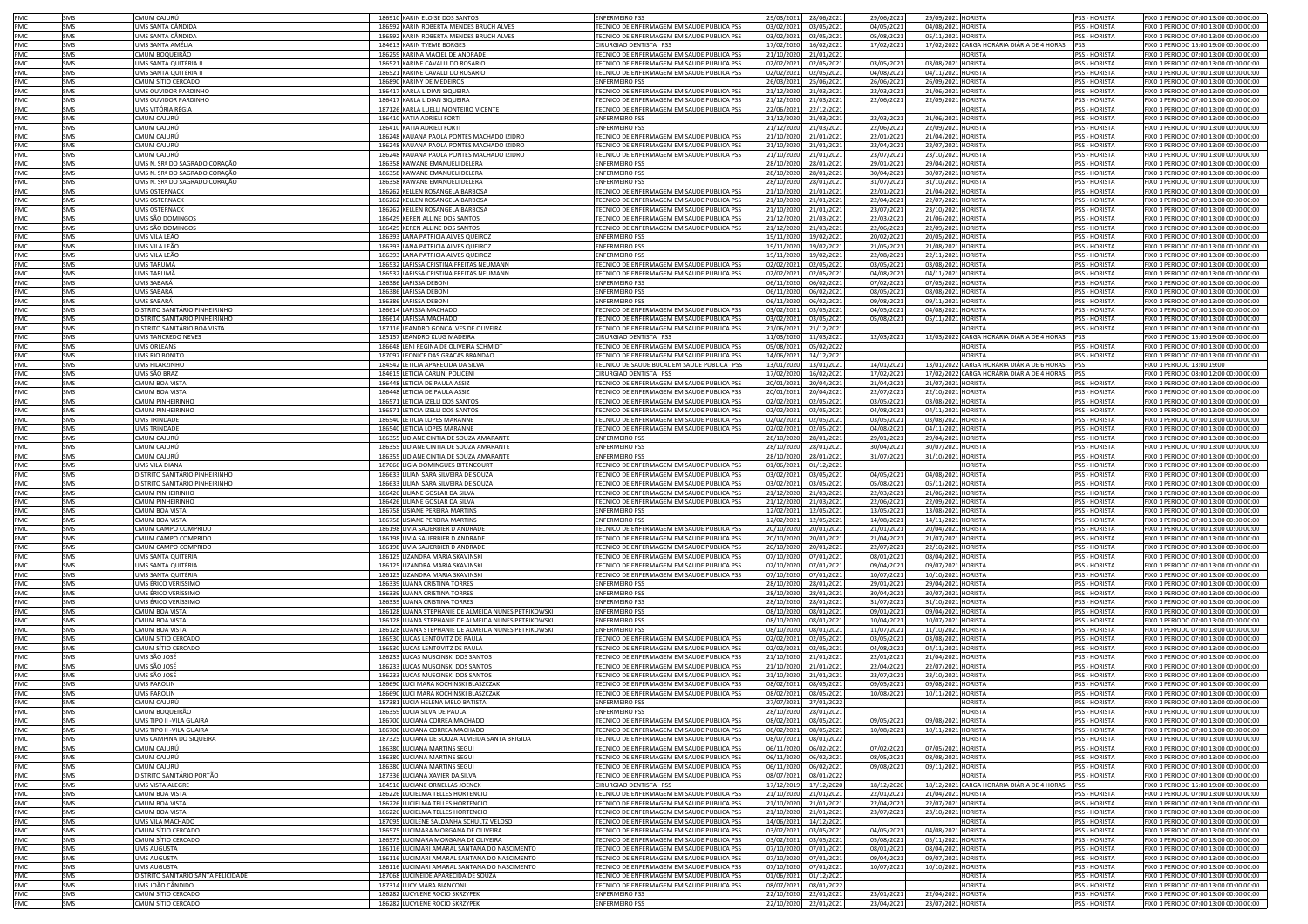| <b>PMC</b> | SMS        | CMUM SÍTIO CERCADO                                            | 186282 LUCYLENE ROCIO SKRZYPEK                                | <b>ENFERMEIRO PSS</b>                                               | 22/10/2020<br>22/01/202                              | 24/07/2023               | 24/10/2021 HORISTA                       |                                                | <b>PSS - HORISTA</b>           | FIXO 1 PERIODO 07:00 13:00 00:00 00:00                                           |
|------------|------------|---------------------------------------------------------------|---------------------------------------------------------------|---------------------------------------------------------------------|------------------------------------------------------|--------------------------|------------------------------------------|------------------------------------------------|--------------------------------|----------------------------------------------------------------------------------|
| <b>PMC</b> | SMS        | :MUM SÍTIO CERCADO                                            |                                                               | <b>FECNICO DE ENFERMAGEM EM SAUDE PUBLICA PSS</b>                   | 03/02/2021                                           | 04/05/202                |                                          |                                                | <b>PSS - HORISTA</b>           |                                                                                  |
|            |            |                                                               | 186591 LUIZ GUILHERME COUTINHO VIEIRA DE SOUZA                |                                                                     | 03/05/202                                            |                          | 04/08/2021 HORISTA                       |                                                |                                | FIXO 1 PERIODO 07:00 13:00 00:00 00:00                                           |
| PMC        | SMS        | CMUM SÍTIO CERCADO                                            | 186591 LUIZ GUILHERME COUTINHO VIEIRA DE SOUZA                | TECNICO DE ENFERMAGEM EM SAUDE PUBLICA PSS                          | 03/02/2021<br>03/05/202                              | 05/08/2021               | 05/11/2021 HORISTA                       |                                                | PSS - HORISTA                  | FIXO 1 PERIODO 07:00 13:00 00:00 00:00                                           |
| PMC        | SMS        | JMS SÃO MIGUEI                                                | 186578 LUZIANE DINO DURDA                                     | FECNICO DE ENFERMAGEM EM SAUDE PUBLICA PSS                          | 03/02/2021<br>03/05/202                              | 04/05/2021               | 04/08/2021 HORISTA                       |                                                | PSS - HORISTA                  | FIXO 1 PERIODO 07:00 13:00 00:00 00:00                                           |
| PMC        | SMS        | JMS SÃO MIGUEI                                                | 186578 LUZIANE DINO DURDA                                     | TECNICO DE ENFERMAGEM EM SAUDE PUBLICA PSS                          | 03/02/2021<br>03/05/202                              | 05/08/2021               | 05/11/2021 HORISTA                       |                                                | PSS - HORISTA                  | FIXO 1 PERIODO 07:00 13:00 00:00 00:00                                           |
| PMC        | SMS        | <b>IMS SANTA OUITÉRIA II</b>                                  | 187415 MADALENA IVANA SCHMIDT                                 | TECNICO DE ENFERMAGEM EM SAUDE PUBLICA PSS                          | 05/08/2021<br>05/02/202                              |                          |                                          | <b>HORISTA</b>                                 | <b>PSS - HORISTA</b>           | FIXO 1 PERIODO 07:00 13:00 00:00 00:00                                           |
| PMC        | SMS        | CMUM SÍTIO CERCADO                                            | 186507 MARA LUCIA ALVES                                       | TECNICO DE ENFERMAGEM EM SAUDE PUBLICA PSS                          | 02/02/2021<br>02/05/202                              | 03/05/2021               | 03/08/2021 HORISTA                       |                                                | PSS - HORISTA                  | FIXO 1 PERIODO 07:00 13:00 00:00 00:00                                           |
| PMC        | SMS        | CMUM SÍTIO CERCADO                                            | 186507 MARA LUCIA ALVES                                       | TECNICO DE ENFERMAGEM EM SAUDE PUBLICA PSS                          | 02/02/2021<br>02/05/202                              | 04/08/2021               | 04/11/2021 HORISTA                       |                                                | PSS - HORISTA                  | FIXO 1 PERIODO 07:00 13:00 00:00 00:00                                           |
| PMC        | SMS        | DISTRITO SANITÁRIO BOA VISTA                                  | 187035 MARCELA DE CAMPOS ZERBINATO                            | TECNICO DE ENFERMAGEM EM SAUDE PUBLICA PSS                          | 21/05/2021<br>21/11/202                              |                          |                                          | <b>HORISTA</b>                                 | PSS - HORISTA                  | FIXO 1 PERIODO 07:00 13:00 00:00 00:00                                           |
| PMC        | SMS        | UMS OUVIDOR PARDINHO                                          | 184512 MARCELE RIZZATO SANCHEZ DA SILVA                       | CIRURGIAO DENTISTA PSS                                              | 17/12/2019<br>17/12/202                              |                          |                                          | 18/12/2021 CARGA HORÁRIA DIÁRIA DE 4 HORAS PSS |                                | FIXO 1 PERIODO 11:00 15:00 00:00 00:00                                           |
|            |            |                                                               |                                                               |                                                                     |                                                      | 18/12/2020               |                                          |                                                |                                |                                                                                  |
| PMC        | SMS        | <b>CMUM BOA VISTA</b>                                         | 187426 MARCIA ALVES PEREIRA DA SILVA                          | TECNICO DE ENFERMAGEM EM SAUDE PUBLICA PSS                          | 13/08/2021<br>13/02/202                              |                          |                                          | <b>HORISTA</b>                                 | PSS - HORISTA                  | FIXO 1 PERIODO 07:00 13:00 00:00 00:00                                           |
| PMC        | SMS        | <b>JMS PANTANAL</b>                                           | 186378 MARCIA APARECIDA DE OLIVEIRA                           | TECNICO DE ENFERMAGEM EM SAUDE PUBLICA PSS                          | 06/11/2020<br>06/02/202                              | 07/02/2021               | 07/05/2021 HORISTA                       |                                                | <b>PSS - HORISTA</b>           | FIXO 1 PERIODO 07:00 13:00 00:00 00:00                                           |
| PMC        | SMS        | <b>JMS PANTANAL</b>                                           | 186378 MARCIA APARECIDA DE OLIVEIRA                           | TECNICO DE ENFERMAGEM EM SAUDE PUBLICA PSS                          | 06/11/2020<br>06/02/202                              | 08/05/2021               | 08/08/2021 HORISTA                       |                                                | <b>PSS - HORISTA</b>           | FIXO 1 PERIODO 07:00 13:00 00:00 00:00                                           |
| <b>PMC</b> | SMS        | <b>IMS PANTANAI</b>                                           | 186378 MARCIA APARECIDA DE OLIVEIRA                           | <b>FECNICO DE ENFERMAGEM EM SAUDE PUBLICA PSS</b>                   | 06/11/2020<br>06/02/202                              | 09/08/2021               | 09/11/2021 HORISTA                       |                                                | <b>PSS - HORISTA</b>           | FIXO 1 PERIODO 07:00 13:00 00:00 00:00                                           |
| PMC        | SMS        | JMS VILA LEONICE                                              | 187356 MARCIA BRAGA DE AMORIM                                 | <b>FECNICO DE ENFERMAGEM EM SAUDE PUBLICA PSS</b>                   | 09/07/2021<br>09/01/202                              |                          |                                          | <b>HORISTA</b>                                 | <b>PSS - HORISTA</b>           | FIXO 1 PERIODO 07:00 13:00 00:00 00:00                                           |
| PMC        | SMS        | JMS SANTA AMÉLIA                                              | 187023 MARCIA CHRISTINO MACEDO                                | <b>ENFERMEIRO PSS</b>                                               | 17/05/2021<br>17/11/202                              |                          |                                          | <b>IORISTA</b>                                 | <b>PSS - HORISTA</b>           | FIXO 1 PERIODO 07:00 13:00 00:00 00:00                                           |
| PMC        | SMS        | <b>DISTRITO SANITÁRIO-TATUQUARA</b>                           | 186596 MARCIA CRISTINA PEREIRA                                | <b>FECNICO DE ENFERMAGEM EM SAUDE PUBLICA PSS</b>                   | 03/02/2021<br>03/05/202                              | 04/05/2021               | 04/08/2021                               | <b>HORISTA</b>                                 | SS - HORISTA                   | FIXO 1 PERIODO 07:00 13:00 00:00 00:00                                           |
|            |            |                                                               | 186596 MARCIA CRISTINA PEREIRA                                |                                                                     |                                                      |                          |                                          |                                                |                                |                                                                                  |
| PMC        | SMS        | <b>DISTRITO SANITÁRIO-TATUQUARA</b>                           |                                                               | FECNICO DE ENFERMAGEM EM SAUDE PUBLICA PSS                          | 03/02/2021<br>03/05/202                              | 05/08/2021               | 05/11/2021                               | <b>HORISTA</b>                                 | PSS - HORISTA                  | FIXO 1 PERIODO 07:00 13:00 00:00 00:00                                           |
| PMC        | SMS        | IMS MÃE CURITIBANA                                            | 187368 MARCIA DE ALMEIDA CABRAL                               | ECNICO DE ENFERMAGEM EM SAUDE PUBLICA PSS                           | 19/07/2021<br>19/01/202                              |                          |                                          | <b>ORISTA</b>                                  | <b>PSS - HORISTA</b>           | FIXO 1 PERIODO 07:00 13:00 00:00 00:00                                           |
| PMC        | SMS        | JMS VILA FELIZ                                                | 187344 MARCIA DOLORES SLOTUK TATIN                            | FECNICO DE ENFERMAGEM EM SAUDE PUBLICA PSS                          | 08/07/2021<br>08/01/202                              |                          |                                          | <b>IORISTA</b>                                 | <b>PSS - HORISTA</b>           | FIXO 1 PERIODO 07:00 13:00 00:00 00:00                                           |
| PMC        | SMS        | JMS VILA HAUER                                                | 184607 MARCIA KAZUE MATUSNE TSUKAMOTO                         | <b>CIRURGIAO DENTISTA PSS</b>                                       | 17/02/2020<br>16/02/2021                             | 17/02/202:               |                                          | 17/02/2022 CARGA HORÁRIA DIÁRIA DE 4 HORAS     | <b>IPSS</b>                    | FIXO 1 PERIODO 15:00 19:00 00:00 00:00                                           |
| PMC        | SMS        | JMS POMPÉIA                                                   | 187022 MARCOS VINICIUS SILVA SANTOS                           | <b>ENFERMEIRO PSS</b>                                               | 17/05/2021<br>17/11/202                              |                          |                                          | <b>HORISTA</b>                                 | PSS - HORISTA                  | FIXO 1 PERIODO 07:00 13:00 00:00 00:00                                           |
| PMC        | SMS        | DISTRITO SANITÁRIO SANTA FELICIDADE                           | 187333 MARGARETH LOPES LIMA                                   | TECNICO DE ENFERMAGEM EM SAUDE PUBLICA PSS                          | 08/07/2021<br>08/01/202                              |                          |                                          | <b>HORISTA</b>                                 | PSS - HORISTA                  | FIXO 1 PERIODO 07:00 13:00 00:00 00:00                                           |
| PMC        | SMS        | UMS CONCÓRDIA                                                 | 186351 MARIA ALICE DAS NEVES                                  | <b>ENFERMEIRO PSS</b>                                               | 28/10/2020<br>28/01/202                              | 29/01/2021               | 29/04/2021                               | <b>HORISTA</b>                                 | <b>PSS - HORISTA</b>           | FIXO 1 PERIODO 07:00 13:00 00:00 00:00                                           |
| PMC.       | SMS        | UMS CONCÓRDIA                                                 | 186351 MARIA ALICE DAS NEVES                                  | <b>ENFERMEIRO PSS</b>                                               | 28/10/2020<br>28/01/202                              | 30/04/2021               | 30/07/2021 HORISTA                       |                                                | <b>PSS - HORISTA</b>           | FIXO 1 PERIODO 07:00 13:00 00:00 00:00                                           |
| <b>PMC</b> | SMS        | UMS CONCÓRDIA                                                 | 186351 MARIA ALICE DAS NEVES                                  | <b>ENFERMEIRO PSS</b>                                               | 28/10/2020<br>28/01/202                              | 31/07/2021               | 31/10/2021 HORISTA                       |                                                | <b>PSS - HORISTA</b>           | FIXO 1 PERIODO 07:00 13:00 00:00 00:00                                           |
| PMC        | SMS        | DISTRITO SANITÁRIO SANTA FELICIDADE                           | 187351 MARIA APARECIDA RODRIGUES DOS SANTOS                   | TECNICO DE ENFERMAGEM EM SAUDE PUBLICA PSS                          |                                                      |                          |                                          | HORISTA                                        | PSS - HORISTA                  | FIXO 1 PERIODO 07:00 13:00 00:00 00:00                                           |
|            |            |                                                               |                                                               |                                                                     | 08/07/2021<br>08/01/202                              |                          |                                          |                                                |                                |                                                                                  |
| PMC        | SMS        | DISTRITO SANITÁRIO SANTA FELICIDADE                           | 187081 MARIA DA LUZ DA SILVA DOS SANTOS DA ROCHA              | TECNICO DE ENFERMAGEM EM SAUDE PUBLICA PSS                          | 14/06/2021<br>14/12/202                              |                          |                                          | <b>HORISTA</b>                                 | PSS - HORISTA                  | FIXO 1 PERIODO 07:00 13:00 00:00 00:00                                           |
| PMC        | SMS        | UMS JARDIM GABINETO                                           | 186660 MARIA DAS GRAÇAS OLVEIRA DE LIMA                       | TECNICO DE ENFERMAGEM EM SAUDE PUBLICA PSS                          | 03/02/2021<br>03/05/202                              | 04/05/2021               | 04/08/2021                               | <b>HORISTA</b>                                 | PSS - HORISTA                  | FIXO 1 PERIODO 07:00 13:00 00:00 00:00                                           |
| PMC        | SMS        | JMS JARDIM GABINETO                                           | 186660 MARIA DAS GRAÇAS OLVEIRA DE LIMA                       | TECNICO DE ENFERMAGEM EM SAUDE PUBLICA PSS                          | 03/02/2021<br>03/05/202                              | 05/08/2021               | 05/11/2021                               | <b>HORISTA</b>                                 | PSS - HORISTA                  | FIXO 1 PERIODO 07:00 13:00 00:00 00:00                                           |
| PMC        | SMS        | JMS BAIRRO ALTO                                               | 186241 MARIA DAS GRACAS RAMALHO DOS SANTOS                    | TECNICO DE ENFERMAGEM EM SAUDE PUBLICA PSS                          | 21/10/2020<br>21/01/202                              | 22/01/2021               | 21/04/2021                               | <b>HORISTA</b>                                 | PSS - HORISTA                  | IXO 1 PERIODO 07:00 13:00 00:00 00:00                                            |
| PMC        | SMS        | JMS BAIRRO ALTO                                               | 186241 MARIA DAS GRACAS RAMALHO DOS SANTOS                    | TECNICO DE ENFERMAGEM EM SAUDE PUBLICA PSS                          | 21/10/2020<br>21/01/202                              | 22/04/2021               | 22/07/2021                               | <b>HORISTA</b>                                 | PSS - HORISTA                  | FIXO 1 PERIODO 07:00 13:00 00:00 00:00                                           |
| PMC        | SMS        | <b>JMS BAIRRO ALTO</b>                                        | 186241 MARIA DAS GRACAS RAMALHO DOS SANTOS                    | FECNICO DE ENFERMAGEM EM SAUDE PUBLICA PSS                          | 21/10/2020<br>21/01/202                              | 23/07/2021               | 23/10/2021 HORISTA                       |                                                | <b>PSS - HORISTA</b>           | FIXO 1 PERIODO 07:00 13:00 00:00 00:00                                           |
| PMC        | SMS        | CMUM BOA VISTA                                                | 187084 MARIA DE LOURDES PIVOVAR                               | TECNICO DE ENFERMAGEM EM SAUDE PUBLICA PSS                          | 14/06/2021<br>14/12/202                              |                          |                                          | HORISTA                                        | PSS - HORISTA                  | FIXO 1 PERIODO 07:00 13:00 00:00 00:00                                           |
|            |            |                                                               |                                                               |                                                                     |                                                      |                          |                                          |                                                |                                |                                                                                  |
| PMC        | SMS        | JMS VILA VERDE                                                | 187042 MARIA DE LURDES MOREIRA GOMES                          | TECNICO DE ENFERMAGEM EM SAUDE PUBLICA PSS                          | 24/05/2021<br>24/11/202                              |                          |                                          | <b>HORISTA</b>                                 | PSS - HORISTA                  | FIXO 1 PERIODO 07:00 13:00 00:00 00:00                                           |
| PMC        | SMS        | CMUM CAJURÚ                                                   | 186536 MARIA EDUARDA TEODORO SPECATO                          | TECNICO DE ENFERMAGEM EM SAUDE PUBLICA PSS                          | 02/02/2021<br>02/05/202                              | 03/05/2021               | 03/08/2021                               | <b>HORISTA</b>                                 | PSS - HORISTA                  | FIXO 1 PERIODO 07:00 13:00 00:00 00:00                                           |
| PMC        | SMS        | :MUM CAJURÙ                                                   | 186536 MARIA EDUARDA TEODORO SPECATO                          | TECNICO DE ENFERMAGEM EM SAUDE PUBLICA PSS                          | 02/02/2021<br>02/05/202                              | 04/08/2021               | 04/11/2021                               | <b>HORISTA</b>                                 | <b>PSS - HORISTA</b>           | FIXO 1 PERIODO 07:00 13:00 00:00 00:00                                           |
| PMC        | SMS        | JMS JOÃO CÂNDIDC                                              | 187007 MARIA ELISA DA SILVA DE OLIVEIRA                       | TECNICO DE ENFERMAGEM EM SAUDE PUBLICA PSS                          | 14/05/202<br>14/11/202                               |                          |                                          | <b>IORISTA</b>                                 | PSS - HORISTA                  | FIXO 1 PERIODO 07:00 13:00 00:00 00:00                                           |
| PMC        | SMS        | IMS SANTA AMÉLIA                                              | 186539 MARIA EUGENIA BARBOSA ANDRADE                          | TECNICO DE ENFERMAGEM EM SAUDE PUBLICA PSS                          | 02/02/2021<br>02/05/202                              | 03/05/2021               | 03/08/2021                               | <b>HORISTA</b>                                 | <b>PSS - HORISTA</b>           | FIXO 1 PERIODO 07:00 13:00 00:00 00:00                                           |
| PMC        | SMS        | IMS SANTA AMÉLIA                                              | 186539 MARIA EUGENIA BARBOSA ANDRADE                          | TECNICO DE ENFERMAGEM EM SAUDE PUBLICA PSS                          | 02/02/2021<br>02/05/202                              | 04/08/2023               | 04/11/2021                               | <b>HORISTA</b>                                 | PSS - HORISTA                  | FIXO 1 PERIODO 07:00 13:00 00:00 00:00                                           |
| PMC        | SMS        | IMS TARUMÃ                                                    | 186105 MARIA HELENA DA SILVA NASCIMENTO                       | <b>FECNICO DE ENFERMAGEM EM SAUDE PUBLICA PSS</b>                   | 05/10/2020<br>05/01/202                              |                          | 06/04/2021                               | <b>HORISTA</b>                                 | <b>PSS - HORISTA</b>           | FIXO 1 PERIODO 07:00 13:00 00:00 00:00                                           |
|            |            |                                                               |                                                               |                                                                     |                                                      | 06/01/2021               |                                          |                                                |                                |                                                                                  |
| PMC        | SMS        | IMS TARUMÃ                                                    | 186105 MARIA HELENA DA SILVA NASCIMENTO                       | FECNICO DE ENFERMAGEM EM SAUDE PUBLICA PSS                          | 05/10/2020<br>05/01/202                              | 07/04/2021               | 07/07/2021                               | <b>HORISTA</b>                                 | PSS - HORISTA                  | IXO 1 PERIODO 07:00 13:00 00:00 00:00                                            |
| PMC        | SMS        | IMS TARUMÃ                                                    | 186105 MARIA HELENA DA SILVA NASCIMENTO                       | <b>FECNICO DE ENFERMAGEM EM SAUDE PUBLICA PSS</b>                   | 05/10/2020<br>05/01/202                              | 08/07/2021               | 08/10/2021                               | <b>HORISTA</b>                                 | PSS - HORISTA                  | IXO 1 PERIODO 07:00 13:00 00:00 00:00                                            |
| PMC        | SMS        | IMS TAPAJÓS                                                   | 186354 MARIA JOSÉ DA PAIXÃO                                   | <b>ENFERMEIRO PSS</b>                                               | 28/10/2020<br>28/01/202                              | 29/01/2021               | 29/04/2021                               | <b>HORISTA</b>                                 | <b>PSS - HORISTA</b>           | IXO 1 PERIODO 07:00 13:00 00:00 00:00                                            |
| PMC        | SMS        | IMS TAPAJÓS                                                   | 186354 MARIA JOSÉ DA PAIXÃO                                   | <b>ENFERMEIRO PSS</b>                                               | 28/10/2020<br>28/01/202                              | 30/04/2021               | 30/07/2021                               | <b>HORISTA</b>                                 | <b>PSS - HORISTA</b>           | IXO 1 PERIODO 07:00 13:00 00:00 00:00                                            |
| PMC        | SMS        | IMS TAPAJÓS                                                   | 186354 MARIA JOSÉ DA PAIXÃO                                   | <b>ENFERMEIRO PSS</b>                                               | 28/10/2020<br>28/01/202                              | 31/07/2021               | 31/10/2021                               | <b>HORISTA</b>                                 | <b>PSS - HORISTA</b>           | IXO 1 PERIODO 07:00 13:00 00:00 00:00                                            |
| PMC        | SMS        | CMUM SÍTIO CERCADO                                            | 187387 MARIA LIDUINA HENRIQUE DA SILVA                        | <b>ENFERMEIRO PSS</b>                                               | 27/07/2021<br>27/01/202                              |                          |                                          | <b>HORISTA</b>                                 | <b>PSS - HORISTA</b>           | FIXO 1 PERIODO 07:00 13:00 00:00 00:00                                           |
|            |            |                                                               |                                                               |                                                                     |                                                      |                          |                                          |                                                |                                |                                                                                  |
| PMC        | SMS        | CMUM CAMPO COMPRIDO                                           | 186445 MARIA LUCIA ALVES MORENO                               | FECNICO DE ENFERMAGEM EM SAUDE PUBLICA PSS                          | 20/01/2021<br>20/04/202                              | 21/04/2021               | 21/07/2021                               | <b>HORISTA</b>                                 | PSS - HORISTA                  | FIXO 1 PERIODO 07:00 13:00 00:00 00:00                                           |
| PMC        | SMS        | CMUM CAMPO COMPRIDO                                           | 186445 MARIA LUCIA ALVES MORENO                               | TECNICO DE ENFERMAGEM EM SAUDE PUBLICA PSS                          | 20/01/2021<br>20/04/202                              | 22/07/2021               | 22/10/2021                               | HORISTA                                        | PSS - HORISTA                  | FIXO 1 PERIODO 07:00 13:00 00:00 00:00                                           |
| PMC        | SMS        | JMS VILA FELIZ                                                | 187019 MARIA MADALENA MARINHO RIBEIRO                         | <b>ENFERMEIRO PSS</b>                                               | 17/05/2021<br>17/11/202                              |                          |                                          | <b>HORISTA</b>                                 | <b>PSS - HORISTA</b>           | FIXO 1 PERIODO 07:00 13:00 00:00 00:00                                           |
| PMC        | SMS        | CMUM CAJURÚ                                                   | 186309 MARIA NUBIA DE OLIVEIRA DA LUZ                         | TECNICO DE ENFERMAGEM EM SAUDE PUBLICA PSS                          | 23/10/2020<br>23/01/202                              | 24/01/2021               | 23/04/2021 HORISTA                       |                                                | <b>PSS - HORISTA</b>           | FIXO 1 PERIODO 07:00 13:00 00:00 00:00                                           |
| PMC        | SMS        | CMUM CAJURÚ                                                   | 186309 MARIA NUBIA DE OLIVEIRA DA LUZ                         | <b>FECNICO DE ENFERMAGEM EM SAUDE PUBLICA PSS</b>                   | 23/10/2020<br>23/01/202                              | 24/04/2021               | 24/07/2021                               | <b>HORISTA</b>                                 | PSS - HORISTA                  | FIXO 1 PERIODO 07:00 13:00 00:00 00:00                                           |
|            |            |                                                               |                                                               |                                                                     |                                                      |                          |                                          |                                                |                                |                                                                                  |
|            |            |                                                               |                                                               |                                                                     |                                                      |                          |                                          |                                                |                                |                                                                                  |
| PMC        | SMS        | CMUM CAJURÚ                                                   | 186309 MARIA NUBIA DE OLIVEIRA DA LUZ                         | TECNICO DE ENFERMAGEM EM SAUDE PUBLICA PSS                          | 23/10/2020<br>23/01/202                              | 25/07/2021               | 25/10/2021 HORISTA                       |                                                | PSS - HORISTA                  | FIXO 1 PERIODO 07:00 13:00 00:00 00:00                                           |
| PMC        | SMS        | UMS TRINDADE                                                  | 186492 MARIA SUELI DA SILVA DOS SANTOS                        | TECNICO DE ENFERMAGEM EM SAUDE PUBLICA PSS                          | 02/02/2021<br>02/05/202                              | 03/05/2021               | 03/08/2021                               | <b>HORISTA</b>                                 | PSS - HORISTA                  | FIXO 1 PERIODO 07:00 13:00 00:00 00:00                                           |
| PMC        | SMS        | <b>JMS TRINDADE</b>                                           | 186492 MARIA SUELI DA SILVA DOS SANTOS                        | TECNICO DE ENFERMAGEM EM SAUDE PUBLICA PSS                          | 02/02/2021<br>02/05/202                              | 04/08/2021               | 04/11/2021 HORISTA                       |                                                | <b>PSS - HORISTA</b>           | FIXO 1 PERIODO 07:00 13:00 00:00 00:00                                           |
| PMC        | SMS        | JMS CAMPINA DO SIQUEIRA                                       | 186617 MARIA THEREZA BERTOJA                                  | TECNICO DE ENFERMAGEM EM SAUDE PUBLICA PSS                          | 03/02/2021<br>03/05/202                              | 04/05/2021               | 04/08/2021 HORISTA                       |                                                | PSS - HORISTA                  | FIXO 1 PERIODO 07:00 13:00 00:00 00:00                                           |
| PMC        | SMS        | JMS CAMPINA DO SIQUEIRA                                       | 186617 MARIA THEREZA BERTOJA                                  | TECNICO DE ENFERMAGEM EM SAUDE PUBLICA PSS                          | 03/02/2021<br>03/05/202                              | 05/08/2021               | 05/11/2021 HORISTA                       |                                                | PSS - HORISTA                  | FIXO 1 PERIODO 07:00 13:00 00:00 00:00                                           |
|            | SMS        | JMS JARDIM ALIANCA                                            | 186526 MARIANA DE CASTRO GUILHERME DE MORAES                  |                                                                     |                                                      |                          |                                          |                                                | <b>PSS - HORISTA</b>           |                                                                                  |
| PMC        | SMS        | JMS JARDIM ALIANCA                                            |                                                               | FECNICO DE ENFERMAGEM EM SAUDE PUBLICA PSS                          | 02/02/2021<br>02/05/202                              | 03/05/2021               | 03/08/2021 HORISTA<br>04/11/2021 HORISTA |                                                | <b>PSS - HORISTA</b>           | FIXO 1 PERIODO 07:00 13:00 00:00 00:00<br>FIXO 1 PERIODO 07:00 13:00 00:00 00:00 |
| PMC        |            |                                                               | 186526 MARIANA DE CASTRO GUILHERME DE MORAES                  | TECNICO DE ENFERMAGEM EM SAUDE PUBLICA PSS                          | 02/02/2021<br>02/05/202                              | 04/08/2021               |                                          |                                                |                                |                                                                                  |
| PMC        | SMS        | UMS OUVIDOR PARDINHO                                          | 187379 MARIANA VENSKE                                         | <b>ENFERMEIRO PSS</b>                                               | 27/01/202<br>27/07/2021                              |                          |                                          | <b>HORISTA</b>                                 | PSS - HORISTA                  | FIXO 1 PERIODO 07:00 13:00 00:00 00:00                                           |
| PMC        | SMS        | CMUM SÍTIO CERCADO                                            | 187383 MARILDA DE OLIVEIRA PEREIRA                            | <b>ENFERMEIRO PSS</b>                                               | 27/07/2021<br>27/01/202                              |                          |                                          | <b>HORISTA</b>                                 | PSS - HORISTA                  | FIXO 1 PERIODO 07:00 13:00 00:00 00:00                                           |
| PMC        | SMS        | JMS N. SRª DO SAGRADO CORAÇÃO                                 | 187120 MARILDA SANTOS DA SILVA                                | TECNICO DE ENFERMAGEM EM SAUDE PUBLICA PSS                          | 21/06/2021<br>21/12/202                              |                          |                                          | <b>HORISTA</b>                                 | <b>PSS - HORISTA</b>           | FIXO 1 PERIODO 07:00 13:00 00:00 00:00                                           |
| PMC        | SMS        | JMS VILA TINGU                                                | 186120 MARILENA SILVA DE MORAES LIMA                          | TECNICO DE ENFERMAGEM EM SAUDE PUBLICA PSS                          | 07/10/2020<br>07/01/202                              | 08/01/2021               | 08/04/2021                               | <b>HORISTA</b>                                 | PSS - HORISTA                  | FIXO 1 PERIODO 07:00 13:00 00:00 00:00                                           |
| PMC        | SMS        | JMS VILA TINGU                                                | 186120 MARILENA SILVA DE MORAES LIMA                          | TECNICO DE ENFERMAGEM EM SAUDE PUBLICA PSS                          | 07/10/2020<br>07/01/202                              | 09/04/2021               | 09/07/2021 HORISTA                       |                                                | <b>PSS - HORISTA</b>           | FIXO 1 PERIODO 07:00 13:00 00:00 00:00                                           |
| PMC        | SMS        | <b>IMS VII A TINGU</b>                                        | 186120 MARILENA SILVA DE MORAES LIMA                          | TECNICO DE ENFERMAGEM EM SAUDE PUBLICA PSS                          | 07/10/2020<br>07/01/202                              | 10/07/2021               | 10/10/2021 HORISTA                       |                                                | <b>PSS - HORISTA</b>           | FIXO 1 PERIODO 07:00 13:00 00:00 00:00                                           |
| PMC        | SMS        | :MUM SÍTIO CERCADO                                            | 186661 MARILENE DE FATIMA TRATCH                              | FECNICO DE ENFERMAGEM EM SAUDE PUBLICA PSS                          | 03/02/2021<br>03/05/202                              | 04/05/2021               | 04/08/2021 HORISTA                       |                                                | <b>PSS - HORISTA</b>           | FIXO 1 PERIODO 07:00 13:00 00:00 00:00                                           |
| PMC        | SMS        | MUM SÍTIO CERCADO                                             | 186661 MARILENE DE FATIMA TRATCH                              | FECNICO DE ENFERMAGEM EM SAUDE PUBLICA PSS                          | 03/02/2021<br>03/05/202                              | 05/08/2021               | 05/11/2021 HORISTA                       |                                                | PSS - HORISTA                  | FIXO 1 PERIODO 07:00 13:00 00:00 00:00                                           |
| PMC        | SMS        | MUM SÍTIO CERCADO                                             |                                                               | FECNICO DE ENFERMAGEM EM SAUDE PUBLICA PSS                          | 05/08/2021<br>05/02/202                              |                          |                                          | <b>IORISTA</b>                                 | <b>PSS - HORISTA</b>           | FIXO 1 PERIODO 07:00 13:00 00:00 00:00                                           |
| PMC        | SMS        |                                                               | 187413 MARINA DE OLIVEIRA                                     | FECNICO DE ENFERMAGEM EM SAUDE PUBLICA PSS                          |                                                      |                          |                                          | <b>ORISTA</b>                                  | <b>PSS - HORISTA</b>           | IXO 1 PERIODO 07:00 13:00 00:00 00:00                                            |
|            |            | MUM CAMPO COMPRIDO                                            | 187141 MARINEIDA ISIDORO                                      |                                                                     | 22/06/2021<br>22/12/2021                             |                          |                                          |                                                |                                |                                                                                  |
| PMC        | SMS        | MUM PINHEIRINHO                                               | 186146 MARISE LOPES PROSSAK                                   | <b>ENFERMEIRO PSS</b>                                               | 08/10/2020<br>08/01/202                              | 09/01/2023               | 09/04/2021 HORISTA                       |                                                | <b>PSS - HORISTA</b>           | FIXO 1 PERIODO 07:00 13:00 00:00 00:00                                           |
| PMC        | SMS        | MUM PINHFIRINHO                                               | 186146 MARISE LOPES PROSSAK                                   | <b>ENFERMEIRO PSS</b>                                               | 08/10/2020<br>08/01/202                              | 10/04/2021               | 10/07/2021 HORISTA                       |                                                | <b>PSS - HORISTA</b>           | FIXO 1 PERIODO 07:00 13:00 00:00 00:00                                           |
| PMC        | SMS        | CMUM PINHEIRINHO                                              | 186146 MARISE LOPES PROSSAK                                   | <b>ENFERMEIRO PSS</b>                                               | 08/10/2020<br>08/01/202                              | 11/07/2021               | 11/10/2021 HORISTA                       |                                                | PSS - HORISTA                  | FIXO 1 PERIODO 07:00 13:00 00:00 00:00                                           |
| PMC        | SMS        | DISTRITO SANITÁRIO PINHEIRINHO                                | 186644 MARISTELA DE FATIMA GALIOTTO DE ANDRADE                | FECNICO DE ENFERMAGEM EM SAUDE PUBLICA PSS                          | 03/02/2021<br>03/05/202                              | 04/05/2021               | 04/08/2021 HORISTA                       |                                                | PSS - HORISTA                  | FIXO 1 PERIODO 07:00 13:00 00:00 00:00                                           |
| PMC        | SMS        | DISTRITO SANITÁRIO PINHEIRINHO                                | 186644 MARISTELA DE FATIMA GALIOTTO DE ANDRADE                | FECNICO DE ENFERMAGEM EM SAUDE PUBLICA PSS                          | 03/02/2021<br>03/05/202                              | 05/08/2021               | 05/11/2021 HORISTA                       |                                                | PSS - HORISTA                  | FIXO 1 PERIODO 07:00 13:00 00:00 00:00                                           |
| PMC        | SMS        | UMS OUVIDOR PARDINHC                                          | 186311 MARIUSANE LIGOSKI DE LIMA BENTIVEGNA                   | TECNICO DE ENFERMAGEM EM SAUDE PUBLICA PSS                          | 23/10/2020<br>23/01/202                              | 24/01/2021               | 23/04/2021 HORISTA                       |                                                | <b>PSS - HORISTA</b>           | FIXO 1 PERIODO 07:00 13:00 00:00 00:00                                           |
| PMC        | SMS        | UMS OUVIDOR PARDINHC                                          | 186311 MARIUSANE LIGOSKI DE LIMA BENTIVEGNA                   | TECNICO DE ENFERMAGEM EM SAUDE PUBLICA PSS                          | 23/10/2020<br>23/01/2021                             | 24/04/2021               | 24/07/2021 HORISTA                       |                                                | <b>PSS - HORISTA</b>           | FIXO 1 PERIODO 07:00 13:00 00:00 00:00                                           |
|            | SMS        |                                                               |                                                               |                                                                     |                                                      |                          |                                          |                                                |                                |                                                                                  |
| PMC        |            | UMS OUVIDOR PARDINHO                                          | 186311 MARIUSANE LIGOSKI DE LIMA BENTIVEGNA                   | TECNICO DE ENFERMAGEM EM SAUDE PUBLICA PSS                          | 23/10/2020<br>23/01/202                              | 25/07/2021               | 25/10/2021 HORISTA                       |                                                | PSS - HORISTA                  | FIXO 1 PERIODO 07:00 13:00 00:00 00:00                                           |
| PMC        | SMS        | CMUM SÍTIO CERCADO                                            | 186767 MARLI APARECIDADE FRANCA JACINTO                       | <b>ENFERMEIRO PSS</b>                                               | 12/02/2021<br>12/05/202                              |                          |                                          | <b>HORISTA</b>                                 | PSS - HORISTA                  | FIXO 1 PERIODO 07:00 13:00 00:00 00:00                                           |
| PMC        | SMS        | CMUM CAMPO COMPRIDO                                           | 186279 MARLON DE JESUS SUPRANO                                | <b>ENFERMEIRO PSS</b>                                               | 22/10/2020<br>22/01/2021                             | 23/01/2021               | 22/04/2021 HORISTA                       |                                                | PSS - HORISTA                  | FIXO 1 PERIODO 07:00 13:00 00:00 00:00                                           |
| PMC        | SMS        | MUM CAMPO COMPRIDO                                            | 186279 MARLON DE JESUS SUPRANO                                | <b>ENFERMEIRO PSS</b>                                               | 22/10/2020<br>22/01/202                              | 23/04/2021               | 23/07/2021 HORISTA                       |                                                | PSS - HORISTA                  | FIXO 1 PERIODO 07:00 13:00 00:00 00:00                                           |
| PMC        | SMS        | CMUM CAMPO COMPRIDO                                           | 186279 MARLON DE JESUS SUPRANO                                | <b>ENFERMEIRO PSS</b>                                               | 22/10/2020<br>22/01/202                              | 24/07/2021               | 24/10/2021 HORISTA                       |                                                | PSS - HORISTA                  | FIXO 1 PERIODO 07:00 13:00 00:00 00:00                                           |
| PMC        | SMS        | JMS SANTA FELICIDADE                                          | 186634 MARLON JOSE DA SILVA RAMOS                             | TECNICO DE ENFERMAGEM EM SAUDE PUBLICA PSS                          | 03/02/2021<br>03/05/202                              | 04/05/2021               | 04/08/2021 HORISTA                       |                                                | PSS - HORISTA                  | IXO 1 PERIODO 07:00 13:00 00:00 00:00                                            |
| PMC        | SMS        | JMS SANTA FELICIDADE                                          | 186634 MARLON JOSE DA SILVA RAMOS                             | TECNICO DE ENFERMAGEM EM SAUDE PUBLICA PSS                          | 03/02/2021<br>03/05/202                              | 05/08/2021               | 05/11/2021 HORISTA                       |                                                | <b>PSS - HORISTA</b>           | FIXO 1 PERIODO 07:00 13:00 00:00 00:00                                           |
| PMC        | SMS        | <b>DISTRITO SANITÁRIO SANTA FELICIDADE</b>                    | 186117 MARYANE FERNANDES                                      | TECNICO DE ENFERMAGEM EM SAUDE PUBLICA PSS                          | 01/06/2021<br>01/12/202                              |                          |                                          | <b>HORISTA</b>                                 | PSS - HORISTA                  | FIXO 1 PERIODO 07:00 13:00 00:00 00:00                                           |
|            |            | <b>JMS BARREIRINHA</b>                                        |                                                               |                                                                     |                                                      |                          |                                          |                                                |                                |                                                                                  |
| PMC        | SMS        |                                                               | 186256 MAYRA MEIRA LUZ                                        | TECNICO DE ENFERMAGEM EM SAUDE PUBLICA PSS                          | 21/10/2020<br>21/01/202                              | 22/01/2021               | 21/04/2021 HORISTA                       |                                                | PSS - HORISTA                  | FIXO 1 PERIODO 07:00 13:00 00:00 00:00                                           |
| PMC        | SMS        | <b>JMS BARREIRINHA</b>                                        | 186256 MAYRA MEIRA LUZ                                        | TECNICO DE ENFERMAGEM EM SAUDE PUBLICA PSS                          | 21/10/2020<br>21/01/2021                             | 22/04/2021               | 22/07/2021 HORISTA                       |                                                | PSS - HORISTA                  | FIXO 1 PERIODO 07:00 13:00 00:00 00:00                                           |
| PMC        | SMS        | <b>IMS BARREIRINHA</b>                                        | 186256 MAYRA MEIRA LUZ                                        | TECNICO DE ENFERMAGEM EM SAUDE PUBLICA PSS                          | 21/10/2020<br>21/01/2021                             | 23/07/2021               | 23/10/2021 HORISTA                       |                                                | PSS - HORISTA                  | FIXO 1 PERIODO 07:00 13:00 00:00 00:00                                           |
| PMC        | SMS        | JMS ALVORADA                                                  | 186487 MERILI JOICE TAVARES FREIRE                            | TECNICO DE ENFERMAGEM EM SAUDE PUBLICA PSS                          | 02/05/202<br>02/02/2021                              | 03/05/2021               | 03/08/2021 HORISTA                       |                                                | PSS - HORISTA                  | FIXO 1 PERIODO 07:00 13:00 00:00 00:00                                           |
| <b>PMC</b> | SMS        | <b>IMS AI VORADA</b>                                          | 186487 MERILI JOICE TAVARES FREIRE                            | TECNICO DE ENFERMAGEM EM SAUDE PUBLICA PSS                          | 02/05/2021<br>02/02/2021                             | 04/08/2021               | 04/11/2021 HORISTA                       |                                                | <b>PSS - HORISTA</b>           | FIXO 1 PERIODO 07:00 13:00 00:00 00:00                                           |
| <b>PMC</b> | SMS        | MUM CAMPO COMPRIDO                                            | 186528 MICHELLE BUENO DA CUNHA ALVES                          | TECNICO DE ENFERMAGEM EM SAUDE PUBLICA PSS                          | 02/05/2021<br>02/02/2021                             | 03/05/2021               | 03/08/2021 HORISTA                       |                                                | <b>PSS - HORISTA</b>           | FIXO 1 PERIODO 07:00 13:00 00:00 00:00                                           |
| PMC        | SMS        | MUM CAMPO COMPRIDO                                            | 186528 MICHELLE BUENO DA CUNHA ALVES                          | TECNICO DE ENFERMAGEM EM SAUDE PUBLICA PSS                          | 02/02/2021<br>02/05/2021                             | 04/08/2021               | 04/11/2021 HORISTA                       |                                                | PSS - HORISTA                  | FIXO 1 PERIODO 07:00 13:00 00:00 00:00                                           |
| PMC        | SMS        | <b>JMS PINHEIROS</b>                                          | 184610 MICHELLE DA CRUZ COSTA                                 | CIRURGIAO DENTISTA PSS                                              | 17/02/2020<br>16/02/2021                             | 17/02/2021               |                                          | 17/02/2022 CARGA HORÁRIA DIÁRIA DE 4 HORAS     | <b>PSS</b>                     | FIXO 1 PERIODO 11:00 15:00 00:00 00:00                                           |
|            |            |                                                               |                                                               |                                                                     |                                                      |                          |                                          |                                                |                                |                                                                                  |
| PMC        | SMS        | OORDENADORIA TÉCNICA CENTRAL REGULAÇÃO URGÊNCIAS E EMERGÊNCIA | 186313 MICHELLE OSTROSKI DOS SANTOS                           | <b>ECNICO DE ENFERMAGEM EM SAUDE PUBLICA PSS</b>                    | 23/10/2020<br>23/01/2021                             | 24/01/2021               | 23/04/2021 HORISTA                       |                                                | PSS - HORISTA                  | IXO 1 PERIODO 07:00 13:00 00:00 00:00                                            |
| PMC        | SMS        | OORDENADORIA TÉCNICA CENTRAL REGULAÇÃO URGÊNCIAS E EMERGÊNCIA | 186313 MICHELLE OSTROSKI DOS SANTOS                           | ECNICO DE ENFERMAGEM EM SAUDE PUBLICA PSS                           | 23/10/2020<br>23/01/2021                             | 24/04/2021               | 24/07/2021 HORISTA                       |                                                | PSS - HORISTA                  | IXO 1 PERIODO 07:00 13:00 00:00 00:00                                            |
| PMC        | SMS        | OORDENADORIA TÉCNICA CENTRAL REGULAÇÃO URGÊNCIAS E EMERGÊNCIA | 186313 MICHELLE OSTROSKI DOS SANTOS                           | ECNICO DE ENFERMAGEM EM SAUDE PUBLICA PSS                           | 23/10/2020<br>23/01/2021                             | 25/07/2021               | 25/10/2021 HORISTA                       |                                                | PSS - HORISTA                  | IXO 1 PERIODO 07:00 13:00 00:00 00:00                                            |
| PMC        | SMS        | <b>DISTRITO SANITÁRIO PINHEIRINHO</b>                         | 186606 MICHELLY NICOLLY GONCALVES NODA                        | FECNICO DE ENFERMAGEM EM SAUDE PUBLICA PSS                          | 03/02/2021<br>03/05/2021                             | 04/05/2021               | 04/08/2021 HORISTA                       |                                                | PSS - HORISTA                  | TIXO 1 PERIODO 07:00 13:00 00:00 00:00                                           |
| PMC<br>PMC | SMS<br>SMS | DISTRITO SANITÁRIO PINHEIRINHO<br>CMUM PINHEIRINHO            | 186606 MICHELLY NICOLLY GONCALVES NODA<br>186901 MILENA UHDRE | TECNICO DE ENFERMAGEM EM SAUDE PUBLICA PSS<br><b>ENFERMEIRO PSS</b> | 03/02/2021<br>03/05/2021<br>29/03/2021<br>28/06/2021 | 05/08/2021<br>29/06/2021 | 05/11/2021 HORISTA<br>29/09/2021 HORISTA |                                                | PSS - HORISTA<br>PSS - HORISTA | FIXO 1 PERIODO 07:00 13:00 00:00 00:00<br>FIXO 1 PERIODO 07:00 13:00 00:00 00:00 |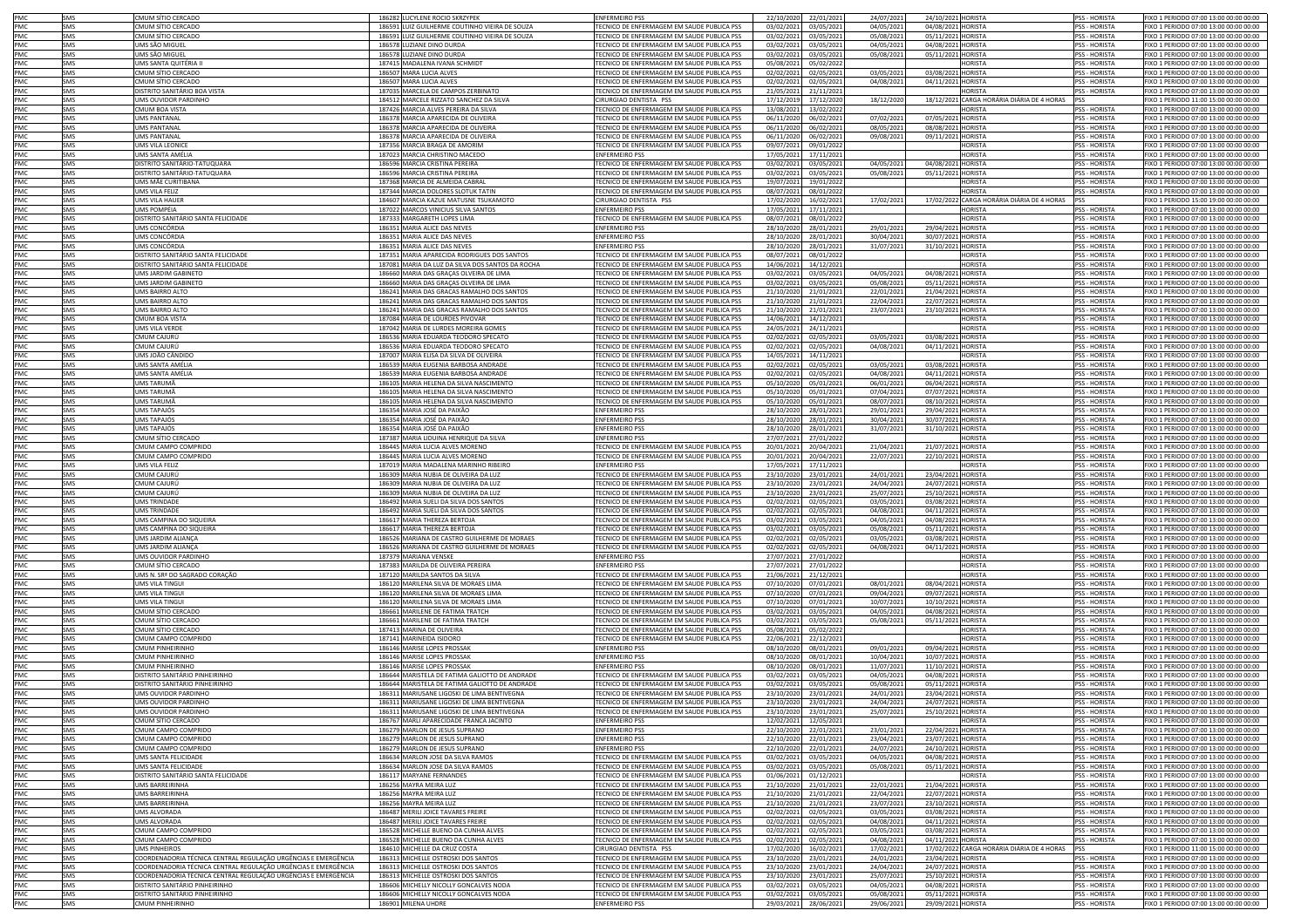| PMC               | SMS        | CMUM BOA VISTA                                    | 186368 NAGELA SILVA FREITAS                                                  | TECNICO DE ENFERMAGEM EM SAUDE PUBLICA PSS                                               | 28/10/2020<br>28/01/2021                             | 29/01/2021               | 28/04/2021 HORISTA                                | <b>PSS - HORISTA</b>                  | FIXO 1 PERIODO 07:00 13:00 00:00 00:00                                           |
|-------------------|------------|---------------------------------------------------|------------------------------------------------------------------------------|------------------------------------------------------------------------------------------|------------------------------------------------------|--------------------------|---------------------------------------------------|---------------------------------------|----------------------------------------------------------------------------------|
| PMC               | SMS        | <b>CMUM BOA VISTA</b>                             | 186368 NAGELA SILVA FREITAS                                                  | <b>FECNICO DE ENFERMAGEM EM SAUDE PUBLICA PSS</b>                                        | 28/10/2020<br>28/01/202                              | 29/04/2021               | 29/07/2021 HORISTA                                | PSS - HORISTA                         | FIXO 1 PERIODO 07:00 13:00 00:00 00:00                                           |
| PMC               | SMS        | MUM BOA VISTA                                     | 186368 NAGELA SILVA FREITAS                                                  | TECNICO DE ENFERMAGEM EM SAUDE PUBLICA PSS                                               | 28/10/2020<br>28/01/202                              | 30/07/2021               | 30/10/2021 HORISTA                                | PSS - HORISTA                         | FIXO 1 PERIODO 07:00 13:00 00:00 00:00                                           |
| PMC               | SMS        | JMS NOSSA SRA APARECIDA                           | 186340 NARA EDUARDA PAES SCHONEWEG                                           | <b>ENFERMEIRO PSS</b>                                                                    | 28/10/2020<br>28/01/202                              | 29/01/2021               | 29/04/2021<br><b>HORISTA</b>                      | PSS - HORISTA                         | FIXO 1 PERIODO 07:00 13:00 00:00 00:00                                           |
| PMC               | SMS        | <b>IMS NOSSA SRA APARECIDA</b>                    | 186340 NARA EDUARDA PAES SCHONEWEG                                           | <b>ENFERMEIRO PSS</b>                                                                    | 28/10/2020<br>28/01/202                              | 30/04/2021               | 30/07/2021<br><b>HORISTA</b>                      | <b>PSS - HORISTA</b>                  | FIXO 1 PERIODO 07:00 13:00 00:00 00:00                                           |
| PMC               | SMS        | JMS NOSSA SRA APARECIDA                           | 186340 NARA EDUARDA PAES SCHONEWEG                                           | <b>ENFERMEIRO PSS</b>                                                                    | 28/10/2020<br>28/01/202                              | 31/07/2021               | 31/10/2021<br><b>HORISTA</b>                      | PSS - HORISTA                         | FIXO 1 PERIODO 07:00 13:00 00:00 00:00                                           |
| PMC               | SMS        | MUM PINHEIRINHO                                   | 186131 NATALINA MONTEIRO DE CAMARGO                                          | <b>ENFERMEIRO PSS</b>                                                                    | 08/10/2020<br>08/01/202                              | 09/01/2021               | 09/04/2021<br><b>HORISTA</b>                      | PSS - HORISTA                         | FIXO 1 PERIODO 14:00 20:00 00:00 00:00                                           |
| PMC               | SMS        | <b>CMUM PINHEIRINHO</b>                           | 186131 NATALINA MONTEIRO DE CAMARGO                                          | <b>ENFERMEIRO PSS</b>                                                                    | 08/10/2020<br>08/01/202                              | 10/04/2021               | 10/07/2021<br><b>HORISTA</b>                      | PSS - HORISTA                         | FIXO 1 PERIODO 14:00 20:00 00:00 00:00                                           |
| PMC               | SMS        | MUM PINHFIRINHO                                   | 186131 NATALINA MONTEIRO DE CAMARGO                                          | <b>ENFERMEIRO PSS</b>                                                                    | 08/10/2020<br>08/01/202                              | 11/07/2021               | 11/10/2021<br><b>HORISTA</b>                      | <b>PSS - HORISTA</b>                  | FIXO 1 PERIODO 14:00 20:00 00:00 00:00                                           |
| PMC               | SMS        | <b>JMS PALMEIRAS</b>                              | 186159 NAZARE APARECIDA ALMEIDA DOS SANTOS LEOPOLDINO                        | TECNICO DE ENFERMAGEM EM SAUDE PUBLICA PSS                                               | 08/10/2020<br>08/01/202                              | 09/01/2021               | 09/04/2021<br><b>HORISTA</b>                      | <b>PSS - HORISTA</b>                  | FIXO 1 PERIODO 07:00 13:00 00:00 00:00                                           |
| PMC               | SMS        | <b>JMS PALMEIRAS</b>                              | 186159 NAZARE APARECIDA ALMEIDA DOS SANTOS LEOPOLDINO                        | TECNICO DE ENFERMAGEM EM SAUDE PUBLICA PSS                                               | 08/10/2020<br>08/01/202                              | 10/04/2021               | 10/07/2021 HORISTA                                | <b>PSS - HORISTA</b>                  | FIXO 1 PERIODO 07:00 13:00 00:00 00:00                                           |
| PMC               | SMS        | JMS PALMEIRAS                                     | 186159 NAZARE APARECIDA ALMEIDA DOS SANTOS LEOPOLDINO                        | TECNICO DE ENFERMAGEM EM SAUDE PUBLICA PSS                                               | 08/01/202<br>08/10/2020                              | 11/07/2021               | 11/10/2021 HORISTA                                | PSS - HORISTA                         | FIXO 1 PERIODO 07:00 13:00 00:00 00:00                                           |
| PMC               | SMS        | UMS ABRANCHES                                     | 186691 NICOLAS TRISTAN GOULART                                               | TECNICO DE ENFERMAGEM EM SAUDE PUBLICA PSS                                               | 08/02/2021<br>08/05/202                              | 09/05/2021               | 09/08/2021 HORISTA                                | <b>PSS - HORISTA</b>                  | FIXO 1 PERIODO 07:00 13:00 00:00 00:00                                           |
| PMC               | SMS        | <b>JMS ABRANCHES</b>                              | 186691 NICOLAS TRISTAN GOULART                                               | TECNICO DE ENFERMAGEM EM SAUDE PUBLICA PSS                                               | 08/02/2021<br>08/05/202                              | 10/08/2021               | 10/11/2021 HORISTA                                | PSS - HORISTA                         | FIXO 1 PERIODO 07:00 13:00 00:00 00:00                                           |
| PMC               | SMS        | <b>MUM BOA VISTA</b>                              | 186414 OLAIR ERON VIANA DA ROCHA                                             | TECNICO DE ENFERMAGEM EM SAUDE PUBLICA PSS                                               | 21/12/2020<br>21/03/202                              | 22/03/2021               | 21/06/2021 HORISTA                                | <b>PSS - HORISTA</b>                  | FIXO 1 PERIODO 07:00 13:00 00:00 00:00                                           |
| PMC               | SMS        | <b>MUM BOA VISTA</b>                              | 186414 OLAIR ERON VIANA DA ROCHA                                             | TECNICO DE ENFERMAGEM EM SAUDE PUBLICA PSS                                               | 21/03/202<br>21/12/2020                              | 22/06/2021               | 22/09/2021 HORISTA                                | <b>PSS - HORISTA</b>                  | FIXO 1 PERIODO 07:00 13:00 00:00 00:00                                           |
| <b>PMC</b>        | SMS        | :MUM SÍTIO CERCADO                                | 186760 PAMELA OLIVEIRA DE SOUZA                                              | <b>ENFERMEIRO PSS</b>                                                                    | 12/02/2021<br>12/05/202                              | 13/05/2021               | 13/08/2021 HORISTA                                | <b>PSS - HORISTA</b>                  | FIXO 1 PERIODO 07:00 13:00 00:00 00:00                                           |
| PMC               | SMS        | :MUM SÍTIO CERCADO                                | 186760 PAMELA OLIVEIRA DE SOUZA                                              | <b>ENFERMEIRO PSS</b>                                                                    | 12/02/2021<br>12/05/202                              | 14/08/2021               | 14/11/2021 HORISTA                                | <b>PSS - HORISTA</b>                  | FIXO 1 PERIODO 07:00 13:00 00:00 00:00                                           |
| PMC               | SMS        | <b>JMS SOLITUDE</b>                               | 186618 PAMELLA MANOELLE DE MATTOS                                            | <b>FECNICO DE ENFERMAGEM EM SAUDE PUBLICA PSS</b>                                        | 03/02/2021<br>03/05/202                              | 04/05/2021               | 04/08/2021 HORISTA                                | PSS - HORISTA                         | FIXO 1 PERIODO 07:00 13:00 00:00 00:00                                           |
| PMC               | SMS        | <b>JMS SOLITUDE</b>                               | 186618 PAMELLA MANOELLE DE MATTOS                                            | <b>FECNICO DE ENFERMAGEM EM SAUDE PUBLICA PSS</b>                                        | 03/02/2021<br>03/05/202                              | 05/08/2021               | 05/11/2021 HORISTA                                | PSS - HORISTA                         | FIXO 1 PERIODO 07:00 13:00 00:00 00:00                                           |
| PMC               | SMS        | <b>EO ROSARIO</b>                                 | 184609 PATRICIA COELHO DE OLIVEIRA E SILVA E ALMEIDA                         | CIRURGIAO DENTISTA PSS                                                                   | 17/02/2020<br>16/02/202                              | 17/02/2021               | 17/02/2022 CARGA HORÁRIA DIÁRIA DE 4 HORAS        | PSS                                   | FIXO 1 PERIODO 15:00 19:00 00:00 00:00                                           |
| PMC               | SMS        | MUM CAJURÚ                                        | 186928 PATRICIA DE FATIMA SCHENBERGER                                        | <b>ENFERMEIRO PSS</b>                                                                    | 31/03/2021<br>30/06/202                              | 01/07/2021               | 01/10/2021 HORISTA                                | SS - HORISTA                          | FIXO 1 PERIODO 08:00 14:00 00:00 00:00                                           |
| PMC               | SMS        | )ISTRITO SANITÁRIO - BAIRRO NOVO                  | 186568 PATRICIA LEONARDO ALMEIDA                                             | ECNICO DE ENFERMAGEM EM SAUDE PUBLICA PSS                                                | 02/02/2021<br>02/05/202                              | 03/05/2021               | 03/08/2021 HORISTA                                | <b>PSS - HORISTA</b>                  | IXO 1 PERIODO 07:00 13:00 00:00 00:00                                            |
| PMC               | SMS        | <b>DISTRITO SANITÁRIO - BAIRRO NOVO</b>           | 186568 PATRICIA LEONARDO ALMEIDA                                             | FECNICO DE ENFERMAGEM EM SAUDE PUBLICA PSS                                               | 02/02/2021<br>02/05/202                              | 04/08/2021               | 04/11/2021 HORISTA                                | <b>PSS - HORISTA</b>                  | FIXO 1 PERIODO 07:00 13:00 00:00 00:00                                           |
| PMC               | SMS        | CMUM SÍTIO CERCADO                                | 186203 PATRICIA MARIBEL DA SILVA                                             | FECNICO DE ENFERMAGEM EM SAUDE PUBLICA PSS                                               | 20/10/2020<br>20/01/202                              | 21/01/2021               | 20/04/2021 HORISTA                                | PSS - HORISTA                         | FIXO 1 PERIODO 07:00 13:00 00:00 00:00                                           |
| PMC               | SMS        | CMUM SÍTIO CERCADO                                | 186203 PATRICIA MARIBEL DA SILVA                                             | FECNICO DE ENFERMAGEM EM SAUDE PUBLICA PSS                                               | 20/10/2020<br>20/01/202                              | 21/04/2021               | 21/07/2021 HORISTA                                | PSS - HORISTA                         | FIXO 1 PERIODO 07:00 13:00 00:00 00:00                                           |
| PMC               | SMS        | CMUM SÍTIO CERCADO                                | 186203 PATRICIA MARIBEL DA SILVA                                             | TECNICO DE ENFERMAGEM EM SAUDE PUBLICA PSS                                               | 20/10/2020<br>20/01/202                              | 22/07/2021               | 22/10/2021 HORISTA                                | <b>PSS - HORISTA</b>                  | FIXO 1 PERIODO 07:00 13:00 00:00 00:00                                           |
| PMC               | SMS        | JMS SOLITUDE                                      | 187424 PATRICIA PIRAI LIMA DA SILVA                                          | TECNICO DE ENFERMAGEM EM SAUDE PUBLICA PSS                                               | 13/08/2021<br>13/02/202                              |                          | <b>HORISTA</b>                                    | <b>PSS - HORISTA</b>                  | FIXO 1 PERIODO 07:00 13:00 00:00 00:00                                           |
| <b>PMC</b>        | SMS        | CMUM SÍTIO CERCADO                                | 186688 PATRICIA REGINA DA SILVA                                              | TECNICO DE ENFERMAGEM EM SAUDE PUBLICA PSS                                               | 08/05/202<br>08/02/2021                              | 09/05/2021               | <b>HORISTA</b><br>09/08/2021                      | <b>PSS - HORISTA</b>                  | FIXO 1 PERIODO 07:00 13:00 00:00 00:00                                           |
| PMC               | SMS        | CMUM SÍTIO CERCADO                                | 186688 PATRICIA REGINA DA SILVA                                              | TECNICO DE ENFERMAGEM EM SAUDE PUBLICA PSS                                               | 08/02/2021<br>08/05/202                              | 10/08/2021               | 10/11/2021 HORISTA                                | <b>PSS - HORISTA</b>                  | FIXO 1 PERIODO 07:00 13:00 00:00 00:00                                           |
| PMC               | SMS        | DISTRITO SANITÁRIO CIC                            | 187350 PATRICIA RODRIGUES DE ALMEIDA                                         | TECNICO DE ENFERMAGEM EM SAUDE PUBLICA PSS                                               | 08/07/2021<br>08/01/202                              |                          | HORISTA                                           | <b>PSS - HORISTA</b>                  | FIXO 1 PERIODO 07:00 13:00 00:00 00:00                                           |
| PMC               | SMS        | UMS VILA VERDE                                    | 186599 PAULA ANDRESSA GALVAO                                                 | FECNICO DE ENFERMAGEM EM SAUDE PUBLICA PSS                                               | 03/02/2021<br>03/05/202                              | 04/05/2021               | <b>HORISTA</b><br>04/08/2021                      | <b>PSS - HORISTA</b>                  | FIXO 1 PERIODO 07:00 13:00 00:00 00:00                                           |
| PMC               | SMS        | JMS VILA VERDE                                    | 186599 PAULA ANDRESSA GALVAO                                                 | TECNICO DE ENFERMAGEM EM SAUDE PUBLICA PSS                                               | 03/02/2021<br>03/05/202                              | 05/08/2021               | 05/11/2021<br><b>HORISTA</b>                      | PSS - HORISTA                         | FIXO 1 PERIODO 07:00 13:00 00:00 00:00                                           |
| PMC               | SMS        | JMS SANTA FELICIDADE                              | 186080 PAULA PEREIRA TABORDA                                                 | FECNICO DE ENFERMAGEM EM SAUDE PUBLICA PSS                                               | 02/10/2020<br>02/01/202                              | 03/01/2021               | 03/04/2021<br>HORISTA                             | PSS - HORISTA                         | FIXO 1 PERIODO 07:00 13:00 00:00 00:00                                           |
| PMC               | SMS        | <b>IMS SANTA FELICIDADE</b>                       | 186080 PAULA PEREIRA TABORDA                                                 | TECNICO DE ENFERMAGEM EM SAUDE PUBLICA PSS                                               | 02/10/2020<br>02/01/202                              | 04/04/2021               | 04/07/2021<br><b>HORISTA</b>                      | <b>PSS - HORISTA</b>                  | EIXO 1 PERIODO 07:00 13:00 00:00 00:00                                           |
| PMC               | SMS        | JMS SANTA FELICIDADE                              | 186080 PAULA PEREIRA TABORDA                                                 | TECNICO DE ENFERMAGEM EM SAUDE PUBLICA PSS                                               | 02/10/2020<br>02/01/202                              | 05/07/2021               | 05/10/2021<br><b>HORISTA</b>                      | <b>PSS - HORISTA</b>                  | FIXO 1 PERIODO 07:00 13:00 00:00 00:00                                           |
| PMC               | SMS        | MUM PINHEIRINHO                                   | 186904 PEROLA LETICIA FERREIRA SEGUNDO FERRAZ                                | <b>ENFERMEIRO PSS</b>                                                                    | 28/06/202<br>29/03/2021                              | 29/06/2021               | <b>HORISTA</b><br>29/09/2021                      | PSS - HORISTA                         | FIXO 1 PERIODO 07:00 13:00 00:00 00:00                                           |
| PMC               | SMS        | UMS SÃO JOSÉ                                      | 186584 PIETRA CAROLINE BARBOSA DE SOUZA                                      | TECNICO DE ENFERMAGEM EM SAUDE PUBLICA PSS                                               | 03/02/2021<br>03/05/202                              | 04/05/2021               | 04/08/2021 HORISTA                                | PSS - HORISTA                         | FIXO 1 PERIODO 07:00 13:00 00:00 00:00                                           |
| PMC               | SMS        | JMS SÃO JOSÉ                                      | 186584 PIETRA CAROLINE BARBOSA DE SOUZA                                      | TECNICO DE ENFERMAGEM EM SAUDE PUBLICA PSS                                               | 03/02/2021<br>03/05/202                              | 05/08/2021               | 05/11/2021 HORISTA                                | PSS - HORISTA                         | FIXO 1 PERIODO 07:00 13:00 00:00 00:00                                           |
| PMC               | SMS        | UMS COQUEIROS                                     | 187329 POLIANE DUTRA                                                         | TECNICO DE ENFERMAGEM EM SAUDE PUBLICA PSS                                               | 08/07/2021<br>08/01/202                              |                          | <b>HORISTA</b>                                    | PSS - HORISTA                         | FIXO 1 PERIODO 07:00 13:00 00:00 00:00                                           |
| PMC               | SMS        | ^MUM CAIURÚ                                       | 186924 POLLYANA MARIA FERREIRA DE ANDRADE                                    | <b>ENFERMEIRO PSS</b>                                                                    | 31/03/2021<br>30/06/202                              | 01/07/2021               | <b>HORISTA</b><br>01/10/2021                      | <b>PSS - HORISTA</b>                  | FIXO 1 PERIODO 07:00 13:00 00:00 00:00                                           |
| <b>PMC</b>        | SMS        | JMS VILA LEONICE                                  | 186425 PRISCILA GIOVANA SANTOS DE LIMA                                       | TECNICO DE ENFERMAGEM EM SAUDE PUBLICA PSS                                               | 21/12/2020<br>21/03/202                              | 22/03/2021               | 21/06/2021<br><b>HORISTA</b>                      | <b>PSS - HORISTA</b>                  | FIXO 1 PERIODO 07:00 13:00 00:00 00:00                                           |
| <b>PMC</b>        | SMS        | <b>JMS VILA LEONICE</b>                           | 186425 PRISCILA GIOVANA SANTOS DE LIMA                                       | FECNICO DE ENFERMAGEM EM SAUDE PUBLICA PSS                                               | 21/12/2020<br>21/03/202                              | 22/06/2021               | <b>HORISTA</b><br>22/09/2021                      | <b>PSS - HORISTA</b>                  | FIXO 1 PERIODO 07:00 13:00 00:00 00:00                                           |
| PMC               | SMS        | MUM BOA VISTA                                     | 186423 PRISCILA NUNES FRANCA                                                 | FECNICO DE ENFERMAGEM EM SAUDE PUBLICA PSS                                               | 21/12/2020<br>21/03/202                              | 22/03/2021               | HORISTA<br>21/06/2021                             | PSS - HORISTA                         | FIXO 1 PERIODO 07:00 13:00 00:00 00:00                                           |
| PMC               | SMS        | MUM BOA VISTA                                     | 186423 PRISCILA NUNES FRANCA                                                 | <b>FECNICO DE ENFERMAGEM EM SAUDE PUBLICA PSS</b>                                        | 21/12/2020<br>21/03/202                              | 22/06/2021               | HORISTA<br>22/09/2021                             | PSS - HORISTA                         | FIXO 1 PERIODO 07:00 13:00 00:00 00:00                                           |
| PMC               | SMS        | IMS BAIRRO NOVO                                   | 186367 PRISCILA SOARES BEZERRA                                               | <b>INFERMEIRO PSS</b>                                                                    | 28/10/2020<br>28/01/202                              | 29/01/2021               | 29/04/2021<br><b>HORISTA</b>                      | PSS - HORISTA                         | FIXO 1 PERIODO 07:00 13:00 00:00 00:00                                           |
| PMC               | SMS        | MS BAIRRO NOVO                                    | 186367 PRISCILA SOARES BEZERRA                                               | <b>ENFERMEIRO PSS</b>                                                                    | 28/10/2020<br>28/01/202                              | 30/04/2021               | 30/07/2021<br><b>HORISTA</b>                      | <b>PSS - HORISTA</b>                  | FIXO 1 PERIODO 07:00 13:00 00:00 00:00                                           |
| PMC               | SMS        | IMS BAIRRO NOVO                                   | 186367 PRISCILA SOARES BEZERRA                                               | <b>ENFERMEIRO PSS</b>                                                                    | 28/10/202<br>28/01/202                               | 31/07/2021               | 31/10/2021<br>HORISTA                             | PSS - HORISTA                         | IXO 1 PERIODO 07:00 13:00 00:00 00:00                                            |
| PMC               | SMS        | <b>IMS OSTERNACK</b>                              | 186593 QUELEN PATRICIA RODRIGUES CARVALHO                                    | FCNICO DE ENFERMAGEM EM SAUDE PUBLICA PSS                                                | 03/02/2021<br>03/05/202                              | 04/05/2021               | 04/08/2021<br>HORISTA                             | <b>PSS - HORISTA</b>                  | FIXO 1 PERIODO 07:00 13:00 00:00 00:00                                           |
| PMC               | SMS        | <b>JMS OSTERNACK</b>                              | 186593 QUELEN PATRICIA RODRIGUES CARVALHO                                    | FECNICO DE ENFERMAGEM EM SAUDE PUBLICA PSS                                               | 03/02/2021<br>03/05/202                              | 05/08/2021               | HORISTA<br>05/11/2021                             | PSS - HORISTA                         | FIXO 1 PERIODO 07:00 13:00 00:00 00:00                                           |
| PMC               | SMS        | MUM SÍTIO CERCADO                                 | 186514 RAFAEL DO AMARAL SANTOS                                               | FECNICO DE ENFERMAGEM EM SAUDE PUBLICA PSS                                               | 02/02/2021<br>02/05/202                              | 03/05/2021               | <b>HORISTA</b><br>03/08/2021                      | PSS - HORISTA                         | FIXO 1 PERIODO 07:00 13:00 00:00 00:00                                           |
| PMC               | SMS        | CMUM SÍTIO CERCADO                                | 186514 RAFAEL DO AMARAL SANTOS                                               | <b>FECNICO DE ENFERMAGEM EM SAUDE PUBLICA PSS</b>                                        | 02/02/2021<br>02/05/202                              | 04/08/2021               | <b>HORISTA</b><br>04/11/2021                      | <b>PSS - HORISTA</b>                  | FIXO 1 PERIODO 07:00 13:00 00:00 00:00                                           |
| <b>PMC</b>        | SMS        | JMS FANNY-LINDÓIA                                 | 184543 RAQUEL APARECIDA SANTOS DE LIMA                                       | TECNICO DE SAUDE BUCAL EM SAUDE PUBLICA PSS                                              | 13/01/2020<br>13/01/202                              | 14/01/2021               | 13/01/2022 CARGA HORÁRIA DIÁRIA DE 6 HORAS        | <b>PSS</b>                            | FIXO 1 PERIODO 13:00 19:00                                                       |
| <b>PMC</b>        | SMS        | <b>IMS VII A HAUFR</b>                            | 187128 RAQUEL DA SILVA RODRIGUES                                             | TECNICO DE ENFERMAGEM EM SAUDE PUBLICA PSS                                               | 22/06/2021<br>22/12/202                              |                          | <b>HORISTA</b>                                    | <b>PSS - HORISTA</b>                  | FIXO 1 PERIODO 07:00 13:00 00:00 00:00                                           |
| <b>PMC</b>        | SMS        | MUM PINHFIRINHO                                   | 186220 BAOUEL MOTTA DA SILVA SALOMAC                                         | TECNICO DE ENFERMAGEM EM SAUDE PUBLICA PSS                                               | 20/10/2020<br>20/01/202                              | 21/01/2021               | 20/04/2021<br><b>HORISTA</b>                      | <b>PSS - HORISTA</b>                  | FIXO 1 PERIODO 07:00 13:00 00:00 00:00                                           |
| PMC               | SMS        | <b>CMUM PINHEIRINHO</b>                           | 186220 RAQUEL MOTTA DA SILVA SALOMAO                                         | TECNICO DE ENFERMAGEM EM SAUDE PUBLICA PSS                                               | 20/10/2020<br>20/01/202                              | 21/04/2021               | 21/07/2021<br><b>HORISTA</b>                      | PSS - HORISTA                         | FIXO 1 PERIODO 07:00 13:00 00:00 00:00                                           |
| PMC               | SMS        | MUM PINHEIRINHO                                   | 186220 RAQUEL MOTTA DA SILVA SALOMAO                                         | TECNICO DE ENFERMAGEM EM SAUDE PUBLICA PSS                                               | 20/10/2020<br>20/01/202                              | 22/07/2021               | 22/10/2021<br><b>HORISTA</b>                      | PSS - HORISTA                         | FIXO 1 PERIODO 07:00 13:00 00:00 00:00                                           |
| PMC               | SMS        | JMS FANNY-LINDÓIA                                 | 184511 RAQUEL SILVA LACERDA                                                  | CIRURGIAO DENTISTA PSS                                                                   | 17/12/2019<br>17/12/202                              | 18/12/2020               | CARGA HORÁRIA DIÁRIA DE 4 HORAS PSS<br>18/12/2021 |                                       | FIXO 1 PERIODO 14:00 18:00 00:00 00:00                                           |
| PMC               | SMS        | JMS JOÃO CÂNDIDC                                  | 186365 REBECA MOURA NADOLNY                                                  | <b>ENFERMEIRO PSS</b>                                                                    | 28/10/2020<br>28/01/202                              | 29/01/2021               | 29/04/2021 HORISTA                                | PSS - HORISTA                         | FIXO 1 PERIODO 07:00 13:00 00:00 00:00                                           |
| PMC               | SMS        | JMS JOÃO CÂNDIDC                                  | 186365 REBECA MOURA NADOLNY                                                  | <b>ENFERMEIRO PSS</b>                                                                    | 28/10/2020<br>28/01/202                              | 30/04/2021               | 30/07/2021 HORISTA                                | <b>PSS - HORISTA</b>                  | FIXO 1 PERIODO 07:00 13:00 00:00 00:00                                           |
| PMC               | SMS        | JMS JOÃO CÂNDIDC                                  | 186365 REBECA MOURA NADOLNY                                                  | <b>ENFERMEIRO PSS</b>                                                                    | 28/10/2020<br>28/01/202                              | 31/07/202:               | 31/10/2021 HORISTA                                | <b>PSS - HORISTA</b>                  | FIXO 1 PERIODO 07:00 13:00 00:00 00:00                                           |
| PMC               | SMS        | CMUM CAMPO COMPRIDO                               | 187082 REGIANE APARECIDA DA SILVA                                            | TECNICO DE ENFERMAGEM EM SAUDE PUBLICA PSS                                               | 14/06/2021<br>14/12/202                              |                          | HORISTA                                           | PSS - HORISTA                         | FIXO 1 PERIODO 13:30 19:30 00:00 00:00                                           |
| PMC               | SMS        | DISTRITO SANITÁRIO SANTA FELICIDADE               | 187061 REGIANE PINHEIRO DOS SANTOS                                           | TECNICO DE ENFERMAGEM EM SAUDE PUBLICA PSS                                               | 31/05/2021<br>30/11/202                              |                          | <b>HORISTA</b>                                    | PSS - HORISTA                         | FIXO 1 PERIODO 07:00 13:00 00:00 00:00                                           |
| PMC               | SMS        | UMS VILA DIANA                                    | 187059 REINALDO SEBASTIAO DE ABREU                                           | TECNICO DE ENFERMAGEM EM SAUDE PUBLICA PSS                                               | 31/05/2021<br>30/11/202                              |                          | HORISTA                                           | PSS - HORISTA                         | FIXO 1 PERIODO 07:00 13:00 00:00 00:00                                           |
| PMC<br>PMC        | SMS        | UMS TIPO II -VILA GUAIRA                          | 186549 RENATA DOS SANTOS GONCALVES                                           | TECNICO DE ENFERMAGEM EM SAUDE PUBLICA PSS                                               | 02/02/2021<br>02/05/202                              | 03/05/2021               | 03/08/2021 HORISTA                                | PSS - HORISTA                         | FIXO 1 PERIODO 07:00 13:00 00:00 00:00                                           |
|                   | SMS        | JMS TIPO II -VILA GUAIRA                          | 186549 RENATA DOS SANTOS GONCALVES                                           | TECNICO DE ENFERMAGEM EM SAUDE PUBLICA PSS                                               | 02/02/2021<br>02/05/202                              | 04/08/2021               | 04/11/2021 HORISTA                                | <b>PSS - HORISTA</b>                  | FIXO 1 PERIODO 07:00 13:00 00:00 00:00                                           |
| PMC<br><b>PMC</b> | SMS<br>SMS | MUM PINHEIRINHO<br>MIIM PINHEIRINHO               | 186563 RICARDA CORDOVA CUBAS                                                 | FECNICO DE ENFERMAGEM EM SAUDE PUBLICA PSS<br>FECNICO DE ENFERMAGEM EM SAUDE PUBLICA PSS | 02/02/2021<br>02/05/202                              | 03/05/2021               | 03/08/2021 HORISTA                                | PSS - HORISTA<br><b>PSS - HORISTA</b> | FIXO 1 PERIODO 07:00 13:00 00:00 00:00                                           |
| PMC               | SMS        | MUM BOA VISTA                                     | 186563 RICARDA CORDOVA CUBAS<br>186566 RICARDO LOPES DE OLIVEIRA             | <b>FECNICO DE ENFERMAGEM EM SAUDE PUBLICA PSS</b>                                        | 02/02/2021<br>02/05/202<br>02/02/2021<br>02/05/202   | 04/08/2021<br>03/05/2021 | 04/11/2021 HORISTA<br>03/08/2021 HORISTA          | PSS - HORISTA                         | FIXO 1 PERIODO 07:00 13:00 00:00 00:00<br>FIXO 1 PERIODO 07:00 13:00 00:00 00:00 |
| PMC               | SMS        | MUM BOA VISTA                                     | 186566 RICARDO LOPES DE OLIVEIRA                                             | <b>FECNICO DE ENFERMAGEM EM SAUDE PUBLICA PSS</b>                                        | 02/02/2021<br>02/05/202                              | 04/08/2021               | 04/11/2021 HORISTA                                | <b>PSS - HORISTA</b>                  | FIXO 1 PERIODO 07:00 13:00 00:00 00:00                                           |
| PMC               | SMS        | <b>JMS SANTOS ANDRADE</b>                         | 186922 RITA DE CASSIA ARAUJO MOURA                                           | <b>ENFERMEIRO PSS</b>                                                                    | 31/03/2021<br>30/06/202                              | 01/07/2021               | 01/10/2021 HORISTA                                | SS - HORISTA                          | FIXO 1 PERIODO 07:00 13:00 00:00 00:00                                           |
| PMC               | SMS        | <b>IMS IPIRANGA</b>                               | 186350 RITA DE CASSIA PASSOS GONZAGA                                         | <b>ENFERMEIRO PSS</b>                                                                    | 28/10/2020<br>28/01/202                              | 29/01/2021               | 29/04/2021<br><b>HORISTA</b>                      | <b>PSS - HORISTA</b>                  | 1XO 1 PERIODO 07:00 13:00 00:00 00:00                                            |
| PMC               | SMS        | <b>MS IPIRANGA</b>                                | 186350 RITA DE CASSIA PASSOS GONZAGA                                         | <b>ENFERMEIRO PSS</b>                                                                    | 28/10/2020<br>28/01/202                              | 30/04/2021               | 30/07/2021 HORISTA                                | <b>PSS - HORISTA</b>                  | IXO 1 PERIODO 07:00 13:00 00:00 00:00                                            |
| PMC               | SMS        | <b>JMS IPIRANGA</b>                               | 186350 RITA DE CASSIA PASSOS GONZAGA                                         | <b>ENFERMEIRO PSS</b>                                                                    | 28/10/2020<br>28/01/2021                             | 31/07/2021               | 31/10/2021 HORISTA                                | <b>PSS - HORISTA</b>                  | IXO 1 PERIODO 07:00 13:00 00:00 00:00                                            |
| PMC               | SMS        | <b>JMS IPIRANGA</b>                               | 185745 RITA SCHEILA WALTRICK SOARES CRESTA                                   | <b>ENFERMEIRO PSS</b>                                                                    | 14/06/2021<br>14/12/202                              |                          | <b>IORISTA</b>                                    | PSS - HORISTA                         | FIXO 1 PERIODO 07:00 13:00 00:00 00:00                                           |
| PMC               | SMS        | JMS ABAETÉ                                        | 187421 RIVALDO NUNES DOS SANTOS                                              | TECNICO DE ENFERMAGEM EM SAUDE PUBLICA PSS                                               | 13/08/2021<br>13/02/202                              |                          | HORISTA                                           | PSS - HORISTA                         | FIXO 1 PERIODO 07:00 13:00 00:00 00:00                                           |
| PMC               | SMS        | UMS JOÃO CÂNDIDO                                  | 187020 ROBERTA JANE FERREIRA MOTA                                            | ENFERMEIRO PSS                                                                           | 17/05/2021<br>17/11/2021                             |                          | <b>HORISTA</b>                                    | PSS - HORISTA                         | FIXO 1 PERIODO 07:00 13:00 00:00 00:00                                           |
| PMC               | SMS        | DISTRITO SANITÁRIO PINHEIRINHO                    | 186488 ROBSOM LUIZ DA SILVA ANQUIZES                                         | TECNICO DE ENFERMAGEM EM SAUDE PUBLICA PSS                                               | 02/02/2021<br>02/05/2021                             | 03/05/2021               | 03/08/2021 HORISTA                                | PSS - HORISTA                         | FIXO 1 PERIODO 07:00 13:00 00:00 00:00                                           |
| PMC               | SMS        | DISTRITO SANITÁRIO PINHEIRINHO                    | 186488 ROBSOM LUIZ DA SILVA ANQUIZES                                         | TECNICO DE ENFERMAGEM EM SAUDE PUBLICA PSS                                               | 02/02/2021<br>02/05/2021                             | 04/08/2021               | 04/11/2021 HORISTA                                | PSS - HORISTA                         | FIXO 1 PERIODO 07:00 13:00 00:00 00:00                                           |
| PMC               | SMS        | <b>UMS XAXIM</b>                                  | 184623 RODRIGO DOMINGOS DE LIMA                                              | CIRURGIAO DENTISTA PSS                                                                   | 16/02/2021<br>17/02/2020                             | 17/02/2021               | 17/02/2022 CARGA HORÁRIA DIÁRIA DE 4 HORAS PSS    |                                       | FIXO 1 PERIODO 08:00 12:00 00:00 00:00                                           |
| PMC               | SMS        | UMS ESTRELA                                       | 187451 ROGERIO FERREIRA DE LARA                                              | <b>ENFERMEIRO PSS</b>                                                                    | 23/02/202<br>23/08/2021                              |                          | HORISTA                                           | <b>PSS - HORISTA</b>                  | FIXO 1 PERIODO 07:00 13:00 00:00 00:00                                           |
| PMC               | SMS        | CMUM CAJURÚ                                       | 186373 ROMILDA DA SILVA MARTINS                                              | TECNICO DE ENFERMAGEM EM SAUDE PUBLICA PSS                                               | 28/10/2020<br>28/01/202                              | 29/01/2021               | 28/04/2021 HORISTA                                | PSS - HORISTA                         | FIXO 1 PERIODO 07:00 13:00 00:00 00:00                                           |
| PMC               | SMS        | CMUM CAJURÚ                                       | 186373 ROMILDA DA SILVA MARTINS                                              | TECNICO DE ENFERMAGEM EM SAUDE PUBLICA PSS                                               | 28/10/2020<br>28/01/202                              | 29/04/2021               | 29/07/2021 HORISTA                                | PSS - HORISTA                         | FIXO 1 PERIODO 07:00 13:00 00:00 00:00                                           |
| PMC               | SMS        | CMUM CAJURÚ                                       | 186373 ROMILDA DA SILVA MARTINS                                              | TECNICO DE ENFERMAGEM EM SAUDE PUBLICA PSS                                               | 28/10/2020<br>28/01/202                              | 30/07/2021               | 30/10/2021 HORISTA                                | PSS - HORISTA                         | FIXO 1 PERIODO 07:00 13:00 00:00 00:00                                           |
| PMC               | SMS        | CMUM SÍTIO CERCADO                                | 186764 ROMILDA PRADOS DOS SANTOS                                             | <b>ENFERMEIRO PSS</b>                                                                    | 12/02/2021<br>12/05/202                              | 13/05/2021               | 13/08/2021 HORISTA                                | <b>PSS - HORISTA</b>                  | FIXO 1 PERIODO 07:00 13:00 00:00 00:00                                           |
| PMC               | SMS        | CMUM SÍTIO CERCADO                                | 186764 ROMILDA PRADOS DOS SANTOS                                             | <b>ENFERMEIRO PSS</b>                                                                    | 12/02/2021<br>12/05/202                              | 14/08/2021               | 14/11/2021 HORISTA                                | PSS - HORISTA                         | FIXO 1 PERIODO 07:00 13:00 00:00 00:00                                           |
| PMC               | <b>SMS</b> | JMS OUVIDOR PARDINHO                              | 187321 ROSA JAK POCZYNEK                                                     | TECNICO DE ENFERMAGEM EM SAUDE PUBLICA PSS                                               | 08/07/2021<br>08/01/202                              |                          | <b>HORISTA</b>                                    | PSS - HORISTA                         | FIXO 1 PERIODO 07:00 13:00 00:00 00:00                                           |
| PMC               | SMS        | UMS POMPÉIA                                       | 187422 ROSA MARINEUSA MACHADO                                                | TECNICO DE ENFERMAGEM EM SAUDE PUBLICA PSS                                               | 13/08/2021<br>13/02/202                              |                          | <b>HORISTA</b>                                    | PSS - HORISTA                         | FIXO 1 PERIODO 07:00 13:00 00:00 00:00                                           |
| PMC               | SMS        | <b>CMUM PINHEIRINHO</b>                           | 186421 ROSANA DAMAS FERREIRA                                                 | TECNICO DE ENFERMAGEM EM SAUDE PUBLICA PSS                                               | 21/12/2020<br>21/03/2021                             | 22/03/2021               | 21/06/2021 HORISTA                                | PSS - HORISTA                         | FIXO 1 PERIODO 07:00 13:00 00:00 00:00                                           |
| PMC               | SMS        | <b>CMUM PINHEIRINHO</b>                           | 186421 ROSANA DAMAS FERREIRA                                                 | TECNICO DE ENFERMAGEM EM SAUDE PUBLICA PSS                                               | 21/12/2020<br>21/03/2021                             | 22/06/2021               | 22/09/2021 HORISTA                                | PSS - HORISTA                         | FIXO 1 PERIODO 07:00 13:00 00:00 00:00                                           |
|                   |            | CMUM CAJURÚ                                       | 186458 ROSANA MAUDA DE SOUZA                                                 | TECNICO DE ENFERMAGEM EM SAUDE PUBLICA PSS                                               | 20/01/2021<br>20/04/202                              | 21/04/2021               | 21/07/2021 HORISTA                                | <b>PSS - HORISTA</b>                  | FIXO 1 PERIODO 07:00 13:00 00:00 00:00                                           |
| PMC.              | SMS        |                                                   |                                                                              |                                                                                          |                                                      |                          |                                                   |                                       |                                                                                  |
| PMC               | SMS        | `MUM CAJURÚ                                       | 186458 ROSANA MAUDA DE SOUZA                                                 | TECNICO DE ENFERMAGEM EM SAUDE PUBLICA PSS                                               | 20/01/2021<br>20/04/202                              | 22/07/2021               | 22/10/2021 HORISTA                                | PSS - HORISTA                         | FIXO 1 PERIODO 07:00 13:00 00:00 00:00                                           |
| <b>PMC</b>        | SMS        | <b>IMS VILA SANDRA</b>                            | 187008 ROSANE APARECIDA SIQUEIRA                                             | TECNICO DE ENFERMAGEM EM SAUDE PUBLICA PSS                                               | 14/11/202<br>14/05/2021                              |                          | <b>HORISTA</b>                                    | PSS - HORISTA                         | FIXO 1 PERIODO 07:00 13:00 00:00 00:00                                           |
| PMC               | SMS        | JMS SANTA EFIGÊNIA                                | 187374 ROSANE DA COSTA SILVA                                                 | ENFERMEIRO PSS                                                                           | 27/07/2021<br>27/01/2022                             |                          | <b>HORISTA</b>                                    | PSS - HORISTA                         | FIXO 1 PERIODO 07:00 13:00 00:00 00:00                                           |
| PMC               | SMS        | JMS CONCÓRDIA                                     | 187431 ROSANGELA CAETANO DA SILVA                                            | FECNICO DE ENFERMAGEM EM SAUDE PUBLICA PSS                                               | 13/08/2021<br>13/02/2022                             |                          | <b>IORISTA</b>                                    | PSS - HORISTA                         | FIXO 1 PERIODO 07:00 13:00 00:00 00:00                                           |
| PMC               | SMS        | <b>DISTRITO SANITÁRIO-TATUQUARA</b>               | 186628 ROSANGELA LIMA DE SIQUEIRA BUENO DA SILVA                             | <b>FECNICO DE ENFERMAGEM EM SAUDE PUBLICA PSS</b>                                        | 03/02/2021<br>03/05/2021                             | 04/05/2021               | 04/08/2021 HORISTA                                | PSS - HORISTA                         | FIXO 1 PERIODO 07:00 13:00 00:00 00:00                                           |
| PMC<br>PMC        | SMS<br>SMS | ISTRITO SANITÁRIO-TATUQUARA<br>JMS VILA ESPERANÇA | 186628 ROSANGELA LIMA DE SIQUEIRA BUENO DA SILVA<br>187455 ROSELAINE CAETANO | FECNICO DE ENFERMAGEM EM SAUDE PUBLICA PSS<br><b>ENFERMEIRO PSS</b>                      | 03/02/2021<br>03/05/2021<br>23/08/2021<br>23/02/2022 | 05/08/2021               | 05/11/2021<br><b>HORISTA</b><br>HORISTA           | PSS - HORISTA<br>PSS - HORISTA        | FIXO 1 PERIODO 07:00 13:00 00:00 00:00<br>FIXO 1 PERIODO 07:00 13:00 00:00 00:00 |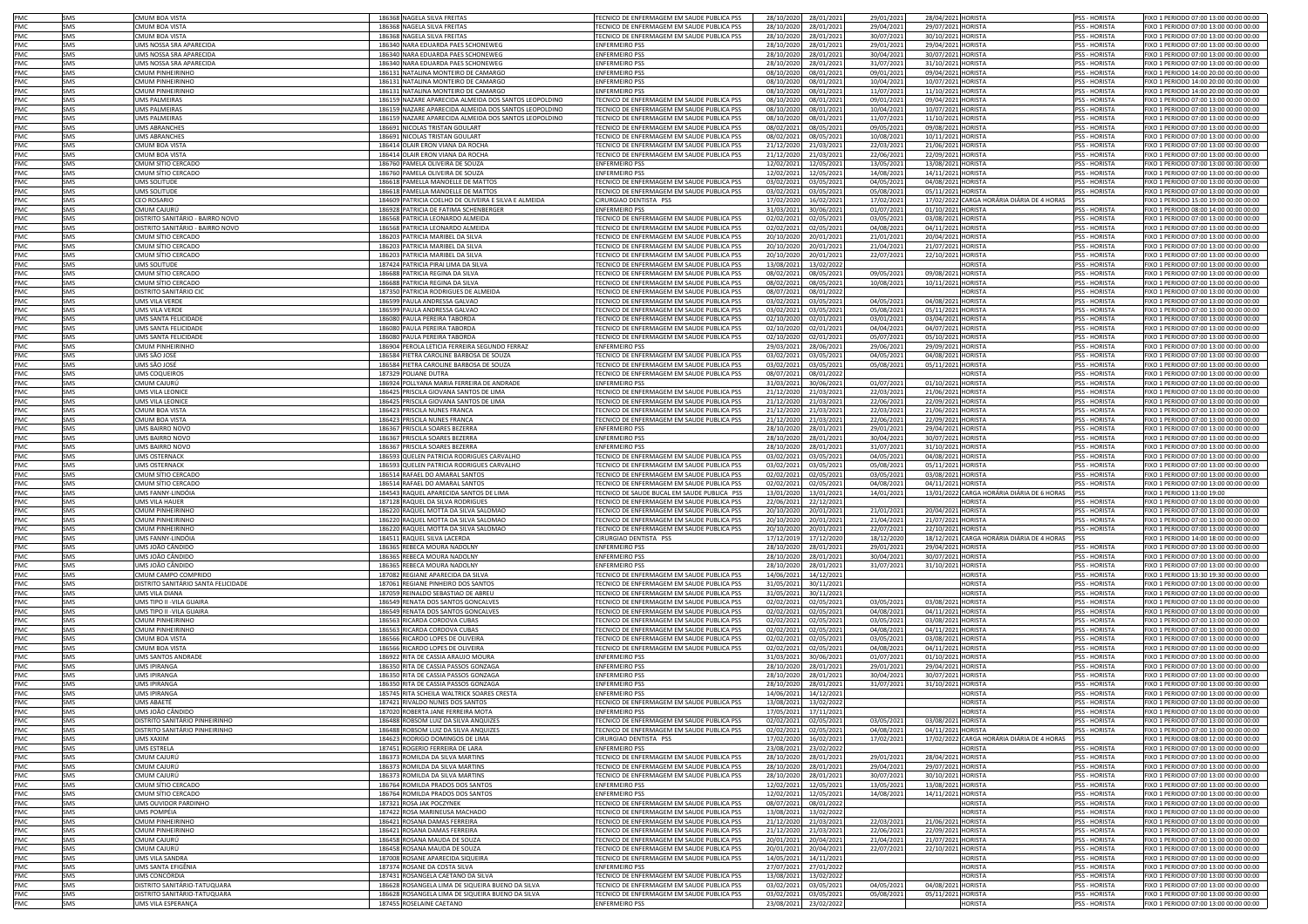| PMC        | SMS        | <b>DISTRITO SANITÁRIO BOA VISTA</b>                            | 187322 ROSELI ANTUNES SANTOS MIRANDA                             | TECNICO DE ENFERMAGEM EM SAUDE PUBLICA PSS                                               | 08/07/2021               | 08/01/2022               |                          |                                          | <b>HORISTA</b>                 | <b>PSS - HORISTA</b>           | FIXO 1 PERIODO 07:00 13:00 00:00 00:00                                           |
|------------|------------|----------------------------------------------------------------|------------------------------------------------------------------|------------------------------------------------------------------------------------------|--------------------------|--------------------------|--------------------------|------------------------------------------|--------------------------------|--------------------------------|----------------------------------------------------------------------------------|
| PMC        | SMS        | <b>UMS SANTA FFLICIDADE</b>                                    | 186261 ROSELI APARECIDA GRATAO DA SILVA                          | TECNICO DE ENFERMAGEM EM SAUDE PUBLICA PSS                                               | 21/10/2020               | 21/01/202                | 22/01/202                |                                          | <b>HORISTA</b>                 | <b>PSS - HORISTA</b>           |                                                                                  |
|            |            |                                                                |                                                                  |                                                                                          |                          |                          |                          | 21/04/2021                               |                                |                                | FIXO 1 PERIODO 07:00 13:00 00:00 00:00                                           |
| PMC        | SMS        | UMS SANTA FELICIDADE                                           | 186261 ROSELI APARECIDA GRATAO DA SILVA                          | TECNICO DE ENFERMAGEM EM SAUDE PUBLICA PSS                                               | 21/10/2020               | 21/01/2021               | 22/04/202                | 22/07/2021 HORISTA                       |                                | PSS - HORISTA                  | FIXO 1 PERIODO 07:00 13:00 00:00 00:00                                           |
| PMC        | SMS        | UMS SANTA FELICIDADE                                           | 186261 ROSELI APARECIDA GRATAO DA SILVA                          | TECNICO DE ENFERMAGEM EM SAUDE PUBLICA PSS                                               | 21/10/2020               | 21/01/2021               | 23/07/2021               | 23/10/2021                               | <b>HORISTA</b>                 | PSS - HORISTA                  | FIXO 1 PERIODO 07:00 13:00 00:00 00:00                                           |
| PMC        | SMS        | CMUM CAMPO COMPRIDO                                            | 187058 ROSELI DE MOURA RICARDO                                   | TECNICO DE ENFERMAGEM EM SAUDE PUBLICA PSS                                               | 31/05/2021               | 30/11/2021               |                          |                                          | HORISTA                        | PSS - HORISTA                  | FIXO 1 PERIODO 07:00 13:00 00:00 00:00                                           |
| PMC        | <b>SMS</b> | DISTRITO SANITÁRIO SANTA FELICIDADE                            | 187452 ROSELI ELOY DE SANTANNA                                   | <b>ENFERMEIRO PSS</b>                                                                    | 23/08/2021               | 23/02/2022               |                          |                                          | <b>HORISTA</b>                 | <b>PSS - HORISTA</b>           | FIXO 1 PERIODO 07:00 13:00 00:00 00:00                                           |
| PMC        | SMS        | CMUM CAJURÚ                                                    | 186156 ROSELI TEIXEIRA DOS SANTOS KICOT LIMA                     | TECNICO DE ENFERMAGEM EM SAUDE PUBLICA PSS                                               | 08/10/2020               | 08/01/2021               | 09/01/2021               | 09/04/2021 HORISTA                       |                                | <b>PSS - HORISTA</b>           | FIXO 1 PERIODO 07:00 13:00 00:00 00:00                                           |
| PMC        | SMS        | CMUM CAJURÚ                                                    | 186156 ROSELI TEIXEIRA DOS SANTOS KICOT LIMA                     | TECNICO DE ENFERMAGEM EM SAUDE PUBLICA PSS                                               | 08/10/2020               | 08/01/2021               | 10/04/202                | 10/07/2021 HORISTA                       |                                | <b>PSS - HORISTA</b>           | TIXO 1 PERIODO 07:00 13:00 00:00 00:00                                           |
| PMC        | SMS        | CMUM CAJURÚ                                                    | 186156 ROSELI TEIXEIRA DOS SANTOS KICOT LIMA                     | TECNICO DE ENFERMAGEM EM SAUDE PUBLICA PSS                                               | 08/10/2020               | 08/01/2021               | 11/07/2021               | 11/10/2021                               | <b>HORISTA</b>                 | PSS - HORISTA                  | FIXO 1 PERIODO 07:00 13:00 00:00 00:00                                           |
|            |            |                                                                |                                                                  |                                                                                          |                          |                          |                          |                                          |                                |                                |                                                                                  |
| PMC        | SMS        | <b>UMS EUCALIPTOS</b>                                          | 186158 ROSELI TERESINHA ESTURARO                                 | TECNICO DE ENFERMAGEM EM SAUDE PUBLICA PSS                                               | 08/10/2020               | 08/01/2021               | 09/01/2021               | 09/04/2021                               | <b>HORISTA</b>                 | PSS - HORISTA                  | FIXO 1 PERIODO 07:00 13:00 00:00 00:00                                           |
| PMC        | SMS        | <b>UMS EUCALIPTOS</b>                                          | 186158 ROSELI TERESINHA ESTURARO                                 | TECNICO DE ENFERMAGEM EM SAUDE PUBLICA PSS                                               | 08/10/2020               | 08/01/2021               | 10/04/2021               | 10/07/2021                               | <b>HORISTA</b>                 | PSS - HORISTA                  | FIXO 1 PERIODO 07:00 13:00 00:00 00:00                                           |
| PMC        | SMS        | UMS EUCALIPTOS                                                 | 186158 ROSELI TERESINHA ESTURARO                                 | TECNICO DE ENFERMAGEM EM SAUDE PUBLICA PSS                                               | 08/10/2020               | 08/01/202                | 11/07/2021               | 11/10/2021                               | <b>HORISTA</b>                 | <b>PSS - HORISTA</b>           | FIXO 1 PERIODO 07:00 13:00 00:00 00:00                                           |
| PMC        | SMS        | UMS OUVIDOR PARDINHO                                           | 187309 ROSEMARI COSTA CORREA                                     | <b>ENFERMEIRO PSS</b>                                                                    | 07/07/2021               | 07/01/202                |                          |                                          | <b>IORISTA</b>                 | <b>PSS - HORISTA</b>           | FIXO 1 PERIODO 07:00 13:00 00:00 00:00                                           |
| PMC        | SMS        | CMUM CAMPO COMPRIDO                                            | 186115 ROSEMARY DE FATIMA MATTOS RIOS                            | TECNICO DE ENFERMAGEM EM SAUDE PUBLICA PSS                                               | 07/10/2020               | 07/01/2021               | 08/01/2021               | 08/04/2021                               | <b>HORISTA</b>                 | <b>PSS - HORISTA</b>           | FIXO 1 PERIODO 07:00 13:00 00:00 00:00                                           |
| PMC        | SMS        | CMUM CAMPO COMPRIDO                                            | 186115 ROSEMARY DE FATIMA MATTOS RIOS                            | TECNICO DE ENFERMAGEM EM SAUDE PUBLICA PSS                                               | 07/10/2020               | 07/01/2021               | 09/04/2021               | 09/07/2021                               | <b>HORISTA</b>                 | <b>PSS - HORISTA</b>           | FIXO 1 PERIODO 07:00 13:00 00:00 00:00                                           |
| PMC        | SMS        | CMUM CAMPO COMPRIDO                                            |                                                                  | TECNICO DE ENFERMAGEM EM SAUDE PUBLICA PSS                                               | 07/10/2020               | 07/01/202                |                          | 10/10/2021                               | <b>HORISTA</b>                 | <b>PSS - HORISTA</b>           | TIXO 1 PERIODO 07:00 13:00 00:00 00:00                                           |
|            |            |                                                                | 186115 ROSEMARY DE FATIMA MATTOS RIOS                            |                                                                                          |                          |                          | 10/07/2021               |                                          |                                |                                |                                                                                  |
| PMC        | SMS        | CMUM SÍTIO CERCADO                                             | 187037 ROSENETE VEIGA DE SOUZA                                   | ECNICO DE ENFERMAGEM EM SAUDE PUBLICA PSS                                                | 21/05/2021               | 21/11/2021               |                          |                                          | <b>IORISTA</b>                 | PSS - HORISTA                  | FIXO 1 PERIODO 07:00 13:00 00:00 00:00                                           |
| PMC        | SMS        | COORDENADORIA TÉCNICA CENTRAL REGULAÇÃO URGÊNCIAS E EMERGÊNCIA | 186187 ROSIKLEIA GOMES DO PRADO                                  | TECNICO DE ENFERMAGEM EM SAUDE PUBLICA PSS                                               | 20/10/2020               | 20/01/2021               | 21/01/2021               | 20/04/2021                               | HORISTA                        | PSS - HORISTA                  | FIXO 1 PERIODO 07:00 13:00 00:00 00:00                                           |
| PMC        | SMS        | COORDENADORIA TÉCNICA CENTRAL REGULAÇÃO URGÊNCIAS E EMERGÊNCIA | 186187 ROSIKLEIA GOMES DO PRADO                                  | ECNICO DE ENFERMAGEM EM SAUDE PUBLICA PSS                                                | 20/10/2020               | 20/01/2021               | 21/04/2021               | 21/07/2021                               | <b>HORISTA</b>                 | <b>PSS - HORISTA</b>           | FIXO 1 PERIODO 07:00 13:00 00:00 00:00                                           |
| PMC        | SMS        | COORDENADORIA TÉCNICA CENTRAL REGULAÇÃO URGÊNCIAS E EMERGÊNCIA | 186187 ROSIKLEIA GOMES DO PRADO                                  | TECNICO DE ENFERMAGEM EM SAUDE PUBLICA PSS                                               | 20/10/2020               | 20/01/2021               | 22/07/202                | 22/10/2021 HORISTA                       |                                | <b>PSS - HORISTA</b>           | FIXO 1 PERIODO 07:00 13:00 00:00 00:00                                           |
| PMC        | SMS        | UMS POMPÉIA                                                    | 187040 ROSILEINE DA CRUZ                                         | FCNICO DE ENFERMAGEM EM SAUDE PUBLICA PSS                                                | 24/05/2021               | 24/11/2021               |                          |                                          | <b>IORISTA</b>                 | <b>PSS - HORISTA</b>           | FIXO 1 PERIODO 07:00 13:00 00:00 00:00                                           |
| PMC        | SMS        | UMS SÃO DOMINGOS                                               | 187317 ROSILIANA PEREIRA DA SILVA                                | TECNICO DE ENFERMAGEM EM SAUDE PUBLICA PSS                                               | 08/07/2021               | 08/01/2022               |                          |                                          | <b>HORISTA</b>                 | PSS - HORISTA                  | FIXO 1 PERIODO 07:00 13:00 00:00 00:00                                           |
|            |            |                                                                |                                                                  |                                                                                          |                          |                          |                          |                                          |                                |                                |                                                                                  |
| PMC        | SMS        | CMUM CAJURÚ                                                    | 186400 ROSILIANE DE MORAES                                       | <b>ENFERMEIRO PSS</b>                                                                    | 21/12/2020               | 21/03/2021               | 22/03/2021               | 21/06/2021                               | <b>HORISTA</b>                 | PSS - HORISTA                  | FIXO 1 PERIODO 07:00 13:00 00:00 00:00                                           |
| PMC        | SMS        | CMUM CAJURÚ                                                    | 186400 ROSILIANE DE MORAES                                       | <b>ENFERMEIRO PSS</b>                                                                    | 21/12/2020               | 21/03/2021               | 22/06/2021               | 22/09/2021                               | <b>HORISTA</b>                 | <b>PSS - HORISTA</b>           | FIXO 1 PERIODO 07:00 13:00 00:00 00:00                                           |
| PMC.       | SMS        | <b>UMS MORADIAS BELFM</b>                                      | 186657 ROSILIANE TRATCH NENEVE                                   | TECNICO DE ENFERMAGEM EM SAUDE PUBLICA PSS                                               | 03/02/2021               | 03/05/2021               | 04/05/2021               | 04/08/2021 HORISTA                       |                                | <b>PSS - HORISTA</b>           | FIXO 1 PERIODO 07:00 13:00 00:00 00:00                                           |
| PMC        | SMS        | UMS MORADIAS BELÉM                                             | 186657 ROSILIANE TRATCH NENEVE                                   | TECNICO DE ENFERMAGEM EM SAUDE PUBLICA PSS                                               | 03/02/2021               | 03/05/2021               | 05/08/2021               | 05/11/2021 HORISTA                       |                                | <b>PSS - HORISTA</b>           | FIXO 1 PERIODO 07:00 13:00 00:00 00:00                                           |
| PMC        | SMS        | DISTRITO SANITÁRIO-TATUQUARA                                   | 186188 ROSIMEIRE BEZERRA DE SOUZA MARQUES                        | TECNICO DE ENFERMAGEM EM SAUDE PUBLICA PSS                                               | 20/10/2020               | 20/01/202                | 21/01/2021               | 20/04/2021                               | <b>HORISTA</b>                 | PSS - HORISTA                  | FIXO 1 PERIODO 07:00 13:00 00:00 00:00                                           |
| PMC        | SMS        | DISTRITO SANITÁRIO-TATUQUARA                                   | 186188 ROSIMEIRE BEZERRA DE SOUZA MARQUES                        | TECNICO DE ENFERMAGEM EM SAUDE PUBLICA PSS                                               | 20/10/2020               | 20/01/2021               | 21/04/2021               | 21/07/2021 HORISTA                       |                                | PSS - HORISTA                  | FIXO 1 PERIODO 07:00 13:00 00:00 00:00                                           |
|            |            |                                                                |                                                                  |                                                                                          |                          |                          |                          |                                          |                                |                                |                                                                                  |
| PMC        | SMS        | DISTRITO SANITÁRIO-TATUQUARA                                   | 186188 ROSIMEIRE BEZERRA DE SOUZA MARQUES                        | TECNICO DE ENFERMAGEM EM SAUDE PUBLICA PSS                                               | 20/10/2020               | 20/01/2021               | 22/07/2021               | 22/10/2021                               | <b>HORISTA</b>                 | PSS - HORISTA                  | FIXO 1 PERIODO 07:00 13:00 00:00 00:00                                           |
| PMC        | SMS        | DISTRITO SANITÁRIO PINHEIRINHO                                 | 186664 ROSIMEIRE BORGES                                          | TECNICO DE ENFERMAGEM EM SAUDE PUBLICA PSS                                               | 03/02/2021               | 03/05/202                | 04/05/2021               | 04/08/2021                               | HORISTA                        | PSS - HORISTA                  | IXO 1 PERIODO 07:00 13:00 00:00 00:00                                            |
| PMC        | SMS        | DISTRITO SANITÁRIO PINHEIRINHO                                 | 186664 ROSIMEIRE BORGES                                          | TECNICO DE ENFERMAGEM EM SAUDE PUBLICA PSS                                               | 03/02/2021               | 03/05/2021               | 05/08/2021               | 05/11/2021                               | HORISTA                        | PSS - HORISTA                  | IXO 1 PERIODO 07:00 13:00 00:00 00:00                                            |
| PMC        | SMS        | CMUM BOA VISTA                                                 | 187085 ROSINEI TERESINHA MEIRELES DA SILVA                       | TECNICO DE ENFERMAGEM EM SAUDE PUBLICA PSS                                               | 14/06/2021               | 14/12/202                |                          |                                          | <b>IORISTA</b>                 | PSS - HORISTA                  | FIXO 1 PERIODO 07:00 13:00 00:00 00:00                                           |
| PMC        | SMS        | UMS BAIRRO NOVO                                                | 186213 ROSINEIDE DOS SANTOS                                      | TECNICO DE ENFERMAGEM EM SAUDE PUBLICA PSS                                               | 20/10/2020               | 20/01/2021               | 21/01/2021               | 20/04/2021                               | <b>HORISTA</b>                 | <b>PSS - HORISTA</b>           | FIXO 1 PERIODO 07:00 13:00 00:00 00:00                                           |
| PMC        |            |                                                                |                                                                  |                                                                                          |                          |                          |                          |                                          |                                |                                | FIXO 1 PERIODO 07:00 13:00 00:00 00:00                                           |
|            | SMS        | UMS BAIRRO NOVO                                                | 186213 ROSINEIDE DOS SANTOS                                      | TECNICO DE ENFERMAGEM EM SAUDE PUBLICA PSS                                               | 20/10/2020               | 20/01/2021               | 21/04/2021               | 21/07/2021                               | HORISTA                        | PSS - HORISTA                  |                                                                                  |
| PMC        | SMS        | UMS BAIRRO NOVO                                                | 186213 ROSINEIDE DOS SANTOS                                      | TECNICO DE ENFERMAGEM EM SAUDE PUBLICA PSS                                               | 20/10/2020               | 20/01/2021               | 22/07/2021               | 22/10/2021                               | <b>HORISTA</b>                 | PSS - HORISTA                  | FIXO 1 PERIODO 07:00 13:00 00:00 00:00                                           |
| PMC        | SMS        | <b>UMS PINHEIROS</b>                                           | 186499 ROSINETE ERCULANO GONCALVES DE LIMA                       | TECNICO DE ENFERMAGEM EM SAUDE PUBLICA PSS                                               | 02/02/2021               | 02/05/2021               | 03/05/2021               | 03/08/2021                               | <b>HORISTA</b>                 | PSS - HORISTA                  | FIXO 1 PERIODO 07:00 13:00 00:00 00:00                                           |
| PMC.       | SMS        | <b>UMS PINHEIROS</b>                                           | 186499 ROSINETE ERCULANO GONCALVES DE LIMA                       | TECNICO DE ENFERMAGEM EM SAUDE PUBLICA PSS                                               | 02/02/2021               | 02/05/2021               | 04/08/2021               | 04/11/202                                | <b>HORISTA</b>                 | <b>PSS - HORISTA</b>           | FIXO 1 PERIODO 07:00 13:00 00:00 00:00                                           |
| PMC        | SMS        | DISTRITO SANITÁRIO PINHEIRINHO                                 | 186081 RUBIA CRISTIANA DA SILVA                                  | TECNICO DE ENFERMAGEM EM SAUDE PUBLICA PSS                                               | 02/10/202                | 02/01/2021               | 03/01/2021               | 03/04/202                                | <b>HORISTA</b>                 | PSS - HORISTA                  | FIXO 1 PERIODO 07:00 13:00 00:00 00:00                                           |
| PMC        | SMS        | DISTRITO SANITÁRIO PINHEIRINHO                                 | 186081 RUBIA CRISTIANA DA SILVA                                  | TECNICO DE ENFERMAGEM EM SAUDE PUBLICA PSS                                               | 02/10/2020               | 02/01/2021               | 04/04/2021               | 04/07/2021                               | <b>HORISTA</b>                 | <b>PSS - HORISTA</b>           | EIXO 1 PERIODO 07:00 13:00 00:00 00:00                                           |
|            |            |                                                                |                                                                  |                                                                                          |                          |                          |                          |                                          |                                |                                |                                                                                  |
| PMC        | SMS        | DISTRITO SANITÁRIO PINHEIRINHO                                 | 186081 RUBIA CRISTIANA DA SILVA                                  | TECNICO DE ENFERMAGEM EM SAUDE PUBLICA PSS                                               | 02/10/2020               | 02/01/2021               | 05/07/2021               | 05/10/2021                               | HORISTA                        | <b>PSS - HORISTA</b>           | FIXO 1 PERIODO 07:00 13:00 00:00 00:00                                           |
| PMC        | SMS        | UMS PILARZINHC                                                 | 184614 RUTE DALLA ROSA DOS SANTOS NAKANO                         | CIRURGIAO DENTISTA PSS                                                                   | 17/02/2020               | 16/02/2021               | 17/02/2021               | 17/02/2022                               | ARGA HORÁRIA DIÁRIA DE 4 HORAS | PSS                            | FIXO 1 PERIODO 15:00 19:00 00:00 00:00                                           |
| PMC        | SMS        | <b>JMS PILARZINHO</b>                                          | 186335 SABRINA DE ALENCAR FONSECA KOCERGINSKY                    | <b>ENFERMEIRO PSS</b>                                                                    | 28/10/2020               | 28/01/2021               | 29/01/2021               | 29/04/2021                               | HORISTA                        | SS - HORISTA                   | FIXO 1 PERIODO 07:00 13:00 00:00 00:00                                           |
| PMC        | SMS        | <b>JMS PILARZINHO</b>                                          | 186335 SABRINA DE ALENCAR FONSECA KOCERGINSKY                    | <b>ENFERMEIRO PSS</b>                                                                    | 28/10/2020               | 28/01/2021               | 30/04/2021               | 30/07/2021                               | <b>HORISTA</b>                 | PSS - HORISTA                  | FIXO 1 PERIODO 07:00 13:00 00:00 00:00                                           |
| PMC        | SMS        | <b>JMS PILARZINHO</b>                                          | 186335 SABRINA DE ALENCAR FONSECA KOCERGINSKY                    | <b>NFERMEIRO PSS</b>                                                                     | 28/10/2020               | 28/01/2021               | 31/07/2021               | 31/10/2021                               | <b>IORISTA</b>                 | <b>PSS - HORISTA</b>           | IXO 1 PERIODO 07:00 13:00 00:00 00:00                                            |
| PMC        | SMS        | DISTRITO SANITÁRIO BOA VISTA                                   | 185668 SABRINA KOERNER PINHEIRO                                  | <b>NFERMEIRO PSS</b>                                                                     | 07/07/2021               | 07/01/2022               |                          |                                          | <b>IORISTA</b>                 | <b>PSS - HORISTA</b>           | 1XO 1 PERIODO 07:00 13:00 00:00 00:00                                            |
| PMC        | SMS        | JMS SANTA FELICIDADE                                           |                                                                  | NFERMEIRO PSS                                                                            |                          |                          |                          |                                          | <b>HORISTA</b>                 | <b>PSS - HORISTA</b>           | IXO 1 PERIODO 07:00 13:00 00:00 00:00                                            |
|            |            |                                                                | 186291 SAIONARA APARECIDA DE OLIVEIRA BABINSKI                   |                                                                                          | 22/10/2020               | 22/01/2021               | 23/01/2021               | 22/04/2021                               |                                |                                |                                                                                  |
| PMC        | SMS        | UMS SANTA FELICIDADI                                           | 186291 SAIONARA APARECIDA DE OLIVEIRA BABINSKI                   | <b>ENFERMEIRO PSS</b>                                                                    | 22/10/2020               | 22/01/2021               | 23/04/2021               | 23/07/2021                               | <b>HORISTA</b>                 | <b>PSS - HORISTA</b>           | FIXO 1 PERIODO 07:00 13:00 00:00 00:00                                           |
| PMC        | SMS        | UMS SANTA FELICIDADE                                           | 186291 SAIONARA APARECIDA DE OLIVEIRA BABINSKI                   | ENFERMEIRO PSS                                                                           | 22/10/2020               | 22/01/2021               | 24/07/2021               | 24/10/2021                               | <b>IORISTA</b>                 | <b>PSS - HORISTA</b>           | FIXO 1 PERIODO 07:00 13:00 00:00 00:00                                           |
| PMC        | SMS        | <b>CMUM PINHEIRINHO</b>                                        | 186899 SAMARA TAIZA ZWIRTES                                      | <b>ENFERMEIRO PS:</b>                                                                    | 29/03/2021               | 28/06/2021               | 29/06/2021               | 29/09/2021                               | <b>IORISTA</b>                 | PSS - HORISTA                  | FIXO 1 PERIODO 07:00 13:00 00:00 00:00                                           |
| PMC        | SMS        | UMS VILA SÃO PAULC                                             | 186555 SAMIRA ALVES DA CRUZ                                      | TECNICO DE ENFERMAGEM EM SAUDE PUBLICA PSS                                               | 02/02/2021               | 02/05/2021               | 03/05/202                | 03/08/2021                               | HORISTA                        | <b>PSS - HORISTA</b>           | FIXO 1 PERIODO 07:00 13:00 00:00 00:00                                           |
| PMC        | SMS        | UMS VILA SÃO PAULO                                             | 186555 SAMIRA ALVES DA CRUZ                                      | TECNICO DE ENFERMAGEM EM SAUDE PUBLICA PSS                                               | 02/02/2021               | 02/05/2021               | 04/08/2021               | 04/11/2021                               | <b>HORISTA</b>                 | <b>PSS - HORISTA</b>           | FIXO 1 PERIODO 07:00 13:00 00:00 00:00                                           |
| PMC        | SMS        | CMUM SÍTIO CERCADO                                             | 186324 SAMYRA KELLE DE OLIVEIRA                                  | <b>ENFERMEIRO PSS</b>                                                                    | 28/10/2020               | 28/01/2021               | 29/01/2021               | 29/04/2021                               | <b>HORISTA</b>                 | PSS - HORISTA                  | FIXO 1 PERIODO 07:00 13:00 00:00 00:00                                           |
|            |            |                                                                |                                                                  |                                                                                          |                          |                          |                          |                                          |                                |                                |                                                                                  |
| PMC        | SMS        | CMUM SÍTIO CERCADO                                             | 186324 SAMYRA KELLE DE OLIVEIRA                                  | <b>ENFERMEIRO PSS</b>                                                                    | 28/10/2020               | 28/01/2021               | 30/04/2021               | 30/07/2021                               | <b>HORISTA</b>                 | PSS - HORISTA                  | FIXO 1 PERIODO 07:00 13:00 00:00 00:00                                           |
| PMC        | SMS        | CMUM SÍTIO CERCADO                                             | 186324 SAMYRA KELLE DE OLIVEIRA                                  | <b>ENFERMEIRO PSS</b>                                                                    | 28/10/2020               | 28/01/2021               | 31/07/2021               | 31/10/2021                               | <b>HORISTA</b>                 | PSS - HORISTA                  | FIXO 1 PERIODO 07:00 13:00 00:00 00:00                                           |
| PMC        | SMS        | CMUM SÍTIO CERCADO                                             | 186587 SANDRA APARECIDA CORREA DE CARVALHO                       | TECNICO DE ENFERMAGEM EM SAUDE PUBLICA PSS                                               | 03/02/2021               | 03/05/2021               | 04/05/2021               | 04/08/2021                               | <b>HORISTA</b>                 | PSS - HORISTA                  | FIXO 1 PERIODO 07:00 13:00 00:00 00:00                                           |
| PMC        | <b>SMS</b> | CMUM SÍTIO CERCADO                                             | 186587 SANDRA APARECIDA CORREA DE CARVALHO                       | TECNICO DE ENFERMAGEM EM SAUDE PUBLICA PSS                                               | 03/02/2021               | 03/05/202                | 05/08/2021               | 05/11/2021                               | <b>HORISTA</b>                 | PSS - HORISTA                  | FIXO 1 PERIODO 07:00 13:00 00:00 00:00                                           |
| PMC        | SMS        | <b>CMUM PINHEIRINHO</b>                                        | 186136 SANDRA MARA DA SILVA                                      | <b>ENFERMEIRO PSS</b>                                                                    | 08/10/2020               | 08/01/202                | 09/01/2021               | 09/04/2021                               | <b>HORISTA</b>                 | PSS - HORISTA                  | FIXO 1 PERIODO 07:00 13:00 00:00 00:00                                           |
| PMC        | SMS        | <b>CMUM PINHEIRINHC</b>                                        | 186136 SANDRA MARA DA SILVA                                      | <b>ENFERMEIRO PSS</b>                                                                    | 08/10/2020               | 08/01/202                | 10/04/2021               | 10/07/2021                               | <b>HORISTA</b>                 | <b>PSS - HORISTA</b>           | FIXO 1 PERIODO 07:00 13:00 00:00 00:00                                           |
|            |            |                                                                |                                                                  |                                                                                          |                          |                          |                          |                                          |                                |                                |                                                                                  |
| PMC        | SMS        | <b>CMUM PINHEIRINHC</b>                                        | 186136 SANDRA MARA DA SILVA                                      | <b>ENFERMEIRO PSS</b>                                                                    | 08/10/2020               | 08/01/2021               | 11/07/2021               | 11/10/2021                               | <b>HORISTA</b>                 | <b>PSS - HORISTA</b>           | FIXO 1 PERIODO 07:00 13:00 00:00 00:00                                           |
| PMC        | SMS        | UMS SANTA QUITÉRIA                                             | 187433 SANDRA REGINA APARECIDA DA SILVA LEAL                     | TECNICO DE ENFERMAGEM EM SAUDE PUBLICA PSS                                               | 13/08/2021               | 13/02/202                |                          |                                          | <b>IORISTA</b>                 | PSS - HORISTA                  | FIXO 1 PERIODO 07:00 13:00 00:00 00:00                                           |
| PMC        | SMS        | CMUM BOA VISTA                                                 | 186111 SANDRA REGINA CRUZ DO NASCIMENTO                          | TECNICO DE ENFERMAGEM EM SAUDE PUBLICA PSS                                               | 07/10/2020               | 07/01/2021               | 08/01/2021               | 08/04/2021                               | HORISTA                        | PSS - HORISTA                  | FIXO 1 PERIODO 07:00 13:00 00:00 00:00                                           |
| PMC        | SMS        | CMUM BOA VISTA                                                 | 186111 SANDRA REGINA CRUZ DO NASCIMENTO                          | TECNICO DE ENFERMAGEM EM SAUDE PUBLICA PSS                                               | 07/10/2020               | 07/01/2021               | 09/04/2021               | 09/07/2021                               | HORISTA                        | <b>PSS - HORISTA</b>           | FIXO 1 PERIODO 07:00 13:00 00:00 00:00                                           |
| PMC        | SMS        | CMUM BOA VISTA                                                 | 186111 SANDRA REGINA CRUZ DO NASCIMENTO                          | TECNICO DE ENFERMAGEM EM SAUDE PUBLICA PSS                                               | 07/10/202                | 07/01/202                | 10/07/2021               | 10/10/2021                               | <b>HORISTA</b>                 | <b>PSS - HORISTA</b>           | FIXO 1 PERIODO 07:00 13:00 00:00 00:00                                           |
| PMC        | SMS        | DISTRITO SANITÁRIO-TATUOUARA                                   | 186214 SARAH MARIA DA SILVA SENA                                 | TECNICO DE ENFERMAGEM EM SAUDE PUBLICA PSS                                               | 20/10/2020               | 20/01/202                | 21/01/2021               | 20/04/2021                               | <b>HORISTA</b>                 | <b>PSS - HORISTA</b>           | FIXO 1 PERIODO 07:00 13:00 00:00 00:00                                           |
| PMC        | SMS        | DISTRITO SANITÁRIO-TATUOUARA                                   |                                                                  |                                                                                          |                          |                          |                          |                                          | <b>HORISTA</b>                 | <b>PSS - HORISTA</b>           |                                                                                  |
|            |            |                                                                | 186214 SARAH MARIA DA SILVA SENA                                 | TECNICO DE ENFERMAGEM EM SAUDE PUBLICA PSS                                               | 20/10/2020               | 20/01/2021               | 21/04/202                | 21/07/2021                               |                                |                                | FIXO 1 PERIODO 07:00 13:00 00:00 00:00                                           |
| PMC        | SMS        | DISTRITO SANITÁRIO-TATUQUARA                                   | 186214 SARAH MARIA DA SILVA SENA                                 | TECNICO DE ENFERMAGEM EM SAUDE PUBLICA PSS                                               | 20/10/2020               | 20/01/202                | 22/07/2021               | 22/10/2021                               | <b>HORISTA</b>                 | <b>PSS - HORISTA</b>           | FIXO 1 PERIODO 07:00 13:00 00:00 00:00                                           |
| PMC        | SMS        | UMS SANTA QUITÉRIA II                                          | 186338 SCHAIANE POLIDO SILVEIRA                                  | <b>ENFERMEIRO PSS</b>                                                                    | 28/10/2020               | 28/01/2021               | 29/01/2021               | 29/04/2021                               | <b>HORISTA</b>                 | PSS - HORISTA                  | FIXO 1 PERIODO 07:00 13:00 00:00 00:00                                           |
| PMC        | SMS        | UMS SANTA QUITÉRIA II                                          | 186338 SCHAIANE POLIDO SILVEIRA                                  | <b>ENFERMEIRO PSS</b>                                                                    | 28/10/2020               | 28/01/2021               | 30/04/2021               | 30/07/2021                               | <b>HORISTA</b>                 | PSS - HORISTA                  | FIXO 1 PERIODO 07:00 13:00 00:00 00:00                                           |
| PMC        | SMS        | JMS SANTA QUITÉRIA II                                          | 186338 SCHAIANE POLIDO SILVEIRA                                  | <b>NFERMEIRO PSS</b>                                                                     | 28/10/2020               | 28/01/2021               | 31/07/2021               | 31/10/2021                               | <b>HORISTA</b>                 | <b>PSS - HORISTA</b>           | IXO 1 PERIODO 07:00 13:00 00:00 00:00                                            |
| PMC        | SMS        | UMS PAROLIN                                                    | 186570 SELMA APARECIDA ALEXANDRE                                 | ECNICO DE ENFERMAGEM EM SAUDE PUBLICA PSS                                                | 02/02/2021               | 02/05/2021               | 03/05/202                | 03/08/2021 HORISTA                       |                                | <b>PSS - HORISTA</b>           | FIXO 1 PERIODO 07:00 13:00 00:00 00:00                                           |
| PMC        | SMS        | UMS PAROLIN                                                    | 186570 SELMA APARECIDA ALEXANDRE                                 | TECNICO DE ENFERMAGEM EM SAUDE PUBLICA PSS                                               | 02/02/2021               | 02/05/2021               | 04/08/2021               | 04/11/2021 HORISTA                       |                                | <b>PSS - HORISTA</b>           | IXO 1 PERIODO 07:00 13:00 00:00 00:00                                            |
| PMC        |            |                                                                |                                                                  |                                                                                          |                          |                          |                          | 22/04/2021 HORISTA                       |                                | <b>PSS - HORISTA</b>           |                                                                                  |
|            | SMS        | <b>UMS AUGUSTA</b>                                             | 186276 SHANA CRISTINA BATISTA DE LIMA                            | <b>ENFERMEIRO PSS</b>                                                                    | 22/10/2020               | 22/01/2021               | 23/01/2021               |                                          |                                |                                | FIXO 1 PERIODO 14:00 20:00 00:00 00:00                                           |
| PMC        | SMS        | <b>UMS AUGUSTA</b>                                             | 186276 SHANA CRISTINA BATISTA DE LIMA                            | <b>ENFERMEIRO PSS</b>                                                                    | 22/10/2020               | 22/01/2021               | 23/04/2021               | 23/07/2021 HORISTA                       |                                | <b>PSS - HORISTA</b>           | FIXO 1 PERIODO 14:00 20:00 00:00 00:00                                           |
| PMC        | SMS        | <b>UMS AUGUSTA</b>                                             | 186276 SHANA CRISTINA BATISTA DE LIMA                            | ENFERMEIRO PSS                                                                           | 22/10/2020               | 22/01/2021               | 24/07/2021               | 24/10/2021                               | <b>HORISTA</b>                 | <b>PSS - HORISTA</b>           | FIXO 1 PERIODO 14:00 20:00 00:00 00:00                                           |
| PMC        | SMS        | <b>CMUM PINHEIRINHO</b>                                        | 186095 SHELI DO ROCIO GONCALVES                                  | ENFERMEIRO PSS                                                                           | 05/10/2020               | 05/01/2021               | 06/01/202                | 06/04/2021 HORISTA                       |                                | <b>PSS - HORISTA</b>           | FIXO 1 PERIODO 07:00 13:00 00:00 00:00                                           |
| PMC        | SMS        | CMUM PINHEIRINHO                                               | 186095 SHELI DO ROCIO GONCALVES                                  | <b>ENFERMEIRO PSS</b>                                                                    | 05/10/2020               | 05/01/2021               | 07/04/2021               | 07/07/2021 HORISTA                       |                                | <b>PSS - HORISTA</b>           | FIXO 1 PERIODO 07:00 13:00 00:00 00:00                                           |
| PMC        | SMS        | CMUM PINHEIRINHO                                               | 186095 SHELI DO ROCIO GONCALVES                                  | ENFERMEIRO PSS                                                                           | 05/10/2020               | 05/01/2021               | 08/07/2021               | 08/10/2021 HORISTA                       |                                | PSS - HORISTA                  | FIXO 1 PERIODO 07:00 13:00 00:00 00:00                                           |
| PMC        | SMS        | <b>UMS ABRANCHES</b>                                           | 186149 SHIRLEY HANTSCHICK DE CARVALHO HERITT                     |                                                                                          |                          |                          |                          |                                          |                                | PSS - HORISTA                  |                                                                                  |
|            |            |                                                                |                                                                  | <b>ENFERMEIRO PSS</b>                                                                    | 08/10/2020               | 08/01/2021               | 09/01/2021               | 09/04/2021 HORISTA                       |                                |                                | FIXO 1 PERIODO 07:00 13:00 00:00 00:00                                           |
| PMC        | SMS        | <b>UMS ABRANCHES</b>                                           | 186149 SHIRLEY HANTSCHICK DE CARVALHO HERITT                     | <b>ENFERMEIRO PSS</b>                                                                    | 08/10/2020               | 08/01/2021               | 10/04/2021               | 10/07/2021 HORISTA                       |                                | PSS - HORISTA                  | FIXO 1 PERIODO 07:00 13:00 00:00 00:00                                           |
| PMC        | SMS        | UMS ABRANCHES                                                  | 186149 SHIRLEY HANTSCHICK DE CARVALHO HERITT                     | <b>ENFERMEIRO PSS</b>                                                                    | 08/10/2020               | 08/01/2021               | 11/07/2021               | 11/10/2021 HORISTA                       |                                | PSS - HORISTA                  | FIXO 1 PERIODO 07:00 13:00 00:00 00:00                                           |
| PMC        | SMS        | UMS BOM PASTOR                                                 | 187380 SHIRLEY HANTSCHICK DE CARVALHO HERITT                     | ENFERMEIRO PSS                                                                           | 27/07/2021               | 27/01/2022               |                          |                                          | <b>HORISTA</b>                 | PSS - HORISTA                  | FIXO 1 PERIODO 07:00 13:00 00:00 00:00                                           |
| PMC        | SMS        | <b>UMS OSTERNACK</b>                                           | 187098 SIDNEIA MENDES                                            | TECNICO DE ENFERMAGEM EM SAUDE PUBLICA PSS                                               | 14/06/2021               | 14/12/2021               |                          |                                          | <b>HORISTA</b>                 | PSS - HORISTA                  | FIXO 1 PERIODO 07:00 13:00 00:00 00:00                                           |
| PMC        | SMS        | CMUM SÍTIO CERCADO                                             | 186754 SILIANE QUEIROZ RODRIGUES                                 | <b>ENFERMEIRO PSS</b>                                                                    | 12/02/2021               | 12/05/2021               | 13/05/2021               | 13/08/2021                               | <b>HORISTA</b>                 | PSS - HORISTA                  | FIXO 1 PERIODO 07:00 13:00 00:00 00:00                                           |
|            | SMS        | CMUM SÍTIO CERCADO                                             | 186754 SILIANE QUEIROZ RODRIGUES                                 | <b>ENFERMEIRO PSS</b>                                                                    |                          |                          |                          | 14/11/2021                               | <b>HORISTA</b>                 | PSS - HORISTA                  |                                                                                  |
| PMC        |            |                                                                |                                                                  |                                                                                          | 12/02/2021               | 12/05/2021               | 14/08/2021               |                                          |                                |                                | FIXO 1 PERIODO 07:00 13:00 00:00 00:00                                           |
| PMC        | SMS        | UMS COQUEIROS                                                  | 187372 SILVANA CRISTINA SOARES                                   | TECNICO DE ENFERMAGEM EM SAUDE PUBLICA PSS                                               | 19/07/2021               | 19/01/2022               |                          |                                          | <b>IORISTA</b>                 | PSS - HORISTA                  | FIXO 1 PERIODO 07:00 13:00 00:00 00:00                                           |
| PMC        | SMS        | UMS JOÃO CÂNDIDO                                               | 186491 SILVANA CRISTINA SOARES                                   | TECNICO DE ENFERMAGEM EM SAUDE PUBLICA PSS                                               | 02/02/2021               | 02/05/2021               | 03/05/2021               | 03/08/2021                               | HORISTA                        | PSS - HORISTA                  | FIXO 1 PERIODO 07:00 13:00 00:00 00:00                                           |
| PMC        | SMS        | UMS JOÃO CÂNDIDO                                               | 186491 SILVANA CRISTINA SOARES                                   | TECNICO DE ENFERMAGEM EM SAUDE PUBLICA PSS                                               | 02/02/2021               | 02/05/2021               | 04/08/2021               | 04/11/2021                               | <b>HORISTA</b>                 | PSS - HORISTA                  | FIXO 1 PERIODO 07:00 13:00 00:00 00:00                                           |
| PMC        | SMS        | CMUM BOA VISTA                                                 | 187039 SILVANA MARIA BORA                                        | ENFERMEIRO PSS                                                                           | 24/05/2021               | 24/11/2021               |                          |                                          | <b>IORISTA</b>                 | PSS - HORISTA                  | FIXO 1 PERIODO 07:00 13:00 00:00 00:00                                           |
| PMC        | SMS        | CMUM SÍTIO CERCADO                                             | 186072 SILVANA SIMOES CORDEIRO                                   | <b>ENFERMEIRO PSS</b>                                                                    | 02/10/2020               | 02/01/2021               | 03/01/202                | 03/04/2021                               | <b>HORISTA</b>                 | <b>PSS - HORISTA</b>           | FIXO 1 PERIODO 07:00 13:00 00:00 00:00                                           |
| PMC        | SMS        | CMUM SÍTIO CERCADO                                             | 186072 SILVANA SIMOES CORDEIRO                                   | <b>ENFERMEIRO PSS</b>                                                                    | 02/10/2020               | 02/01/2021               | 04/04/2021               | 04/07/2021                               | <b>HORISTA</b>                 | PSS - HORISTA                  | FIXO 1 PERIODO 07:00 13:00 00:00 00:00                                           |
|            |            |                                                                |                                                                  |                                                                                          |                          |                          |                          |                                          |                                |                                |                                                                                  |
| PMC        | SMS        | CMUM SÍTIO CERCADO                                             | 186072 SILVANA SIMOES CORDEIRO                                   | <b>ENFERMEIRO PSS</b>                                                                    | 02/10/2020               | 02/01/2021               | 05/07/2021               | 05/10/2021 HORISTA                       |                                | PSS - HORISTA                  | FIXO 1 PERIODO 07:00 13:00 00:00 00:00                                           |
| PMC        | SMS        | MUM PINHEIRINHO                                                | 186538 SILVIA FERNANDES DOS ANJOS                                | TECNICO DE ENFERMAGEM EM SAUDE PUBLICA PSS                                               | 02/02/2021               | 02/05/2021               | 03/05/2021               | 03/08/2021                               | <b>HORISTA</b>                 | PSS - HORISTA                  | FIXO 1 PERIODO 07:00 13:00 00:00 00:00                                           |
|            |            |                                                                |                                                                  | TECNICO DE ENFERMAGEM EM SAUDE PUBLICA PSS                                               | 02/02/2021               | 02/05/2021               | 04/08/2021               | 04/11/2021                               | HORISTA                        | PSS - HORISTA                  | FIXO 1 PERIODO 07:00 13:00 00:00 00:00                                           |
| PMC        | SMS        | CMUM PINHEIRINHO                                               | 186538 SILVIA FERNANDES DOS ANJOS                                |                                                                                          |                          |                          |                          |                                          |                                |                                |                                                                                  |
| PMC        | SMS        | UMS EUCALIPTOS                                                 | 187073 SILVIA LETICIA ESTACIO                                    | TECNICO DE ENFERMAGEM EM SAUDE PUBLICA PSS                                               | 01/06/2021               | 01/12/2021               |                          |                                          | <b>IORISTA</b>                 | <b>PSS - HORISTA</b>           | FIXO 1 PERIODO 07:00 13:00 00:00 00:00                                           |
|            |            |                                                                |                                                                  |                                                                                          |                          |                          |                          |                                          |                                |                                |                                                                                  |
| PMC        | SMS        | UMS CAIUÁ                                                      | 186461 SILVIA REGINA DE SOUZA FERREIRA                           | TECNICO DE ENFERMAGEM EM SAUDE PUBLICA PSS                                               | 20/01/2021               | 20/04/2021               | 21/04/2021               | 21/07/2021                               | <b>HORISTA</b>                 | PSS - HORISTA                  | FIXO 1 PERIODO 07:00 13:00 00:00 00:00                                           |
| PMC        | SMS        | UMS CAIUÁ                                                      | 186461 SILVIA REGINA DE SOUZA FERREIRA                           | TECNICO DE ENFERMAGEM EM SAUDE PUBLICA PSS                                               | 20/01/2021               | 20/04/2021               | 22/07/2021               | 22/10/2021 HORISTA                       |                                | <b>PSS - HORISTA</b>           | FIXO 1 PERIODO 07:00 13:00 00:00 00:00                                           |
| PMC<br>PMC | SMS<br>SMS | CMUM BOA VISTA<br>CMUM BOA VISTA                               | 186085 SILVINHA OLIVEIRA PORTO<br>186085 SILVINHA OLIVEIRA PORTO | TECNICO DE ENFERMAGEM EM SAUDE PUBLICA PSS<br>TECNICO DE ENFERMAGEM EM SAUDE PUBLICA PSS | 02/10/2020<br>02/10/2020 | 02/01/2021<br>02/01/2021 | 03/01/2021<br>04/04/2021 | 03/04/2021 HORISTA<br>04/07/2021 HORISTA |                                | PSS - HORISTA<br>PSS - HORISTA | FIXO 1 PERIODO 14:00 20:00 00:00 00:00<br>FIXO 1 PERIODO 14:00 20:00 00:00 00:00 |